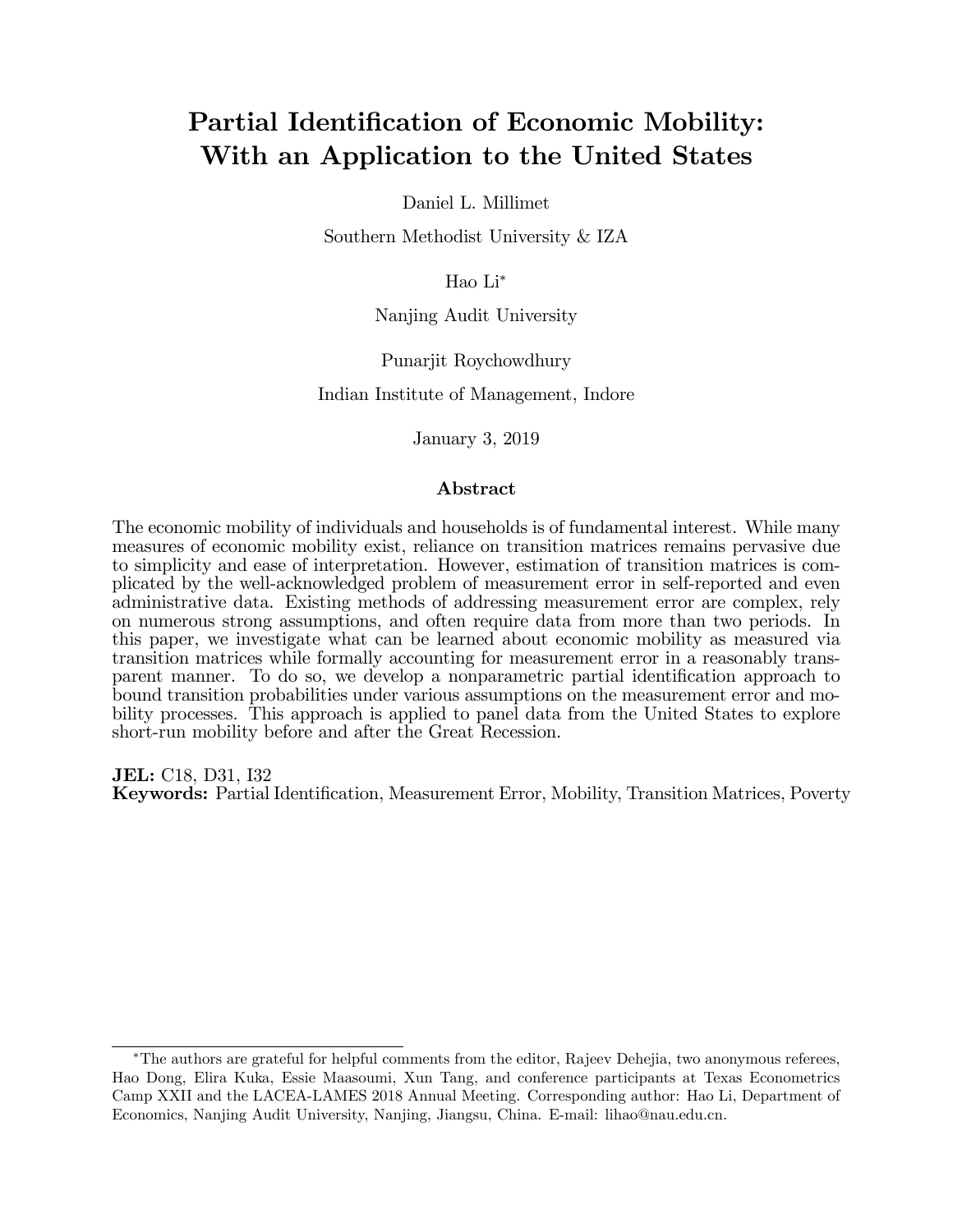## 1 Introduction

There has been substantial interest of late in intra- and inter-generational mobility. Dang et al.  $(2014, p. 112)$  state that mobility "is currently at the forefront of policy debates around the world." Within the popular press, it has been noted that "social mobility ... has become a major focus of political discussion, academic research and popular outrage in the years since the global financial crisis.<sup>"1</sup> In this paper, we study economic mobility while accounting for measurement error in income data. Specifically, we offer a new approach to addressing measurement error in the estimation of transition matrices.

Measurement error in income data is known to be pervasive, even in administrative data. In survey data, measurement error arises for two main reasons: misreporting (particularly with retrospective data) and imputation of missing data (Jäntti and Jenkins 2015). It is now taken as given that self-reported income in survey data contain significant measurement error, and that the measurement error is nonclassical in the sense that it is mean-reverting and serially correlated (Bound et al. 2001; Kapteyn and Ypma 2007; Gottschalk and Huynh 2010). Compounding matters, Meyer et al.  $(2015)$  find that both problems – nonresponse and accuracy conditional on answering  $-$  are worsening over time. In administrative data, measurement error arises for three main reasons: misreporting (tax evasion or filing errors), conceptual differences between the desired and available income measures, and processing errors (Bound et al. 2001; Kapteyn and Ypma 2007; Pavlopoulos et al. 2012; Meyer et al. 2015). Even if administrative data are entirely accurate, they are only available in a handful of developed countries.

However, existing studies of mobility either ignore the issue or utilize complex solutions that invoke strong (and often non-transparent) identification assumptions and have data requirements that are quite limiting. The most frequent response to measurement error in the empirical literature on mobility is to mention it as a caveat (Dragoset and Fields 2006). While the usual assumption is that measurement error will bias measures of mobility upward, the complexity of mobility measures along with the nonclassical nature of the measurement

<sup>&</sup>lt;sup>1</sup>See *Washington Post* (October 6, 2016) at  $https://www.washingtonpost.com/news/work/wp/$ 2016/10/06/striking-new-research-on-inequality-whatever-you-thought-its-worse/?utm\_term= .83d37c53195b.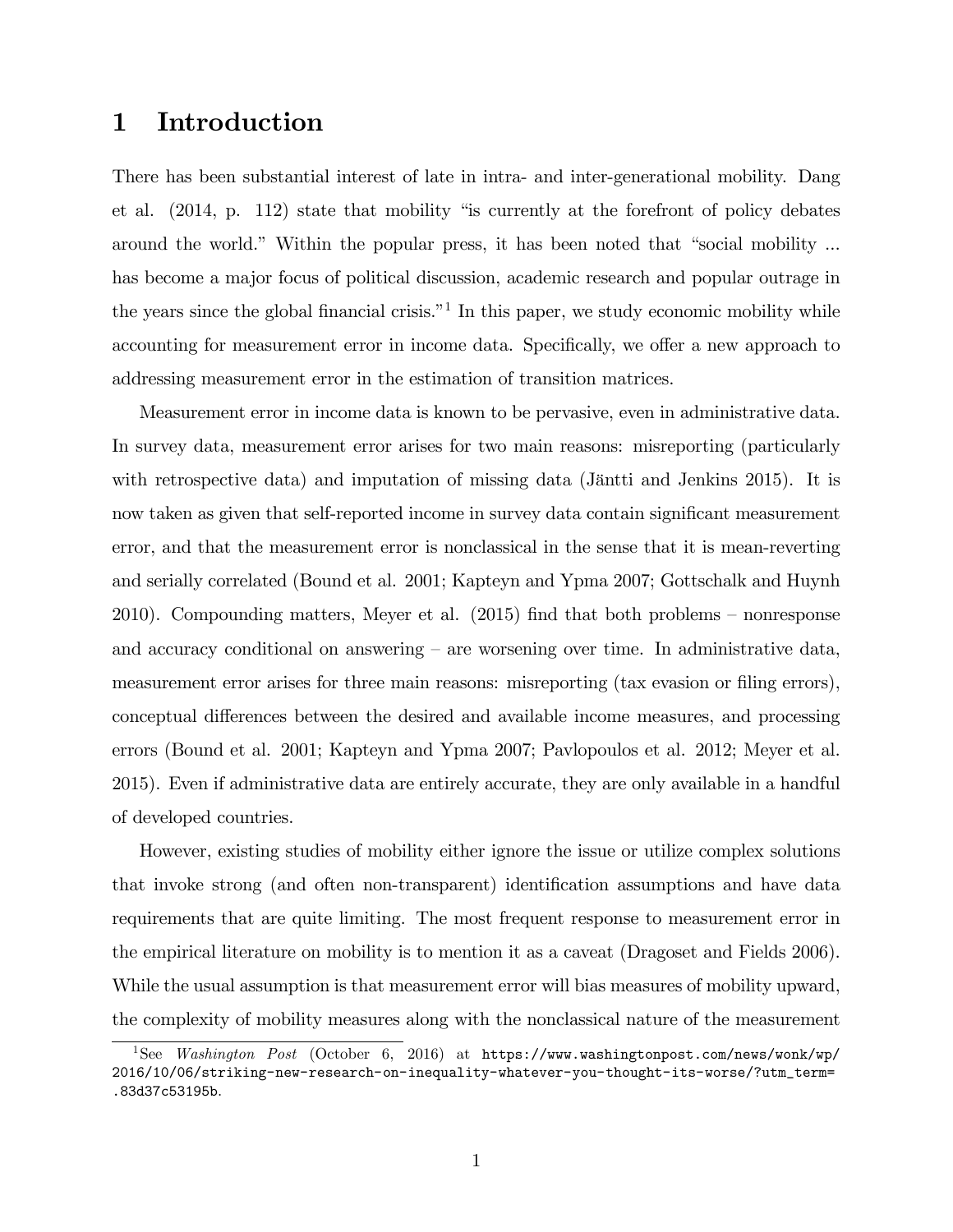error makes the direction of any bias uncertain. Glewwe  $(2012, p. 239)$  states that "all indices" of relative mobility tend to exaggerate mobility if income is measured with error,î yet others offer a different opinion. Dragoset and Fields  $(2006, p. 1)$  contend that "very little is known" about the degree to which earnings mobility estimates are affected by measurement error.<sup>"</sup> Gottschalk and Huynh  $(2010, p. 302)$  note that "the impact of nonclassical measurement" error on mobility is less clear since mobility measures are based on the joint distribution of reported earnings in two periods."

Our approach to the analysis of mobility given measurement error in income data concentrates on the partial identification of transition matrices. We provide informative bounds on the transition probabilities under minimal assumptions concerning the measurement error process and a variety of nonparametric assumptions on income dynamics. To our knowledge, this is the first study to extend the literature on partial identification to the study of transition matrices (see, e.g., Horowitz and Manski 1995; Manski and Pepper 2000).<sup>2</sup> Within this environment, we first derive sharp bounds on transition probabilities under minimal assumptions on the measurement error process. We then show how the bounds may be narrowed by imposing more structure via shape restrictions, level set restrictions that relate transition probabilities across observations with different attributes (Manski 1990; Lechner 1999), and monotonicity restrictions that assume monotonic relationships between the true income and certain observed covariates (Manski and Pepper 2000).

In contrast to existing approaches to address measurement error in studies of mobility (discussed in Section 2), our approach has several distinct advantages. First, the assumptions invoked to obtain a given set of the bounds are transparent, easily understood by a wide audience, and easy to impose or not impose depending on the particular context. Moreover, bounds on the elements of transition matrices extend naturally to bounds on mobility measures derived from transition matrices. Second, our approach only requires data at two points in time. Third, our approach is easy to implement (through our creation of a generic

 ${}^{2}\text{In}$  closely related work, Vikström et al. (2018) study the partial identification of treatment effects where the outcomes are conditional transition probabilities. In their setup, measurement error is not considered. Rather, point identification fails even under randomized treatment assignment as treatment assignment is not guaranteed to be independent of potential outcomes in future periods conditional on intermediate outcomes. Our approach is also similar to Molinari (2008); she studies the partial identification of the distribution of a discrete variable that is observed with error.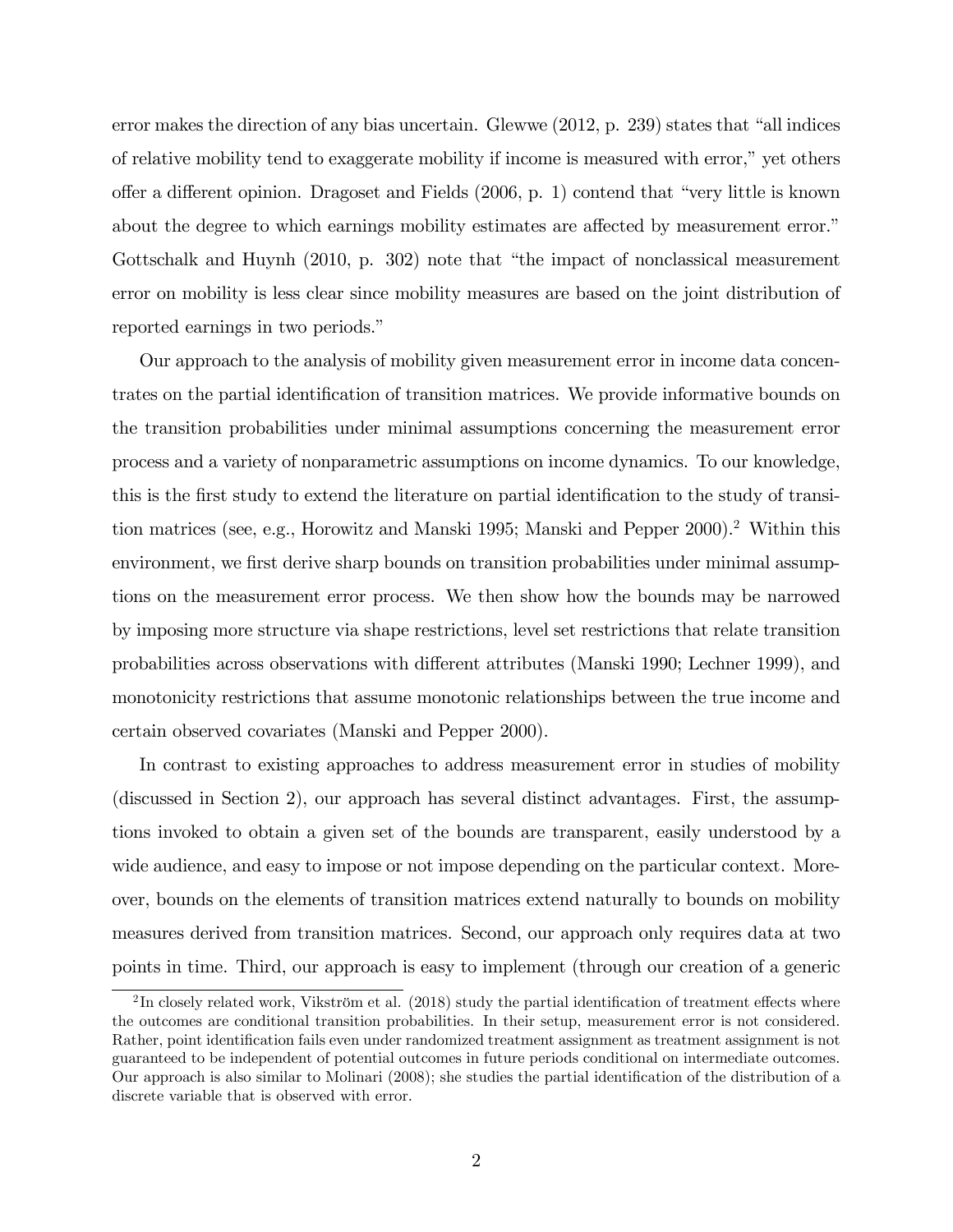Stata command).<sup>3</sup> Fourth, our approach extends easily to applications other than income, such as dynamics related to consumption, wealth, occupational status, labor force status, health, student achievement, etc.

The primary drawback to our approach is the lack of point identification. Two responses are in order. First, our approach should be viewed as a complement to, not a replacement for, existing approaches. Indeed, one usefulness of our approach is to provide bounds with which point estimates derived via alternative estimation techniques may be compared. Second, many existing approaches to deal with measurement error in mobility studies end up producing bounds even though the solutions are not couched as a partial identification approach (e.g., Dang et al. 2014; Lee et al. 2017). This arises due to an inability to identify all parameters in some structural model of observed and actual incomes.

Perhaps a secondary drawback of our approach is the focus on transition matrices to capture mobility. Such matrices have the disadvantage of not providing a scalar measure of mobility, simplifying spatial and temporal comparisons of mobility. While there is merit to this critique, there are several responses. First, transition matrices are an obvious starting point in the measurement of mobility. Jäntti and Jenkins  $(2015, p. 822)$  argue that, when measuring mobility across two points in time, "the bivariate joint distribution of income contains all the information there is about mobility, so a natural way to begin is by summarizing the joint distribution in tabular or graphical form." Second, transition matrices are easily understood by policymakers and the general public and thus are frequently referenced within these domains. Third, transition matrices allow one to examine mobility at different parts of the income distribution (Lee et al. 2017). Finally, bounds on (scalar) measures of mobility derived from the elements of transition matrices are easily obtained from our approach.

We illustrate our approach with an examination of intragenerational mobility in the United States using data from the Survey of Income and Program Participation (SIPP). Specifically, we examine mobility over two four-year periods, 2004 to 2008 and 2008 to 2012. Understanding mobility patterns in the US is important as there is convincing evidence that income inequality has been increasing in the US.<sup>4</sup> However, the welfare impact of this

<sup>3</sup>Available at http://faculty.smu.edu/millimet/code.html.

<sup>&</sup>lt;sup>4</sup>The level of income inequality in the US has followed a U-shaped pattern over the past century (Picketty and Saez 2003; Kopczuk et al. 2010; Atkinson and Bourguignon 2015).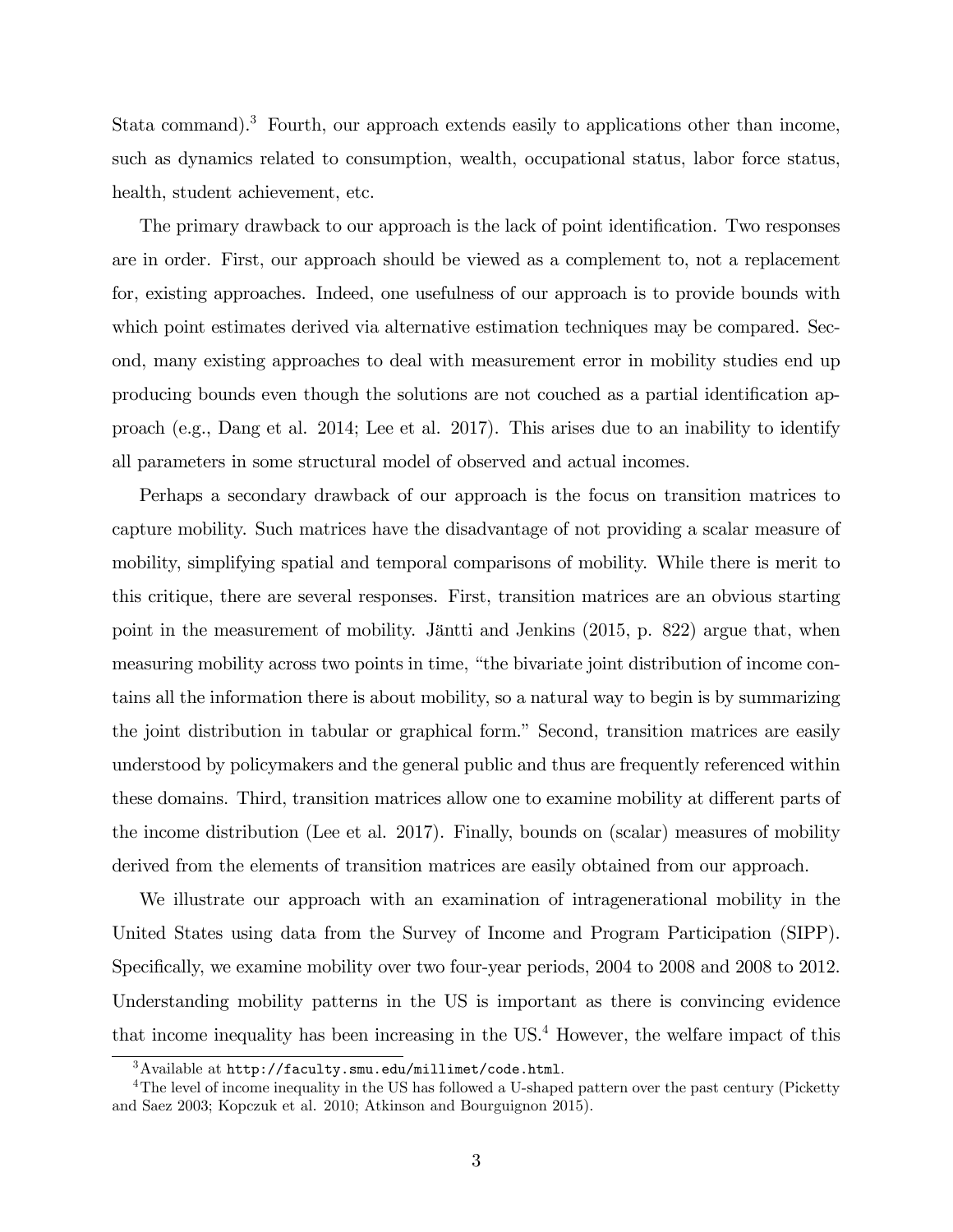rise depends crucially on the level of economic mobility. Shorrocks (1978, p. 1013) argues that "evidence on inequality of incomes or wealth cannot be satisfactorily evaluated without knowing, for example, how many of the less affluent will move up the distribution later in life." More recently, Kopczuk et al.  $(2010, p. 91-2)$  conclude that "a comprehensive analysis of disparity requires studying both inequality and mobility" as "annual earnings inequality might substantially exaggerate the extent of true economic disparity among individuals."

Our analysis of US mobility yields some striking results. First, we show that relatively small amounts of measurement error leads to bounds that can be quite wide in the absence of other information or restrictions. Second, the restrictions considered contain significant identifying power as the bounds can be severely narrowed. Third, allowing for misclassification errors in up to  $10\%$  of the sample, we find that the probability of being in (out of) poverty in 2008 conditional on being in poverty in 2004 is at least 35% (27%) under our most restrictive set of assumptions. The probability of being in (out of) poverty in 2012 conditional on being in poverty in 2008 is at least 36% (25%) under our most restrictive set of assumptions. Finally, the probability of being in poverty in 2008 conditional on not being in poverty in 2004 is at least 2% and no more than 11% under our most restrictive set of assumptions. The probability of being in poverty in 2012 conditional on not being in poverty in 2008 is at least 4% and no more than 13% under our most restrictive set of assumptions.

The rest of the paper is organized as follows. Section 2 provides a brief review of existing approaches to address measurement error in studies of mobility. Section 3 presents our partial identification approach. Section 4 contains the empirical application. Section 5 concludes.

## 2 Literature Review

Burkhauser and Couch (2009) and Jäntti and Jenkins (2015) provide excellent reviews of the numerous mobility measures. Bound et al.  $(2001)$  and Meyer et al.  $(2015)$  offer excellent surveys regarding measurement error in microeconomic data. Tamer (2010), Bontemps and Magnac (2018), and Ho and Rosen (2017) provide in depth reviews of the recent literature on partial identification.<sup>5</sup> Here, we focus on approaches that have been taken to address (or

<sup>&</sup>lt;sup>5</sup>Within the partial identification literature, our analysis is most closely related to Molinari (2008), who posits a direct misclassification approach in order to bound the distribution of a discrete variable in the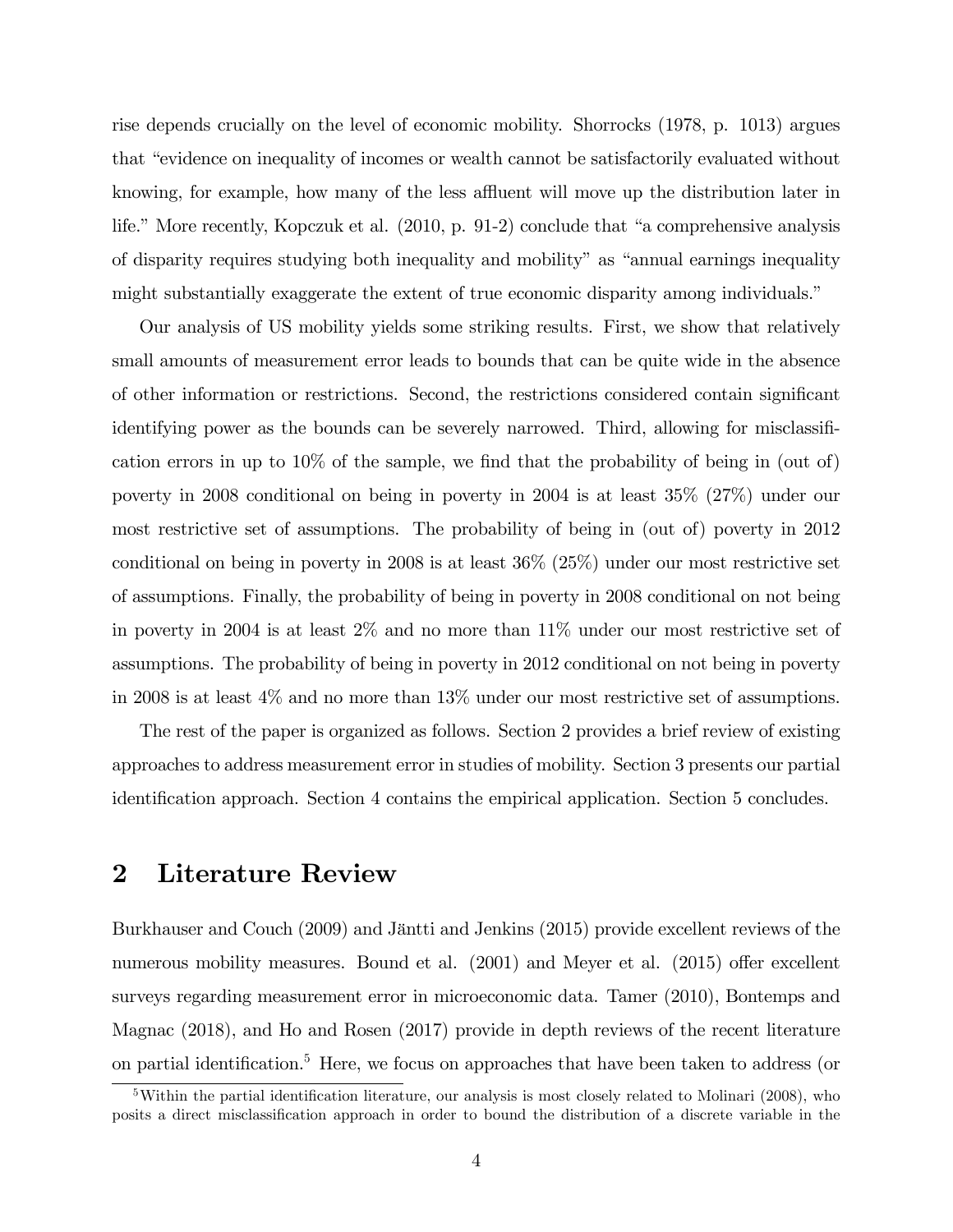not address) measurement error in analyses of economic mobility. We identify three general approaches in the existing literature: (i) ignore it, (ii)  $ad hoc$  data approaches, and (iii) structural approaches. In the interest of brevity, we relegate much of the discussion of the prior literature to Appendix A. Here, we discuss only those methods most comparable to our approach. These methods fall within the third category and utilize structural models to simulate error-free income. Armed with the simulated data, any mobility measure may be computed, including transition matrices. Clearly, the validity of this approach rests on the quality of the simulated error-free data. Obtaining simulated values of error-free data is not trivial and typically relies on complex models invoking a number of fairly opaque assumptions.

Studies pursuing this strategy include McGarry (1995), Glewwe and Dang (2011), Pavlopoulos et al. (2012), Dang et al. (2014), and Lee et al. (2017). McGarry (1995) posits a variance components model to isolate the portion of observed income that represents measurement error. Upon simulating error-free income, conditional staying probabilities for the poor are examined. The results indicate substantially less mobility in the simulated data. However, the model defines measurement error as the individual-level, time-varying, serially uncorrelated component of income. Thus, all time-varying idiosyncratic sources of income variation are removed. Moreover, the individual-level, time-varying, serially correlated component of income is not considered measurement error. Finally, parametric distributional assumptions are required for identification in practice.

Glewwe and Dang  $(2011)$  begin with the assumption that log income follows an  $AR(1)$ process. The authors then combine OLS and IV estimates of the forward and reverse regressions, along with assumptions about the variance components of the model, to simulate error-free income. The simulated data are then used to assess income growth across the distribution. As in McGarry (1995), the results suggest substantial bias from measurement error. However, as in McGarry (1995), identification of error-free income relies on strong assumptions for identification, such as serially uncorrelated measurement error, particular functional forms, and valid instrumental variables.

presence of misclassification errors, and studies of partial identification of treament effects under nonrandom selection and misclassification of treatment assignment (e.g., Kreider and Pepper 2007, 2008; Gundersen and Kreider 2008, 2009; Kreider et al. 2012).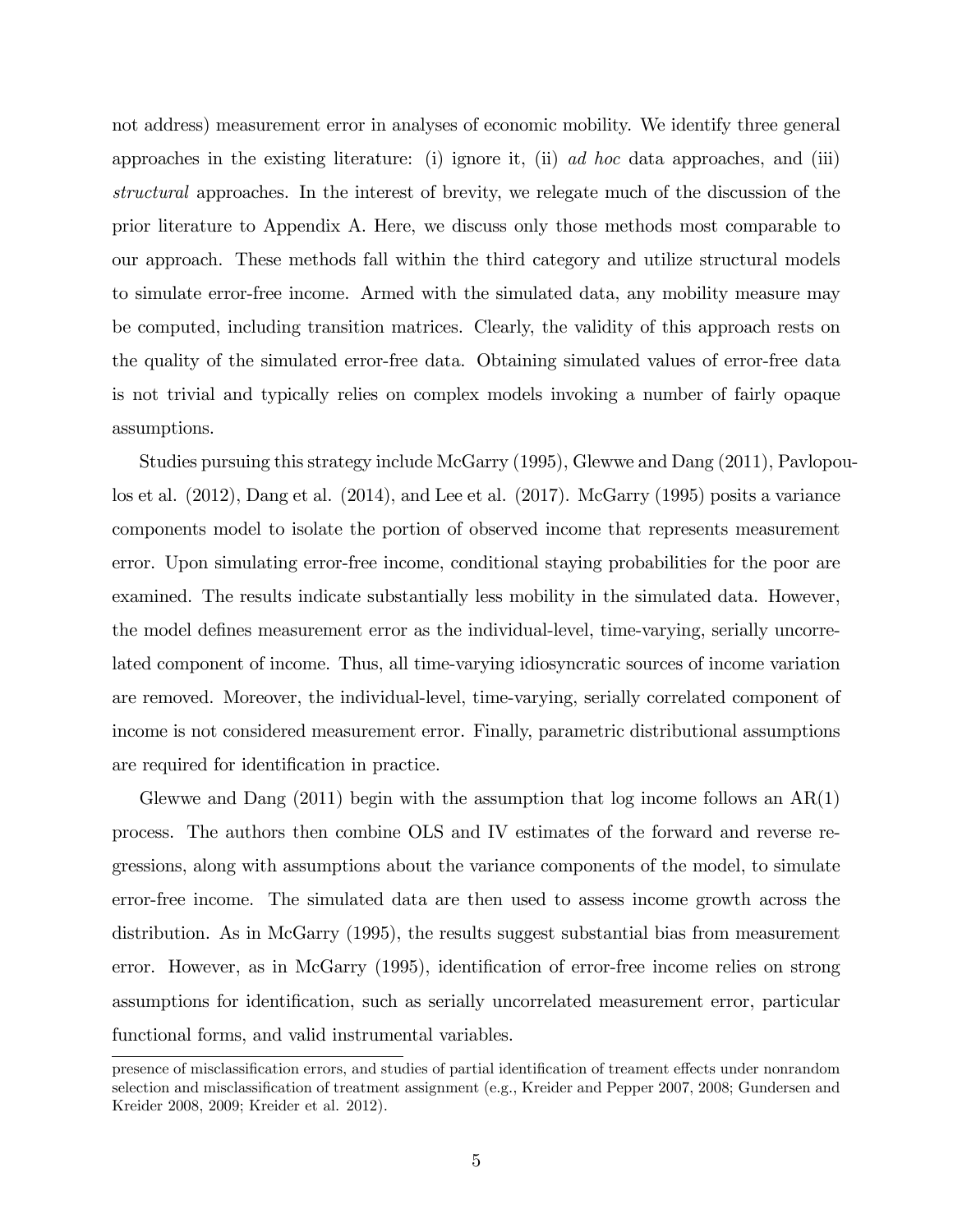Pavlopoulos et al. (2012) build on Rendtel et al. (1998) and specify a mixed latent Markov model to examine error-free transitions between low pay, high pay, and nonemployment. The model requires data from at least three periods, as well as requires perhaps strong assumptions concerning unobserved heterogeneity and initial conditions. In addition, serial correlation in measurement error is difficult to address and extending the model to more than three states is problematic. Nonetheless, the results align with the preceding studies in that mobility is dampened once measurement error is addressed.

Dang et al. (2014) consider the measurement of mobility using pseudo-panel data. Since the same individuals are not observed in multiple periods, the authors posit a static model of income using only time invariant covariates available in all periods. The model estimates, along with various assumptions concerning how unobserved determinants of income are correlated over time, are used to bound measures of a two-by-two poverty transition matrix. This approach implicitly addresses measurement error through the imputation process as missing data can be considered an extreme form of measurement error. However, measurement error in observed incomes used to estimate the static model and compute the poverty transition matrix is not addressed. Moreover, it is not clear how one could extend the method to estimate more disaggregate transition matrices.

Finally, Lee et al. (2017) estimates a complex model based on an AR(1) model of consumption dynamics with time invariant and time-varying sources of measurement error to simulate error-free consumption and estimate transition matrices. Consistent with the preceding studies, significantly less mobility is found in the simulated data. While the authors' model has some advantages compared to earlier attempts to simulate error-free outcomes, these advantages come at a cost of increased complexity, decreased transparency of the identifying assumptions, and a need for four periods of data. In addition, bounds are obtained as not all parameters required for the simulations are identified.

In summary, the literature on addressing measurement error in studies of mobility has witnessed significant recent growth. However, there remains much scope for additional work. While simulation-based methods allow for estimation of transition matrices, these methods are complex, lack transparency, rely on strong functional form and distributional assumptions, and often require more than two years of data. Moreover, the common reliance in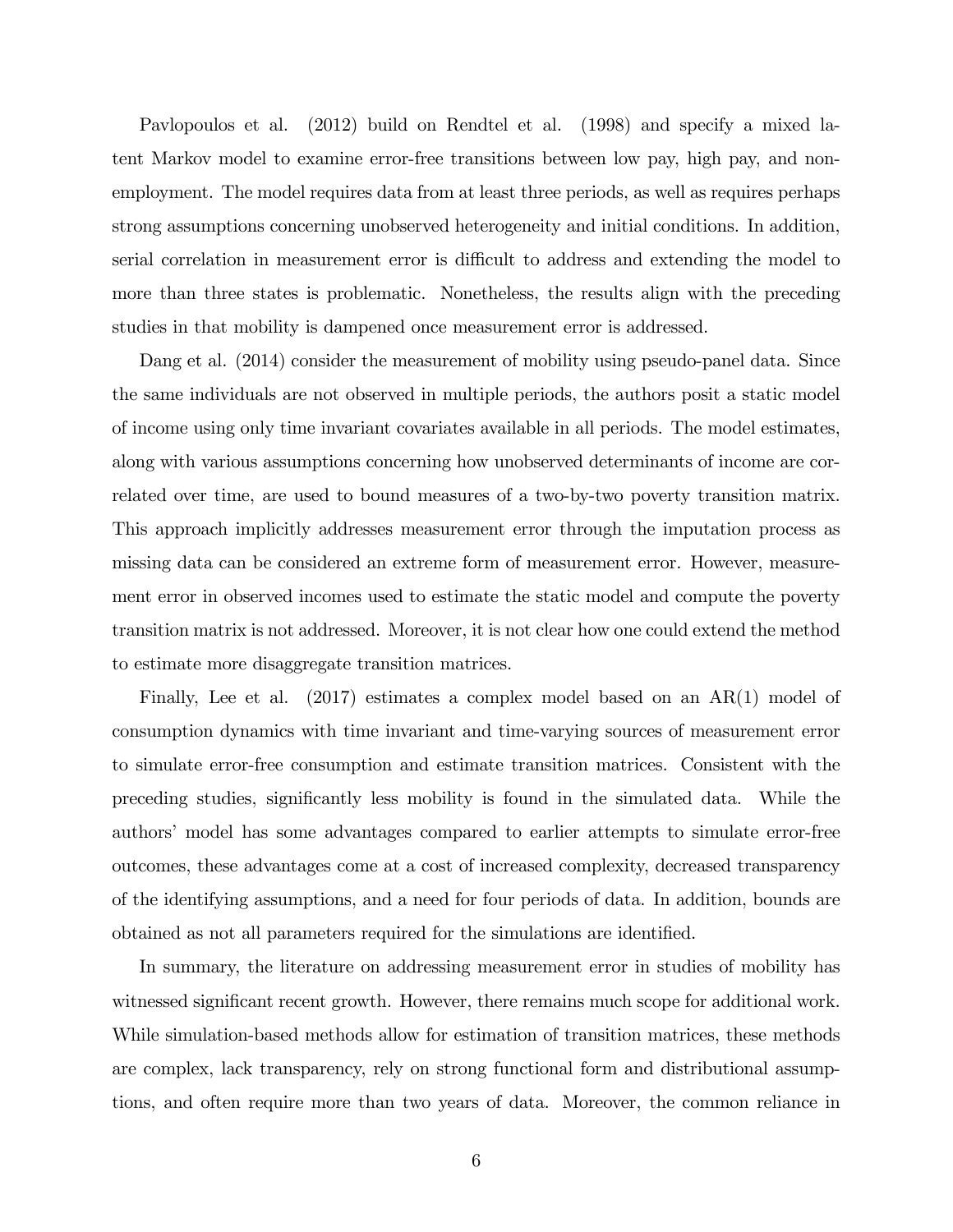the majority of the simulation approaches on an  $AR(1)$  model of income or consumption dynamics is worrisome. Lee et al.  $(2017, p. 38)$  acknowledge that "this model is not so much derived from a well-developed theory, but it is a convenient reduced-form model." Finally, the reliance on precise assumptions concerning the nature of the variance components is unappealing in light of Kapteyn and Ympa's  $(2007, p. 535)$  finding that "substantive conclusions may be affected quite a bit by changes in assumptions on the nature of error in survey and administrative data."

Our proposed approach complements these existing approaches. However, in contrast to simulation approaches, which often end up with bounds on transition probabilities, we set out to estimate bounds from the beginning, making it transparent exactly how the bounds are affected by each assumption one may wish to impose. Furthermore, the assumptions imposed to narrow the bounds are optional and much easier for non-experts to comprehend.

## 3 Model

#### 3.1 Setup

Let  $y_{it}^*$ , denote the true income for observation i,  $i = 1, ..., N$ , in period t,  $t = 0, 1$ . An observation may refer to an individual or household observed at two points in time in the case of intragenerational mobility or a parent-child pair observed at two points in time in the case of intergenerational mobility. Further, let  $F_{0,1}(y_0^*, y_1^*)$  denote the joint (bivariate) cumulative distribution function (CDF), where  $y_t^* \equiv [y_{1t}^* \cdots y_{Nt}^*].$ 

While movement through the distribution from an initial period, 0, to a subsequent period, 1, is completely captured by  $F_{0,1}(y_0^*, y_1^*)$ , this is not practical. A  $K \times K$  transition matrix,  $P_{0,1}^*$ , summarizes this joint distribution and is given by

$$
P_{0,1}^{*} = \begin{bmatrix} p_{11}^{*} & \cdots & \cdots & p_{1K}^{*} \\ \vdots & \ddots & & \vdots \\ \vdots & & \ddots & \vdots \\ p_{K1}^{*} & \cdots & \cdots & p_{KK}^{*} \end{bmatrix} .
$$
 (1)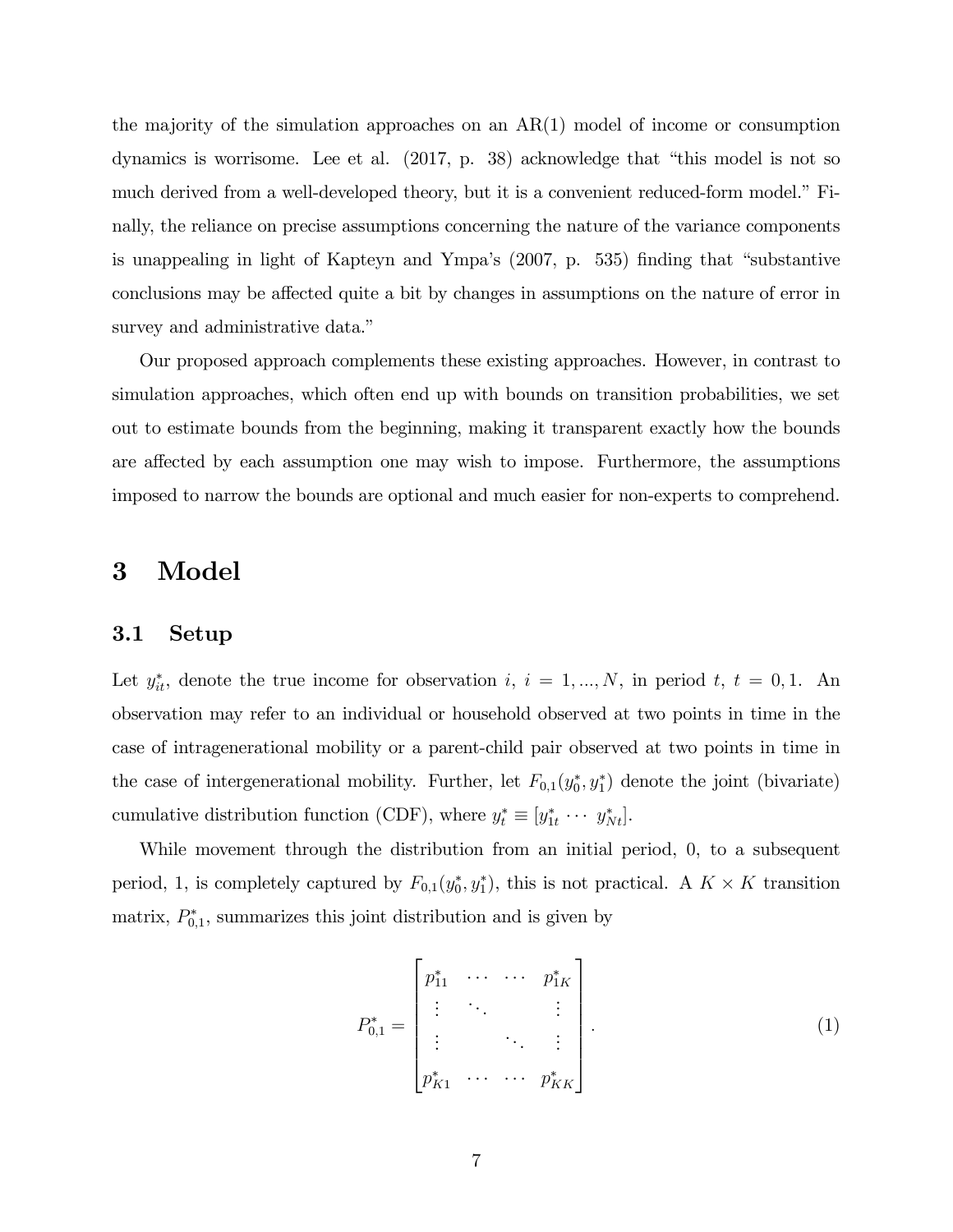Elements of this matrix have the following form

$$
p_{kl}^* = \frac{\Pr(\zeta_{k-1}^0 \le y_0^* < \zeta_k^0, \zeta_{l-1}^1 \le y_1^* < \zeta_l^1)}{\Pr(\zeta_{k-1}^0 \le y_0^* < \zeta_k^0)} \\
= \frac{\Pr(y_0^* \in k, y_1^* \in l)}{\Pr(y_0^* \in k)} \qquad k, l = 1, ..., K,
$$
\n(2)

where the  $\zeta$  are cutoff points between the K partitions such that  $0 = \zeta_0^t < \zeta_1^t < \zeta_2^t < \zeta_3^t$  $\cdots < \zeta_{K-1}^t < \zeta_K^t < \infty$ ,  $t = 0, 1.^6$  Thus,  $p_{kl}^*$  is a conditional probability. A complete lack of mobility implies  $p_{kl}^*$  equals unity if  $k = l$  and zero otherwise.<sup>7</sup> Finally, we can define *conditional* transition matrices, conditioned upon  $X = x$ , where X denotes a vector of observed attributes. Denote the conditional transition matrix as  $P_{0,1}^*(x)$ , with elements given by

$$
p_{kl}^*(x) = \frac{\Pr(\zeta_{k-1}^0 \le y_0^* < \zeta_k^0, \ \zeta_{l-1}^1 \le y_1^* < \zeta_l^1 | X = x)}{\Pr(\zeta_{k-1}^0 \le y_0^* < \zeta_k^0 | X = x)} \\
= \frac{\Pr(y_0^* \in k, \ y_1^* \in l | X = x)}{\Pr(y_0^* \in k | X = x)} \quad k, l = 1, ..., K.
$$
\n(3)

Implicit in this definition is the assumption that  $X$  includes only time invariant attributes.<sup>8</sup>

For clarity, throughout the paper we consider two types of transition matrices: (i) those with equal-sized partitions and (ii) those with unequal-sized partitions. With equal-sized partitions, the  $\zeta$  are chosen such that each partition contains  $1/K$  of the population. For example, equal-sized partitions with  $K = 5$  correspond to a quintile transition matrix. In this case, the rows and columns of  $P_{0,1}^*$  sum to one and mobility is necessarily zero-sum (i.e., if an observation is misclassified in the upward direction, there must be at least one observation misclassified in the downward direction). With unequal-sized partitions, only the rows of  $P_{0,1}^*$  sum to one and mobility is not zero-sum. For example, we shall consider the case of a  $2 \times 2$  poverty transition matrix, where  $\zeta_1^t$  $i_1$  is the poverty line in period t.

<sup>&</sup>lt;sup>6</sup>For example, if  $K = 5$ , then the cutoff points might correspond to quintiles within the two marginal distributions of  $y_0^*$  and  $y_1^*$ .

<sup>&</sup>lt;sup>7</sup>In contrast, 'perfect' mobility may be characterized by origin-destination independence, implying  $p_{kl}^* =$  $1/K$  for all k, l, or by complete rank reversal, implying  $p_{kl}^* = 1$  if  $k + l = K + 1$  and zero otherwise. See Jäntti and Jenkins (2015) for discussion.

<sup>&</sup>lt;sup>8</sup>Note, while the probabilities are conditional on X, the cutoff points  $\zeta$  are not. Thus, we are capturing movements within the *overall* distribution among those with  $X = x$ .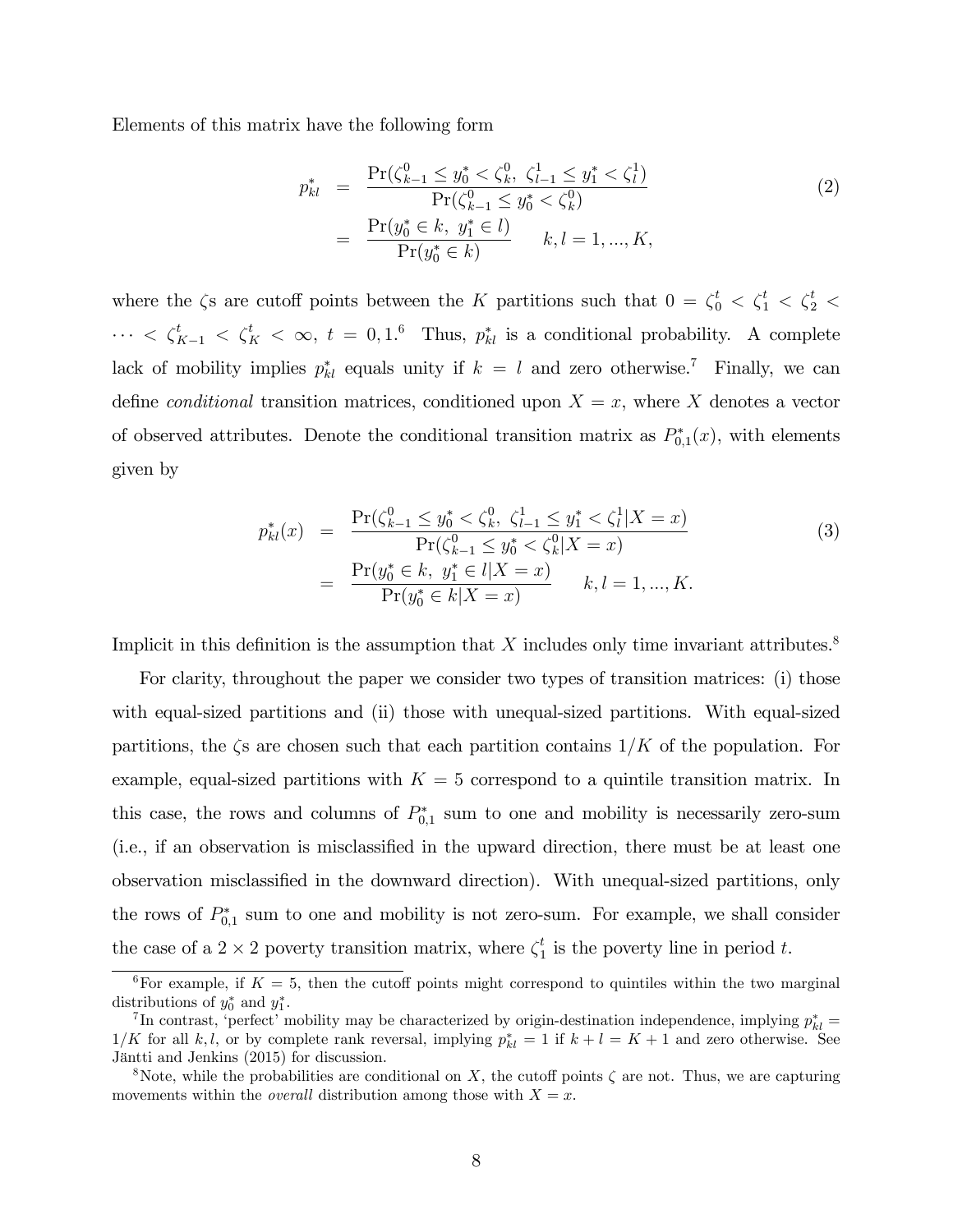Given the definition of  $P_{0,1}^*$  or  $P_{0,1}^*(x)$ , our objective is to learn something about its elements. With a random sample  $\{y_{it}^*, x_i\}$  and a choice of K and the  $\zeta$ s, the transition probabilities are point identified as they are functions of nonparametrically estimable quantities. The corresponding plug-in estimator is consistent. However, as stated previously, ample evidence indicates that income is measured with error. Let  $y_{it}$  denote the observed income for observation i in period t. With data  $\{y_{it}, x_i\}$  and a choice of K and the  $\zeta$ s, the empirical transition probabilities are inconsistent for  $p_{kl}^*$  and  $p_{kl}^*(x)$ .

With access only to data containing measurement error, our goal is to bound the probabilities given in (2) and (3). The relationships between the true partitions of  $\{y_{it}^*\}_{t=0}^1$  and the observed partitions of  $\{y_{it}\}_{t=0}^1$  are characterized by the following joint probabilities:

$$
\theta_{(k,l)}^{(k'-k,l'-l)} = \Pr(y_0 \in k', \ y_1 \in l', \ y_0^* \in k, \ y_1^* \in l). \tag{4}
$$

While conditional misclassification probabilities are more intuitive, these joint probabilities are easier to work with (e.g., Kreider et al. 2012).

In (4) the subscript  $(k, l)$  indexes the true partitions in period 0 and 1 and the superscript  $(k'-k, l'-l)$  indicates the degree of misclassification given by the differences between the observed partitions k' and l' and true partitions k and l. If  $k' - k$ ,  $l' - l > 0$ , then there is upward misclassification in both periods. If  $k' - k$ ,  $l' - l < 0$ , then there is *down*ward misclassification in both periods. If  $k' - k$  and  $l' - l$  are of different signs, then the direction of misclassification changes across periods.  $\theta_{(k)}^{(0,0)}$  $\binom{(0,0)}{(k,l)}$  represents the probability of no misclassification in either period for an observation with true income in partitions k and  $l$ <sup>9</sup>

 ${}^9\theta^{(0,0)}_{(k,l)}$  may be strictly positive even though income is misreported in either or both periods (i.e.,  $y_{it} \neq y_{it}^*$ for at least some i and t) as long as the misreporting is not so severe as to invalidate the observed partitions (i.e.,  $k' = k$  and  $l' = l$  regardless). Throughout the paper, we use the term measurement error to refer to errors in observed income  $(y_{it} \neq y_{it}^*)$  and *misclassification* to refer to errors in the observed partitions  $(k' \neq k)$ and/or  $l' \neq l$ .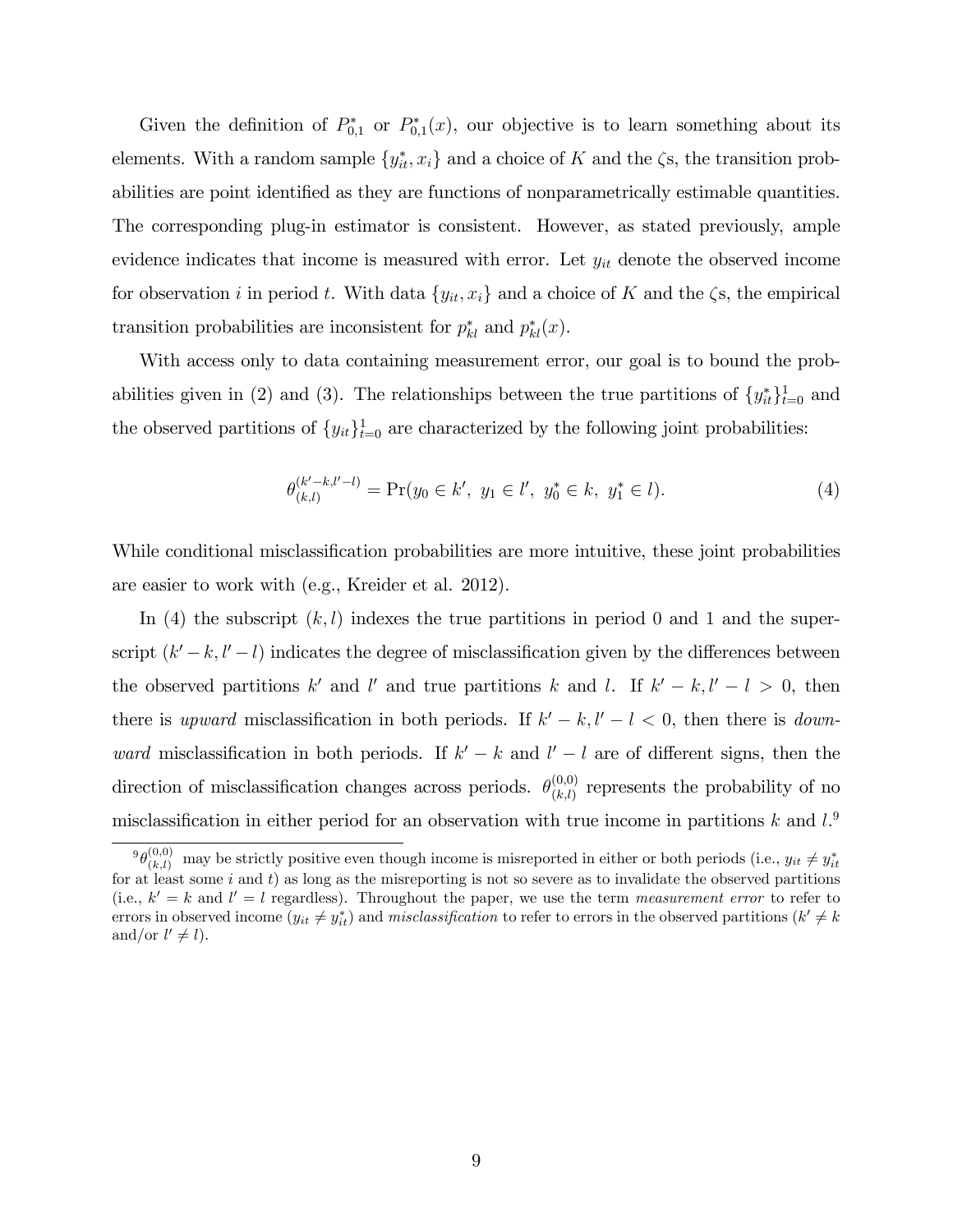With this notation, we can now rewrite the elements of  $P_{0,1}^*$  as

$$
p_{kl}^{*} = \frac{\Pr(y_0^* \in k, y_1^* \in l)}{\Pr(y_0 \in k, y_1 \in l) + \sum_{\substack{k', l' = 1, 2, ..., K \\ (k', l') \neq (k, l)}} \theta_{(k, l)}^{(k' - k, l' - l)} - \sum_{\substack{k', l' = 1, 2, ..., K \\ (k', l') \neq (k, l)}} \theta_{(k', l')}^{(k - k', l - l')}
$$
\n
$$
= \frac{\Pr(y_0 \in k) + \sum_{\substack{k', l' = 1, 2, ..., K \\ (k', l') \neq (k, l)}} \theta_{(k, l)}^{(k' - k, l' - l)} - \sum_{\substack{k', l', l' = 1, 2, ..., K \\ k' \neq k}} \theta_{(k', l)}^{(k - k', l' - l)}
$$
\n
$$
= \frac{r_{kl} + Q_{1,kl} - Q_{2,kl}}{p_k + Q_{3,k} - Q_{4,k}}
$$
\n
$$
= K(r_{kl} + Q_{1,kl} - Q_{2,kl}), \tag{6}
$$

where the final line holds only in the case of equal-sized partitions.<sup>10</sup>  $Q_{1,kl}$  measures the proportion of false *negatives* associated with partition kl (i.e., the probability of being misclassified conditional on kl being the true partition).  $Q_{2,kl}$  measures the proportion of false positives associated with partition  $kl$  (i.e., the probability of being misclassified conditional on kl being the observed partition). Similarly,  $Q_{3,k}$  and  $Q_{4,k}$  measure the proportion of false negatives and positives associated with partition k, respectively.

The transition probabilities in  $(5)$  and  $(6)$  are not identified from the data alone. The data identify  $r_{kl}$  and  $p_k$  (and, hence,  $p_{kl} \equiv r_{kl}/p_k$ ), but not the misclassification parameters,  $\theta$ . One can compute sharp bounds by searching across the unknown misclassification parameters. There are  $K^2(K^2-1)$  misclassification parameters in  $P_{0,1}^*$ . However, several constraints must hold (see Appendix B). Even with these constraints, obtaining informative bounds on the transition probabilities is not possible without further restrictions. Section 3.2 considers assumptions on the  $\theta$ s. Section 3.3 considers restrictions on the underlying mobility process.

Prior to continuing, it is worth relating our framework to the direct misclassification approach posited in Molinari (2008). Let  $R^*$  denote a  $K^2 \times 1$  vector of the stacked elements of  $P_{0,1}^*$ , given by

 $R^* \equiv [p_{11}^* \cdots p_{1K}^* p_{21}^* \cdots p_{2K}^* \cdots p_{K1}^* \cdots p_{KK}^*]'$ .

<sup>&</sup>lt;sup>10</sup>The expression in (5) is identical to that in Gundersen and Kreider (2008, p. 368) when  $K = 2$ .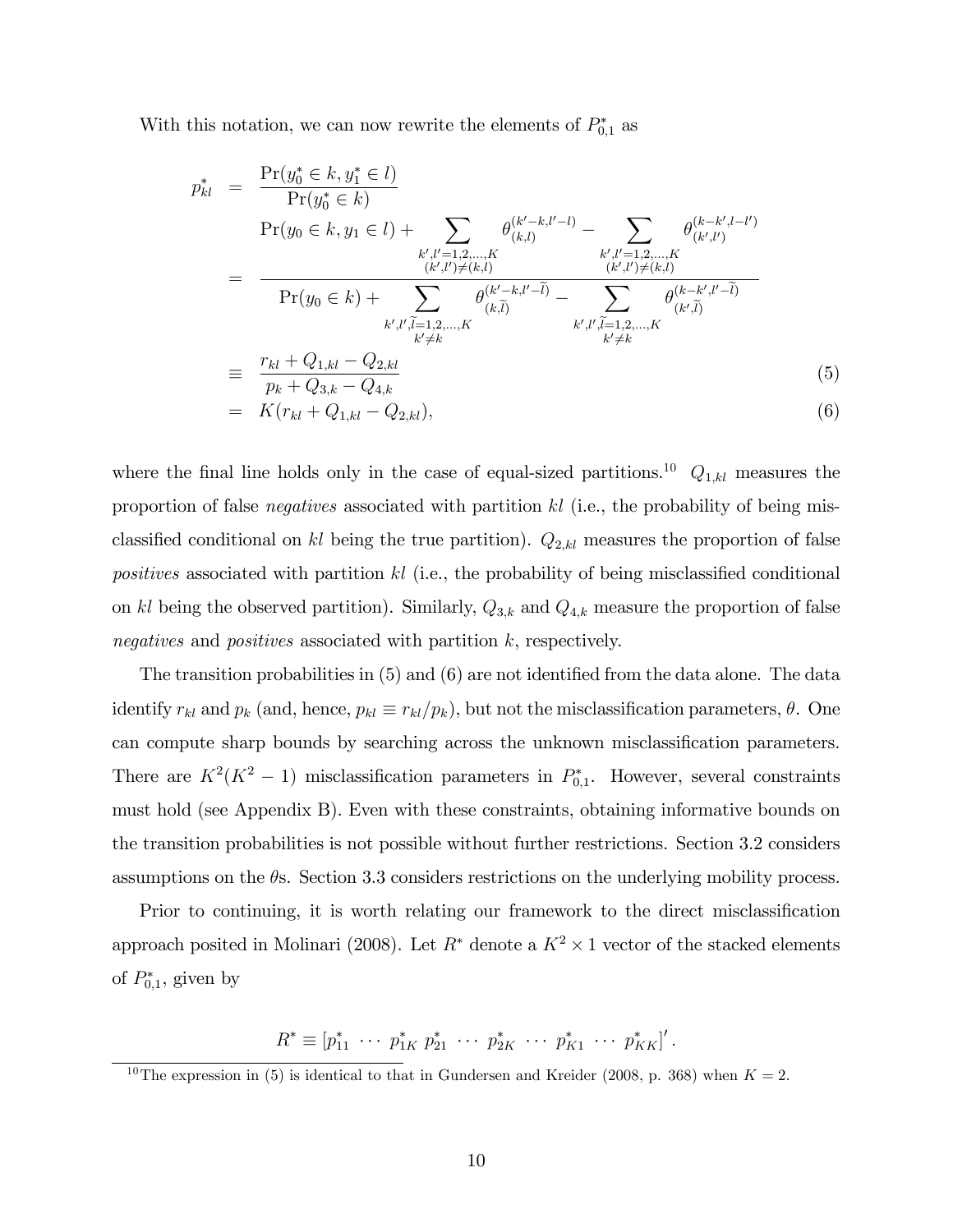One can similarly define a  $K^2 \times 1$  vector, R, of observed conditional transition probabilities, given by

$$
R \equiv [p_{11} \cdots p_{1K} p_{21} \cdots p_{2K} \cdots p_{K1} \cdots p_{KK}]'.
$$

The direct misclassification approach introduces a  $K^2 \times K^2$  matrix of conditional misclassification probabilities,  $\Pi$ , such that

$$
R=\Pi R^*,
$$

where the representative element of  $\Pi$ ,  $\pi_{cd}$ , is given by

$$
\pi_{cd} \equiv \frac{\Pr(y_0 \in k', y_1 \in l' \mid y_0^* \in k, y_1^* \in l)}{\Pr(y_0 \in k' \mid y_0^* \in k)} , \quad c, d = 1, ..., K^2
$$

with  $c = (k' - 1)K + l'$  and  $d = (k - 1)K + l$ .

This setup is identical to Molinari (2008) with the exception that the probabilities in  $R^*$  and R represent conditional transition probabilities. Molinari (2008) proceeds to derive sharp bounds given various assumptions on  $\Pi$  using a nonlinear programming approach. The assumptions concerning the joint misclassification probabilities given in (4) that we consider in Section 3.2 can be written in terms of restrictions on  $\Pi$ . However, it is not obvious if the additional restrictions on the underlying mobility process,  $R^*$ , considered in Section 3.3 are amenable to this framework. Moreover, the estimation approach in Molianari (2008) becomes computationally challenging as the dimensionality of  $R^*$  gets large (above 13 elements). Our code accommodates up to  $5 \times 5$  transition matrices.

## 3.2 Misclassification

### 3.2.1 Assumptions

Allowing for measurement error, we obtain bounds on the elements of  $P_{0,1}^*$ , given in (5).<sup>11</sup> We consider the following misclassification assumptions.

**Assumption 1** (Classification-Preserving Measurement Error). *Misreporting does not alter* an observation's partition in the income distribution in either period. Formally,  $\sum_{k,l} \theta_{kl}^{00} = 1$ 

 $11$ In the interest of brevity, we focus attention from here primarily on the unconditional transition matrix. We return to the conditional transition matrix in Section 3.3.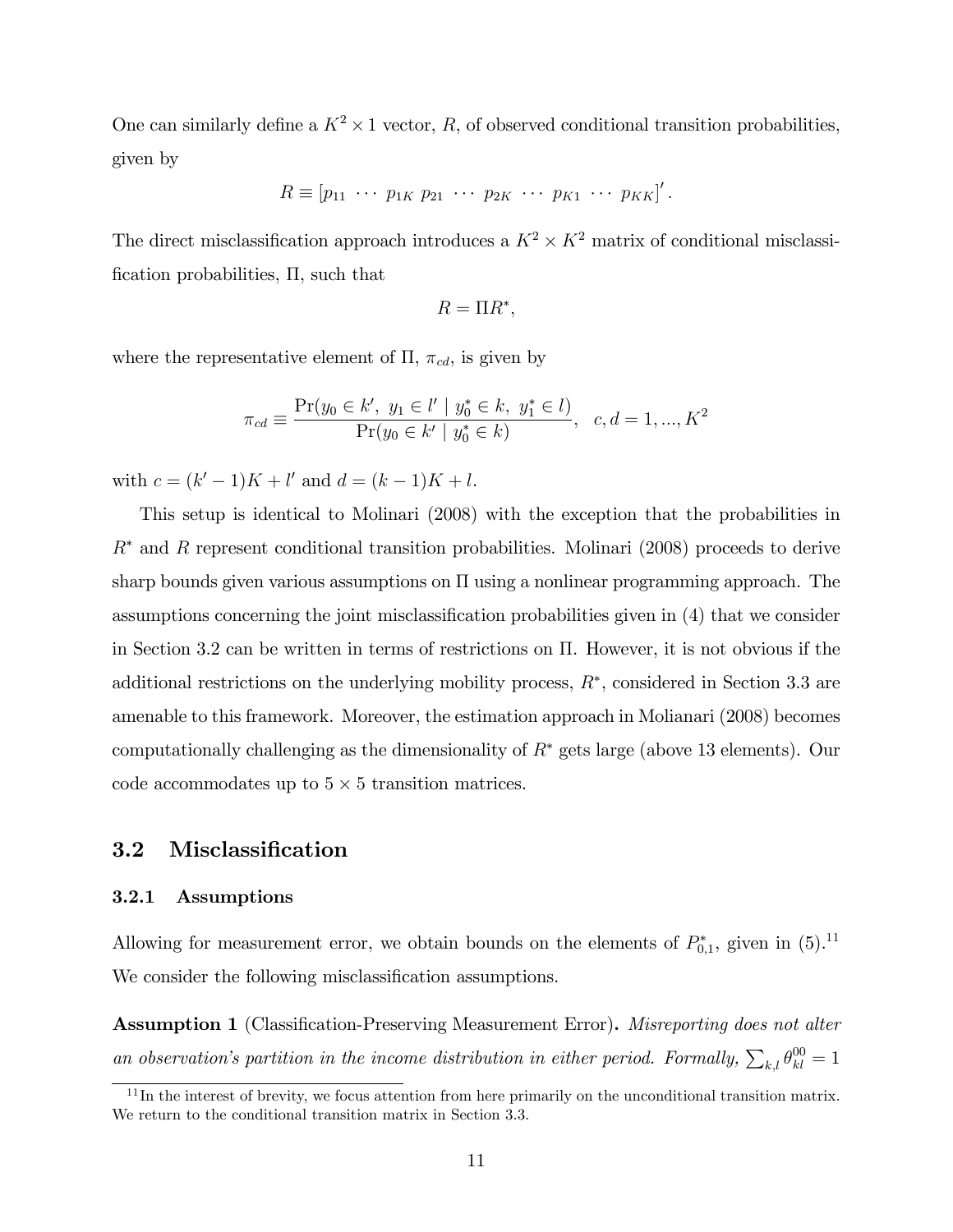or, equivalently,

$$
\sum_{\substack{k,k',l,l'=1,2,\ldots,K\\(k',l')\neq(k,l)}} \theta_{(k,l)}^{(k'-k,l'-l)} = 0.
$$

Assumption 2 (Maximum Misclassification Rate).

 $(i)$  (Arbitrary Misclassification) The total misclassification rate in the data is bounded from above by  $Q \in (0, 1)$ . Formally,  $1 - \sum_{k,l} \theta_{kl}^{00} \leq Q$  or, equivalently,

$$
\sum_{\substack{k,k',l,l'=1,2,\ldots,K\\(k',l')\neq(k,l)}} \theta_{(k,l)}^{(k'-k,l'-l)} \leq Q.
$$

(ii) (Uniform Misclassification) The total misclassification rate in the data is bounded from above by  $Q \in (0, 1)$  and is uniformly distributed across partitions. Formally,

$$
\sum_{\substack{k,k',l,l'=1,2,\ldots,K \\ (k',l')\neq (k,l)}} \theta_{(k,l)}^{(k'-k,l'-l)} \leq Q
$$
\n
$$
\sum_{\substack{k',l,l'=1,2,\ldots,K \\ (k',l')\neq (k,l)}} \theta_{(k,l)}^{(k'-k,l'-l)} \leq \frac{Q}{K} \quad \forall k
$$
\n
$$
\sum_{\substack{k',l,l'=1,2,\ldots,K \\ (k',l')\neq (k,l)}} \theta_{(k,l)}^{(k'-k,l'-l)} \leq \frac{Q}{K} \quad \forall l.
$$

Assumption 1 is quite strong, but is simply used as a benchmark. Under this assumption, measurement error is allowed as long as it does not cause observations to be classified into incorrect partitions. With equal-sized partitions, this could occur if measurement error is rank-preserving. Formally, defining  $F_t(y_{it})$  and  $F_t^*(y_{it}^*)$ ,  $t = 0, 1$ , as the marginal CDFs of observed and true income in each period, then the measurement error is rank-preserving if  $F_t(y_{it}) = F_t^*(y_{it}^*)$   $\forall i, t$ . This is similar to Heckman et al.'s (1997) rank invariance assumption in the context of the distribution of potential outcomes in a treatment effects framework. With unequal-sized partitions, rank-preserving measurement error is not sufficient to ensure Assumption 1 holds.<sup>12</sup> Assumption 2 places restrictions on the total amount of misclassifica-

<sup>&</sup>lt;sup>12</sup>For example, if  $P_{0,1}^*$  is a 2  $\times$  2 poverty transition matrix and all individuals over-report their income by a constant amount, then rank preservation will hold. However, some individuals may now be incorrectly classified as above the poverty line. Instead, Assumption 1 allows measurement error to be unrestricted as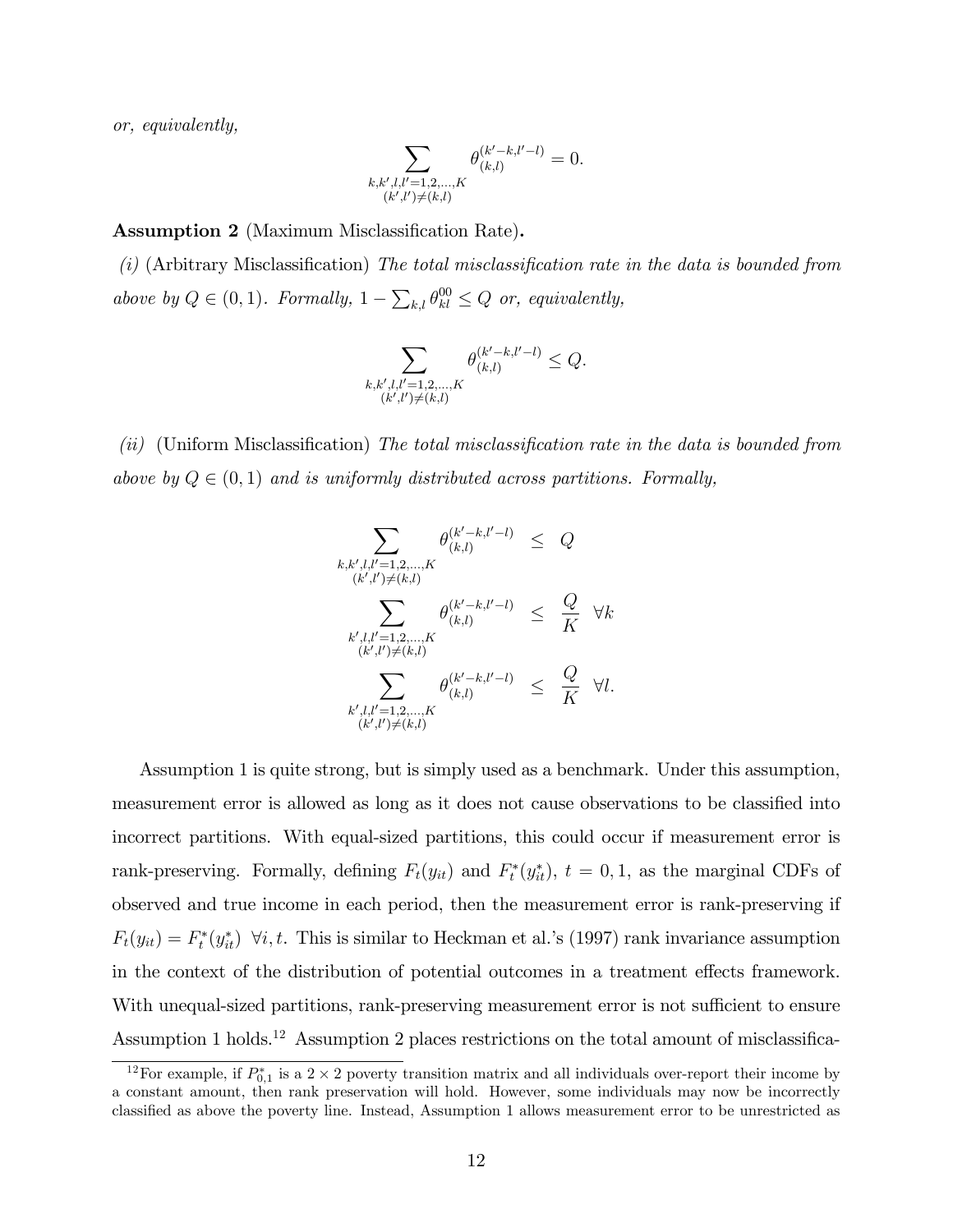tion allowed in the data. As we discuss below, the amount of misclassification is dependent on the choice of K. As such, one could express  $Q$  as  $Q(K)$ ; we dispense with this for expositional purposes.<sup>13</sup>

For the case of equal-sized partitions, misclassification is necessarily zero-sum; upward misclassification of some observations implies downward misclassification of others. Thus, even if measurement error in income is uni-directional, misclassification errors must be bidirectional. However, for the case of unequal-sized partitions, this need not be the case. In such cases, we also consider adding the following assumption.

Assumption 3 (Uni-Directional Misclassification). Misclassification occurs strictly in the upward direction. Formally,

$$
\begin{array}{rcl} \theta_{(k,l)}^{(k'-k,l'-l)} & = & 0 \ \forall k' < k \\ \theta_{(k,l)}^{(k'-k,l'-l)} & = & 0 \ \forall l' < l. \end{array}
$$

Assumption 3 rules out the possibility of any false positives (negatives) occurring in the worst (best) partition. Note, this assumption is consistent with mean-reverting measurement error as long as the negative measurement errors for observations with high income are not sufficient to lead to misclassification. For example, if  $P_{0,1}^*$  is a  $2 \times 2$  poverty transition matrix,

$$
\theta^{(k'-k,l'-l)}_{(k,l)} = \Pr(y_0 \in k',\ y_1 \in l',\ y_0^* \in k,\ y_1^* \in l)
$$

simplify to

$$
\theta_{(k,l)}^{(k'-k,l'-l)}=\alpha_k^{k'-k}\bullet\beta_l^{l'-l},
$$

where  $\alpha_k^{k'-k}$   $(\beta_l^{l'-l})$  is the probability of being observed in partition k'  $(l')$  in the initial (terminal) period when the true partition is  $k\ (l)$ . This resriction reduces the number of misclassification parameters from  $K^2(K^2-1)$  to  $2K(K-1)$ . Second, one might wish to assume the misclassification probabilities are time invariant, impliying  $\alpha_k^{k'-k} = \beta_k^{k'-k}$   $\forall k$ . This restriction further reduces the number of misclassification parameters to  $K(K-1)$ . Both assumptions are quite strong. The former restriction requires that individuals misclassification probabilities are independent of their income history. However, one might suspect different misreporting propensities, say, for an individual who finds him/herself in poverty for the first time versus someone who has been in poverty throughout his/her lifetime. The latter restriction assumes that data accuracy and other sources of measurement error such as stigma are constant over the analysis period. In the interest of brevity, we leave the consideration of such restrictions to future work.

long as true poverty status is observed for all observations.

 $13\,\text{As suggested by an anonymous reviewer, two additional restrictions might also be considered in conjugate.}$ tion with Assumption 2. First, one might impose independence between the misclassification probabilities in the initial and terminal periods. This implies that the misclassification probabilities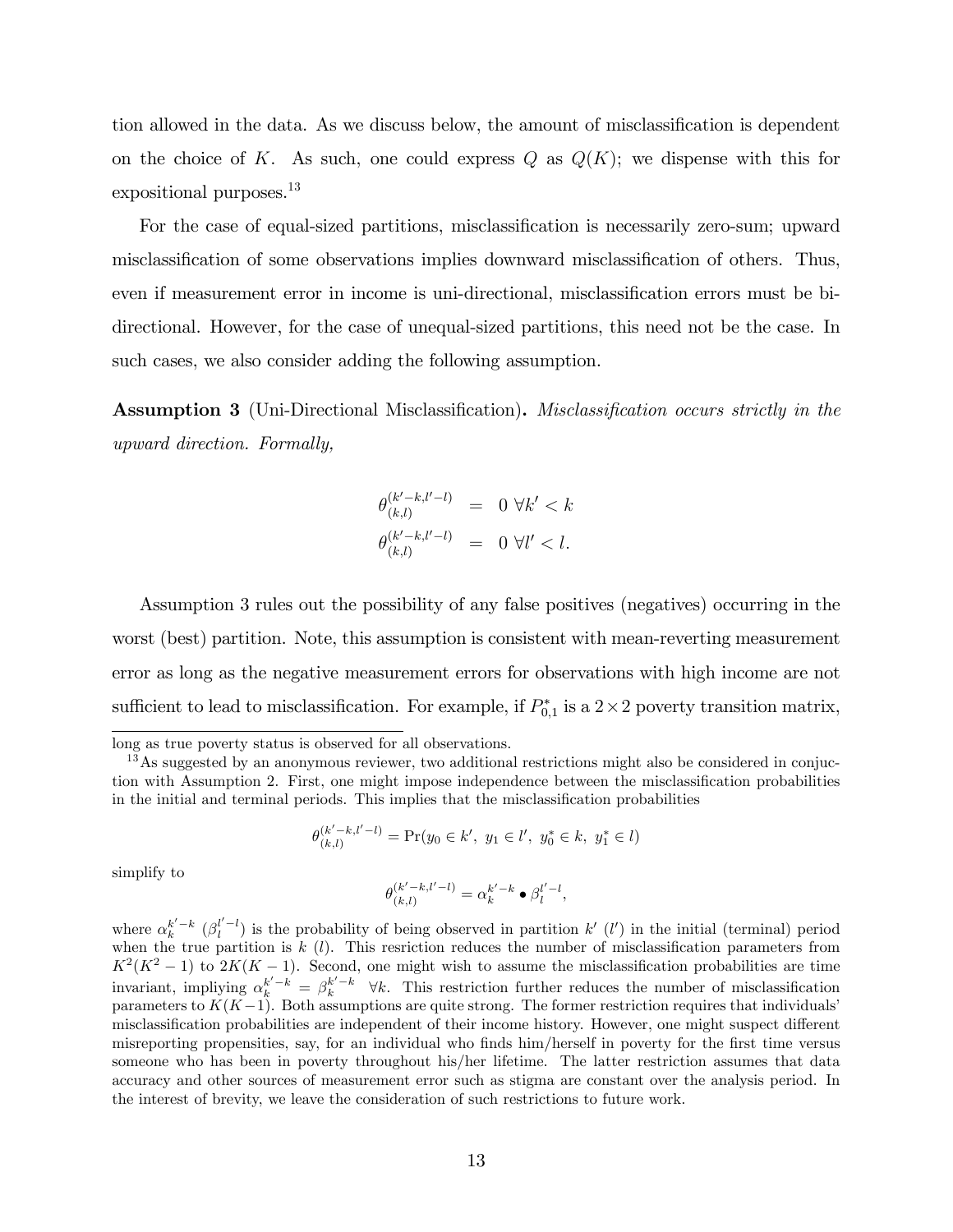Assumption 3 permits observations with true incomes exceeding the poverty threshold to underreport income, but not to a degree whereby they are misclassified as in poverty. This assumption may not hold, for instance, if some households above the poverty threshold report incomes below the poverty threshold in an attempt to qualify for means-tested transfers. Such violations seem plausible in administrative data as responses may have consequences for safety net eligibility; uni-directional errors are more likely to arise in survey data.

#### 3.2.2 Bounds

Classification-Preserving Measurement Error (Assumption 1) Under Assumption 1 the sampling process identifies the transition probabilities despite the presence of measurement error, yielding the following proposition.

**Proposition 1.** Under Assumption 1 the transition probabilities are nonparametrically identified by

$$
p_{kl}^* = \frac{\Pr(y_0 \in k, y_1 \in l)}{\Pr(y_0 \in k)} = \frac{\mathbb{E}[I(y_0 \in k, y_1 \in l)]}{\mathbb{E}[I(y_0 \in k)]},
$$

where  $E[\cdot]$  is the expectation operator and  $I(\cdot)$  is the indicator function. Proof: See Appendix C.

Estimation proceeds by replacing the terms with their sample analogs, given by

$$
\widehat{p}_{kl} = \frac{\sum_{i} \text{I}(y_{0i} \in k, y_{1i} \in l)}{\sum_{i} \text{I}(y_{0i} \in k)}
$$

$$
= \frac{K}{N} \sum_{i} \text{I}(y_{0i} \in k, y_{1i} \in l),
$$

where the last line follows in the case of equal-sized partitions.

Maximum Misclassification Rate (Assumption 2) Under Assumption 2 with  $Q > 0$ , the transition probabilities are no longer nonparametrically identified. We have the following propositions.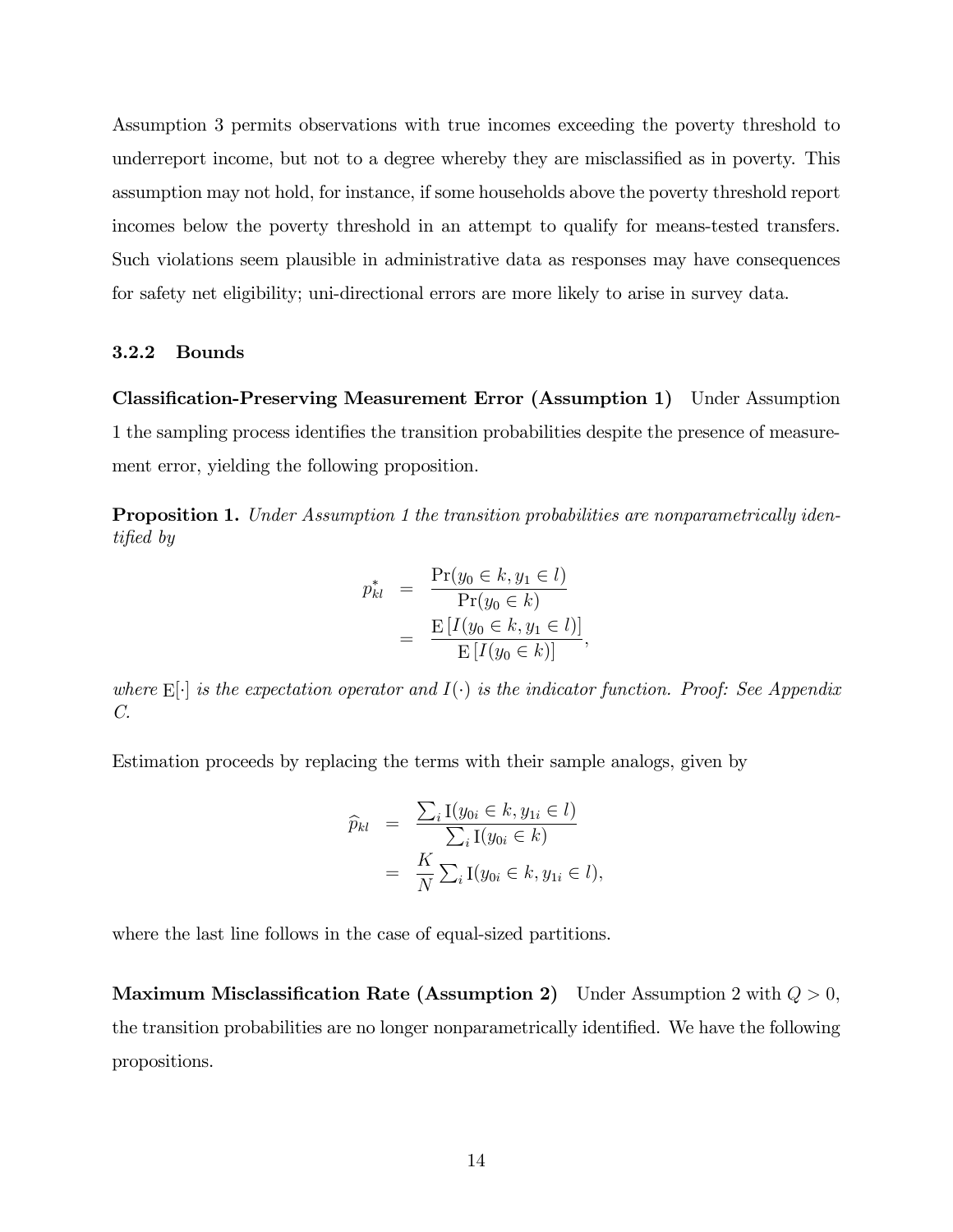**Proposition 2.** Consider a transition matrix,  $P_{0,1}^*$ , with equal-sized partitions. The transition probabilities are bounded sharply by

$$
p_{kl}^{*} \in \left[\max\left\{K(r_{kl} - \widetilde{Q}), 1 - \sum_{\substack{l'=1,2,\ldots,K \\ l'\neq l}}UB_{kl'}, 1 - \sum_{\substack{k'=1,2,\ldots,K \\ k'\neq k}}UB_{k'l}, 0\right\},\newline \min\left\{K(r_{kl} + \widetilde{Q}), 1 - \sum_{\substack{l'=1,2,\ldots,K \\ l'\neq l}}LB_{kl'}, 1 - \sum_{\substack{k'=1,2,\ldots,K \\ k'\neq k}}LB_{k'l}, 1\right\}\right],
$$

where  $LB_{kl} \equiv \max \Big\{ K(r_{kl} - \widetilde{Q}), 0 \Big\}, \ UB_{kl} \equiv \min \Big\{ K(r_{kl} + \widetilde{Q}), 1 \Big\}, \ and \ \widetilde{Q} = Q/2 \ under$ Assumption 2(i) and  $\widetilde{Q}=Q/K$  under Assumption 2(ii). Proof: See Appendix C.

**Proposition 3.** Consider a transition matrix,  $P_{0,1}^*$ , with unequal-sized partitions. Under Assumption  $2(i)$ , the transition probabilities are bounded sharply by

$$
p_{kl}^* \in \left[\max\left\{\frac{r_{kl}-Q}{p_k}, 1-\sum_{\substack{l'=1,2,\ldots,K \\ l'\neq l}}UB_{kl'},0\right\}, \min\left\{\frac{r_{kl}+Q}{p_k}, 1-\sum_{\substack{l'=1,2,\ldots,K \\ l'\neq l}}LB_{kl'},1\right\}\right],
$$

where  $LB_{kl} \equiv (r_{kl} - Q)/p_k$  and  $UB_{kl} \equiv (r_{kl} + Q)/p_k$ . Under Assumption 2(ii), the transition probabilities are bounded sharply by

$$
p_{kl}^{*} \in \left[\max\left\{\frac{r_{kl} - Q/K}{p_k}, 1 - \sum_{\substack{l'=1,2,\ldots,K \\ l'\neq l}} UB_{kl'}, 0\right\},\newline \min\left\{\frac{r_{kl} + Q/K}{p_k - \min\{Q/K, p_k\}}, 1 - \sum_{\substack{l'=1,2,\ldots,K \\ l'\neq l}} LB_{kl'}, 1\right\}\right],
$$

where  $LB_{kl} \equiv \max \{(r_{kl} - Q/K)/p_k\}$  and  $UB_{kl} \equiv \min \{(r_{kl} + Q/K)/(p_k - \min \{Q/K, p_k\}), 1\}.$ Proof: See Appendix C.

Estimation of the bounds in Propositions 2 and 3 proceeds by replacing  $r_{kl}$  and  $p_k$  with their sample analogs and then verifying that the required conditions are met.

Uni-Directional Misclassification (Assumption 3) For simplicity, we only consider Assumption 3 in the case of a  $2 \times 2$  transition matrix. We have the following proposition.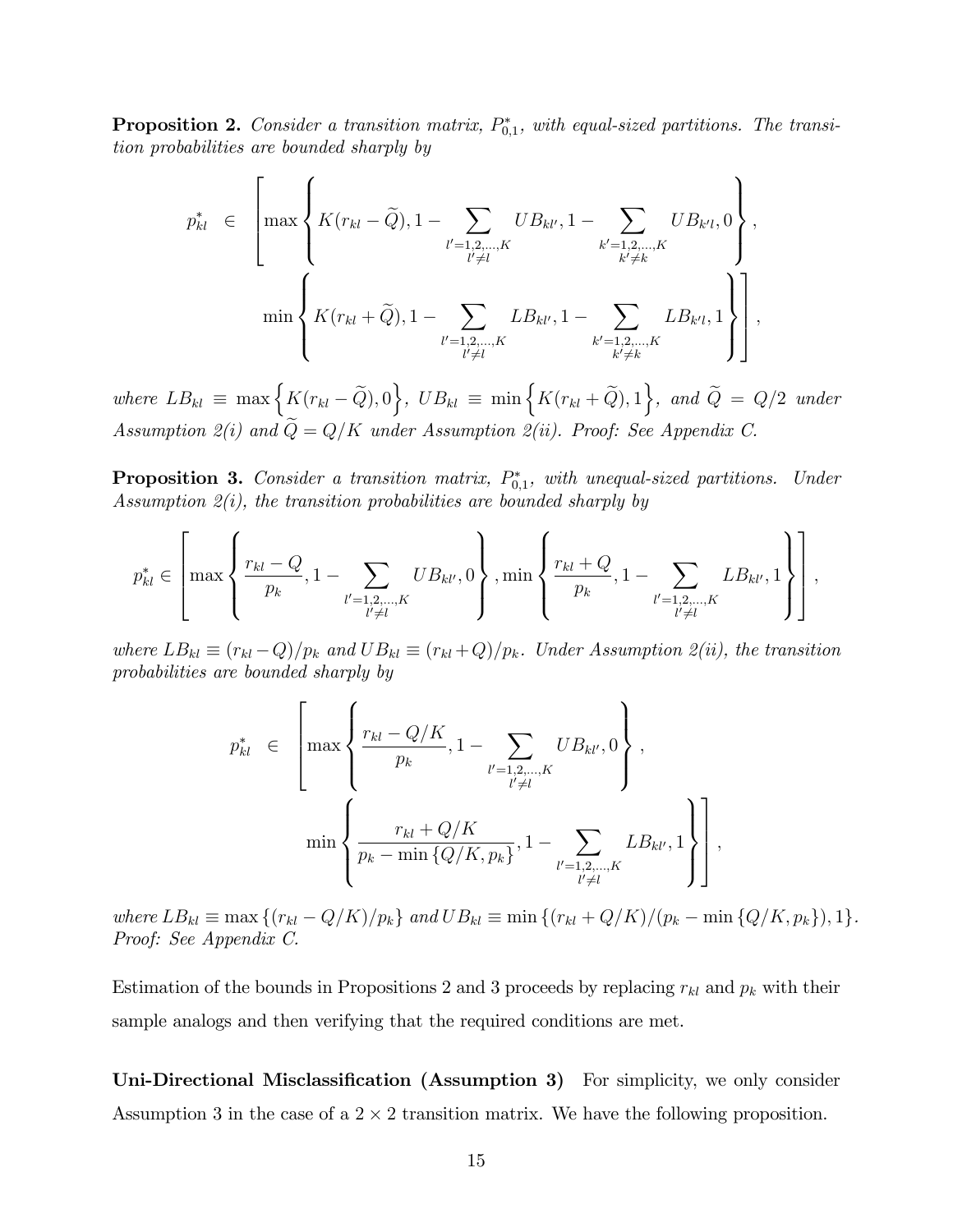**Proposition 4.** Under Assumption 3, the four elements of a  $2 \times 2$  transition matrix with unequal-sized partitions are bounded sharply by

$$
p_{11}^{*} \in \left[\max\left\{\frac{r_{11}}{p_1 + \min\{\tilde{Q}, 1 - p_1\}}, 1 - UB_{12}, 0\right\}, \min\left\{\frac{r_{11} + \tilde{Q}}{p_1}, 1 - LB_{12}, 1\right\}\right]
$$
  
\n
$$
p_{12}^{*} \in \left[\max\left\{\frac{r_{12} - \tilde{Q}}{p_1}, 1 - UB_{11}, 0\right\}, \min\left\{\frac{r_{12} + \min\{\tilde{Q}, 1 - p_1\}}{p_1 + \min\{\tilde{Q}, 1 - p_1\}}, 1 - LB_{11}, 1\right\}\right]
$$
  
\n
$$
p_{21}^{*} \in \left[\max\left\{\frac{r_{21} - \min\{\tilde{Q}, p_2\}}{p_2 - \min\{\tilde{Q}, p_2\}}, 1 - UB_{22}, 0\right\}, \min\left\{\frac{r_{21} + \tilde{Q}}{p_2 - \tilde{Q}}, 1 - LB_{22}, 1\right\}\right]
$$
  
\n
$$
p_{22}^{*} \in \left[\max\left\{\frac{r_{22} - \tilde{Q}}{p_2}, 1 - UB_{21}, 0\right\}, \min\left\{\frac{r_{22}}{p_2 - \min\{\tilde{Q}, p_2\}}, 1 - LB_{21}, 1\right\}\right],
$$

where  $LB_{kl}$  and  $UB_{kl}$  denote the lower and upper bounds of  $p_{kl}^*$ , respectively. Under Assumption 2(i),  $\widetilde{Q} = Q$  and  $\widetilde{\widetilde{Q}} = 0$ . Under Assumption 2(ii),  $\widetilde{Q} = Q/2$  and  $\widetilde{\widetilde{Q}} = \min\left\{\widetilde{Q}, p_2\right\}$ . Proof: See Appendix C.

Estimation of the bounds are straightforward using the appropriate sample analogs and then verifying that the required conditions are met.

### 3.3 Restrictions

Propositions 2-4 provide bounds on transition probabilities considering only restrictions on the misclassification process. Here, we explore the identifying power of incorporating restrictions on the mobility process. The restrictions may be imposed alone or in combination.

#### 3.3.1 Shape Restrictions

Shape restrictions place inequality constraints on the population transition probabilities.<sup>14</sup> Here, we consider imposing shape restrictions assuming that large transitions are less likely than smaller ones.

Assumption 4 (Shape Restrictions). The transition probabilities are weakly decreasing in the size of the transition. Formally,  $p_{kl}^*$  is weakly decreasing in  $|k-l|$ , the absolute difference between k and l.

 $14$ See Chetverikov et al. (2018) for a recent review of the use of shape restrictions in economics.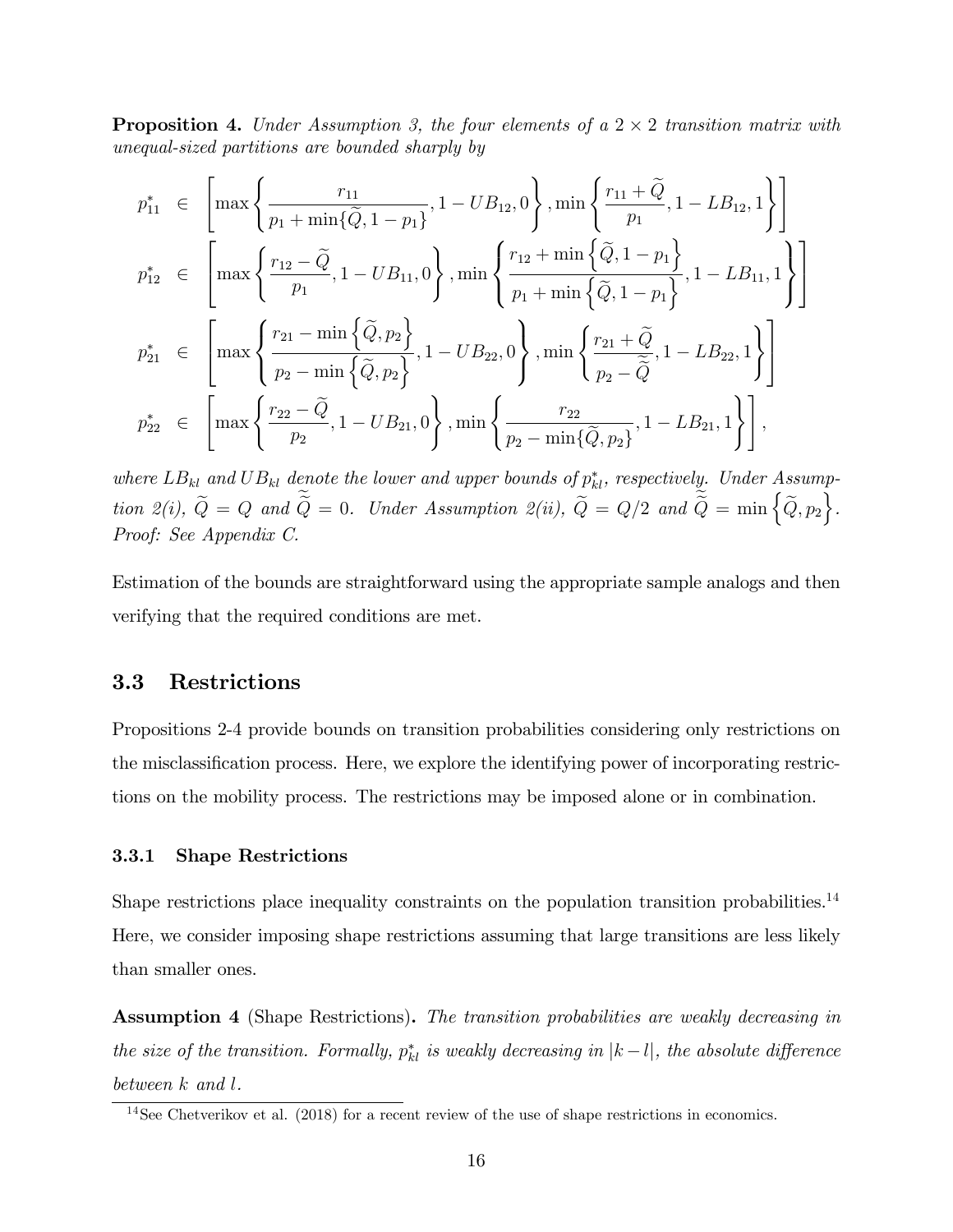This assumption implies that within each row or each column of the transition matrix, the diagonal element (i.e., the conditional staying probability) is the largest. The remaining elements decline weakly monotonically moving away from the diagonal element. This assumption, which may be plausible if large jumps in income are less common than small ones, leads to the following proposition.

**Proposition 5.** Denote the bounds on  $p_{kl}^*$  under some combination of Assumptions 2 and 3 as

$$
p_{kl}^* \in [LB_{kl}, UB_{kl}].
$$

Adding Assumption 4 implies the following sharp bounds:

$$
p_{kl}^{*} \in \left[\max\left\{\sup_{l'=1,\ldots,K}LB_{kl'},\sup_{k'=1,\ldots,K}LB_{k'l}\right\},UB_{kl}\right] \text{ if } k=l
$$
  

$$
p_{kl}^{*} \in \left[\max\left\{\sup_{l'\geq l}LB_{kl'},\sup_{k'\leq k}LB_{k'l}\right\},\min\left\{\inf_{k\leq l'\leq l}UB_{kl'},\inf_{k\leq k'\leq l}UB_{k'l}\right\}\right] \text{ if } k  

$$
p_{kl}^{*} \in \left[\max\left\{\sup_{l'\leq l}LB_{kl'},\sup_{k'\geq k}LB_{k'l}\right\},\min\left\{\inf_{l\leq l'\leq k}UB_{kl'},\inf_{l\leq k'\leq k}UB_{k'l}\right\}\right] \text{ if } k>l.
$$
$$

Proof: See Appendix C.

Estimation is straightforward given estimates of the preliminary bounds,  $LB_{kl}$  and  $UB_{kl}$ .

#### 3.3.2 Level Set Restrictions

Level set restrictions place equality constraints on population transition probabilities across observations with different observed attributes (Manski 1990; Lechner 1999).

Assumption 5 (Level Set Restrictions). The conditional transition probabilities, given in (3), are constant across a range of conditioning values. Formally,  $p_{kl}^*(x)$  is constant for all  $x \in A_x \subset \mathcal{R}_m$ , where x is an m-dimensional vector.

For instance, if x denotes the age of an individual in years, one might wish to assume that  $p_{kl}^*(z)$  is constant for all z within a fixed window around x.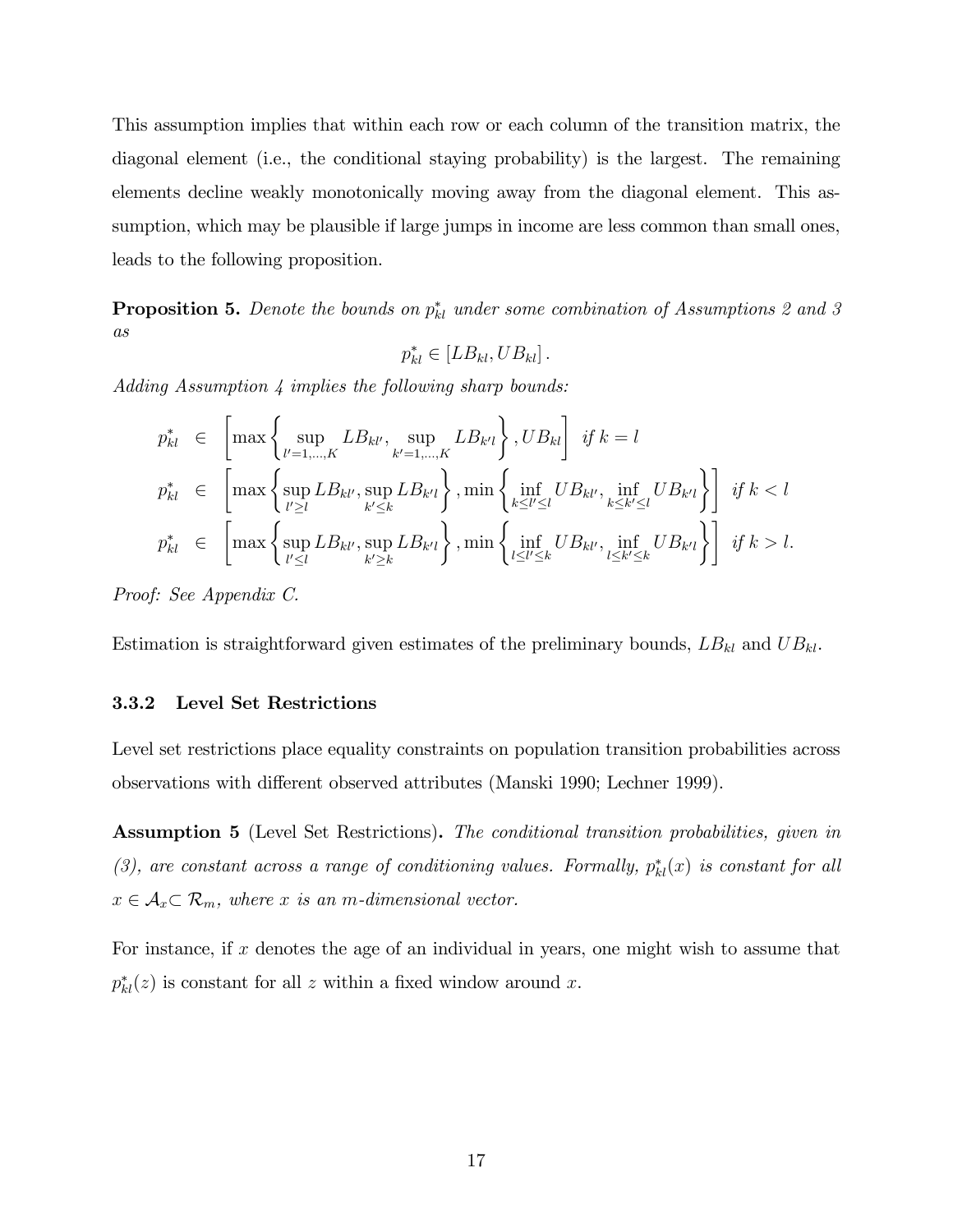From  $(3)$  and  $(5)$ , we have

$$
Pr(y_0 \in k, y_1 \in l | X = x) + \sum_{\substack{k', l' = 1, 2, ..., K \\ (k', l') \neq (k, l)}} \theta_{(k, l)}^{(k' - k, l' - l)}(x) - \sum_{\substack{k', l' = 1, 2, ..., K \\ (k', l') \neq (k, l)}} \theta_{(k', l')}^{(k - k, l' - l')}(x)
$$
\n
$$
Pr(y_0 \in k | X = x) + \sum_{\substack{k', l', l = 1, 2, ..., K \\ k' \neq k}} \theta_{(k, l)}^{(k' - k, l' - l)}(x) - \sum_{\substack{k', l', l = 1, 2, ..., K \\ (k', l') \neq (k, l)}} \theta_{(k', l)}^{(k - k', l' - l)}(x)
$$
\n
$$
\equiv \frac{r_{kl}(x) + Q_{1, kl}(x) - Q_{2, kl}(x)}{p_k(x) + Q_{3, k}(x) - Q_{4, k}(x)} \tag{7}
$$

where now  $Q_{j,:}(x)$ ,  $j = 1, ..., 4$ , represent the proportions of false positives and negatives conditional on x. As such, we also consider the following assumption regarding the conditional misclassification probabilities.

**Assumption 6** (Independence). *Misclassification rates are independent of the observed at*tributes of observations, x. Formally,

$$
\theta_{(k,l)}^{(k'-k,l'-l)}(x)=\theta_{(k,l)}^{(k'-k,l'-l)},\ \forall k,k',l,l',x.
$$

The plausibility of Assumption 6 depends on one's conjectures concerning the measurement error process. However, two points are important to bear in mind. First, the misclassification probabilities,  $\theta_{(k,l)}^{(k'-k,l'-l)}$  $(k-1)(k,l)$ , are specific to a pair of true and observed partitions. As a result, even if misclassification is more likely at certain parts of the income distribution and x is correlated with income, this does not necessarily invalidate Assumption 6. Second, Assumption 6 does not imply that misclassification rates are independent of all individual attributes, only those included in the variables used to define the level set restrictions. This leads to the following proposition.

**Proposition 6.** Denote the bounds for  $p_{kl}^*(x)$  under some combination of Assumptions 2-4 and 6 as

$$
p_{kl}^*(x) \in [LB(x), UB(x)].
$$
\n(8)

Adding Assumption 5 implies the following sharp bounds on the conditional transition probabilities:

$$
p_{kl}^*(x) \in \left[\sup_{z \in \mathcal{A}_x} LB(z), \inf_{z \in \mathcal{A}_x} UB(z)\right].
$$
 (9)

Assuming X is discrete, sharp bounds on the unconditional transition probabilities are given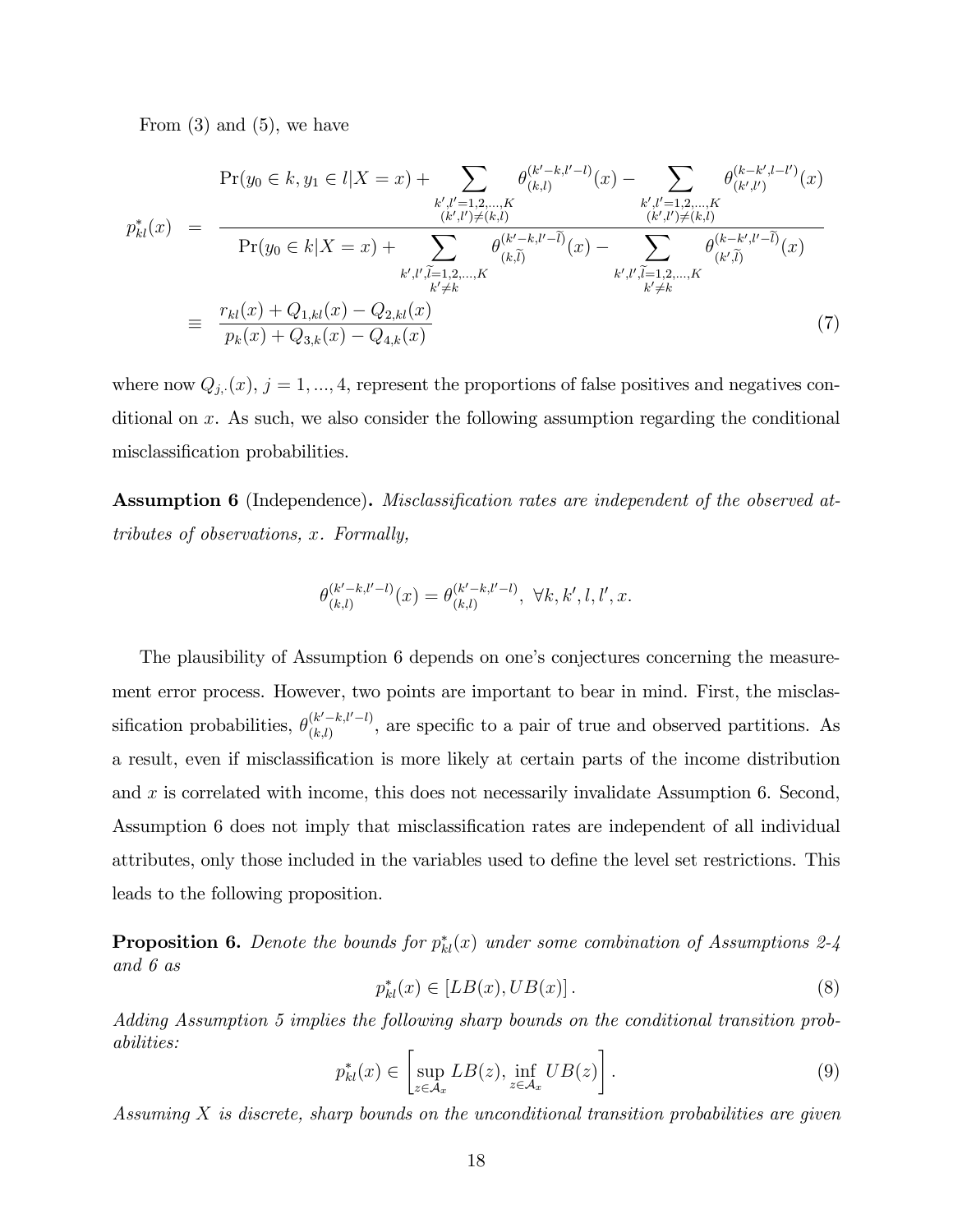as

$$
p_{kl}^* \in \left[ \sum_x \Pr(X = x) \left( \sup_{z \in \mathcal{A}_x} LB(z) \right), \sum_x \Pr(X = x) \left( \inf_{z \in \mathcal{A}_x} UB(z) \right) \right]. \tag{10}
$$

Proof: See Manski and Pepper (2000).

To operationalize Proposition 6, bounds on the conditional transition probabilities in (8) must be obtained. This is done in the following corollaries.

**Corollary 6.1.** Consider a transition matrix,  $P_{0,1}^*$ , with equal- or unequal-sized partitions. Under Assumption 2(i),  $p_{kl}^*(x)$  is bounded sharply by

$$
p_{kl}^*(x) \in \left[ \max\left\{ \frac{r_{kl}(x) - \ddot{Q}}{p_k(x)}, 1 - \sum_{\substack{l'=1,2,\ldots,K \\ l'\neq l}} UB_{kl'}(x), 0 \right\}, \min\left\{ \frac{r_{kl}(x) + \ddot{Q}}{p_k(x)}, 1 - \sum_{\substack{l'=1,2,\ldots,K \\ l'\neq l}} LB_{kl'}(x), 1 \right\} \right]
$$

where  $LB_{kl}(x) \equiv \max \left\{ (r_{kl}(x) - \ddot{Q})/p_k(x) \right\}$ ,  $UB_{kl} \equiv \min \left\{ (r_{kl}(x) + \ddot{Q})/p_k(x), 1 \right\}$ ,

$$
\ddot{Q} = \begin{cases} \ddot{Q} & under Assumption 6 \\ \ddot{Q}/\Pr(X = x) & otherwise \end{cases}
$$

and

$$
\widetilde{Q} = \left\{ \begin{array}{ll} Q/2 & \text{for equal-sized partitions} \\ Q & \text{for unequal-sized partitions} \end{array} \right.
$$

Proof: See Appendix C.

**Corollary 6.2.** Consider a transition matrix,  $P_{0,1}^*$ , with equal- or unequal-sized partitions. Under Assumption 2(ii),  $p_{kl}^*(x)$  is bounded sharply by

$$
p_{kl}^{*}(x) \in \left[\max\left\{\frac{r_{kl}(x) - \tilde{Q}}{p_k(x)}, 1 - \sum_{\substack{l'=1,2,\ldots,K \\ l'\neq l}} UB_{kl'}(x), 0\right\},\right] \newline \min\left\{\frac{r_{kl}(x) + \tilde{Q}}{p_k(x) - \min\left\{\tilde{Q}, p_k(x)\right\}}, 1 - \sum_{\substack{l'=1,2,\ldots,K \\ l'\neq l}} LB_{kl'}(x), 1\right\}\right]
$$

where  $LB_{kl}(x) \equiv \max \Big\{ (r_{kl}(x) - \widetilde{Q})/p_k(x) \Big\}, UB_{kl} \equiv \min \Big\{ (r_{kl}(x) + \widetilde{Q})/(p_k(x) - \min \Big\{ \widetilde{Q}, p_k(x) \Big\}), 1 \Big\},$ and

$$
\widetilde{Q} = \begin{cases} Q/K & under Assumption 6 \\ Q/K \Pr(X = x) & otherwise \end{cases}
$$

Proof: See Appendix C.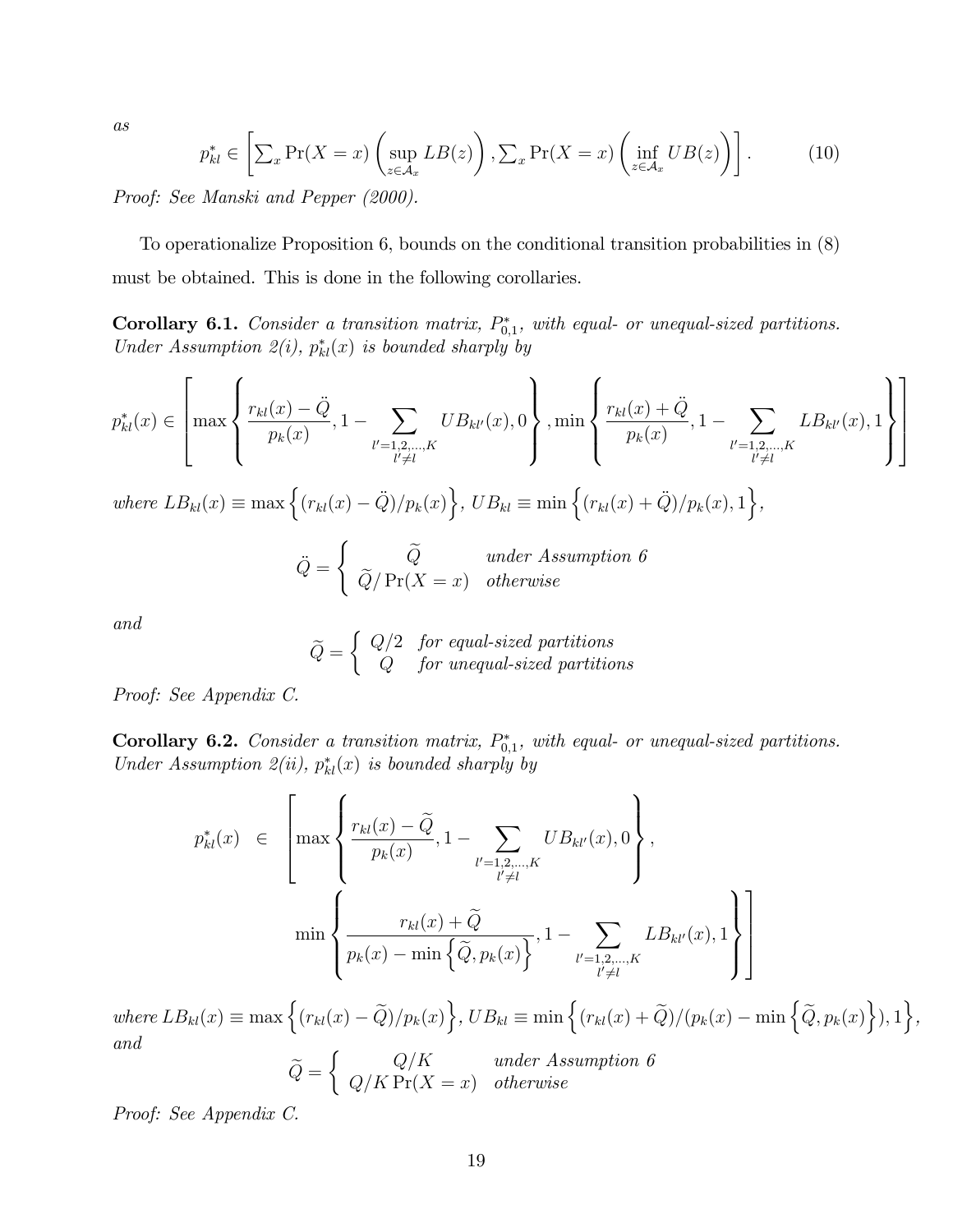**Corollary 6.3.** Consider a  $2 \times 2$  transition matrix,  $P_{0,1}^*$ , with unequal-sized partitions. Under Assumption 3, the four elements are bounded sharply by

$$
p_{11}^{*}(x) \in \max\left\{\frac{r_{11}(x)}{\min\{p_1(x) + \widetilde{Q}, 1\}}, 1 - UB_{12}(x), 0\right\}, \min\left\{\frac{r_{11}(x) + \widetilde{Q}}{p_1(x)}, 1 - LB_{12}(x), 1\right\}
$$

$$
\left\{\frac{r_{12}(x) - \widetilde{Q}}{r_{12}(x) - \widetilde{Q}}\right\} \in \left\{\frac{r_{12}(x) - \widetilde{Q}}{r_{12}(x) + \min\left\{\widetilde{Q}, 1 - p_1(x)\right\}}\right\}
$$

$$
p_{12}^*(x) \in \max\left\{\frac{r_{12}(x) - \tilde{Q}}{p_1(x)}, 1 - UB_{11}(x), 0\right\}, \min\left\{\frac{r_{12}(x) + \min\left\{\tilde{Q}, 1 - p_1(x)\right\}}{p_1(x) + \min\left\{\tilde{Q}, 1 - p_1(x)\right\}}, 1 - LB_{11}(x), 1\right\}
$$

$$
p_{21}^{*}(x) \in \max\left\{\frac{r_{21}(x) - \min\left\{\tilde{Q}, p_{2}(x)\right\}}{p_{2}(x) - \min\left\{\tilde{Q}, p_{2}(x)\right\}}, 1 - UB_{22}(x), 0\right\}, \min\left\{\frac{r_{21}(x) + \tilde{Q}}{p_{2}(x) - \tilde{Q}}, 1 - LB_{22}(x), 1\right\}
$$

$$
p_{22}^*(x) \in \max\left\{\frac{r_{22}(x) - \tilde{Q}}{p_2(x)}, 1 - UB_{21}(x), 0\right\}, \min\left\{\frac{r_{22}(x)}{p_2(x) - \min\{\tilde{Q}, p_2(x)\}}, 1 - LB_{21}(x), 1\right\}
$$

where  $LB_{kl}(x)$  and  $UB_{kl}(x)$  denote the lower and upper bounds of  $p_{kl}^*(x)$ , respectively,

$$
\widetilde{\widetilde{Q}} = \begin{cases}\n0 & under Assumption 2(i) \\
\min \left\{ \widetilde{Q}, p_2(x) \right\} & under Assumption 2(ii)\n\end{cases}
$$

and

$$
\widetilde{Q} = \begin{cases}\nQ & under Assumptions 2(i) \text{ and } 6 \\
Q/\Pr(X = x) & under Assumption 2(i) \\
Q/2 & under Assumptions 2(ii) \text{ and } 6 \\
Q/2\Pr(X = x) & under Assumption 2(ii)\n\end{cases}
$$

Proof: See Appendix C.

Under Corollaries 6.1, 6.2, and 6.3, estimation of the bounds for  $p_{kl}^*(x)$  are straightforward using the appropriate sample analogs and minimizing (maximizing) the lower (upper) bound subject to the appropriate constraints. Upon obtaining bounds for  $p_{kl}^*(x)$ , sharp bounds for the conditional and unconditional transition probabilities are given in  $(9)$  and  $(10)$ .<sup>15</sup>

Before continuing, it is worth pointing out a special case of level set restrictions when the conditioning variable, x, represents time. For example, one might separately bound transition matrices from  $t = 0 \rightarrow 1$  and  $t = 1 \rightarrow 2$  and then impose the restriction that mobility is constant across the two time periods. Here, the level set restriction is identical to a stationarity assumption about the Markov process governing the outcome variable. This is formalized in the following assumption and proposition.

<sup>&</sup>lt;sup>15</sup>Note, there is no assurance that the bounds under Assumption 5, but without Assumption 6, will be narrower than the corresponding bounds without Assumption 5.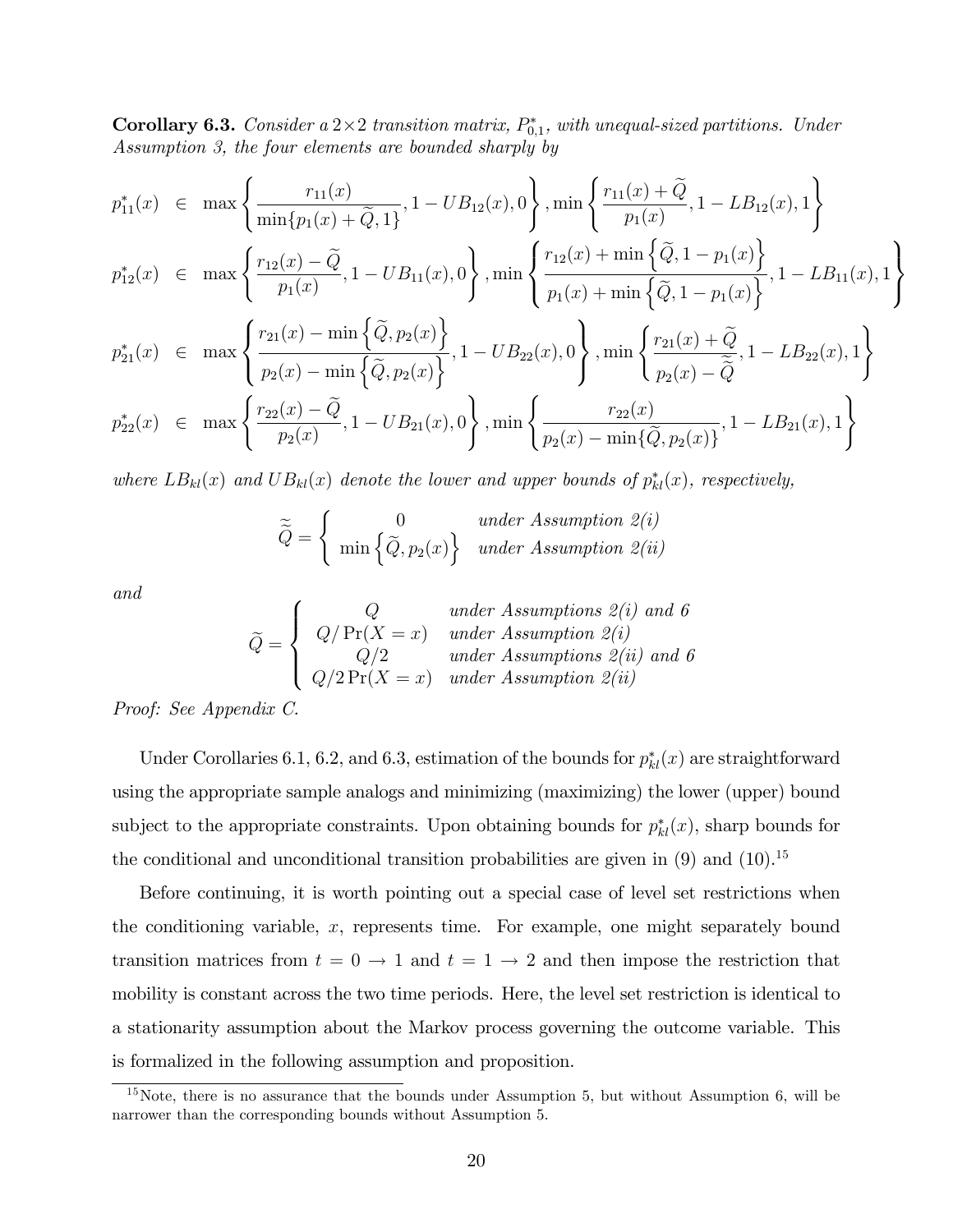Assumption 7 (Stationarity). The transition matrix is constant across two consecutive periods. Formally,

$$
P_{t,t+1}^* = P_{t+1,t+2}^*.
$$

**Proposition 7.** Let  $p_{kl}^*(t, t + 1)$  represent the elements of  $P_{t,t+1}^*$ . Denote the bounds for  $p_{kl}^*(t,t+1)$  under some combination of Assumptions 2-6 as

$$
p_{kl}^*(t,t+1) \in [LB(t,t+1),UB(t,t+1)]\,.
$$

Define the elements and corresponding bounds similarly for  $P_{t+1,t+2}^*$ . Adding Assumption  $\gamma$ implies the following sharp bounds on the elements of  $P^* = P^*_{t,t+1} = P^*_{t+1,t+2}$ 

$$
p_{kl}^* \in \left[ \max\{LB(t,t+1), LB(t+1,t+2)\}, \min\{UB(t,t+1), UB(t+1,t+2)\} \right],
$$

where  $p_{kl}^*$  refers to the elements of  $P^*$ . Proof: Follows directly from Proposition 6.

#### 3.3.3 Monotonicity Assumptions

Monotonicity restrictions place inequality constraints on population transition probabilities across observations with different observed attributes (Manski and Pepper 2000; Chetverikov et al. 2018).

Assumption 8 (Monotonicity). The conditional probability of upward mobility is weakly increasing in a vector of attributes, u, and the conditional probability of downward mobility is weakly decreasing in the same vector of attributes. Formally, if  $u_2 \geq u_1$ , then

$$
p_{11}^{*}(u_{1}) \geq p_{11}^{*}(u_{2})
$$
  

$$
p_{KK}^{*}(u_{1}) \leq p_{KK}^{*}(u_{2})
$$
  

$$
p_{kl}^{*}(u_{1}) \leq p_{kl}^{*}(u_{2}) \quad \forall l > k
$$
  

$$
p_{kl}^{*}(u_{1}) \geq p_{kl}^{*}(u_{2}) \quad \forall l < k.
$$

For instance, if  $u$  denotes the education of an individual, one might wish to assume that the probability of upward (downward) mobility is no lower (higher) for individuals with more education. Note, the monotonicity assumption provides no information on the conditional staying probabilities,  $p_{kk}^*(u)$ , for  $k = 2, ..., K - 1$ .

This leads to the following proposition.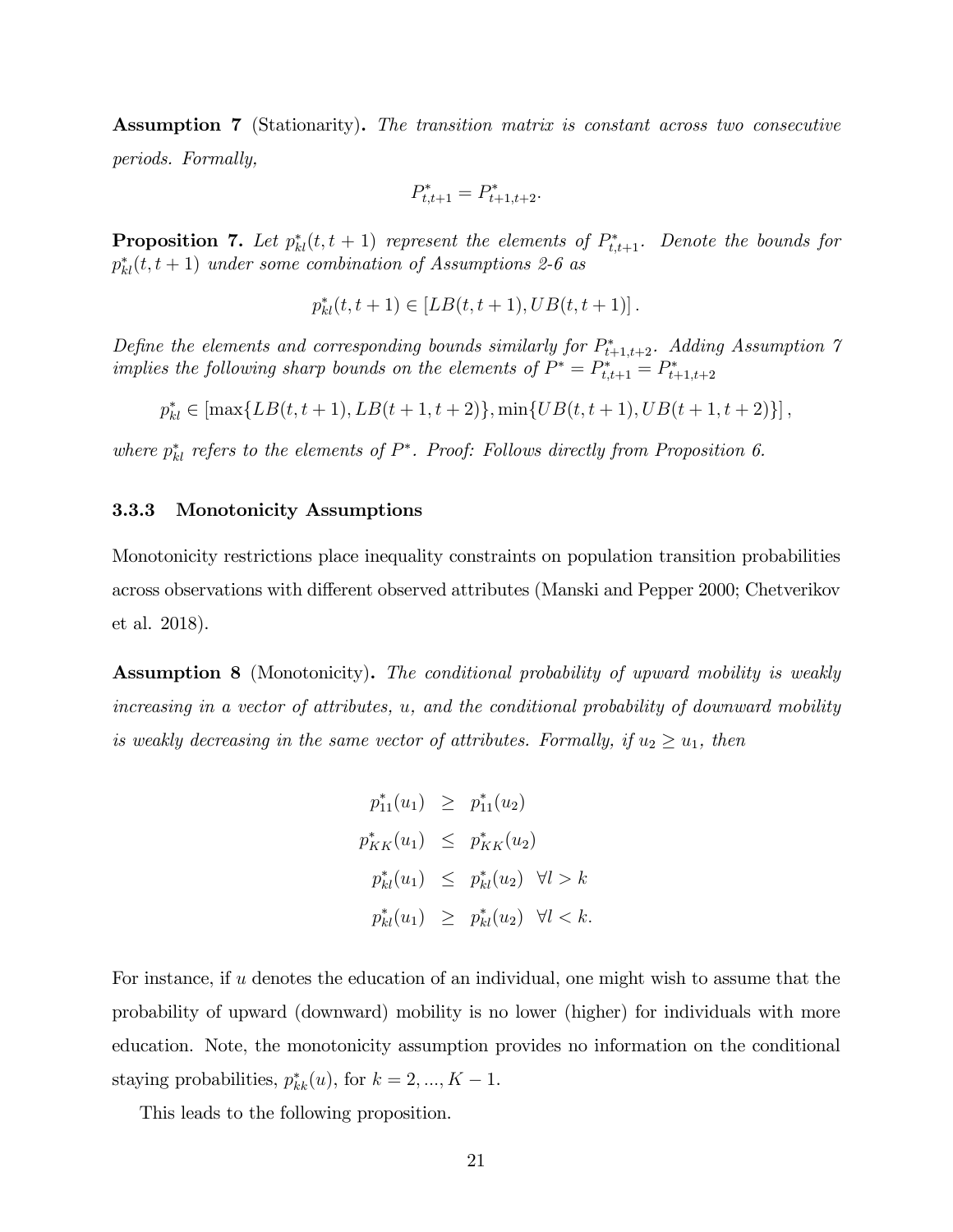**Proposition 8.** Denote the bounds for  $p_{kl}^*(u)$  under some combination of Assumptions 2-6 as

$$
p_{kl}^*(u) \in [LB(u), UB(u)].
$$

Adding Assumption 8 implies the following sharp bounds on the conditional transition probabilities

$$
p_{11}^*(u) \in \left[\sup_{u \le u_1} LB(u_1), \inf_{u_2 \le u} UB(u_2)\right]
$$
  

$$
p_{KK}^*(u) \in \left[\sup_{u_1 \le u} LB(u_1), \inf_{u \le u_2} UB(u_2)\right]
$$
  

$$
p_{kl}^*(u) \in \left[\sup_{u_1 \le u} LB(u_1), \inf_{u \le u_2} UB(u_2)\right] \quad \forall l > k
$$
  

$$
p_{kl}^*(u) \in \left[\sup_{u \le u_1} LB(u_1), \inf_{u_2 \le u} UB(u_2)\right] \quad \forall l < k
$$

Assuming U is discrete, sharp bounds on the unconditional transition probabilities are given as

$$
p_{kl}^* \in \left[ \sum_u \Pr(U = u) \left( \sup_{u_1 \le u} LB(u_1) \right), \sum_u \Pr(U = u) \left( \inf_{u_1 \ge u} UB(u_1) \right) \right].
$$

Proof: This is a simple extension of Manski and Pepper (2000, Proposition 1 and Corollary 1).

## 3.4 Summary Mobility Measures

Several scalar measures of mobility considered in the literature are derived directly from the elements of the transition matrices. The Prais (1955) measure of mobility captures the expected exit time from partition  $k$  and is given by

$$
\frac{1}{1 - p_{kk}^*}, \, k = 1, ..., K. \tag{11}
$$

Bradbury (2016) defines measures of upward and downward mobility that account for the size of the partitions. The upward mobility measure is given by

$$
UM = \frac{K}{K - 1}(1 - p_{11}^*); \tag{12}
$$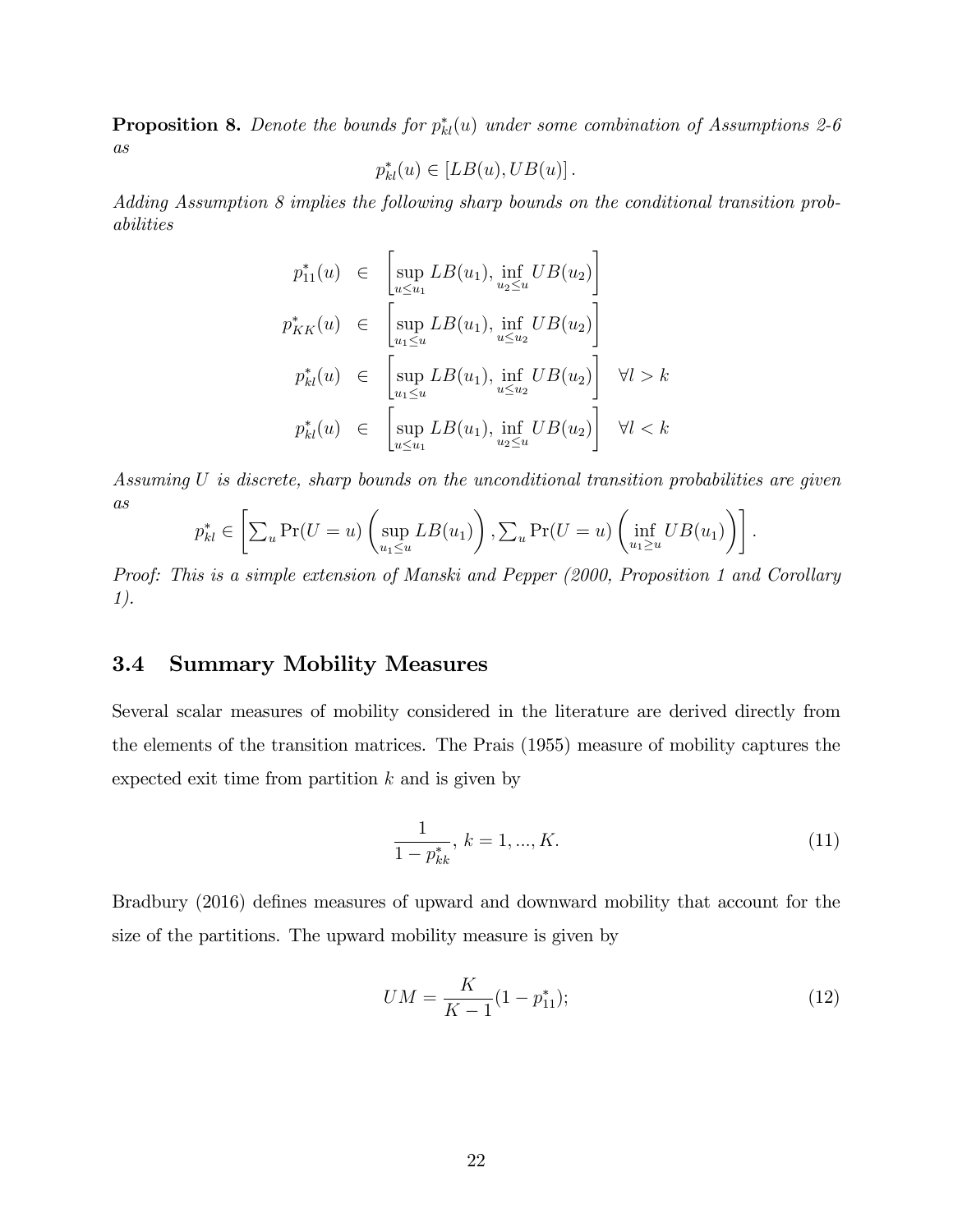downward mobility is given by

$$
DM = \frac{K}{K - 1}(1 - p_{KK}^*)
$$
\n(13)

Mobility is decreasing in the value of the Prais measure; increasing in the remaining two measures. The measures in  $(11)-(13)$  can be sharply bounded in a straightforward manner using sharp bounds on the individual conditional staying probabilities since each measure depends on only one element from the transition matrix.<sup>16</sup>

## 3.5 Properties

#### 3.5.1 Bias Correction

In most of the cases considered here, estimates of the bounds are obtained via plug-in estimators relying on infima and suprema. Such estimators are biased in finite samples, producing bounds that are too narrow (Kreider and Pepper 2008). To circumvent this issue, a bootstrap bias correction is typically used in the literature on partial identification. Denote the plug-in estimators of the lower and upper bounds under some set of the preceding assumptions as  $\widehat{LB}$  and  $\widehat{UB}$ , respectively. The bootstrap bias corrected estimates are given by

$$
\widehat{LB}_{c} = 2\widehat{LB} - \mathbf{E}^{*} \left[\widehat{LB}\right]
$$

$$
\widehat{UB}_{c} = 2\widehat{UB} - \mathbf{E}^{*} \left[\widehat{UB}\right],
$$

where  $\overline{L}\overline{B}_c$  and  $\overline{U}\overline{B}_c$  denote the bootstrap bias corrected estimates and  $E^*[\cdot]$  denotes the expectation operator with respect to the bootstrap distribution. See Kreider and Pepper (2008) and the references therein. However, there is an added complication here. Because

$$
IR = \frac{K - \text{tr}(P_{0,1}^*)}{K - 1},
$$

 $16A$  fourth measure derived from the transition matrix is the Immobility Ratio, attributable to Shorrocks (1978). The measure is given by

where  $\text{tr}(\cdot)$  denotes the trace of a matrix. Since the trace is a function of multiple elements of the matrix – one from each row and column – bounds on IR using the upper and lower bounds on the diagonal elements of the trace under Assumption  $2(i)$  are not sharp. They are sharp under Assumption  $2(ii)$ . Future work may wish to consider sharp bounds on  $IR$  under arbitrary errors.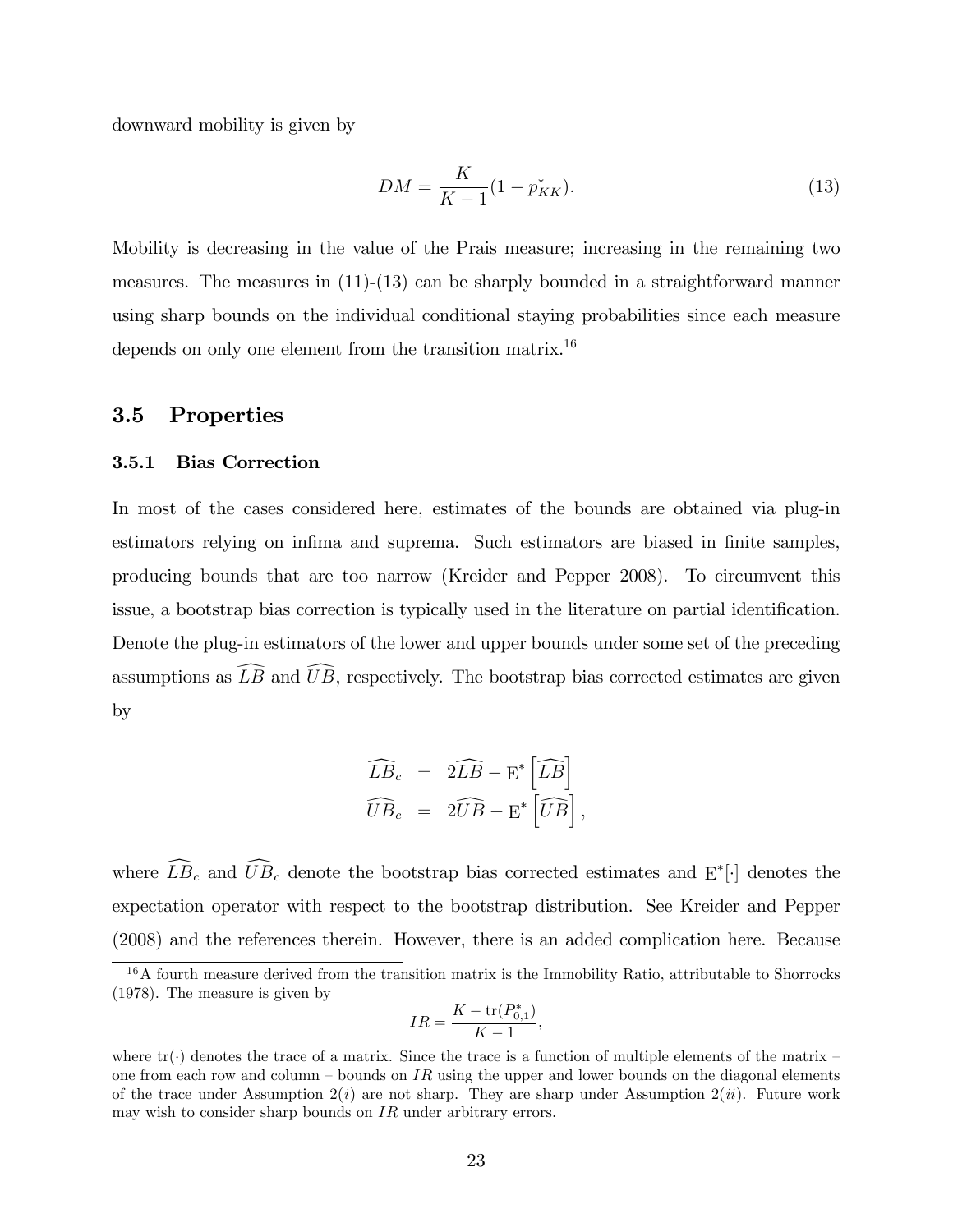we are estimating bounds on probabilities, the upper (lower) bound is constrained by one (zero). It is well known that the traditional bootstrap does not work for parameters at or near the boundary of the parameter space (Andrews 2000). Instead, we employ subsampling, using replicate samples with  $N/2$  observations (Andrews and Guggenberger 2009; Martínez-Muñoz and Suáreza  $2010$ ).<sup>17</sup>

#### 3.5.2 Inference

A substantial body of literature exists on inference in partial identification models. Early work focused on confidence regions for the identified set (Stoye 2009). Imbens and Manski (2004) instead derive confidence regions for the partially identified parameter of interest. Here, inference is handled via subsampling and the Imbens-Manski (2004) correction to obtain  $90\%$  confidence intervals (CIs).<sup>18</sup> As with the bias correction, we set the size of the replicate samples to  $N/2$ .

Some comments on this choice is necessary as there has been much recent work on inference in partially identified models; Bontemps and Magnac  $(2017)$ , Canay and Shaikh  $(2017)$ , and Ho and Rosen (2017) provide excellent reviews. For instance, intersection bounds, (conditional) moment inequality, and random set theory and Bayesian approaches are also used for estimation and inference in partial identification models. When a single parameter is being bounded, the endpoints of the bounds are asymptotically normal, and the sample is randomly drawn from an infinite population, then the approach in Imbens and Manski (2004) or Stoye (2009) is applicable and straightforward. However, when the endpoints are obtained via intersection bounds, as in the case of level set or monotonicity restrictions, then methods such as those provided in Chernozhukov et al. (2007) or Chernozhukov et al.

<sup>&</sup>lt;sup>17</sup>We employ sub-sampling (without replacement) rather than an  $m$ -bootstrap (with replacement), where  $m < N$ , as sub-sampling is valid under weaker assumptions (Horowitz 2001). Noneless, our Stata code allows for both options. Moreover, we set  $m = N/2$  as it is unlikely that an optimal, data-driven choice of m is available (or computationally feasible in the present context). Politis et al.  $(1999, p. 61)$  state that ìsubsampling has some asymptotic validity across a broad range of choices for the subsample sizeî as long as  $m/N \to 0$  and  $m \to \infty$  as  $N \to \infty$ . Martínez-Muñoz and Suáreza (2010, p. 143) note that setting  $m = N/2$ is "typical."

<sup>&</sup>lt;sup>18</sup>Since a  $K \times K$  transition matrix entails the estimation of  $K(K-1)$  free parameters, one might be concerned with issues related to multiple hypothesis testing depending on the nature of the hypotheses being considered. While not considered here, our code does allow for a Bonferonni correction if one so chooses.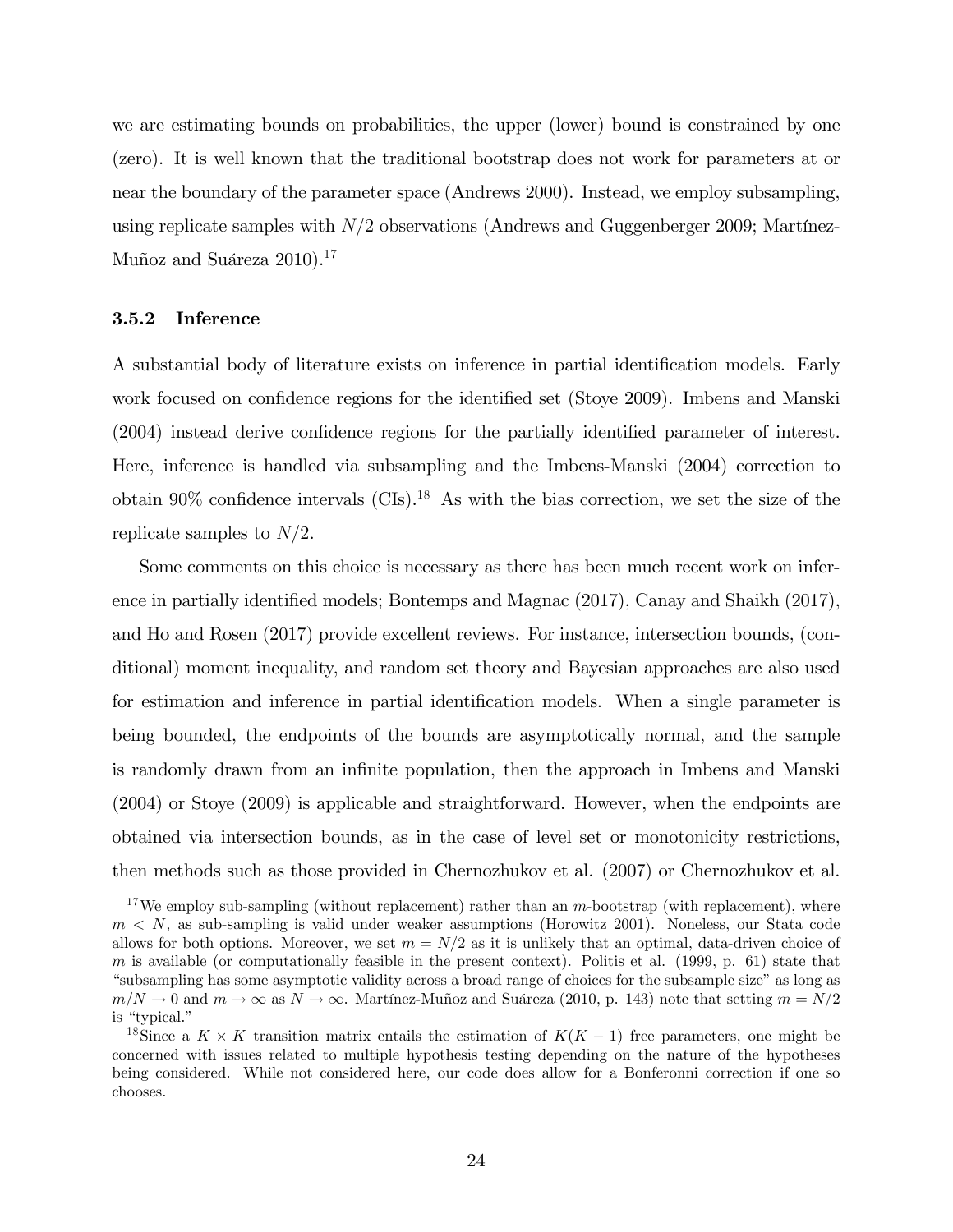(2013) are available depending on whether the conditioning variable is discrete or continuous. However, we do not pursue such approaches here for two reasons. First, it is not clear how to convert all the restrictions we wish to consider into a set of (conditional) moments. Second, in the case of our level set or monotonicity restrictions, the method in Chernozhukov et al.  $(2013)$  seems applicable if one is interested in bounds and confidence regions for the conditional transition probabilities,  $p_{kl}^*(x)$  and  $p_{kl}^*(u)$ . However, as we are ultimately interested in bounds for the unconditional transition probabilities,  $p_{kl}^*$ , which are weighted averages of the bounds on the conditional transition probabilities, application of this method is not obvious.

## 4 U.S. Mobility

#### 4.1 Data

To assess US intragenerational mobility, we use panel data from the Survey of Income and Program Participation (SIPP). Collected by the US Census Bureau, SIPP is a rotating, nationally representative longitudinal survey of households. Begun in 1984, SIPP collects detailed income data as well as data on a host of other economic and demographic attributes. Households in the SIPP are surveyed over a multi-year period ranging from two and a half years to four years. Then, a new sample of households are drawn. The sample sizes range from approximately 14,000 to 52,000 households. Here, we use the 2004 and 2008 panels to examine mobility leading up to the Great Recession and during the early recovery period. For the 2004 panel, the initial period is November 2003 and the terminal period is October 2007. For the 2008 panel, the initial period is June 2008 and the terminal period is September 2012. Thus, we investigate household-level income dynamics over two separate four-year windows. We also assess mobility pooling the two panels.

For the analysis, the outcome variable is derived from total monthly household income (variable THTOTINC). This includes income from all household members and sources: labor market earnings, pensions, social security income, interest dividends, and other income sources. When analyzing the  $2 \times 2$  poverty matrix, we determine poverty status for each household in each period by comparing income with the SIPP-reported poverty threshold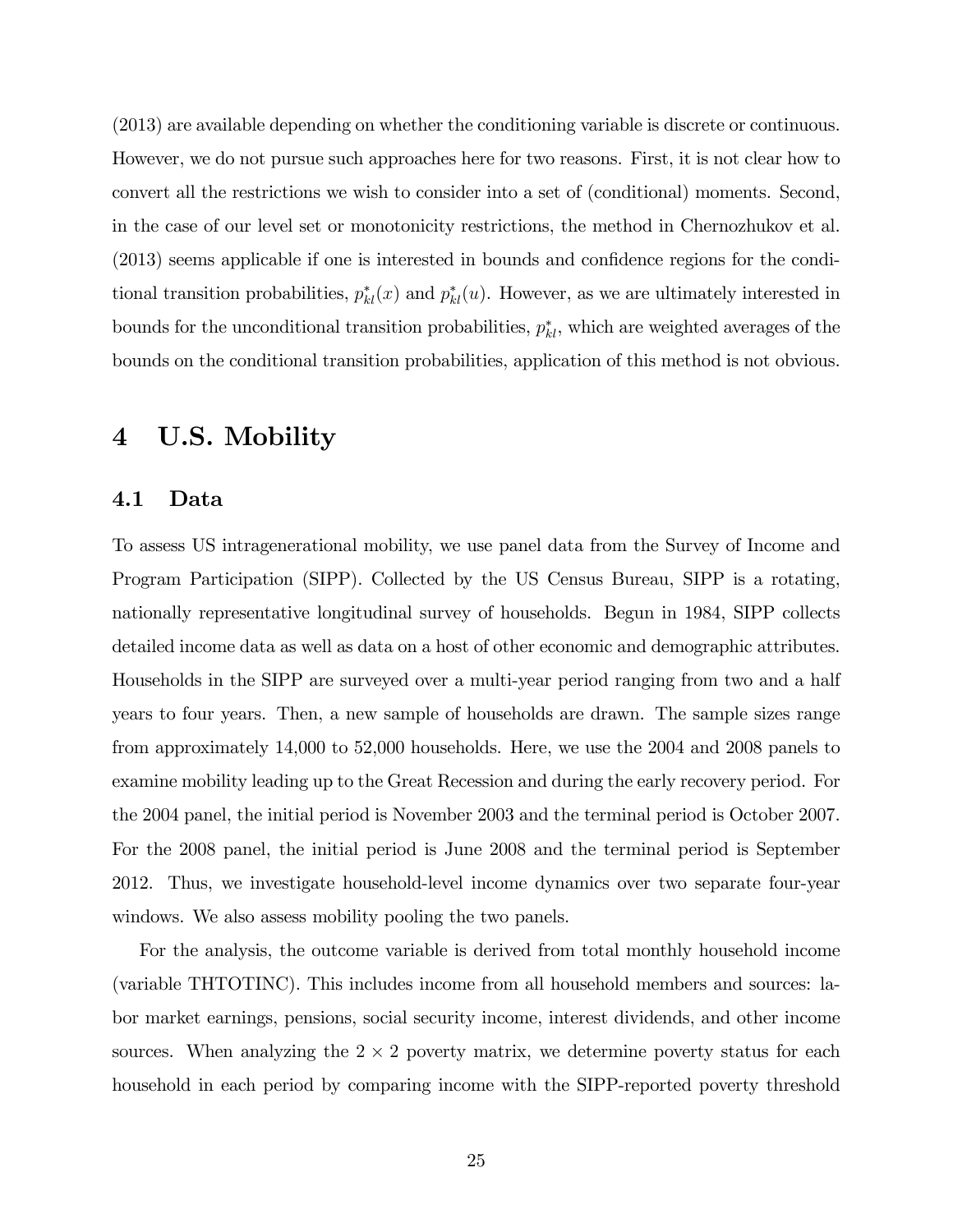for the household (variable RHPOV). When analyzing general mobility, we estimate  $3 \times 3$ matrices based on terciles of the income distribution in each period. However, to adjust for household composition, we construct three different measures of so-called equivalized household income.<sup>19</sup> Adjusting income for household size when drawing welfare or policy conclusions is known to be crucial (e.g., Chiappori 2016). In our baseline analysis, we use OECD equivalized household income (OECD 1982).<sup>20</sup> As alternatives, we also construct OECD-modified equivalized household income (Haagenars et al. 1994) and per capita household income.<sup>21</sup> Specifically, the OECD (OECD-modified) equivalence scale assigns a value of one to the first household member,  $0.7 \,(0.5)$  to each additional adult, and of  $0.5 \,(0.3)$ to each child. In contrast, the per capita measure assigns a value of one to all household members. In the interest of brevity, results based on these alternative equivalence scales are relegated to Appendix E.

In constructing our estimation sample, we use only the initial and terminal wave for each panel. The sample, by necessity, must be balanced. Households with any invalid or missing information on the relevant variables are excluded. Finally, we restrict the sample to households where the head is between 25 and 65 years old in the initial period. The sample size for the 2004 panel is  $7,834$  and for the 2008 panel is  $16,006$ <sup>22</sup> Summary statistics are presented in Table 1.

When assessing the two panels separately and imposing level set restrictions, we use age of the household head in the initial period. Specifically, we group households into tenyear age bins (25-34, ..., 55-65) and impose the restriction that mobility is constant across adjacent bins. For example, we tighten the bounds on mobility for households where the

 $19$ There is no need to adjust income for household size when estimating the poverty transition matrix since the poverty threshold already accounts for differences in household composition.

<sup>&</sup>lt;sup>20</sup>OECD equivalized household income for an individual household is defined as  $Y/N$ , where Y is total household income,  $N = 1 + 0.7(A-1) + 0.5C$ , and A (C) is the total number of adults (children) in the household.

<sup>&</sup>lt;sup>21</sup> OECD-modified equivalized household income for an individual household is defined as  $Y/N$ , where Y is total household income,  $N = 1 + 0.5(A-1) + 0.3C$ , and A (C) is the total number of adults (children) in the household.

 $22$ <sup>22</sup>The 2004 panel contains 10,503 households observed in the initial and terminal periods. Two observations are dropped due to negative household income. The remainder are dropped because the household head is outside the 25-65 year old age range. The 2008 panel panel contains 21,616 households observed in the initial and terminal periods. 88 observations are dropped due to negative or missing household income. The remainder are dropped because the household head is outside the 25-65 year old age range.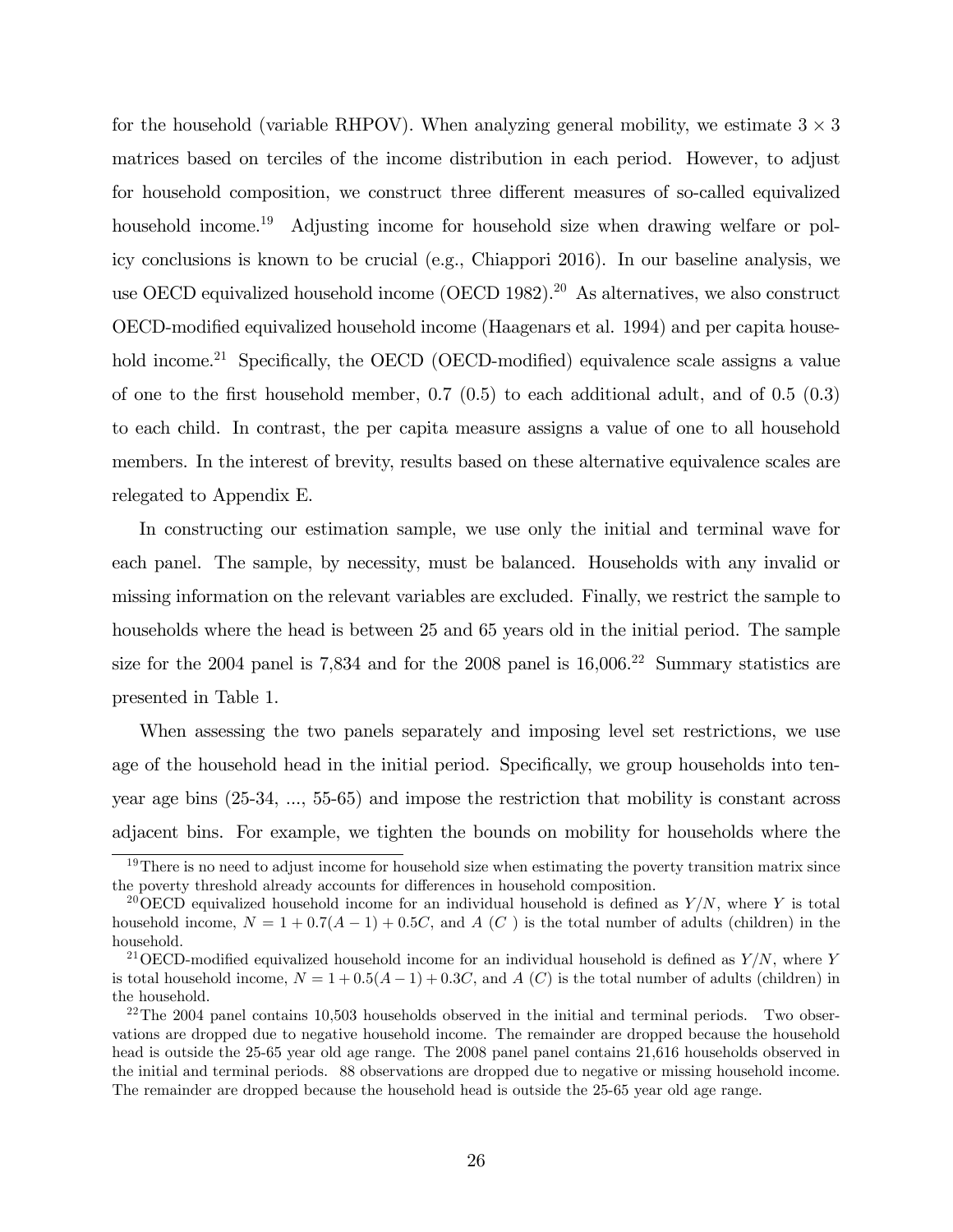head is, say, 35-44 by assuming that mobility is constant across households where the head is 25-34, 35-44, and 45-54. When pooling the two panels and imposing level set restrictions, we combine the age of household head restriction used in the case of separate panels with a stationarity assumption that mobility is constant across the two panels. For example, we tighten the bounds on mobility for households where the head is, say, 35-44 in the initial period of the 2004 panel by assuming that mobility is constant across households where the head is 25-34, 35-44, and 45-54 in the 2004 and 2008 panels.

When imposing the monotonicity restrictions, we use the education of the household head in the initial period. Here, households are grouped into three bins (high school graduate and below, some college but less than a four-year degree, and at least a four-year college degree).

## 4.2 Results

#### 4.2.1 Poverty Transition Matrix

Results for the  $2 \times 2$  poverty transition matrix are presented in Tables 2-4.<sup>23</sup> Overall, the observed poverty rate declined from  $11.8\%$  to  $10.7\%$  in the first panel (November 2003 to October 2007) and held constant at 12.6% in the second panel (June 2008 to September  $2012$ ; see Table 1. Turning to mobility, under the baseline assumption of Classification-Preserving Measurement Error (Table 2, Panel I) the probability of a household remaining in poverty across the initial and terminal periods in the first (second) SIPP panel is 0.448  $(0.462)$ , while the probability of remaining out of poverty is 0.939  $(0.923)$ .<sup>24</sup> Thus, observed transitions out of (into) poverty are higher in the first (second) SIPP panel (transition out of poverty: 0.552 versus 0.538; transitions into poverty: 0.061 versus 0.077). This is not surprising since the second SIPP panel spans the end of the Great Recession and the early part of the recovery.

<sup>23</sup> In all cases, we use 25 replicate samples for the subsampling bias correction and 100 replicate samples to construct 90% Imbens-Manski (2004) confidence intervals via subsampling using  $m = N/2$  without replacement. For brevity, we do not report bounds based on all possible combinations of restrictions. Unreported results are available upon request.

<sup>&</sup>lt;sup>24</sup>Throughout the analysis, poverty status is measured only at the initial and terminal period. Thus, for example, "remaining in poverty" does not mean a household is necessarily in poverty continuously over the four-year period. For expositional purposes, however, we describe the results in terms of remaining in or out of poverty.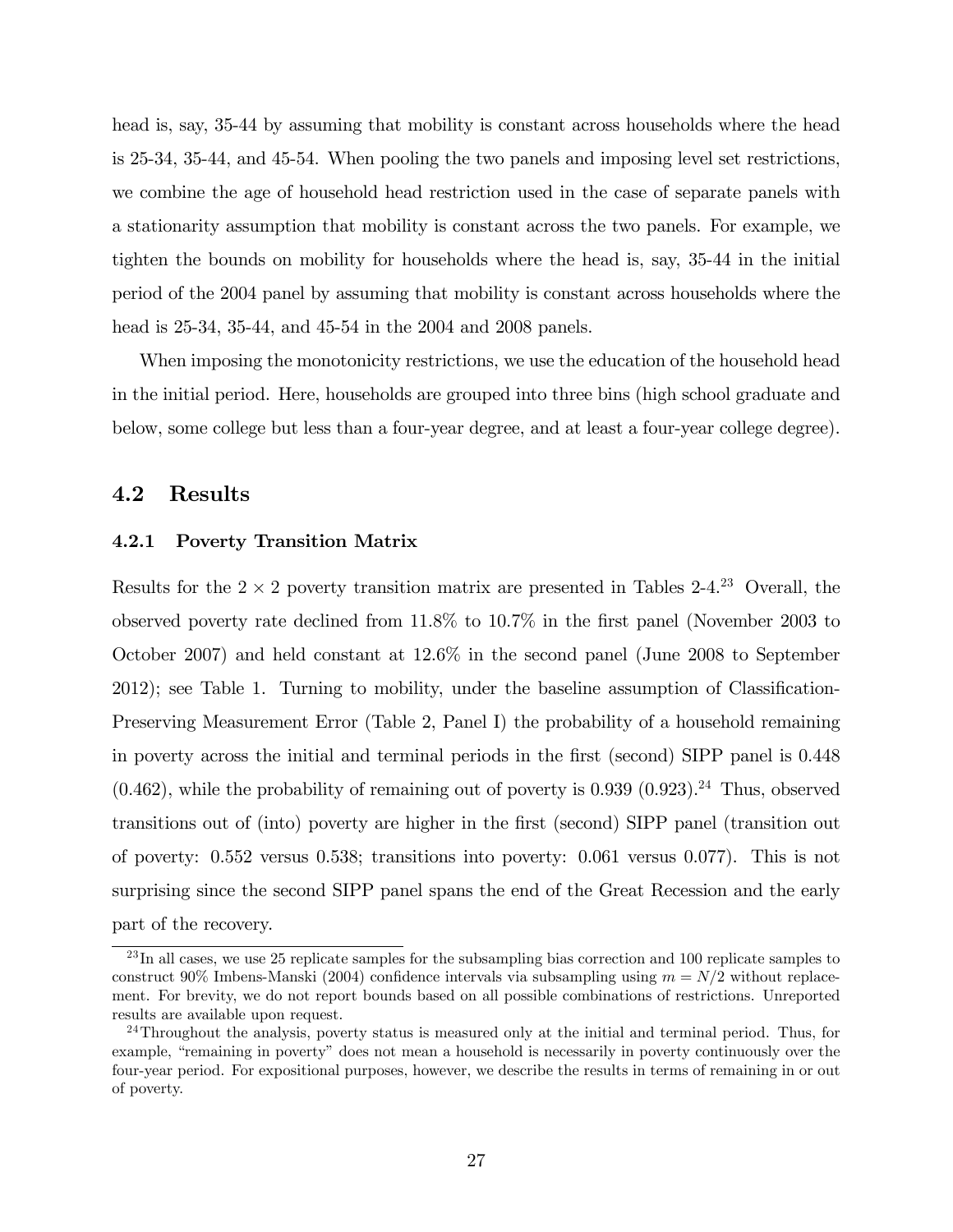**Misclassification Assumptions** Panels II and III in Table 2 allow for misclassification, but impose arbitrary (Assumption  $2(i)$ ) and uniform (Assumption  $2(ii)$ ) errors, respectively. The assumed maximum misclassification rate is  $10\%$  ( $Q = 0.10$ ). The rationale for this choice is discussed in Appendix D; we also explore sensitivity to this choice below. In Panel II the bounds are nearly uninformative on the mobility of households in poverty in the initial period in both SIPP panels. Thus, a relatively small amount of arbitrary misclassification results, in the absence of other information, in an inability to say anything about the four-year mobility rates of households initially in poverty. This arises because the maximum allowable misclassification rate is nearly as large as the fraction of the sample reported to be in poverty in the initial period. For households initially above the poverty line, more can be learned even in the presence of an arbitrary  $10\%$  misclassification rate as this includes the majority of the sample. First, the probability of remaining out of poverty four years later is at least  $0.825$   $(0.808)$  in the first (second) SIPP panel.<sup>25</sup> Second, the probability of being in poverty despite not being in poverty four year prior is at most  $0.175$   $(0.192)$  in the first (second) SIPP panel. For the second SIPP panel, this provides a useful upper bound on the transition rate into poverty around the time of the Great Recession.

In Panel III the bounds are more informative. Thus, the assumption of uniform errors has some identifying power. Under this assumption, the probability of escaping poverty is at least  $0.130$   $(0.142)$  in the first (second) SIPP panel. The probability of remaining out of poverty is at least 0.882 (0.865) in the first (second) SIPP panel. Conversely, the probability of being in poverty despite not being in poverty four year prior is at most 0.118 (0.135) in the first (second) SIPP panel. This is about a six percentage point decline relative to Panel II. Finally, in both panels we are able to rule out the possibility (at the  $90\%$  confidence level) that no households move into poverty over the four year period; the probability of transitioning from out of poverty in the initial period to in poverty in the terminal period is at least  $0.005$   $(0.020)$  in the first (second) SIPP panel.

Panels IV and V in Table 2 add the assumption that misclassification is only in the upward direction (Assumption 3). This assumption has no identifying power on the transition

<sup>&</sup>lt;sup>25</sup>Throughout the discussion of the results, unless otherwise noted, we focus on the point estimates for simplicity. The confidence intervals are generally not much wider than the point estimates of the bounds.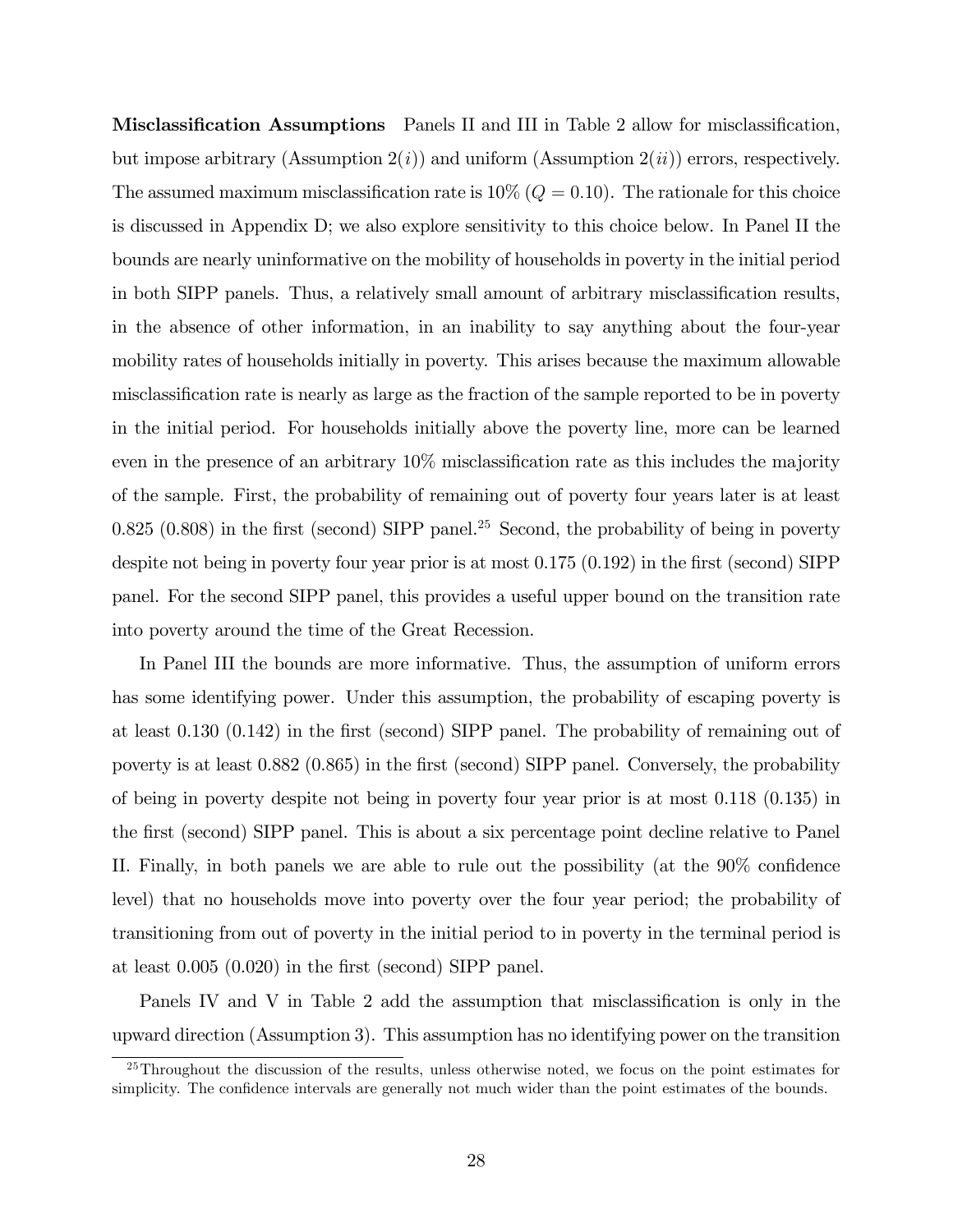probabilities for households above the poverty line in the initial period. However, it is useful in tightening the bounds on the transition probabilities for households in poverty in the initial period. With arbitrary and uni-directional misclassification (Assumptions  $2(i)$  and 3), bounds on the probability of remaining in poverty four years later are  $[0.243, 1.000]$ in the Örst SIPP panel and [0:258; 1:000] in the second SIPP panel. Under uniform and uni-directional misclassification (Assumptions  $2(ii)$  and 3), bounds on the probability of remaining in poverty four years later are further tightened to  $[0.315, 0.870]$  in the first SIPP panel and [0:331; 0:858] in the second SIPP panel. While the assumptions of uniform and uni-directional misclassification certainly tighten the bounds, the width of the bounds under the assumption of a  $10\%$  misclassification rate makes it clear than even relatively small amounts of misclassification add considerable uncertainty to estimates of poverty mobility in a (relatively) low poverty environment. That said, one still learns that the four-year poverty persistence rate is at least  $0.315$   $(0.331)$  in the first (second) SIPP panel under the strictest assumptions (Panel V).

In all cases, there is little advantage to pooling the panels as the bounds do not substantively differ across the two panels.

**Level Set Restrictions** Table 3 imposes different combinations of Assumptions 2-7. For the separate SIPP panels, level set restrictions are based on the age of the household head in the initial period. For the pooled panels, level set restrictions (Assumption 5) based on the age of the household head are imposed within each panel and stationarity (Assumption 7) is imposed across the panels. In Panel I, the level set restrictions are not combined with shape restrictions (Assumption 4). In Panel II, Assumption 4 is added to the level set restrictions. Assumption 4 corresponds to the restriction that households are more likely to maintain the same poverty status over the four-year period than change status. With each panel, we present results based on different types of misclassification errors based on Assumptions 2-3.

Several findings stand out. First, under arbitrary and independent misclassification errors (Assumptions  $2(i)$  and 6), Panels IA and IIA reveal that the level set and shape restrictions have little identifying power. There is some tightening of the lower bounds relative to Panel II in Table 2, but it is modest.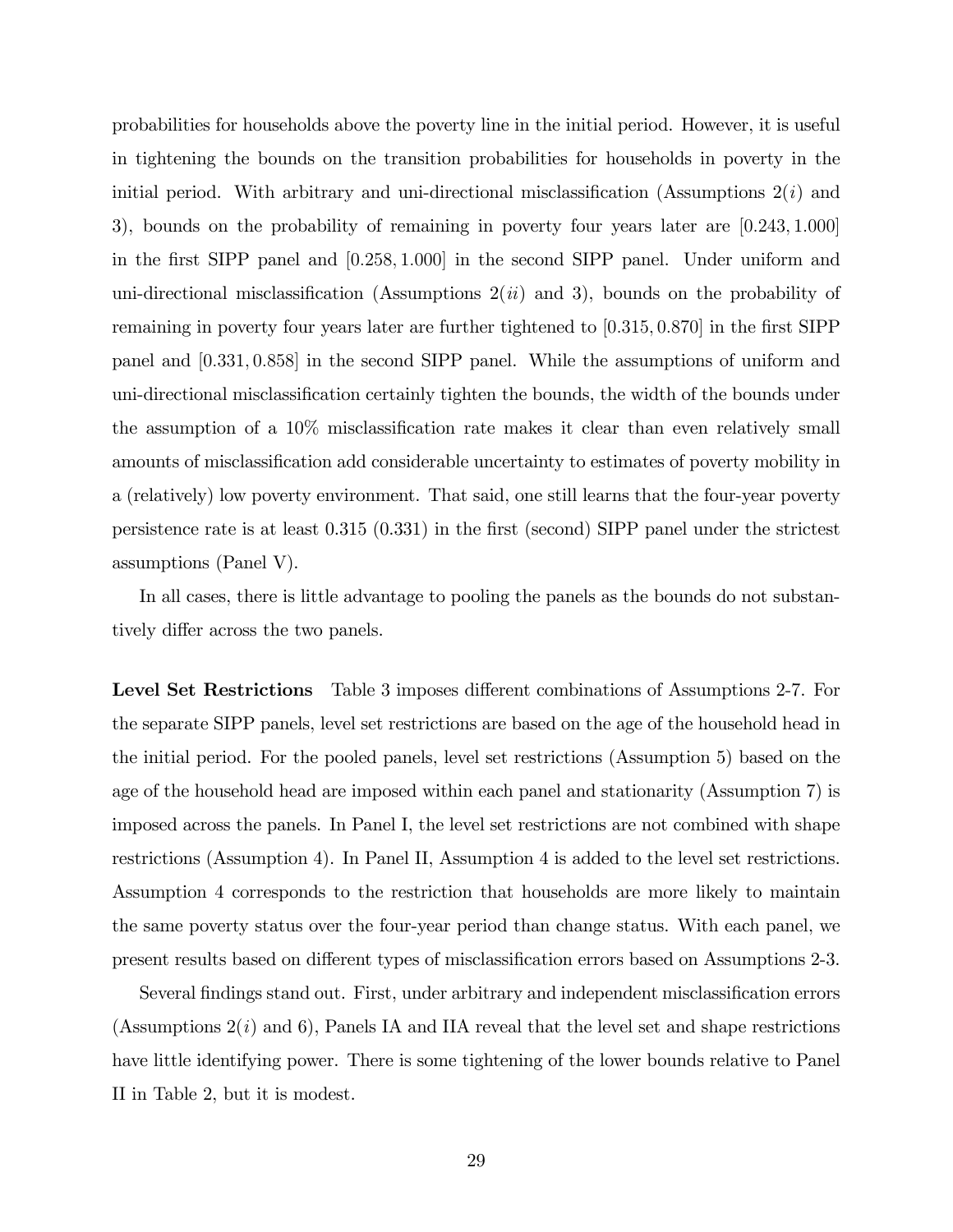Second, under uniform and independent misclassification errors (Assumptions  $2(ii)$  and 6), Panels IB and IIB reveal that the level set and shape restrictions have some identifying power. For example, bounds on the probability of remaining in poverty over the fouryear period in the first SIPP panel under uniform errors alone are  $[0.026, 0.870]$  (Table 2, Panel III), under level set restrictions with independent errors are  $(0.099, 0.822)$  (Table 3, Panel IB), and under level set and shape restrictions with independent errors is [0.175, 0.822] (Table 3, Panel IIB). In addition, if we utilize the pooled panels and impose the stationarity assumption, the bounds are further tightened to  $(0.196, 0.823)$  (Table 3, Panel IIB). Under these assumptions, at least 1 in 5 impoverished households in the initial period remain in poverty four years later. Similarly, bounds on the probability of escaping poverty over the four-year period in the first SIPP panel under uniform errors alone are [0.130, 0.974] (Table 2, Panel III), under level set restrictions with independent errors are [0:178; 0:901] (Table 3, Panel IB), and under level set and shape restrictions with independent errors is  $(0.178, 0.825)$ (Table 3, Panel IIB). In addition, if we utilize the pooled panels and impose the stationarity assumption, the bounds are further tightened to  $[0.177, 0.804]$  (Table 3, Panel IIB). Thus, we also find under these assumptions that at least 1 in 5 impoverished households in the initial period are out of poverty four years later.

Third, adding the assumption of uni-directional misclassification errors has additional identifying power on the transition probabilities for households below the poverty line in the initial period. Now the bounds on the probability of remaining in poverty over the fouryear period in the first SIPP Panel are  $[0.345, 0.822]$  (Table 3, Panel IIC), implying that at least 3 in 10 impoverished households in the initial period remain in poverty four years later. Finally, adding the stationarity assumption modestly tightens the bounds further; bounds on the probability of remaining in poverty over the four-year period under uniform, independent, and uni-directional errors are [0.357, 0.823] (Table 3, Panels IIC). Furthermore, under the strongest set of assumptions (Table 3, Panel IIC, using the pooled panels), we obtain bounds on the probability of escaping poverty four years later to be [0:177; 0:643] and on the probability of entering into poverty to be  $[0.030, 0.115]$ . Knowledge of the minimum probability of escaping poverty and maximum probability of entering into poverty are useful policy parameters and the bounds appear narrow enough to be useful.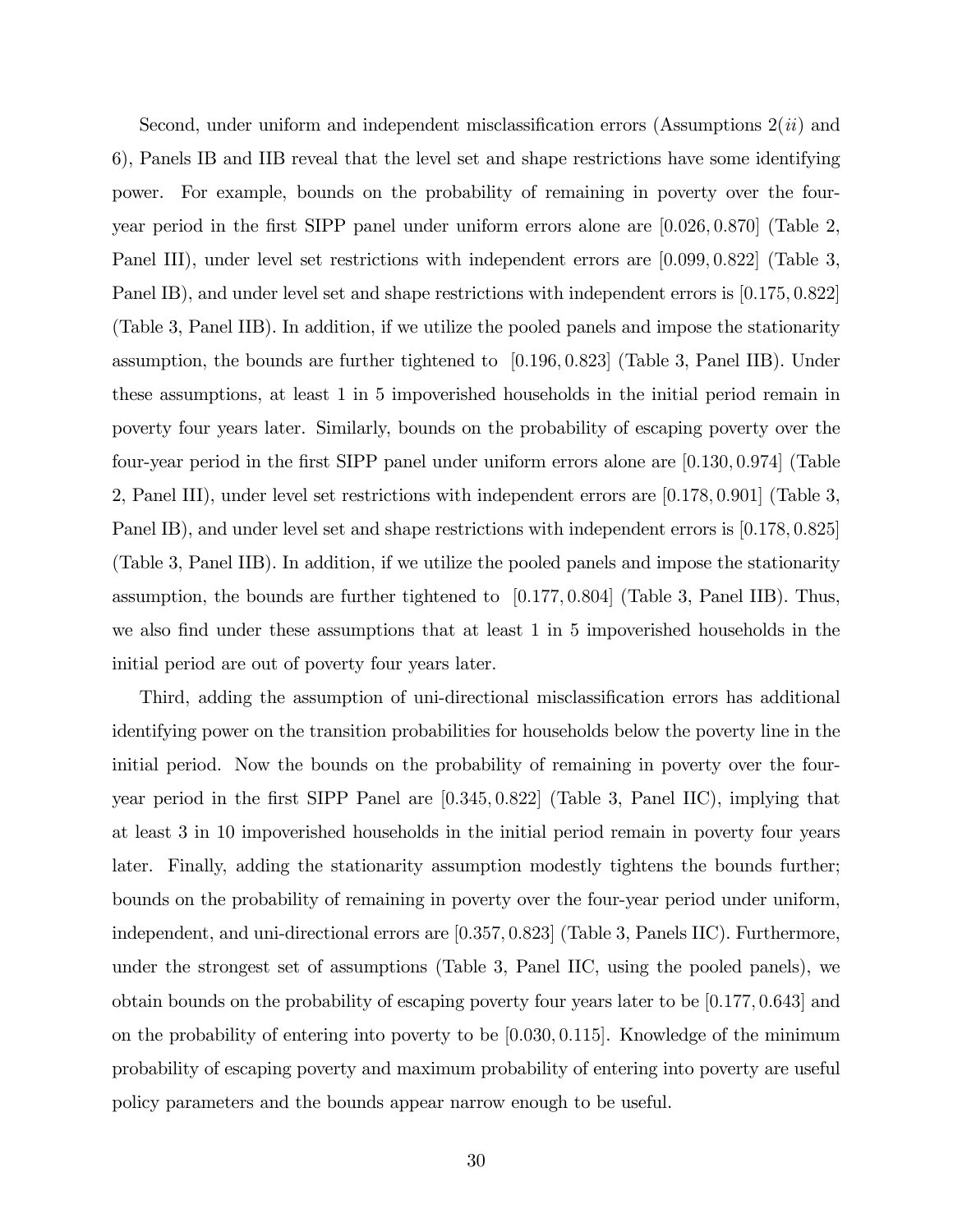Monotonicity Restriction Table 4 is similar to Table 3, but adds Assumption 8. The monotonicity restriction requires upward mobility to be weakly increasing in the household head's education level in the initial period. The monotonicity assumption has some identifying power. First, under arbitrary and independent misclassification errors (Assumptions  $2(i)$  and 6), Panels IA and IIA reveal wide bounds, but now exclude the endpoints of zero and one in some instances.

Second, under our strongest set of assumptions, bounds on the probability of remaining in poverty over the four-year period are [0:357; 0:723] (Table 4, Panel IIC, using the pooled panels), in contrast to bounds of [0:357; 0:823] without monotonicity (Table 3, Panels IIC, using the pooled panels). Similarly, monotonicity tightens the bounds on the probability of escaping poverty over the four-year period from  $[0.177, 0.643]$  to  $[0.277, 0.643]$ . Finally, monotonicity tightens the bounds on the probability of entering poverty over the four-year period from [0:030; 0:115] to [0:032; 0:113].

**Sensitivity to**  $Q$  To explore the sensitivity of the bounds to the choice of  $Q$ , we re-estimate the bounds for several values of  $Q$  ranging from 0 to 0.20. For the sake of computational time, we focus on the point estimates of the bounds, not the confidence regions. Select results using the pooled sample are presented in Figures E1-E3 in Appendix E. There are three primary takeaways. First, the bounds are much wider for the transition probabilities for households in poverty in the initial period since only about 10% of the sample reports being in poverty in any period. Thus, small amount of measurement error can be extremely consequential when estimating poverty transitions in (relatively) low poverty environments. Second, the restrictions have more identifying power for these same transition probabilities. Consequently, despite the width of the bounds on these parameters, perhaps reasonable restrictions can be used to make the bounds markedly tighter. Finally, the lower (upper) bound for the probability of remaining in (escaping from) poverty is less sensitive to Q in an absolute sense than the upper (lower) bound under our strictest set of restrictions. For instance, if we increase Q from 0.10 to 0.20, the lower bound on the probability of remaining in poverty over the sample period falls only from 0.36 to 0.28. The corresponding change in the upper bound on the probability of escaping from poverty increases from 0.64 to 0.72.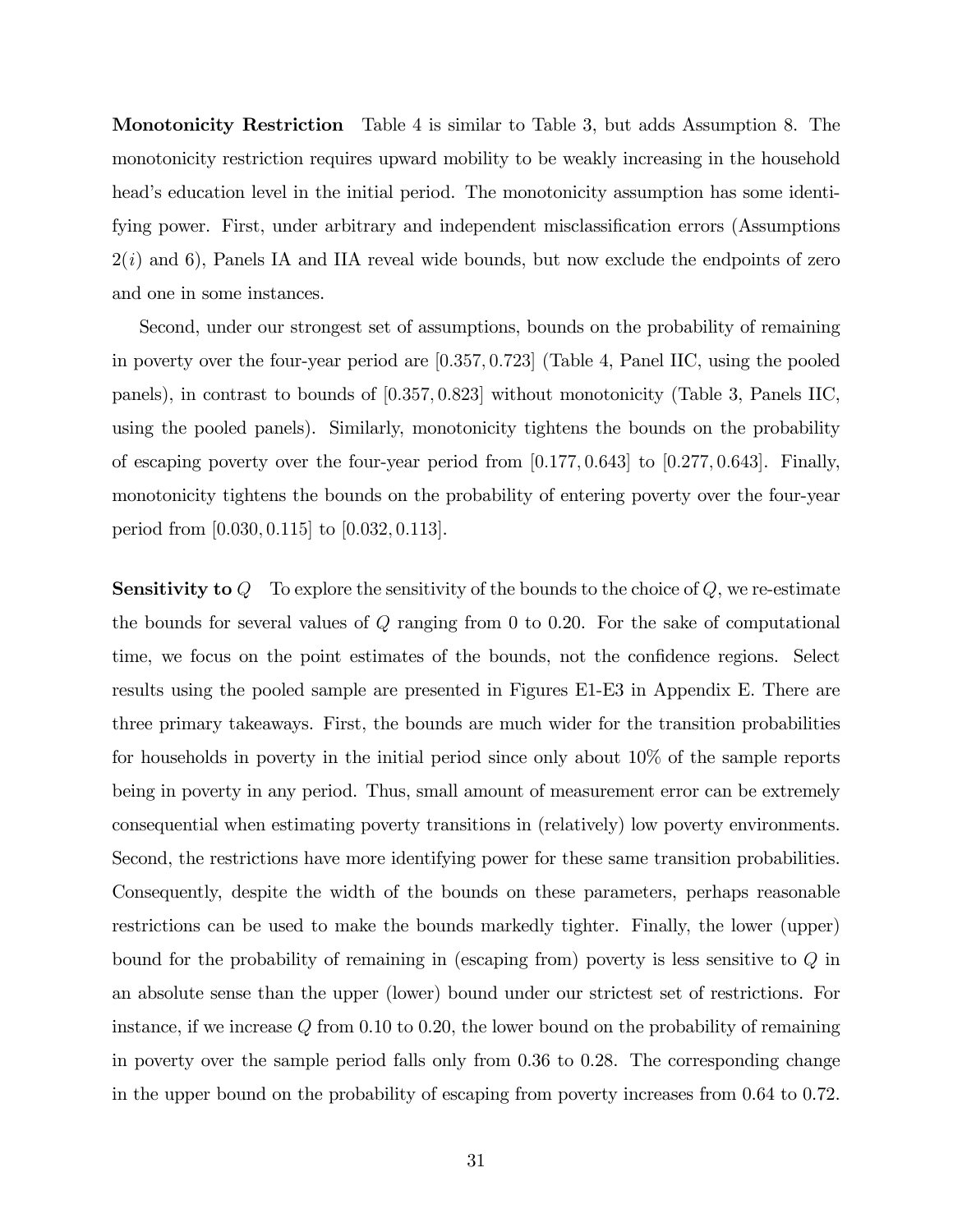However, the same increase in  $Q$  raises the upper bound on the probability of remaining in poverty over the sample period from 0.72 to 0.98; the corresponding change in the lower bound on the probability of escaping from poverty declines from 0.28 to 0.02. Thus, changes in Q does not have the same impact on facets of the information that can be learned from our partial identification approach.

#### 4.2.2 Tercile Transition Matrix

Results for the  $3 \times 3$  tercile transition matrix based on OECD equivalized household income are presented in Tables 5-7. These tables are analogous to Tables 2-4 except we no longer consider the assumption of uni-directional misclassification since now any upward misclassification must induce downward misclassification as well. Results based on alternative equivalence scales are reported in Appendix E, Tables E1-E8.

Under the baseline assumption of Classification-Preserving Measurement Error (Table 5, Panel I) the conditional staying probabilities in the Örst (second) SIPP panel are 0.683, 0.533, and 0.692 (0.685, 0.538, and 0.685) for terciles 1, 2, and 3, respectively. Thus, the observed four-year conditional staying probabilities do not vary much across the two panels. Furthermore, we find that the probability of observing larger movements in the income distribution are less likely than smaller movements. For example, pooling the two panels together, the probability of moving from the first to second tercile is 0.245 and the first to third tercile is 0.071. Similarly, the probability of moving from the third to second tercile is  $0.217$  and the third to first tercile is  $0.095$ .

Misclassification Assumptions Panels II and III in Table 5 allow for misclassification, but impose Assumption  $2(i)$  and  $2(ii)$ , respectively. The assumed maximum misclassification rate is  $20\%$  ( $Q = 0.20$ ). The rationale for this choice is discussed in Appendix D; we also explore sensitivity to this choice below. Under arbitrary misclassification (Assumption  $2(i)$ ), the width of the bounds is  $0.6$  (= KQ) unless the bounds include one of the boundaries. Under uniform misclassification (Assumption  $2(ii)$ ), the width is 0.4 (= 2Q) unless the bounds hit one of the boundaries. Thus, the bounds are guaranteed to be at least somewhat informative only in the latter case. Uniform misclassification is reasonable if misclassification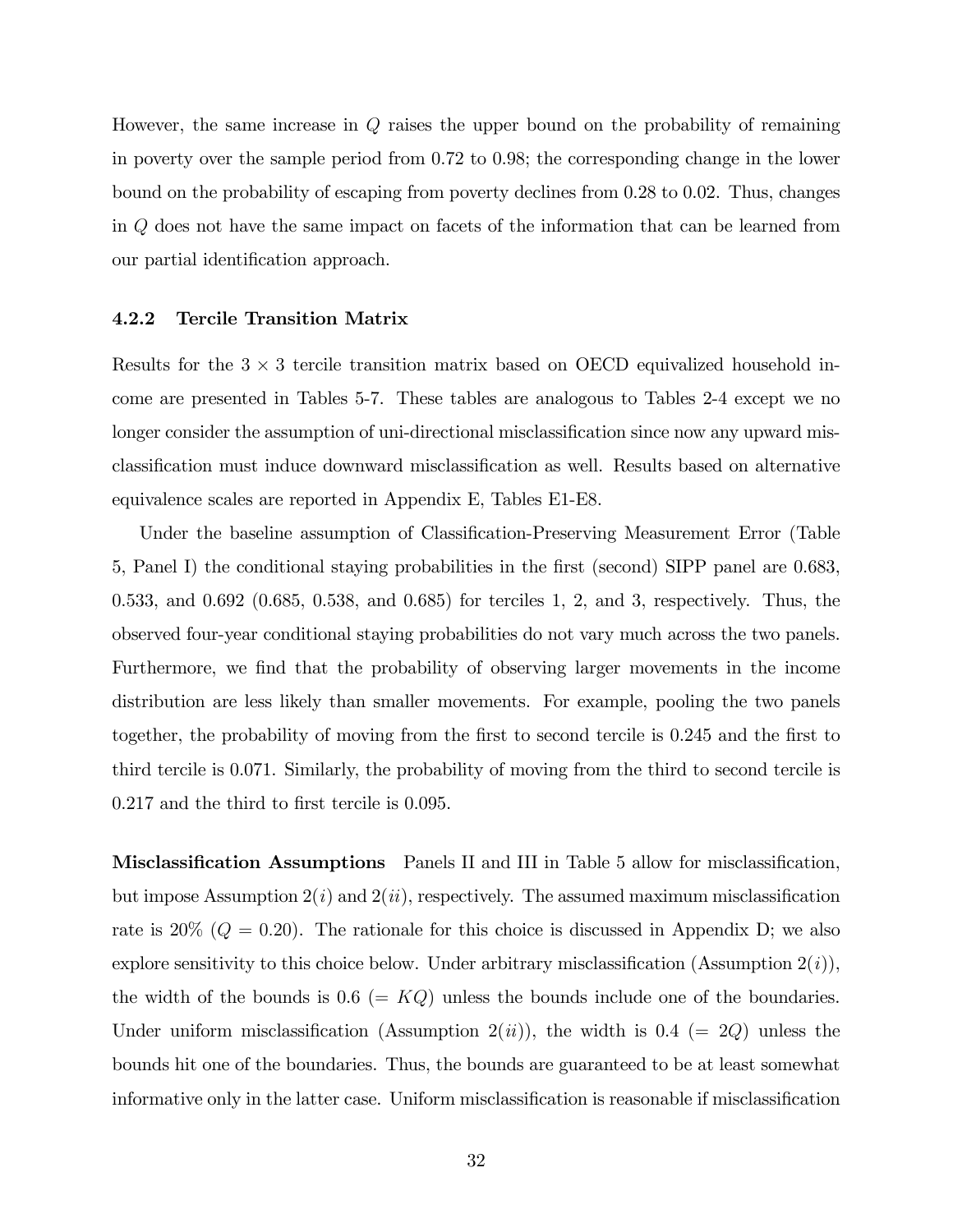is equally likely in the upward and downward directions. With mean-reverting measurement error in income, this may be plausible.

In the first SIPP panel, we find that the bounds on the conditional staying probabilities are [0:383; 0:983], [0:233; 0:833], and [0:392; 0:992] across terciles 1, 2, and 3 under arbitrary misclassification. The bounds tighten to  $(0.483, 0.883)$ ,  $(0.333, 0.733)$ , and  $(0.492, 0.892)$  under uniform misclassification. Similar bounds arise in the second and pooled panels. Bounds on the off-diagonal elements, while generally lower as one moves further from the diagonal, cannot rule out the possibility that large movements in the income distribution are more likely than smaller movements (conditional on changing terciles). Moreover, bounds on the o§-diagonal provide a useful upper bound on the probability of large income changes. For example, the probability of moving from tercile 1 to tercile 3 (tercile 3 to tercile 1) in the first SIPP panel under uniform misclassification is no greater than  $0.271$   $(0.287)$ .

Level Set Restrictions Table 6 allows for misclassification, but imposes different combinations of Assumptions  $2-7<sup>26</sup>$  Because of the similarity of the results across the two SIPP panels in Table 5, we focus on the results for the pooled sample where the stationarity restriction (Assumption 7) is imposed. In Panel I, the level set restrictions are not combined with shape restrictions (Assumption 4). In Panel II, shape restrictions are imposed on top of the level set restrictions. This assumption corresponds to the restriction that households are more likely to make smaller movements in the income distribution than larger movements.

Several findings stand out. First, under arbitrary and independent misclassification errors (Assumptions  $2(i)$  and 6), Panels IA and IIA reveal that the level set restrictions have some identifying power. The shape restrictions do not add new information. As stated previously, the bounds under arbitrary errors in Table 5 have a width of 0.6 unless the boundary comes into play. After imposing the level set restrictions, the width of the bounds on the conditional staying probabilities falls to around 0.5. Thus, while still wide, there is some information in the level set restrictions. Second, under uniform and independent misclassification errors (Assumptions  $2(ii)$  and 6), Panels IB and IIB reveal that the level set restrictions continue to have some identifying power. The shape restrictions continue to add no new information.

 $26$  For brevity, not all combinations are presented. Full results are available upon request.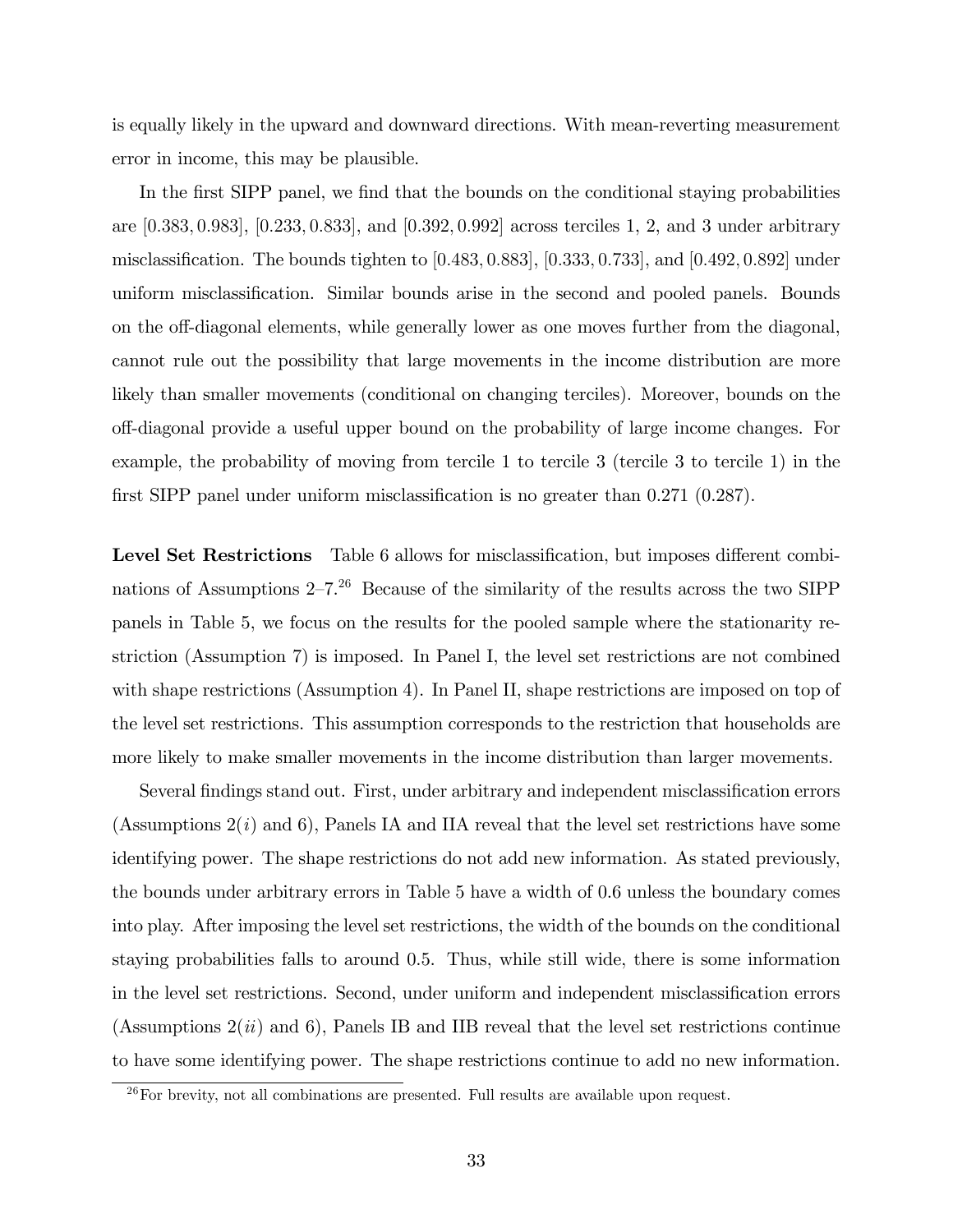The bounds under uniform errors in Table 5 have a width of 0.4 unless the boundary comes into play. After imposing the level set restrictions, the width of the bounds on the conditional staying probabilities falls to around 0.3. For example, bounds on the probability of remaining in the bottom tercile over the four-year period in the pooled sample under uniform errors alone are [0:485; 0:885] (Table 5, Panel III), but under level set restrictions with independent errors are [0:530; 0:817] (Table 6, Panel IB); corresponding bounds on the probability of remaining in the top tercile tighten from  $[0.488, 0.888]$  (Table 5, Panel III) to  $[0.531, 0.850]$ (Table 6, Panel IB). Finally, bounds on the immediate off-diagonal elements exclude zero under the assumption of uniform and independent errors with the level set restrictions. Thus, we can rule out the possibility of no mobility to adjacent partitions.

Monotonicity Restriction Table 7 adds the monotonicity assumption. In general, the monotonicity assumption has only modest identifying power under either arbitrary or uniform, independent errors. For instance, the bounds on the probability of remaining in the bottom tercile across the initial and terminal periods in the pooled sample tighten from [0:445; 0:900] to [0:445; 0:893] under arbitrary, independent errors (Panel IA in Table 6 and 7). The corresponding bounds for the top tercile tighten from [0:531; 0:850] to [0:531; 0:820]. However, the monotonicity assumption does help tighten the bounds on the probabilities of large income jumps. Specifically, the bounds on the probability of moving from the bottom to the top tercile in the pooled sample tighten from  $[0.000, 0.221]$  to  $[0.000, 0.129]$  under uniform, independent errors (Panel IIB in Table 6 and 7). The corresponding bounds on the probability of moving from the top to the bottom tercile tighten from  $[0.000, 0.274]$  to [0:000; 0:201]. Knowledge of the maximum probability of large changes in position within the income distribution are useful policy parameters and, as with the poverty transition matrices, the bounds appear narrow enough to be useful.

Summary Mobility Measures Bounds on the summary mobility measures are reported in Table  $8^{27}$  Generally speaking, three conclusions can be drawn by this exercise. First, relative to the baseline assumption of Classification-Preserving Measurement Error, one can

 $27$  For brevity, Table 8 displays only the 90% confidence intervals and not the point estimates of the bounds. In addition, only the results for the individual panels are provided. All results are available upon request.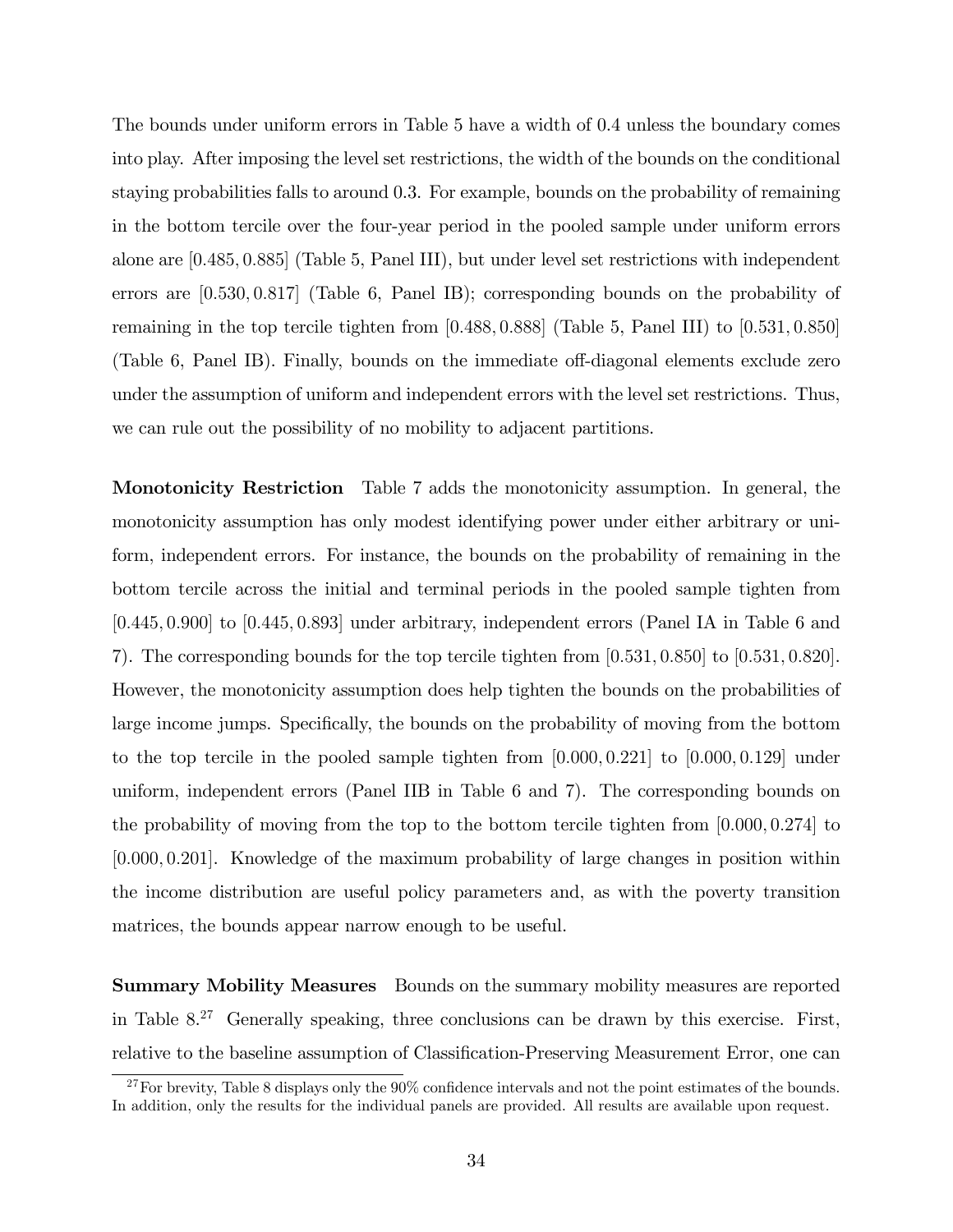assess the dramatic increase in uncertainty once misclassification rates of  $20\%$  are allowed. For example, the  $90\%$  confidence interval for the measure of upward mobility in the first SIPP panel is [0.458, 0.494] under classification-preserving measurement error. Under the assumption of arbitrary errors (with  $Q = 0.20$ ), the confidence interval is [0.012, 0.940]. Second, our strictest set of assumptions – uniform, independent errors under level set, shape, and monotonicity restrictions  $-$  can tighten these bounds. Under these assumptions, the  $90\%$ confidence interval for the measure of upward mobility in the first SIPP panel is tightened to  $[0.215, 0.732]$ . Finally, the bounds differ very little across the two SIPP panels. Thus, allowing for misclassification, there is no evidence that mobility changed across the two panels.

**Sensitivity to**  $Q$  To explore the sensitivity of the bounds to the choice of  $Q$ , we reestimate the bounds for several values of  $Q$  ranging from 0 to 0.40. Point estimates of the bounds under select combinations of restrictions using the pooled sample are presented in Figures E4-E5 in Appendix E. There are three primary insights. First, the bounds are essentially linear in  $Q$  except under the strictest set of restrictions shown (Assumptions  $2(ii)$ ,  $6, 5, 7, \text{ and } 8$ ). In these cases, the assumption of uniform misclassification (Assumption  $2(ii)$ ) has significant identifying power over the assumption of arbitrary misclassification (Assumption  $2(i)$ ); adding the level set and stationarity restrictions (Assumptions 5 and 7) further shrinks many of the bounds. Second, upon adding the monotonicity restriction to the previous assumptions, we find that the bounds may exclude the transition probability observed in the data. For example, the bounds for  $p_{13}^*$  when  $Q = 0.10$  are  $[0.00, 0.05]$  despite the fact that the observed probability,  $p_{13}$ , is 0.07. This arises, in this instance, because the monotonicity restriction assumes that  $p_{13}^*$  is increasing in the monotone instrument, u (education). However, under some combinations of other restrictions,  $p_{13}^*$  is smallest for the highest education group and is, in fact, less than the observed probability,  $p_{13}$ , in the full sample. This may provide a reason to be skeptical about either the monotonicity restriction or the low value of Q. For all  $Q \geq 0.20$ , the bounds even under the strictest set of restrictions include the observed probability.

Finally, upon adding the monotonicity restriction to the previous assumptions, we also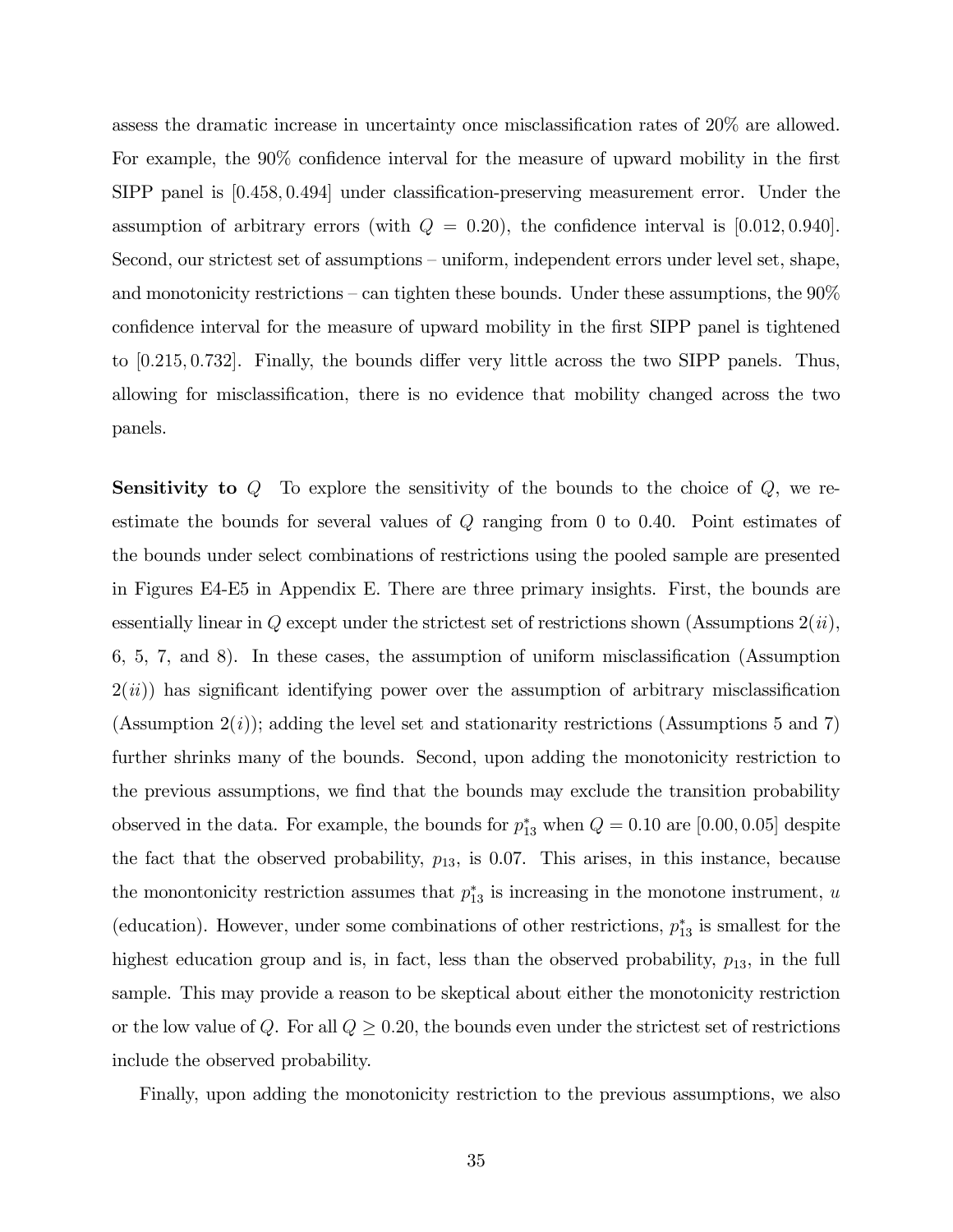find that the bounds may be non-monotonic in  $Q$ . For example, the bounds for  $p_{13}^*$  are [0.00, 0.05] when  $Q = 0.10$  and [0.00, 0.02] when  $Q = 0.15$ . This can arise due to our implementation of the level set restrictions. To see this, consider the following simple example. Suppose the level set variable, x, takes on two values,  $x_1$  and  $x_2$ . The level set restriction assumes  $p_{kl}^*(x_1) = p_{kl}^*(x_2)$ . Further suppose the bounds  $p_{kl}^*(x_j)$ ,  $j = 1, 2$ , under some set of assumptions and a particular  $Q$  are  $[0.15, 0.25]$  and  $[0.30, 0.40]$ , respectively. Because the bounds do not overlap,  $p_{kl}^*(x_1) \neq p_{kl}^*(x_2)$  under the imposed set of assumptions. In such a case, we do not impose the level set restriction, we leave the bounds for  $p_{kl}^*(x_j)$ ,  $j = 1, 2$ , unchanged and proceed. Now, if Q is increased but the remaining assumptions are maintained, suppose the bounds for  $p_{kl}^*(x_j)$ ,  $j = 1, 2$ , widen to [0.10, 0.30] and [0.25, 0.45], respectively. The level restrictions now yield identical, tighter bounds on  $p_{kl}^*(x_j)$ ,  $j = 1, 2$ , given by  $[0.25, 0.30]$ . Thus, the increase in Q allows the level set restrictions to now be plausible, leading to significantly tighter bounds. The tighter bounds reflect not just the higher Q, but also the ability to impose the level set restrictions.

# 5 Conclusion

That self-reported income contains complex, nonclassical measurement error is a well-established fact. That administrative data on income is imperfect is also relatively incontrovertible. As such, addressing measurement error in the study of income mobility should no longer be optional. To that end, several recent attempts to address measurement error have been put forth. Here, we offer a new and complementary approach based on the partial identification of transition matrices.

Among others, our approach has the advantage of transparency, as the assumptions used to tighten the bounds are easily understood and may be imposed in any combination depending on the particular context and the beliefs of the researcher. Moreover, our approach only requires data at two points in time. Finally, our approach extends easily to applications other than income. The primary drawback to our approach is the lack of point identification. Consequently, our approach should be viewed as a complement to existing approaches that produce point estimates under more stringent (or, at least, alternative) identifying assump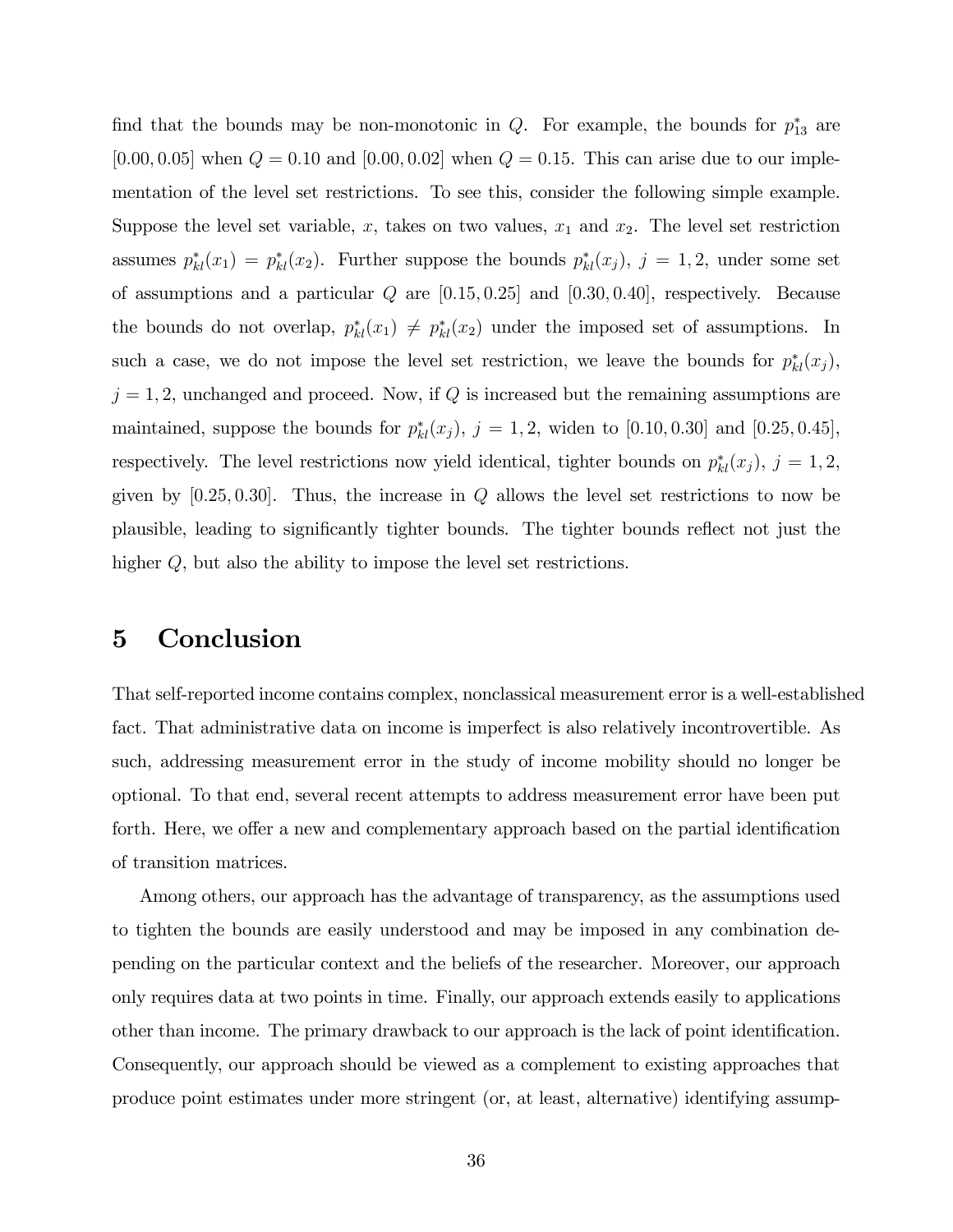tions. Using data from the SIPP, we show that relatively small amounts of measurement error leads to bounds that can be quite wide in the absence of other information or restrictions. However, the restrictions we consider contain significant identifying power. We are hopeful that future work will consider additional restrictions that may be used to further tighten the bounds on transition probabilities, as well as bounds on additional summary measures of mobility derived from the transition matrix.

### References

- [1] Andrews, D.W.K. (2000), "Inconsistency of the Bootstrap When a Parameter is on the Boundary of the Parameter Space," *Econometrica*, 68, 399-405.
- [2] Andrews, D.W.K. and P. Guggenberger  $(2009)$ , "Validity of Subsampling and 'Plug-In Asymptotic' Inference for Parameters Defined by Moment Inequalities," *Econometric* Theory , 25, 669-709.
- [3] Atkinson, A.B. and F. Bourguignon  $(2015)$ , "Introduction: Income Distribution Today," in A. B. Atkinson and F. Bourguignon (eds.) Handbook of Income Distribution, Vol. 2, Amsterdam: Elsevier-North Holland, xvii-lxiv.
- [4] Bontemps, C. and T. Magnac (2017), "Set Identification, Moment Restrictions and Inference," Annual Review of Economics, 9, 103-129.
- [5] Bound, J., C. Brown, and N. Mathiowitz (2001), "Measurement Error in Survey Data" in J. J. Heckman and E. Leamer (eds.) Handbook of Econometrics, New York: Elsevier Science, 3707-3745.
- [6] Bradbury, K. (2016), "Levels and Trends in the Income Mobility of U.S. Families, 1977-2012,î Working Paper 16-8, Federal Reserve Bank of Boston, Boston, MA.
- [7] Burkhauser, R. and K. Couch (2009), "Intragenerational Inequality and Intertemporal Mobility," in W. Salverda, B. Nolan, and T.M. Smeeding (eds.) Oxford Handbook of Economic Inequality, Oxford: Oxford University Press, 522-548.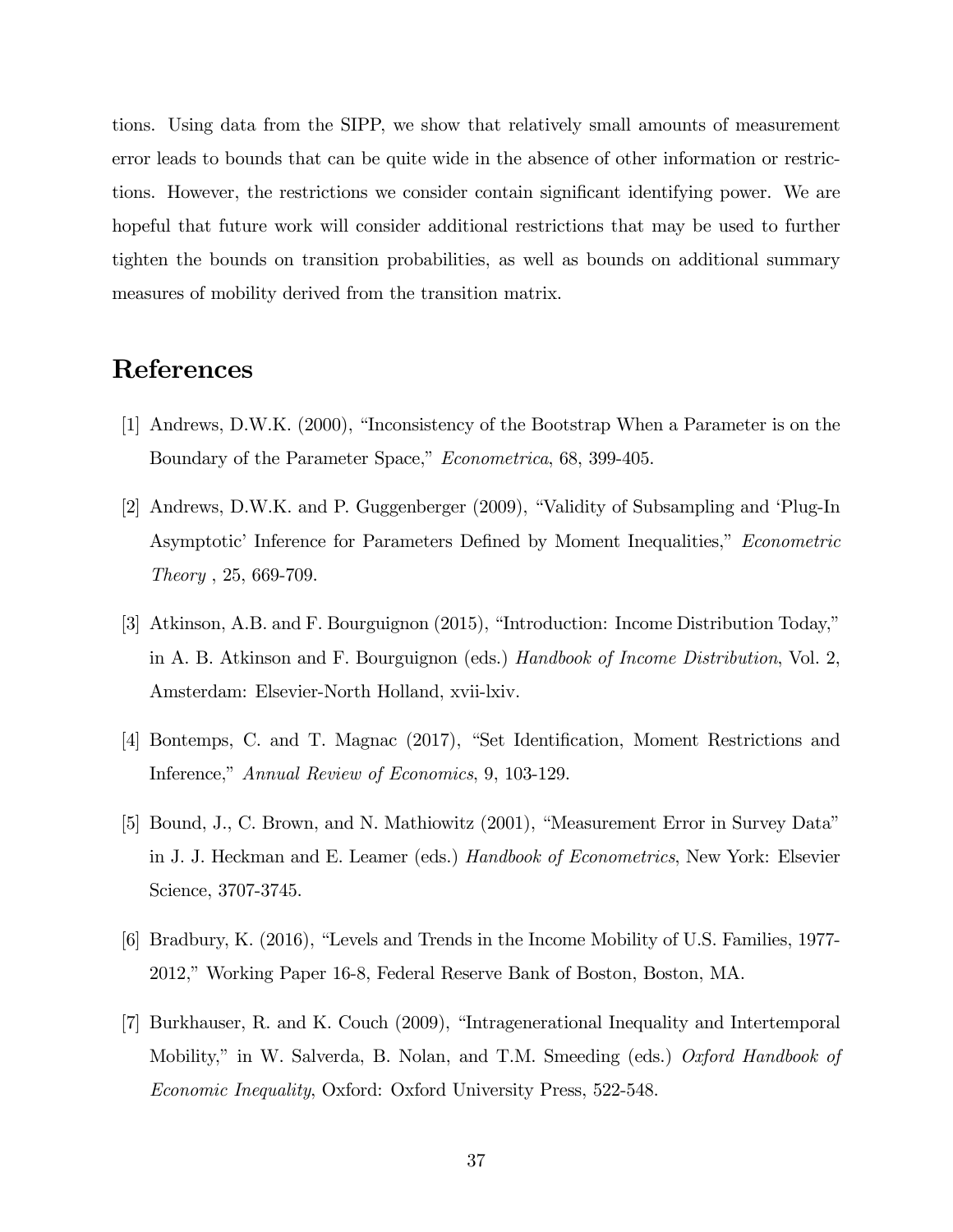- [8] Canay, I. and A.M. Shaikh (2017). "Practical and Theoretical Advances in Inference for Partially Identified Models," in B. Honor, A. Pakes, M. Piazzesi, and L. Samuelson (eds.) Advances in Economics and Econometrics: Eleventh World Congress (Econometric Society Monographs) (Volume II), 271-306.
- [9] Chernozhukov, V., H. Hong, and E. Tamer  $(2007)$ , "Estimation and Confidence Regions for Parameter Sets in Econometric Models," Econometrica, 75, 1243-1284.
- [10] Chernozhukov, V., S. Lee, and A.M. Rosen  $(2013)$ , "Intersection Bounds: Estimation and Inference," Econometrica, 81, 667-737.
- $[11]$  Chetverikov, D., A. Santos, and A.M. Shaikh  $(2018)$ , "The Econometrics of Shape Restrictions," Annual Review of Economics, 10, 31-63.
- [12] Chiappori, P.A. (2016), "Equivalence Versus Indifference Scales," *Economic Journal*, 126, 523-545.
- [13] Dang, H, P. Lanjouw, J. Luoto, and D. McKenzie (2014), "Using Repeated Cross-Sections to Explore Movements Into and Out of Poverty," Journal of Development Economics, 107, 112-128.
- [14] Dragoset, L.M. and G.S. Fields (2006), "U.S. Earnings Mobility: Comparing Survey-Based and Administrative-Based Estimates," Working Paper 2006-55, ECINEQ.
- [15] Glewwe, P. (2012), "How Much of Observed Economic Mobility is Measurement Error? IV Methods to Reduce Measurement Error Bias, with an Application to Vietnam," World Bank Economic Review, 26, 236-264.
- [16] Glewwe, P. and H. Dang  $(2011)$ , "Was Vietnam's Economic Growth in the 1990s Pro-Poor?" Economic Development and Cultural Change, 59, 583-608.
- $[17]$  Gottschalk, P. and M. Huynh  $(2010)$ , "Are Earnings Inequality and Mobility Overstated? The Impact of Nonclassical Measurement Error," Review of Economics and Statistics, 92, 302-315.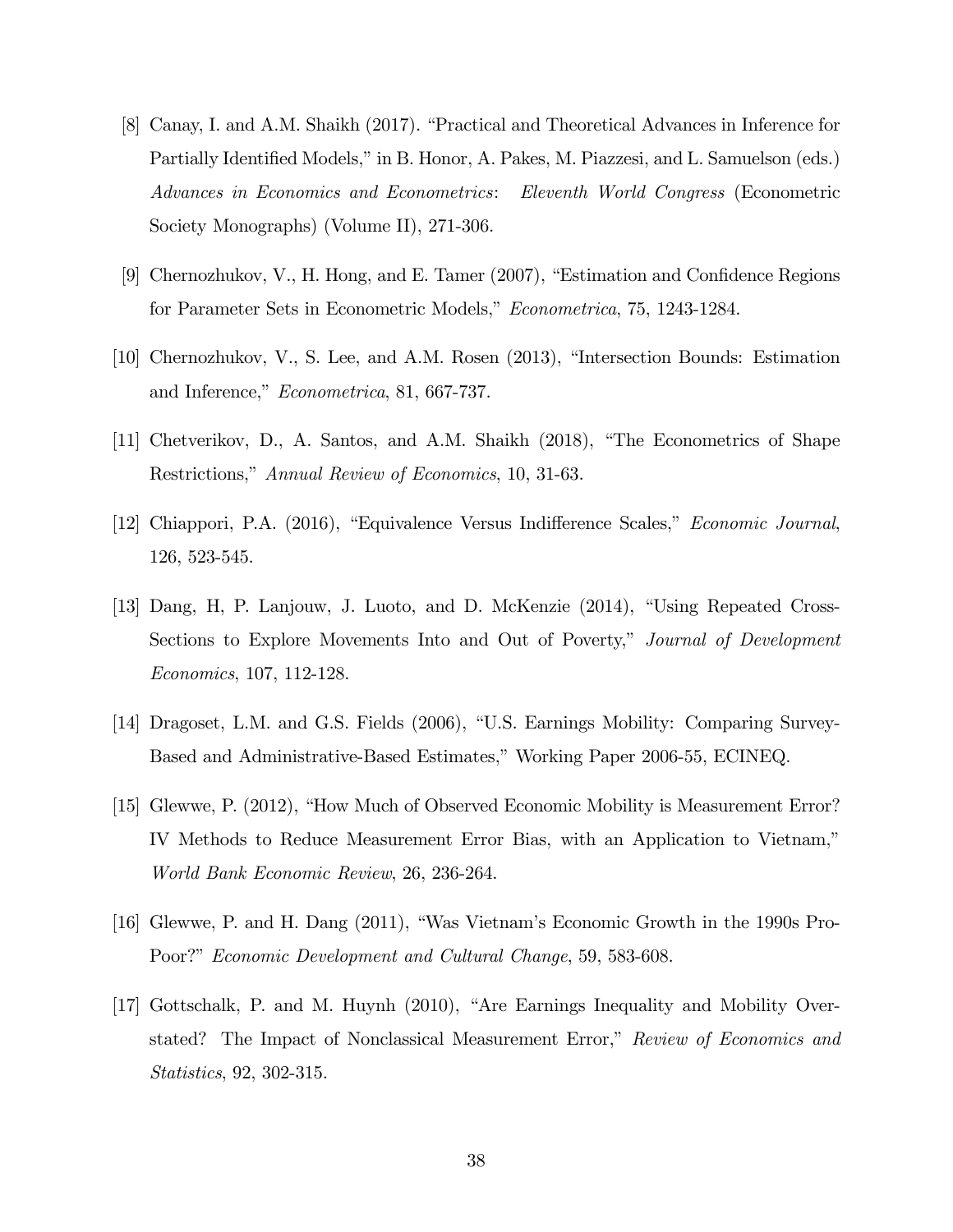- [18] Gundersen, C. and B. Kreider (2008), "Food Stamps and Food Insecurity: What Can Be Learned in the Presence of Nonclassical Measurement Error?" Journal of Human Resources, 43, 352-382.
- [19] Gundersen, C. and B. Kreider (2009), "Bounding the Effects of Food Insecurity on Children's Health Outcomes," Journal of Health Economics, 28, 971-983.
- [20] Heckman, J.J., J. Smith, and N. Clements (1997), "Making the Most Out of Programme Evaluations and Social Experiments: Accounting for Heterogeneity in Programme Impacts," Review of Economic Studies, 64, 487-535.
- $[21]$  Ho, K. and A.M. Rosen  $(2017)$ , "Partial Identification in Applied Research: Benefits and Challenges," in B. Honore, A. Pakes, M. Piazzesi, L. Samuelson (eds.) Advances in Economics and Econometrics: Eleventh World Congress (Econometric Society Monographs) (Volume II), 307-359.
- [22] Horowitz, J.L. (2001), "The Bootstrap," in J.J. Heckman and E.E. Leamer (eds.)  $Hand$ book of Econometrics, Vol. 5, Amsterdam, North-Holland.
- [23] Horowitz, J.L. and C.F. Manski (1995), "Identification and Robustness with Contaminated and Corrupted Data," *Econometrica*, 63, 281-302.
- [24] Imbens, G.W. and C.F. Manski  $(2004)$ , "Confidence Intervals for Partially Identified Parameters," Econometrica, 72, 1845-1857.
- $[25]$  Jäntti, M. and S. Jenkins  $(2015)$ , "Economic Mobility," in A. B. Atkinson and F. Bourguignon (eds.) Handbook of Income Distribution, Vol. 2, Amsterdam: Elsevier-North Holland, 807-935.
- [26] Kapteyn, A. and J.Y. Ypma  $(2007)$ , "Measurement Error and Misclassification: A Comparison of Survey and Administrative Data," Journal of Labor Economics, 25, 513-551.
- $[27]$  Kopczuk, W., E. Saez, and J. Song  $(2010)$ , "Earnings Inequality and Mobility in the United States: Evidence from Social Security Data Since 1937," Quarterly Journal of Economics, 125, 91-128.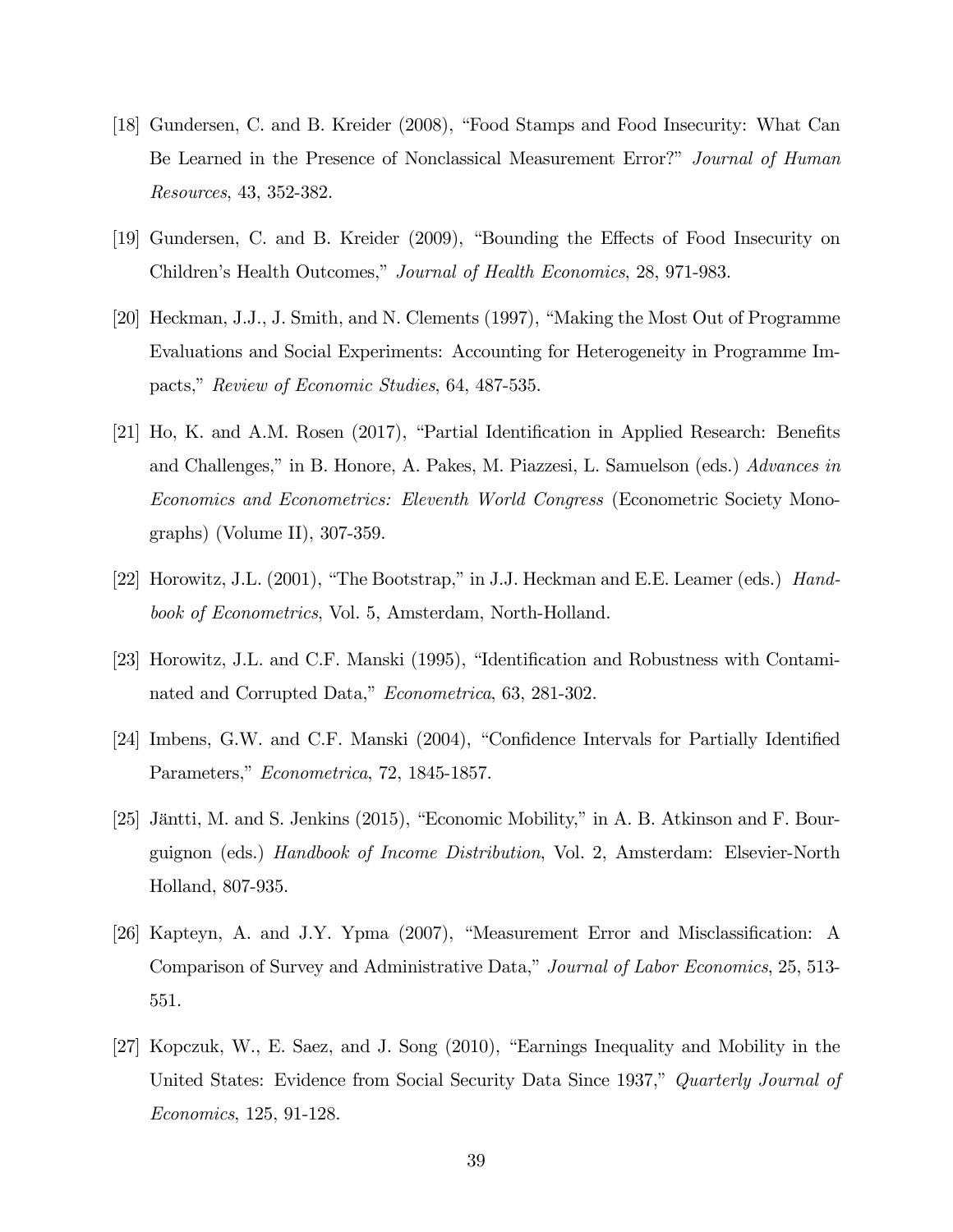- [28] Kreider, B. and J. V. Pepper (2007), "Disability and Employment: Reevaluating the Evidence in Light of Reporting Errors," Journal of the American Statistical Association, 102, 432-441.
- [29] Kreider, B. and J.V. Pepper (2008), "Inferring Disability Status from Corrupt Data," Journal of Applied Econometrics, 23, 329-349.
- [30] Kreider, B., J. V. Pepper, C. Gundersen, and D. Jolliffe (2012), "Identifying the Effects of SNAP (Food Stamps) on Child Health Outcomes When Participation Is Endogenous and Misreported," Journal of the American Statistical Association, 107, 958-975.
- [31] Lechner, M. (1999), "Nonparametric Bounds on Employment and Income Effects of Continuous Vocational Training in East Germany," *Econometrics Journal*, 2, 1-28.
- [32] Lee, N., G. Ridder, and J. Strauss (2017), "Estimation of Poverty Transition Matrices with Noisy Data," *Journal of Applied Econometrics*, 32, 37-55.
- [33] Manski, C.F. (1990), "Nonparametric Bounds on Treatment Effects," American Economic Review, 80, 319-323.
- [34] Manski, C.F. and J.V. Pepper (2000), "Monotone Instrumental Variables: With an Application to the Returns to Schooling," *Econometrica*, 68, 997-1010.
- [35] Martínez-Muñoz, G. and A. Suáreza  $(2010)$ , "Out-of-bag Estimation of the Optimal Sample Size in Bagging," Pattern Recognition, 43, 143-152.
- [36] McGarry, K. (1995), "Measurement Error and Poverty Rates of Widows," *Journal of* Human Resources, 30, 113-134.
- [37] Meyer, B.D., W.K.C. Mok, and J.X. Sullivan (2015), "Household Surveys in Crisis," Journal of Economic Perspectives, 29, 199-226.
- [38] Molinari, F. (2008), "Partial Identification of Probability Distributions with Misclassified Data," Journal of Econometrics, 144, 81-117.
- [39] OECD (1982), The OECD List of Social Indicators, Paris: OECD.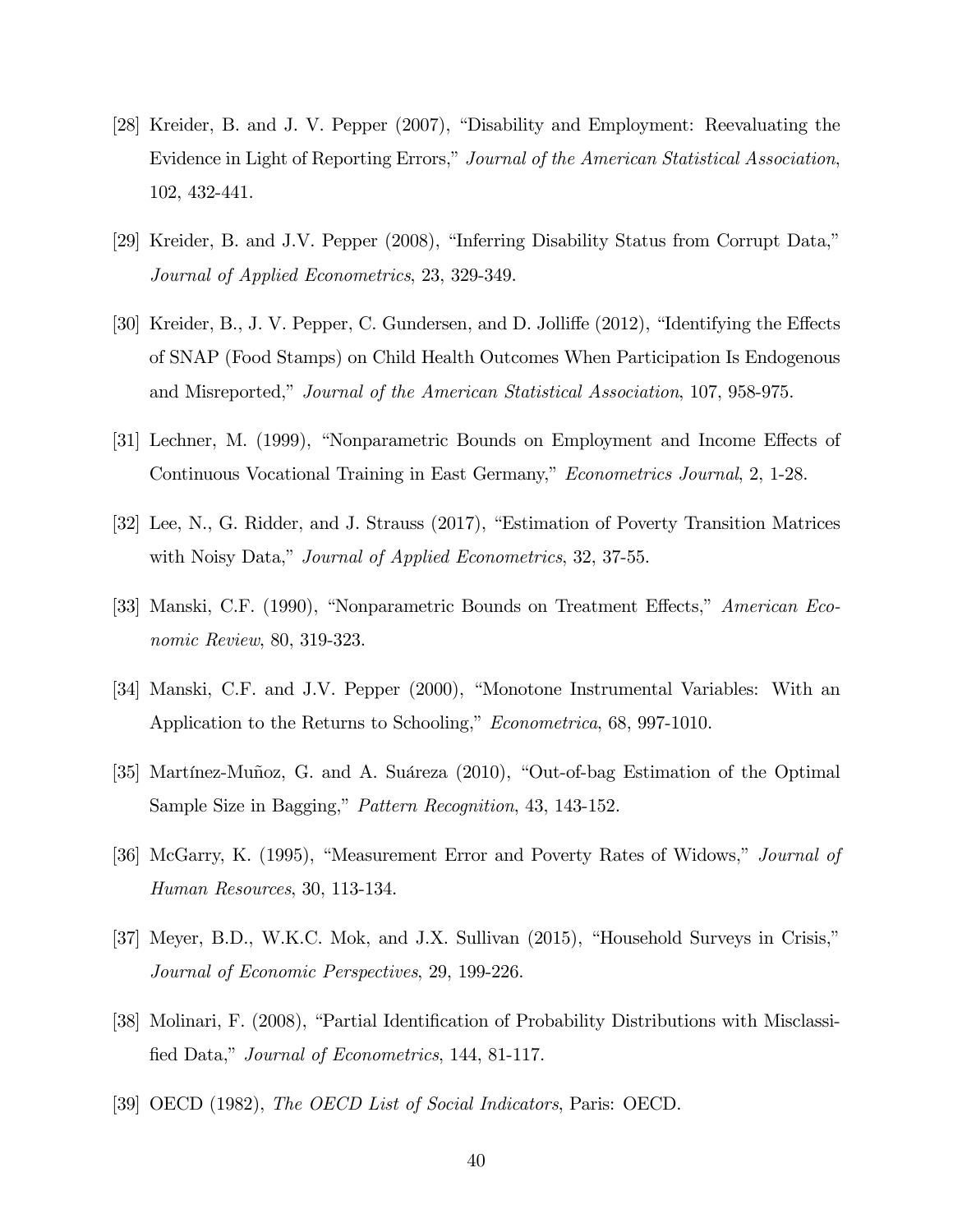- [40] Pavlopoulos, D., R. Muffels, and J. K. Vermunt (2012), "How Real is Mobility Between Low Pay, High Pay and Non-Employment?" Journal of the Royal Statistical Society, 175, 749-773.
- [41] Politis, D.N., J.P. Romano, and M. Wolf (1999), Subsampling, New York: Springer-Verlag.
- [42] Rendtel, U., R. Langeheine, and R. Berntsen (1998), "The Estimation of Poverty Dynamics Using Different Measurements of Household Income," Review of Income and Wealth, 44, 81-98.
- [43] Shorrocks, A.F. (1978), "The Measurement of Mobility,"  $Econometrica$ , 46, 1013-1024.
- [44] Tamer, E. (2010), "Partial Identification in Econometrics," Annual Review of Economics, 2, 167-195.
- [45] Vikström, J., G. Ridder, and M. Weidner (2018), "Bounds on Treatment Effects on Transitions," Journal of Econometrics, 205, 448-469.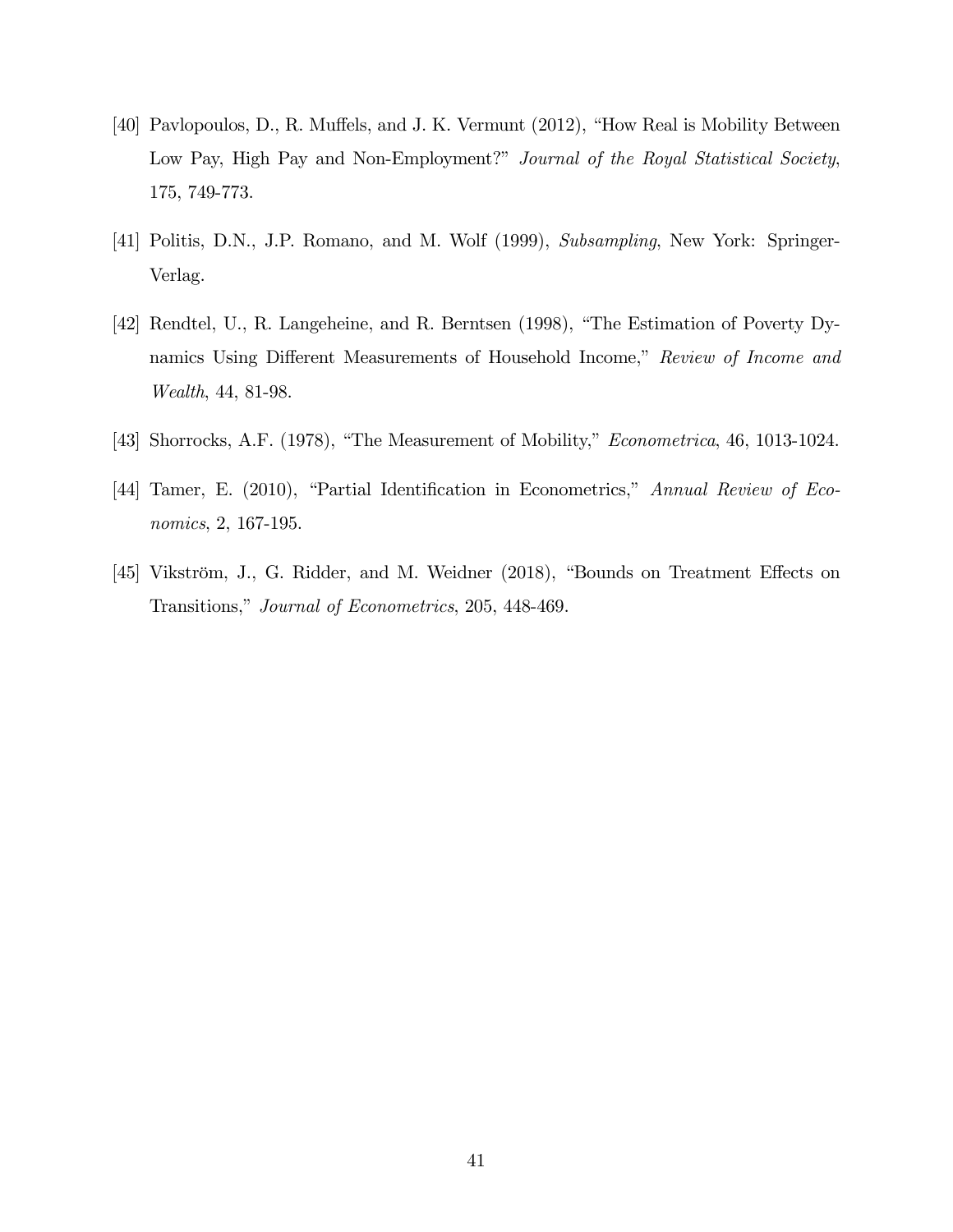#### **Table 1. Summary Statistics.**

|                                        | 2004-2008 Panel |       |                 |            |                | 2008-2012 Panel |                 |            |  |
|----------------------------------------|-----------------|-------|-----------------|------------|----------------|-----------------|-----------------|------------|--|
|                                        | <b>Initial</b>  |       | <b>Terminal</b> |            | <b>Initial</b> |                 | <b>Terminal</b> |            |  |
|                                        | Mean            | SD    | Mean            | ${\bf SD}$ | <b>Mean</b>    | ${\bf SD}$      | Mean            | ${\bf SD}$ |  |
| Household Income (Monthly)             |                 |       |                 |            |                |                 |                 |            |  |
| <b>Total Income</b>                    | 5432            | 5481  | 5904            | 5768       | 6146           | 5875            | 6173            | 5985       |  |
| Per Capita Income                      | 2233            | 2452  | 2427            | 2440       | 2605           | 2693            | 2600            | 2689       |  |
| Equalized Income (OECD Scale)          | 2720            | 2801  | 2937            | 2791       | 3145           | 3039            | 3121            | 3030       |  |
| Equalized Income (Modified OECD Scale) | 3158            | 3168  | 3401            | 3172       | 3631           | 3413            | 3597            | 3402       |  |
| Below Poverty Line $(1 = Yes)$         | 0.118           | 0.323 | 0.107           | 0.309      | 0.126          | 0.332           | 0.126           | 0.332      |  |
| Household Size                         |                 |       |                 |            |                |                 |                 |            |  |
| Total                                  | 2.847           | 1.495 | 2.787           | 1.512      | 2.764          | 1.508           | 2.755           | 1.537      |  |
| Number of Adults                       | 2.029           | 0.843 | 2.077           | 0.908      | 2.001          | 0.853           | 2.092           | 0.945      |  |
| Number of Children Less Than 18        | 0.819           | 1.139 | 0.710           | 1.102      | 0.763          | 1.127           | 0.663           | 1.079      |  |
| Age (Household Head)                   |                 |       |                 |            |                |                 |                 |            |  |
| $25-34(1 = Yes)$                       | 0.147           | 0.354 | 0.147           | 0.354      | 0.137          | 0.344           | 0.137           | 0.344      |  |
| $35-44$ $(1 = Yes)$                    | 0.276           | 0.447 | 0.276           | 0.447      | 0.240          | 0.427           | 0.240           | 0.427      |  |
| $45-54(1) = Yes$                       | 0.311           | 0.463 | 0.311           | 0.463      | 0.311          | 0.463           | 0.311           | 0.463      |  |
| 55-65 $(1 = Yes)$                      | 0.266           | 0.442 | 0.266           | 0.442      | 0.312          | 0.463           | 0.312           | 0.463      |  |
| Education (Household Head)             |                 |       |                 |            |                |                 |                 |            |  |
| High School or Less $(1 = Yes)$        | 0.346           | 0.476 | 0.346           | 0.476      | 0.321          | 0.467           | 0.321           | 0.467      |  |
| Some College $(1 = Yes)$               | 0.367           | 0.482 | 0.367           | 0.482      | 0.354          | 0.478           | 0.354           | 0.478      |  |
| Bachelor's Degree or More $(1 = Yes)$  | 0.288           | 0.453 | 0.288           | 0.453      | 0.325          | 0.469           | 0.325           | 0.469      |  |
| N                                      | 7834            |       | 7834            |            | 16006          |                 | 16006           |            |  |

Notes: Samples from the Survey of Income and Program Participation (SIPP).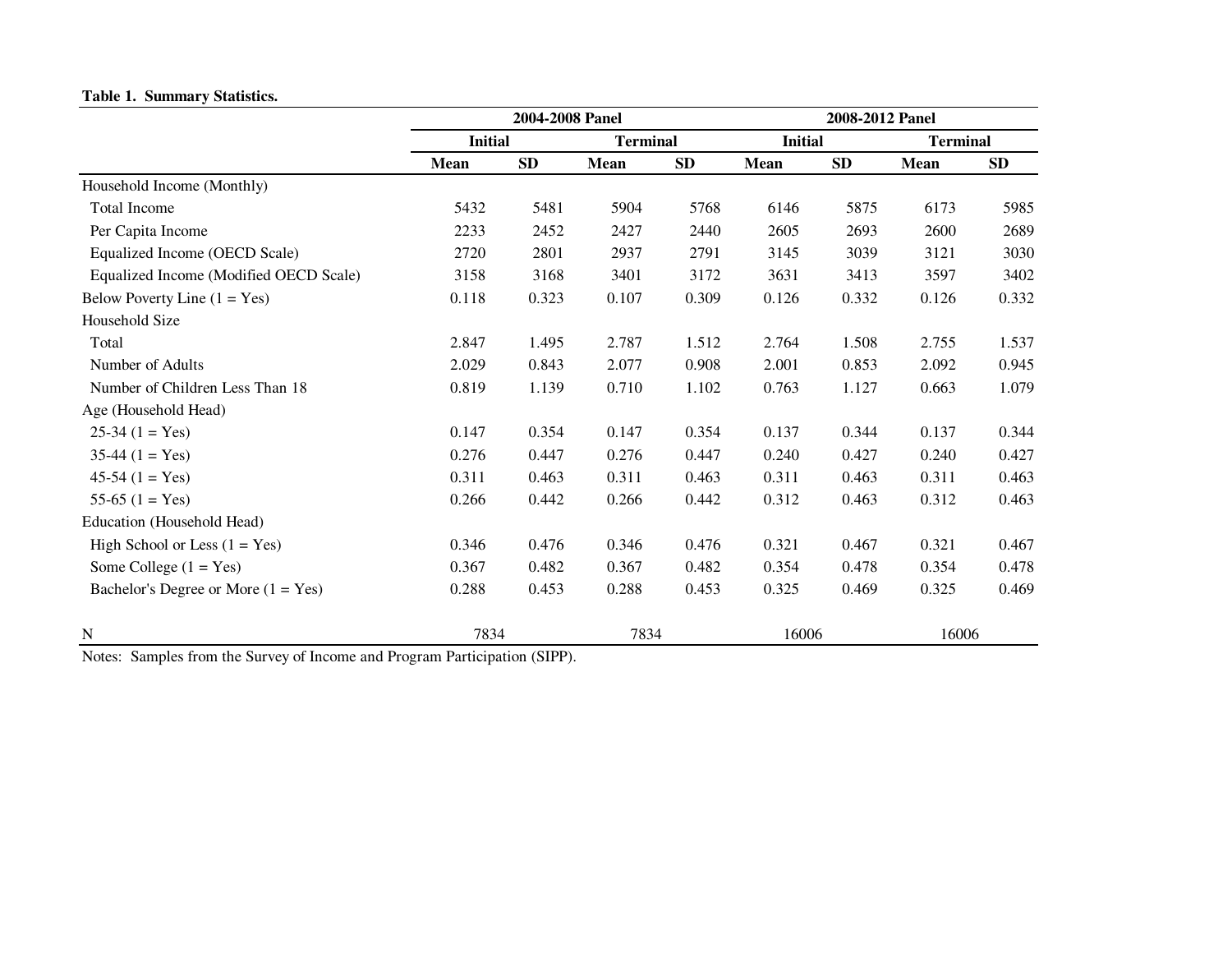| таяк 2. тоустту ттаняной майтеся. міжнаянеаной Азяйприоня.<br>2004-2008 Panel |                                                |                                                               |                | 2008-2012 Panel |                | <b>Pooled Panels</b> |                |                |  |
|-------------------------------------------------------------------------------|------------------------------------------------|---------------------------------------------------------------|----------------|-----------------|----------------|----------------------|----------------|----------------|--|
|                                                                               | I. Classification-Preserving Measurement Error |                                                               |                |                 |                |                      |                |                |  |
|                                                                               | <b>Below</b>                                   | <b>Above</b>                                                  |                | <b>Below</b>    | <b>Above</b>   |                      | <b>Below</b>   | <b>Above</b>   |  |
|                                                                               | <b>Poverty</b>                                 | <b>Poverty</b>                                                |                | <b>Poverty</b>  | <b>Poverty</b> |                      | <b>Poverty</b> | <b>Poverty</b> |  |
| <b>Below</b>                                                                  | [0.448, 0.448]                                 | [0.552, 0.552]                                                | <b>Below</b>   | [0.462, 0.462]  | [0.538, 0.538] | <b>Below</b>         | [0.457, 0.457] | [0.543, 0.543] |  |
| <b>Poverty</b>                                                                | (0.423, 0.474)                                 | (0.526, 0.577)                                                | <b>Poverty</b> | (0.444, 0.480)  | (0.520, 0.556) | <b>Poverty</b>       | (0.441, 0.474) | (0.526, 0.559) |  |
| Above                                                                         | [0.061, 0.061]                                 | [0.939, 0.939]                                                | Above          | [0.077, 0.077]  | [0.923, 0.923] | Above                | [0.072, 0.072] | [0.928, 0.928] |  |
| <b>Poverty</b>                                                                | (0.057, 0.066)                                 | (0.934, 0.943)                                                | <b>Poverty</b> | (0.074, 0.081)  | (0.919, 0.926) | <b>Poverty</b>       | (0.069, 0.075) | (0.925, 0.931) |  |
|                                                                               | II. Arbitrary Misclassification ( $Q = 0.10$ ) |                                                               |                |                 |                |                      |                |                |  |
|                                                                               | <b>Below</b>                                   | <b>Above</b>                                                  |                | <b>Below</b>    | <b>Above</b>   |                      | <b>Below</b>   | <b>Above</b>   |  |
|                                                                               | <b>Poverty</b>                                 | <b>Poverty</b>                                                |                | <b>Poverty</b>  | <b>Poverty</b> |                      | <b>Poverty</b> | <b>Poverty</b> |  |
| <b>Below</b>                                                                  | [0.000, 1.000]                                 | [0.000, 1.000]                                                | <b>Below</b>   | [0.000, 1.000]  | [0.000, 1.000] | <b>Below</b>         | [0.000, 1.000] | [0.000, 1.000] |  |
| <b>Poverty</b>                                                                | (0.000, 1.000)                                 | (0.000, 1.000)                                                | <b>Poverty</b> | (0.000, 1.000)  | (0.000, 1.000) | <b>Poverty</b>       | (0.000, 1.000) | (0.000, 1.000) |  |
| <b>Above</b>                                                                  | [0.000, 0.175]                                 | [0.825, 1.000]                                                | <b>Above</b>   | [0.000, 0.192]  | [0.808, 1.000] | Above                | [0.000, 0.186] | [0.814, 1.000] |  |
| <b>Poverty</b>                                                                | (0.000, 0.179)                                 | (0.821, 1.000)                                                | <b>Poverty</b> | (0.000, 0.195)  | (0.805, 1.000) | <b>Poverty</b>       | (0.000, 0.189) | (0.811, 1.000) |  |
|                                                                               | III. Uniform Misclassification $(Q = 0.10)$    |                                                               |                |                 |                |                      |                |                |  |
|                                                                               | <b>Below</b>                                   | <b>Above</b>                                                  |                | <b>Below</b>    | <b>Above</b>   |                      | <b>Below</b>   | Above          |  |
|                                                                               | <b>Poverty</b>                                 | <b>Poverty</b>                                                |                | <b>Poverty</b>  | <b>Poverty</b> |                      | <b>Poverty</b> | <b>Poverty</b> |  |
| <b>Below</b>                                                                  | [0.026, 0.870]                                 | [0.130, 0.974]                                                | <b>Below</b>   | [0.066, 0.858]  | [0.142, 0.934] | <b>Below</b>         | [0.053, 0.862] | [0.138, 0.947] |  |
| <b>Poverty</b>                                                                | (0.004, 0.897)                                 | (0.103, 0.996)                                                | <b>Poverty</b> | (0.047, 0.875)  | (0.125, 0.953) | <b>Poverty</b>       | (0.037, 0.877) | (0.123, 0.963) |  |
| Above                                                                         | [0.005, 0.118]                                 | [0.882, 0.995]                                                | Above          | [0.020, 0.135]  | [0.865, 0.980] | Above                | [0.015, 0.129] | [0.871, 0.985] |  |
| <b>Poverty</b>                                                                | (0.001, 0.122)                                 | (0.878, 0.999)                                                | <b>Poverty</b> | (0.017, 0.138)  | (0.862, 0.983) | <b>Poverty</b>       | (0.013, 0.131) | (0.869, 0.987) |  |
|                                                                               |                                                | IV. Arbitrary, Uni-Directional Misclassification $(Q = 0.10)$ |                |                 |                |                      |                |                |  |
|                                                                               | <b>Below</b>                                   | <b>Above</b>                                                  |                | <b>Below</b>    | <b>Above</b>   |                      | <b>Below</b>   | <b>Above</b>   |  |
|                                                                               | <b>Poverty</b>                                 | <b>Poverty</b>                                                |                | <b>Poverty</b>  | <b>Poverty</b> |                      | <b>Poverty</b> | <b>Poverty</b> |  |
| <b>Below</b>                                                                  | [0.243, 1.000]                                 | [0.000, 0.757]                                                | <b>Below</b>   | [0.258, 1.000]  | [0.000, 0.742] | <b>Below</b>         | [0.253, 1.000] | [0.000, 0.747] |  |
| <b>Poverty</b>                                                                | (0.232, 1.000)                                 | (0.000, 0.768)                                                | <b>Poverty</b> | (0.249, 1.000)  | (0.000, 0.751) | <b>Poverty</b>       | (0.245, 1.000) | (0.000, 0.755) |  |
| <b>Above</b>                                                                  | [0.000, 0.175]                                 | [0.825, 1.000]                                                | Above          | [0.000, 0.192]  | [0.808, 1.000] | Above                | [0.000, 0.186] | [0.814, 1.000] |  |
| <b>Poverty</b>                                                                | (0.000, 0.179)                                 | (0.821, 1.000)                                                | <b>Poverty</b> | (0.000, 0.195)  | (0.805, 1.000) | <b>Poverty</b>       | (0.000, 0.189) | (0.811, 1.000) |  |
|                                                                               |                                                | V. Uniform, Uni-Directional Misclassification $(Q = 0.10)$    |                |                 |                |                      |                |                |  |
|                                                                               | <b>Below</b>                                   | <b>Above</b>                                                  |                | <b>Below</b>    | <b>Above</b>   |                      | <b>Below</b>   | <b>Above</b>   |  |
|                                                                               | <b>Poverty</b>                                 | <b>Poverty</b>                                                |                | <b>Poverty</b>  | <b>Poverty</b> |                      | <b>Poverty</b> | <b>Poverty</b> |  |
| <b>Below</b>                                                                  | [0.315, 0.870]                                 | [0.130, 0.685]                                                | <b>Below</b>   | [0.331, 0.858]  | [0.142, 0.669] | <b>Below</b>         | [0.326, 0.862] | [0.138, 0.674] |  |
| <b>Poverty</b>                                                                | (0.301, 0.897)                                 | (0.103, 0.699)                                                | <b>Poverty</b> | (0.320, 0.875)  | (0.125, 0.680) | <b>Poverty</b>       | (0.316, 0.877) | (0.123, 0.684) |  |
| <b>Above</b>                                                                  | [0.005, 0.118]                                 | [0.882, 0.995]                                                | <b>Above</b>   | [0.021, 0.135]  | [0.865, 0.979] | Above                | [0.016, 0.129] | [0.871, 0.984] |  |
| <b>Poverty</b>                                                                | (0.001, 0.122)                                 | (0.878, 0.999)                                                | <b>Poverty</b> | (0.018, 0.138)  | (0.862, 0.982) | <b>Poverty</b>       | (0.014, 0.131) | (0.869, 0.986) |  |

**Table 2. Poverty Transition Matrices: Misclassification Assumptions.**

Notes: Point estimates for bounds provided in brackets obtained using 100 subsamples of size N/2 for bias correction. 90% Imbens-Manski confidence intervals for the bounds provided in parentheses obtained using 250 subsamples of size N/2. See text for further details.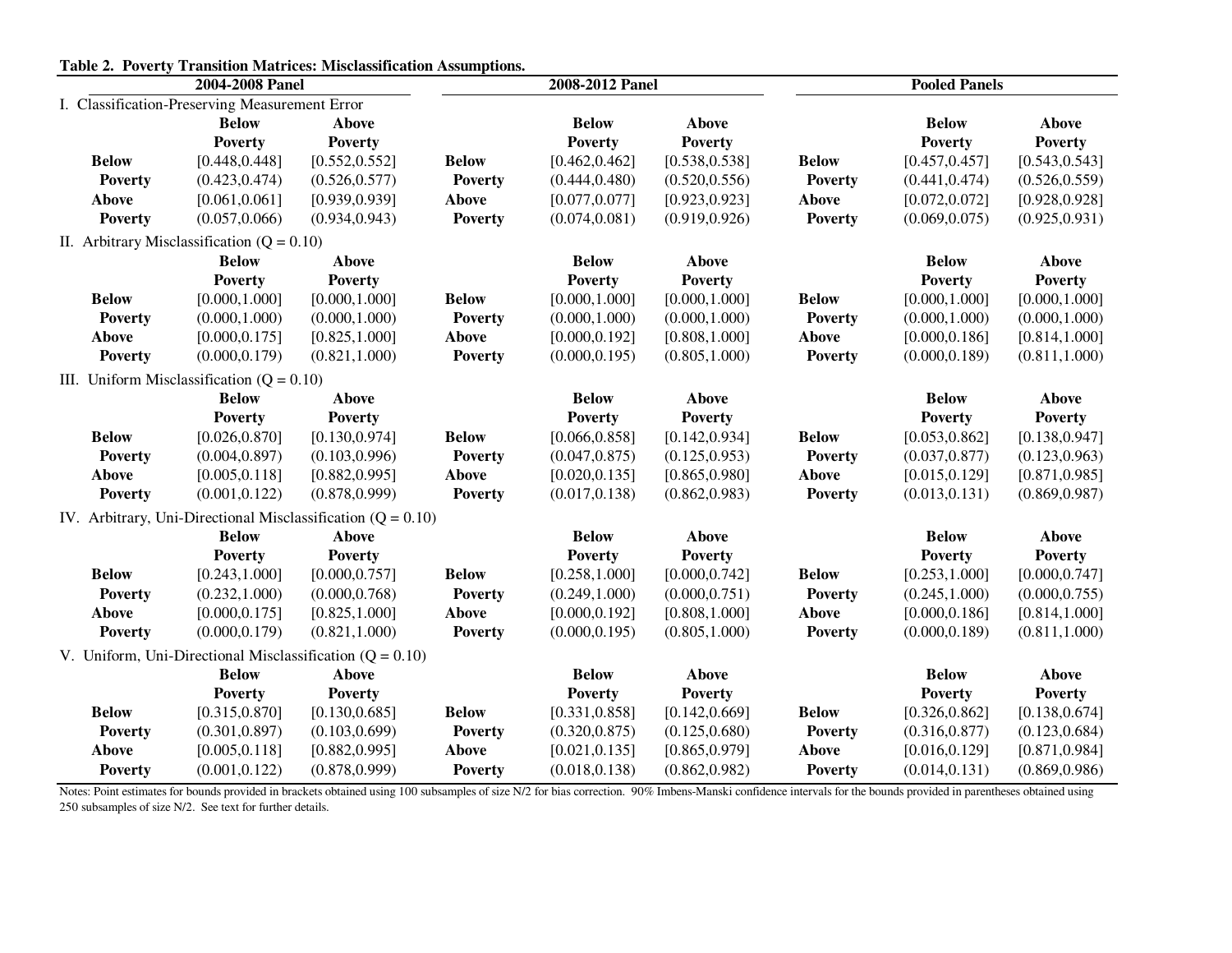|                                                                  |                                                                                                        | Table 3. Poverty Transition Matrices: Level Set Restrictions.                                          |                                                                  |                                                                                                        |                                                                                                        |                                                                  |                                                                                                        |                                                                                                        |  |  |
|------------------------------------------------------------------|--------------------------------------------------------------------------------------------------------|--------------------------------------------------------------------------------------------------------|------------------------------------------------------------------|--------------------------------------------------------------------------------------------------------|--------------------------------------------------------------------------------------------------------|------------------------------------------------------------------|--------------------------------------------------------------------------------------------------------|--------------------------------------------------------------------------------------------------------|--|--|
|                                                                  | 2004-2008 Panel                                                                                        |                                                                                                        |                                                                  | 2008-2012 Panel                                                                                        |                                                                                                        |                                                                  | <b>Pooled Panels</b>                                                                                   |                                                                                                        |  |  |
| I. No Shape Restrictions                                         |                                                                                                        |                                                                                                        |                                                                  |                                                                                                        |                                                                                                        |                                                                  |                                                                                                        |                                                                                                        |  |  |
|                                                                  |                                                                                                        | A. Arbitrary, Independent Misclassification ( $Q = 0.10$ )                                             |                                                                  |                                                                                                        |                                                                                                        |                                                                  |                                                                                                        |                                                                                                        |  |  |
| <b>Below</b><br>Poverty<br><b>Above</b><br>Poverty               | <b>Below</b><br><b>Poverty</b><br>[0.000, 1.000]<br>(0.000, 1.000)<br>[0.000, 0.170]<br>(0.000, 0.175) | <b>Above</b><br><b>Poverty</b><br>[0.000, 1.000]<br>(0.000, 1.000)<br>[0.830, 1.000]<br>(0.825, 1.000) | <b>Below</b><br><b>Poverty</b><br><b>Above</b><br><b>Poverty</b> | <b>Below</b><br><b>Poverty</b><br>[0.000, 1.000]<br>(0.000, 1.000)<br>[0.000, 0.184]<br>(0.000, 0.188) | <b>Above</b><br><b>Poverty</b><br>[0.000, 1.000]<br>(0.000, 1.000)<br>[0.816, 1.000]<br>(0.812, 1.000) | <b>Below</b><br><b>Poverty</b><br><b>Above</b><br><b>Poverty</b> | <b>Below</b><br><b>Poverty</b><br>[0.000, 1.000]<br>(0.000, 1.000)<br>[0.000, 0.170]<br>(0.000, 0.175) | Above<br><b>Poverty</b><br>[0.000, 1.000]<br>(0.000, 1.000)<br>[0.830, 1.000]<br>(0.825, 1.000)        |  |  |
|                                                                  |                                                                                                        | B. Uniform, Independent Misclassification $(Q = 0.10)$                                                 |                                                                  |                                                                                                        |                                                                                                        |                                                                  |                                                                                                        |                                                                                                        |  |  |
|                                                                  | <b>Below</b>                                                                                           | <b>Above</b>                                                                                           |                                                                  | <b>Below</b>                                                                                           | Above                                                                                                  |                                                                  | <b>Below</b>                                                                                           | <b>Above</b>                                                                                           |  |  |
|                                                                  | <b>Poverty</b>                                                                                         | <b>Poverty</b>                                                                                         |                                                                  | <b>Poverty</b>                                                                                         | <b>Poverty</b>                                                                                         |                                                                  | <b>Poverty</b>                                                                                         | <b>Poverty</b>                                                                                         |  |  |
| <b>Below</b><br><b>Poverty</b><br><b>Above</b><br><b>Poverty</b> | [0.099, 0.822]<br>(0.062, 0.857)<br>[0.009, 0.115]<br>(0.004, 0.119)                                   | [0.178, 0.901]<br>(0.143, 0.938)<br>[0.885, 0.991]<br>(0.881, 0.996)                                   | <b>Below</b><br><b>Poverty</b><br><b>Above</b><br><b>Poverty</b> | [0.120, 0.829]<br>(0.099, 0.853)<br>[0.028, 0.127]<br>(0.023, 0.131)                                   | [0.171, 0.880]<br>(0.147, 0.901)<br>[0.873, 0.972]<br>(0.869, 0.977)                                   | <b>Below</b><br><b>Poverty</b><br>Above<br><b>Poverty</b>        | [0.123, 0.823]<br>(0.098, 0.851)<br>[0.028, 0.115]<br>(0.024, 0.120)                                   | [0.177, 0.877]<br>(0.149, 0.902)<br>[0.885, 0.972]<br>(0.880, 0.976)                                   |  |  |
|                                                                  |                                                                                                        | C. Uniform, Independent, Uni-Directional Misclassification $(Q = 0.10)$                                |                                                                  |                                                                                                        |                                                                                                        |                                                                  |                                                                                                        |                                                                                                        |  |  |
|                                                                  | <b>Below</b>                                                                                           | <b>Above</b>                                                                                           |                                                                  | <b>Below</b>                                                                                           | <b>Above</b>                                                                                           |                                                                  | <b>Below</b>                                                                                           | <b>Above</b>                                                                                           |  |  |
| <b>Below</b><br><b>Poverty</b><br>Above<br><b>Poverty</b>        | <b>Poverty</b><br>[0.345, 0.822]<br>(0.323, 0.857)<br>[0.010, 0.115]<br>(0.004, 0.119)                 | <b>Poverty</b><br>[0.178, 0.655]<br>(0.143, 0.677)<br>[0.885, 0.990]<br>(0.881, 0.996)                 | <b>Below</b><br><b>Poverty</b><br><b>Above</b><br><b>Poverty</b> | <b>Poverty</b><br>[0.363, 0.829]<br>(0.349, 0.853)<br>[0.030, 0.127]<br>(0.025, 0.131)                 | <b>Poverty</b><br>[0.171, 0.637]<br>(0.147, 0.651)<br>[0.873, 0.970]<br>(0.869, 0.975)                 | <b>Below</b><br><b>Poverty</b><br>Above<br><b>Poverty</b>        | <b>Poverty</b><br>[0.357, 0.823]<br>(0.343, 0.851)<br>[0.030, 0.115]<br>(0.026, 0.120)                 | <b>Poverty</b><br>[0.177, 0.643]<br>(0.149, 0.657)<br>[0.885, 0.970]<br>(0.880, 0.974)                 |  |  |
| II. With Shape Restrictions                                      |                                                                                                        |                                                                                                        |                                                                  |                                                                                                        |                                                                                                        |                                                                  |                                                                                                        |                                                                                                        |  |  |
|                                                                  |                                                                                                        | A. Arbitrary, Independent Misclassification $(Q = 0.10)$                                               |                                                                  |                                                                                                        |                                                                                                        |                                                                  |                                                                                                        |                                                                                                        |  |  |
| <b>Below</b><br><b>Poverty</b><br>Above<br><b>Poverty</b>        | <b>Below</b><br><b>Poverty</b><br>[0.000, 1.000]<br>(0.000, 1.000)<br>[0.000, 0.170]<br>(0.000, 0.175) | Above<br><b>Poverty</b><br>[0.000, 1.000]<br>(0.000, 1.000)<br>[0.830, 1.000]<br>(0.825, 1.000)        | <b>Below</b><br><b>Poverty</b><br>Above<br><b>Poverty</b>        | <b>Below</b><br><b>Poverty</b><br>[0.000, 1.000]<br>(0.000, 1.000)<br>[0.000, 0.184]<br>(0.000, 0.188) | <b>Above</b><br><b>Poverty</b><br>[0.000, 1.000]<br>(0.000, 1.000)<br>[0.816, 1.000]<br>(0.812, 1.000) | <b>Below</b><br><b>Poverty</b><br><b>Above</b><br><b>Poverty</b> | <b>Below</b><br><b>Poverty</b><br>[0.000, 1.000]<br>(0.000, 1.000)<br>[0.000, 0.170]<br>(0.000, 0.175) | <b>Above</b><br><b>Poverty</b><br>[0.000, 1.000]<br>(0.000, 1.000)<br>[0.830, 1.000]<br>(0.825, 1.000) |  |  |
|                                                                  |                                                                                                        | B. Uniform, Independent Misclassification $(Q = 0.10)$                                                 |                                                                  |                                                                                                        |                                                                                                        |                                                                  |                                                                                                        |                                                                                                        |  |  |
|                                                                  | <b>Below</b><br><b>Poverty</b>                                                                         | <b>Above</b><br><b>Poverty</b>                                                                         |                                                                  | <b>Below</b><br><b>Poverty</b>                                                                         | <b>Above</b><br><b>Poverty</b>                                                                         |                                                                  | <b>Below</b><br><b>Poverty</b>                                                                         | <b>Above</b><br><b>Poverty</b>                                                                         |  |  |
| <b>Below</b><br><b>Poverty</b><br>Above<br>Poverty               | [0.175, 0.822]<br>(0.143, 0.857)<br>[0.009, 0.115]<br>(0.004, 0.119)                                   | [0.178, 0.825]<br>(0.143, 0.857)<br>[0.885, 0.991]<br>(0.881, 0.996)                                   | <b>Below</b><br><b>Poverty</b><br><b>Above</b><br><b>Poverty</b> | [0.209, 0.829]<br>(0.186, 0.853)<br>[0.028, 0.127]<br>(0.023, 0.131)                                   | [0.171, 0.791]<br>(0.147, 0.814)<br>[0.873, 0.972]<br>(0.869, 0.977)                                   | <b>Below</b><br><b>Poverty</b><br><b>Above</b><br><b>Poverty</b> | [0.196, 0.823]<br>(0.172, 0.851)<br>[0.028, 0.115]<br>(0.024, 0.120)                                   | [0.177, 0.804]<br>(0.149, 0.828)<br>[0.885, 0.972]<br>(0.880, 0.976)                                   |  |  |
|                                                                  |                                                                                                        | C. Uniform, Independent, Uni-Directional Misclassification $(Q = 0.10)$                                |                                                                  |                                                                                                        |                                                                                                        |                                                                  |                                                                                                        |                                                                                                        |  |  |
|                                                                  | <b>Below</b><br><b>Poverty</b>                                                                         | <b>Above</b><br><b>Poverty</b>                                                                         |                                                                  | <b>Below</b><br><b>Poverty</b>                                                                         | <b>Above</b><br><b>Poverty</b>                                                                         |                                                                  | <b>Below</b><br><b>Poverty</b>                                                                         | <b>Above</b><br><b>Poverty</b>                                                                         |  |  |
| <b>Below</b>                                                     | [0.345, 0.822]                                                                                         | [0.178, 0.655]                                                                                         | <b>Below</b>                                                     | [0.363, 0.829]                                                                                         | [0.171, 0.637]                                                                                         | <b>Below</b>                                                     | [0.357, 0.823]                                                                                         | [0.177, 0.643]                                                                                         |  |  |
| Poverty<br><b>Above</b><br>Poverty                               | (0.323, 0.857)<br>[0.010, 0.115]<br>(0.004, 0.119)                                                     | (0.143, 0.677)<br>[0.885, 0.990]<br>(0.881, 0.996)                                                     | <b>Poverty</b><br>Above<br><b>Poverty</b>                        | (0.349, 0.853)<br>[0.030, 0.127]<br>(0.025, 0.131)                                                     | (0.147, 0.651)<br>[0.873, 0.970]<br>(0.869, 0.975)                                                     | <b>Poverty</b><br><b>Above</b><br>Poverty                        | (0.343, 0.851)<br>[0.030, 0.115]<br>(0.026, 0.120)                                                     | (0.149, 0.657)<br>[0.885, 0.970]<br>(0.880, 0.974)                                                     |  |  |

Notes: Point estimates for bounds provided in brackets obtained using 100 subsamples of size N/2 for bias correction. 90% Imbens-Manski confidence intervals for the bounds provided in parentheses obtained using 250 subsamples of size N/2. Level set restrictions in 2004-2008 and 2008-2012 panels based on age of household held using 10-year age intervals and rolling windows of plus/minus one interval. Level set restrictions in pooled panel based on age of household held using 10-year age intervals and rolling windows of plus/minus one interval both within and across panels. See text for further details.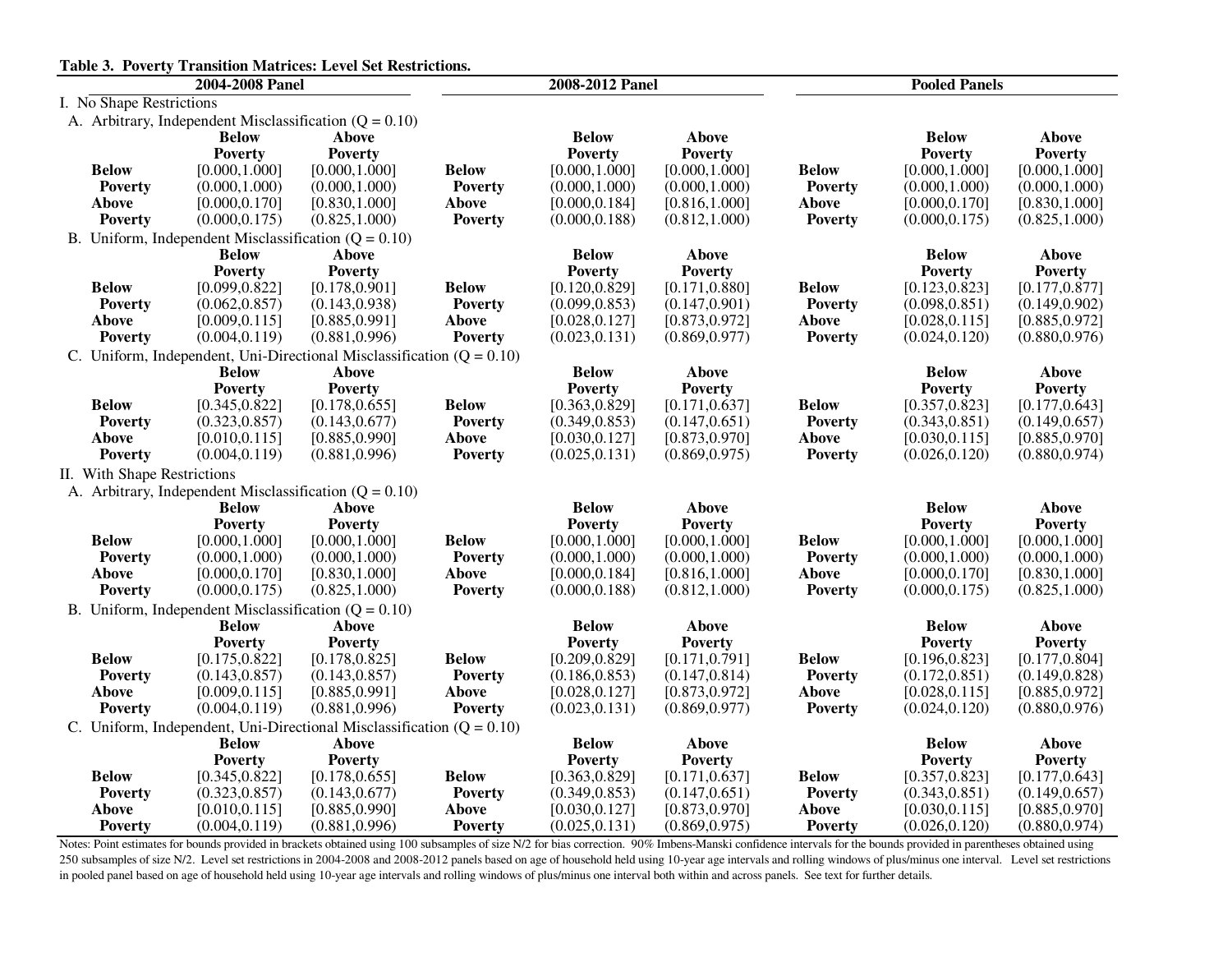|                                                                  |                                                                                                        | Table 4. Poverty Transition Matrices: Monotonicity + Level Set Restrictions.                           |                                                           |                                                                                                        |                                                                                                        |                                                                  |                                                                                                        |                                                                                                 |  |
|------------------------------------------------------------------|--------------------------------------------------------------------------------------------------------|--------------------------------------------------------------------------------------------------------|-----------------------------------------------------------|--------------------------------------------------------------------------------------------------------|--------------------------------------------------------------------------------------------------------|------------------------------------------------------------------|--------------------------------------------------------------------------------------------------------|-------------------------------------------------------------------------------------------------|--|
|                                                                  | 2004-2008 Panel                                                                                        |                                                                                                        |                                                           | 2008-2012 Panel                                                                                        |                                                                                                        |                                                                  | <b>Pooled Panels</b>                                                                                   |                                                                                                 |  |
| I. No Shape Restrictions                                         |                                                                                                        |                                                                                                        |                                                           |                                                                                                        |                                                                                                        |                                                                  |                                                                                                        |                                                                                                 |  |
|                                                                  |                                                                                                        | A. Arbitrary, Independent Misclassification $(Q = 0.10)$                                               |                                                           |                                                                                                        |                                                                                                        |                                                                  |                                                                                                        |                                                                                                 |  |
| <b>Below</b><br><b>Poverty</b><br><b>Above</b><br><b>Poverty</b> | <b>Below</b><br><b>Poverty</b><br>[0.020, 0.981]<br>(0.007, 1.000)<br>[0.000, 0.167]<br>(0.000, 0.172) | <b>Above</b><br><b>Poverty</b><br>[0.019, 0.980]<br>(0.000, 0.993)<br>[0.833, 1.000]<br>(0.828, 1.000) | <b>Below</b><br>Poverty<br><b>Above</b><br>Poverty        | <b>Below</b><br><b>Poverty</b><br>[0.041, 1.000]<br>(0.032, 1.000)<br>[0.008, 0.184]<br>(0.005, 0.188) | <b>Above</b><br>Poverty<br>[0.000, 0.959]<br>(0.000, 0.968)<br>[0.816, 0.992]<br>(0.812, 0.995)        | <b>Below</b><br><b>Poverty</b><br><b>Above</b><br><b>Poverty</b> | <b>Below</b><br><b>Poverty</b><br>[0.040, 0.979]<br>(0.031, 1.000)<br>[0.008, 0.166]<br>(0.005, 0.171) | Above<br><b>Poverty</b><br>[0.021, 0.960]<br>(0.000, 0.969)<br>[0.834, 0.992]<br>(0.829, 0.995) |  |
|                                                                  | B. Uniform, Independent Misclassification $(Q = 0.10)$                                                 |                                                                                                        |                                                           |                                                                                                        |                                                                                                        |                                                                  |                                                                                                        |                                                                                                 |  |
|                                                                  | <b>Below</b>                                                                                           | <b>Above</b>                                                                                           |                                                           | <b>Below</b>                                                                                           | <b>Above</b>                                                                                           |                                                                  | <b>Below</b>                                                                                           | Above                                                                                           |  |
|                                                                  | <b>Poverty</b>                                                                                         | <b>Poverty</b>                                                                                         |                                                           | <b>Poverty</b>                                                                                         | Poverty                                                                                                |                                                                  | <b>Poverty</b>                                                                                         | <b>Poverty</b>                                                                                  |  |
| <b>Below</b><br><b>Poverty</b><br><b>Above</b><br><b>Poverty</b> | [0.099, 0.729]<br>(0.081, 0.765)<br>[0.019, 0.111]<br>(0.013, 0.115)                                   | [0.271, 0.901]<br>(0.235, 0.919)<br>[0.889, 0.981]<br>(0.885, 0.987)                                   | <b>Below</b><br><b>Poverty</b><br>Above<br><b>Poverty</b> | [0.133, 0.747]<br>(0.119, 0.772)<br>[0.037, 0.127]<br>(0.032, 0.131)                                   | [0.253, 0.867]<br>(0.228, 0.881)<br>[0.873, 0.963]<br>(0.869, 0.968)                                   | <b>Below</b><br><b>Poverty</b><br><b>Above</b><br><b>Poverty</b> | [0.138, 0.723]<br>(0.123, 0.755)<br>[0.040, 0.107]<br>(0.035, 0.113)                                   | [0.277, 0.862]<br>(0.245, 0.877)<br>[0.893, 0.960]<br>(0.887, 0.965)                            |  |
|                                                                  |                                                                                                        | C. Uniform, Independent, Uni-Directional Misclassification $(Q = 0.10)$                                |                                                           |                                                                                                        |                                                                                                        |                                                                  |                                                                                                        |                                                                                                 |  |
|                                                                  | <b>Below</b>                                                                                           | <b>Above</b>                                                                                           |                                                           | <b>Below</b>                                                                                           | <b>Above</b>                                                                                           |                                                                  | <b>Below</b>                                                                                           | <b>Above</b>                                                                                    |  |
| <b>Below</b><br><b>Poverty</b><br><b>Above</b><br><b>Poverty</b> | <b>Poverty</b><br>[0.345, 0.729]<br>(0.323, 0.765)<br>[0.020, 0.111]<br>(0.014, 0.115)                 | <b>Poverty</b><br>[0.271, 0.655]<br>(0.235, 0.677)<br>[0.889, 0.980]<br>(0.885, 0.986)                 | <b>Below</b><br><b>Poverty</b><br>Above<br><b>Poverty</b> | <b>Poverty</b><br>[0.363, 0.747]<br>(0.349, 0.772)<br>[0.040, 0.127]<br>(0.035, 0.131)                 | Poverty<br>[0.253, 0.637]<br>(0.228, 0.651)<br>[0.873, 0.960]<br>(0.869, 0.965)                        | <b>Below</b><br><b>Poverty</b><br><b>Above</b><br><b>Poverty</b> | <b>Poverty</b><br>[0.357, 0.723]<br>(0.343, 0.755)<br>[0.032, 0.113]<br>(0.027, 0.119)                 | <b>Poverty</b><br>[0.277, 0.643]<br>(0.245, 0.657)<br>[0.887, 0.968]<br>(0.881, 0.973)          |  |
| II. With Shape Restrictions                                      |                                                                                                        |                                                                                                        |                                                           |                                                                                                        |                                                                                                        |                                                                  |                                                                                                        |                                                                                                 |  |
|                                                                  |                                                                                                        | A. Arbitrary, Independent Misclassification $(Q = 0.10)$                                               |                                                           |                                                                                                        |                                                                                                        |                                                                  |                                                                                                        |                                                                                                 |  |
| <b>Below</b><br><b>Poverty</b><br><b>Above</b><br><b>Poverty</b> | <b>Below</b><br><b>Poverty</b><br>[0.025, 0.981]<br>(0.012, 1.000)<br>[0.000, 0.167]<br>(0.000, 0.172) | Above<br><b>Poverty</b><br>[0.019, 0.975]<br>(0.000, 0.988)<br>[0.833, 1.000]<br>(0.828, 1.000)        | <b>Below</b><br><b>Poverty</b><br>Above<br><b>Poverty</b> | <b>Below</b><br><b>Poverty</b><br>[0.042, 1.000]<br>(0.033, 1.000)<br>[0.008, 0.184]<br>(0.005, 0.188) | <b>Above</b><br>Poverty<br>[0.000, 0.958]<br>(0.000, 0.967)<br>[0.816, 0.992]<br>(0.812, 0.995)        | <b>Below</b><br><b>Poverty</b><br>Above<br><b>Poverty</b>        | <b>Below</b><br><b>Poverty</b><br>[0.041, 0.979]<br>(0.033, 1.000)<br>[0.008, 0.166]<br>(0.005, 0.171) | Above<br><b>Poverty</b><br>[0.021, 0.959]<br>(0.000, 0.967)<br>[0.834, 0.992]<br>(0.829, 0.995) |  |
|                                                                  | B. Uniform, Independent Misclassification $(Q = 0.10)$                                                 |                                                                                                        |                                                           |                                                                                                        |                                                                                                        |                                                                  |                                                                                                        |                                                                                                 |  |
| <b>Below</b><br><b>Poverty</b><br><b>Above</b><br><b>Poverty</b> | <b>Below</b><br><b>Poverty</b><br>[0.175, 0.729]<br>(0.143, 0.765)<br>[0.019, 0.111]<br>(0.013, 0.115) | <b>Above</b><br><b>Poverty</b><br>[0.271, 0.825]<br>(0.235, 0.857)<br>[0.889, 0.981]<br>(0.885, 0.987) | <b>Below</b><br><b>Poverty</b><br>Above<br>Poverty        | <b>Below</b><br><b>Poverty</b><br>[0.209, 0.747]<br>(0.186, 0.772)<br>[0.037, 0.127]<br>(0.032, 0.131) | <b>Above</b><br><b>Poverty</b><br>[0.253, 0.791]<br>(0.228, 0.814)<br>[0.873, 0.963]<br>(0.869, 0.968) | <b>Below</b><br><b>Poverty</b><br><b>Above</b><br><b>Poverty</b> | <b>Below</b><br><b>Poverty</b><br>[0.196, 0.723]<br>(0.172, 0.755)<br>[0.040, 0.107]<br>(0.035, 0.113) | Above<br><b>Poverty</b><br>[0.277, 0.804]<br>(0.245, 0.828)<br>[0.893, 0.960]<br>(0.887, 0.965) |  |
|                                                                  |                                                                                                        | C. Uniform, Independent, Uni-Directional Misclassification $(Q = 0.10)$                                |                                                           |                                                                                                        |                                                                                                        |                                                                  |                                                                                                        |                                                                                                 |  |
| <b>Below</b><br><b>Poverty</b><br><b>Above</b>                   | <b>Below</b><br><b>Poverty</b><br>[0.345, 0.729]<br>(0.323, 0.765)<br>[0.020, 0.111]                   | <b>Above</b><br><b>Poverty</b><br>[0.271, 0.655]<br>(0.235, 0.677)<br>[0.889, 0.980]                   | <b>Below</b><br>Poverty<br>Above                          | <b>Below</b><br><b>Poverty</b><br>[0.363, 0.747]<br>(0.349, 0.772)<br>[0.040, 0.127]                   | <b>Above</b><br>Poverty<br>[0.253, 0.637]<br>(0.228, 0.651)<br>[0.873, 0.960]                          | <b>Below</b><br><b>Poverty</b><br>Above                          | <b>Below</b><br><b>Poverty</b><br>[0.357, 0.723]<br>(0.343, 0.755)<br>[0.032, 0.113]                   | <b>Above</b><br><b>Poverty</b><br>[0.277, 0.643]<br>(0.245, 0.657)<br>[0.887, 0.968]            |  |
| <b>Poverty</b>                                                   | (0.014, 0.115)                                                                                         | (0.885, 0.986)                                                                                         | <b>Poverty</b>                                            | (0.035, 0.131)                                                                                         | (0.869, 0.965)                                                                                         | <b>Poverty</b>                                                   | (0.027, 0.119)                                                                                         | (0.881, 0.973)                                                                                  |  |

Notes: Point estimates for bounds provided in brackets obtained using 100 subsamples of size N/2 for bias correction. 90% Imbens-Manski confidence intervals for the bounds provided in parentheses obtained using 250 subsamples of size N/2. Level set restrictions in 2004-2008 and 2008-2012 panels based on age of household held using 10-year age intervals and rolling windows of plus/minus one interval. Level set restrictions in pooled panel based on age of household held using 10-year age intervals and rolling windows of plus/minus one interval both within and across panels. Monotonicity restrictions based on education level of household held using three categories (high school degree and below, some college, and four-year college degree or more). See text for further details.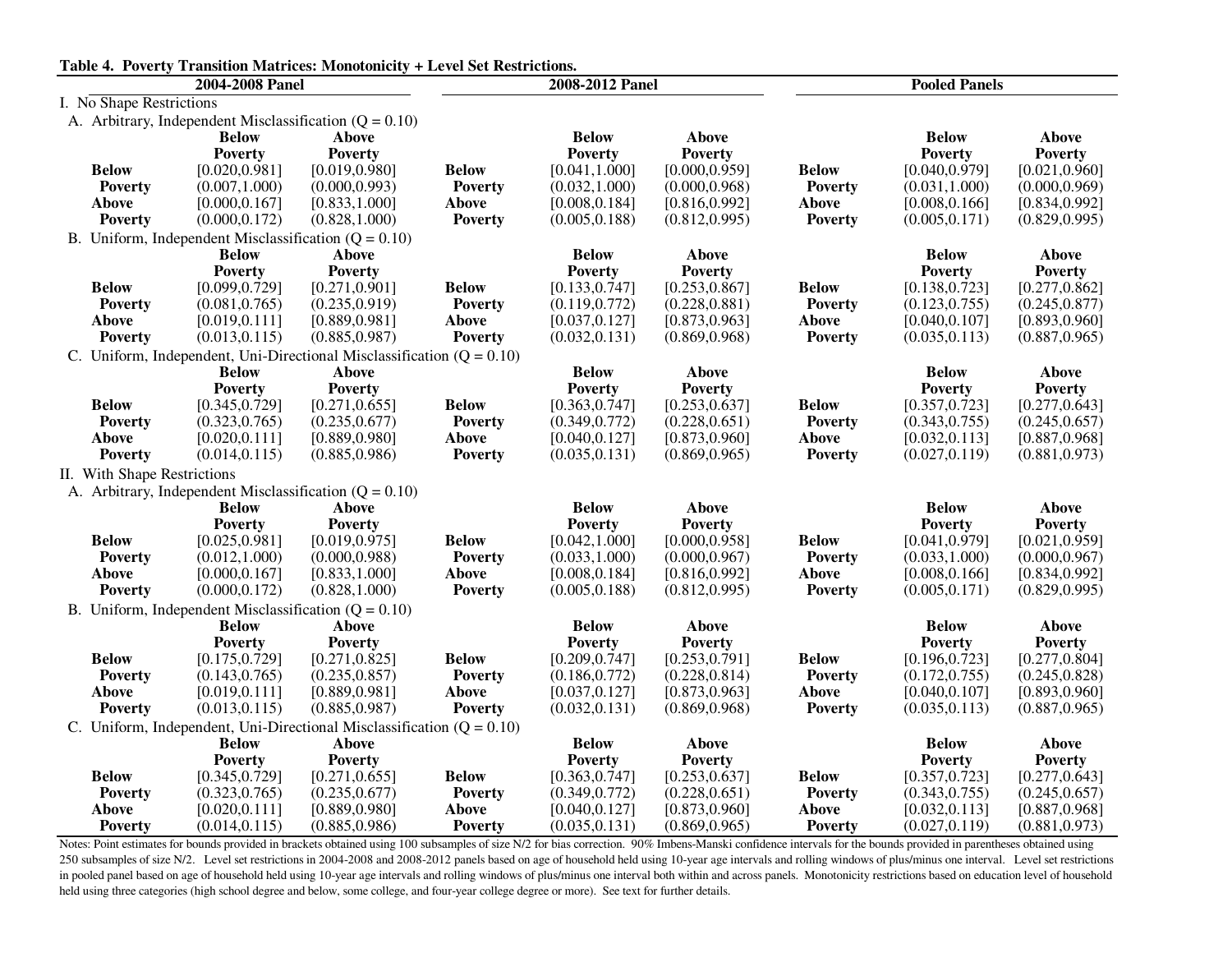|  |  | <b>Table 5. Tercile Transition Matrices: Misclassification Assumptions.</b> |  |
|--|--|-----------------------------------------------------------------------------|--|
|  |  |                                                                             |  |

| 2004-2008 Panel                              |                                 |                |                                                                                               | 2008-2012 Panel |                |                |             | <b>Pooled Panels</b> |                             |                |
|----------------------------------------------|---------------------------------|----------------|-----------------------------------------------------------------------------------------------|-----------------|----------------|----------------|-------------|----------------------|-----------------------------|----------------|
|                                              |                                 |                |                                                                                               |                 |                |                |             |                      |                             |                |
|                                              |                                 | 3              |                                                                                               |                 |                | 3              |             |                      | $\mathcal{D}_{\mathcal{L}}$ |                |
| [0.683, 0.683]                               | [0.246, 0.246]                  | [0.071, 0.071] | 1                                                                                             | [0.685, 0.685]  | [0.242, 0.242] | [0.073, 0.073] | 1           | [0.685, 0.685]       | [0.245, 0.245]              | [0.071, 0.071] |
| (0.670, 0.695)                               | (0.234, 0.258)                  | (0.063, 0.079) |                                                                                               | (0.678, 0.693)  | (0.234, 0.250) | (0.067, 0.079) |             | (0.678, 0.691)       | (0.239, 0.252)              | (0.067, 0.076) |
| [0.231, 0.231]                               | [0.533, 0.533]                  | [0.236, 0.236] | $\overline{2}$                                                                                | [0.220, 0.220]  | [0.538, 0.538] | [0.242, 0.242] |             | [0.220, 0.220]       | [0.538, 0.538]              | [0.240, 0.240] |
| (0.219, 0.243)                               | (0.519, 0.546)                  | (0.226, 0.246) |                                                                                               | (0.212, 0.228)  | (0.529, 0.546) | (0.234, 0.250) |             | (0.214, 0.226)       | (0.531, 0.545)              | (0.234, 0.247) |
| [0.087, 0.087]                               | [0.221, 0.221]                  | [0.692, 0.692] | 3                                                                                             | [0.095, 0.095]  | [0.220, 0.220] | [0.685, 0.685] | 3           | [0.095, 0.095]       | [0.217, 0.217]              | [0.688, 0.688] |
| (0.078, 0.095)                               | (0.210, 0.232)                  | (0.682, 0.703) |                                                                                               | (0.089, 0.101)  | (0.213, 0.228) | (0.677, 0.693) |             | (0.090, 0.100)       | (0.211, 0.223)              | (0.682, 0.694) |
| II. Arbitrary Misclassification $(Q = 0.20)$ |                                 |                |                                                                                               |                 |                |                |             |                      |                             |                |
|                                              |                                 |                |                                                                                               |                 |                | 3              |             |                      | 2                           |                |
| [0.383, 0.983]                               | [0.000, 0.546]                  | [0.000, 0.371] |                                                                                               | [0.385, 0.985]  | [0.000, 0.542] | [0.000, 0.373] | 1           | [0.385, 0.985]       | [0.000, 0.545]              | [0.000, 0.371] |
| (0.373, 0.992)                               | (0.000, 0.556)                  | (0.000, 0.378) |                                                                                               | (0.380, 0.991)  | (0.000, 0.548) | (0.000, 0.377) |             | (0.380, 0.990)       | (0.000, 0.551)              | (0.000, 0.375) |
| [0.000, 0.531]                               | [0.233, 0.833]                  | [0.000, 0.536] | $\mathbf{2}$                                                                                  | [0.000, 0.520]  | [0.238, 0.838] | [0.000, 0.542] | $\mathbf 2$ | [0.000, 0.520]       | [0.238, 0.838]              | [0.000, 0.540] |
| (0.000, 0.540)                               | (0.222, 0.843)                  | (0.000, 0.544) |                                                                                               | (0.000, 0.526)  | (0.231, 0.844) | (0.000, 0.548) |             | (0.000, 0.525)       | (0.232, 0.843)              | (0.000, 0.545) |
| [0.000, 0.387]                               | [0.000, 0.521]                  | [0.392, 0.992] | 3                                                                                             | [0.000, 0.395]  | [0.000, 0.520] | [0.385, 0.985] | 3           | [0.000, 0.395]       | [0.000, 0.517]              | [0.388, 0.988] |
| (0.000, 0.393)                               | (0.000, 0.529)                  | (0.384, 1.000) |                                                                                               | (0.000, 0.400)  | (0.000, 0.526) | (0.379, 0.991) |             | (0.000, 0.399)       | (0.000, 0.521)              | (0.383, 0.993) |
|                                              |                                 |                |                                                                                               |                 |                |                |             |                      |                             |                |
|                                              |                                 | 3              |                                                                                               |                 |                | 3              |             |                      |                             |                |
| [0.483, 0.883]                               | [0.046, 0.446]                  | [0.000, 0.271] |                                                                                               | [0.485, 0.885]  | [0.042, 0.442] | [0.000, 0.273] | 1           | [0.485, 0.885]       | [0.045, 0.445]              | [0.000, 0.271] |
| (0.473, 0.892)                               | (0.037, 0.456)                  | (0.000, 0.278) |                                                                                               | (0.480, 0.891)  | (0.036, 0.448) | (0.000, 0.277) |             | (0.480, 0.890)       | (0.040, 0.451)              | (0.000, 0.275) |
| [0.031, 0.431]                               | [0.333, 0.733]                  | [0.036, 0.436] | $\mathbf{2}$                                                                                  | [0.020, 0.420]  | [0.338, 0.738] | [0.042, 0.442] | $\mathbf 2$ | [0.020, 0.420]       | [0.338, 0.738]              | [0.040, 0.440] |
| (0.022, 0.440)                               | (0.322, 0.743)                  | (0.028, 0.444) |                                                                                               | (0.014, 0.426)  | (0.331, 0.744) | (0.036, 0.448) |             | (0.016, 0.425)       | (0.332, 0.743)              | (0.035, 0.445) |
| [0.000, 0.287]                               | [0.021, 0.421]                  | [0.492, 0.892] | 3                                                                                             | [0.000, 0.295]  | [0.020, 0.420] | [0.485, 0.885] | 3           | [0.000, 0.295]       | [0.017, 0.417]              | [0.488, 0.888] |
| (0.000, 0.293)                               | (0.013, 0.429)                  | (0.484, 0.900) |                                                                                               | (0.000, 0.300)  | (0.014, 0.426) | (0.479, 0.891) |             | (0.000, 0.299)       | (0.012, 0.421)              | (0.483, 0.893) |
|                                              | 2<br>3<br>1<br>2<br>3<br>2<br>3 |                | I. Classification-Preserving Measurement Error<br>III. Uniform Misclassification $(Q = 0.20)$ |                 |                |                |             |                      |                             |                |

Notes: Outcome = OECD equivalized income. Point estimates for bounds provided in brackets obtained using 100 subsamples of size N/2 for bias correction. 90% Imbens-Manski confidence intervals for the bounds provided in parentheses obtained using 250 subsamples of size N/2. See text for further details.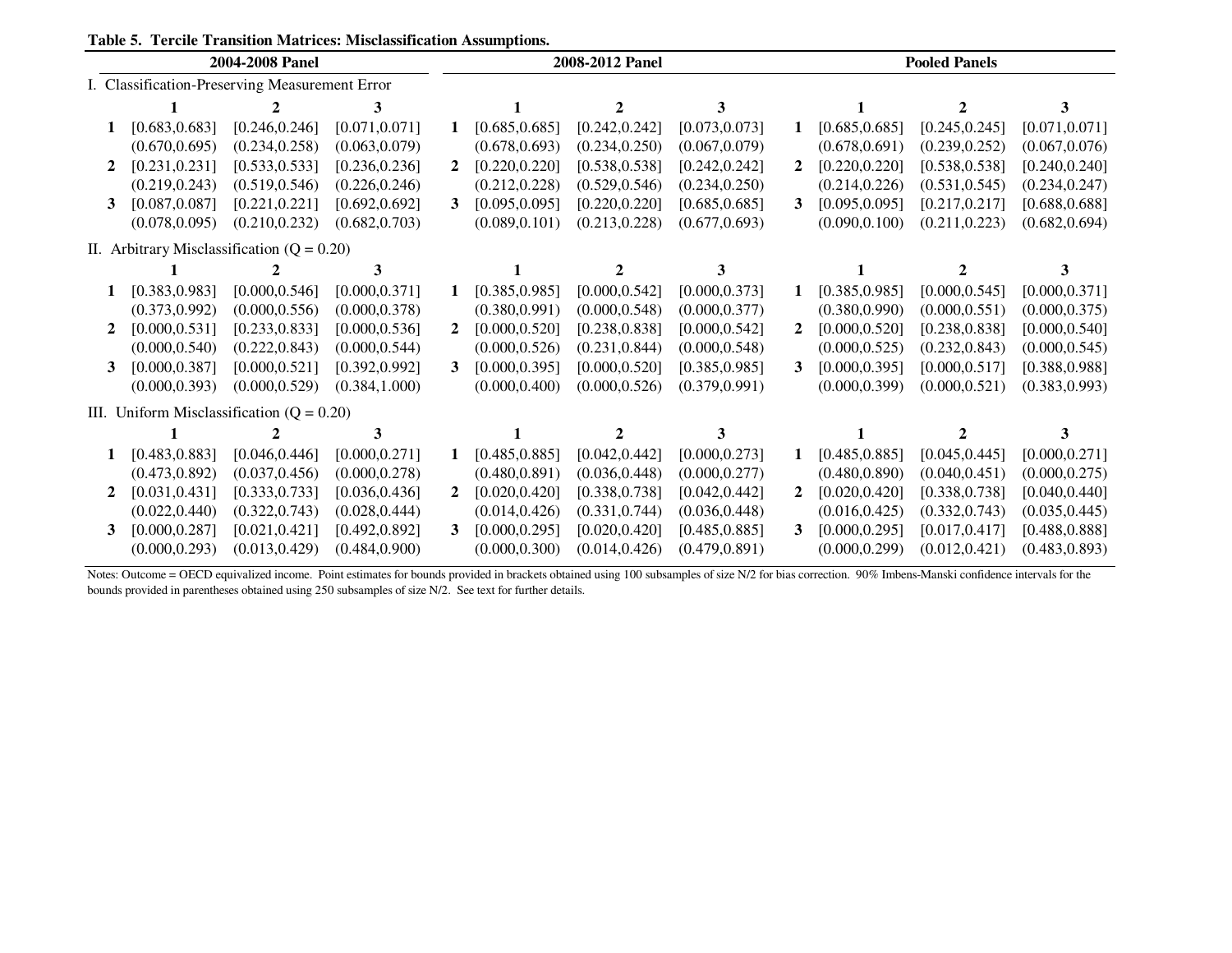**Table 6. Tercile Transition Matrices: Level Set Restrictions.**

| 1 avic v.<br>Terche Transition matrices. Level Set Restrictions.<br>2004-2008 Panel |                             |                |                                                            | 2008-2012 Panel |                |                  |                | <b>Pooled Panels</b> |                |                  |                |
|-------------------------------------------------------------------------------------|-----------------------------|----------------|------------------------------------------------------------|-----------------|----------------|------------------|----------------|----------------------|----------------|------------------|----------------|
|                                                                                     | I. No Shape Restrictions    |                |                                                            |                 |                |                  |                |                      |                |                  |                |
|                                                                                     |                             |                | A. Arbitrary, Independent Misclassification ( $Q = 0.20$ ) |                 |                |                  |                |                      |                |                  |                |
|                                                                                     | 1                           | $\overline{2}$ | 3                                                          |                 | 1              | $\overline{2}$   | 3              |                      | $\mathbf{1}$   | $\mathbf{2}$     | 3              |
| 1                                                                                   | [0.435, 0.947]              | [0.000, 0.503] | [0.000, 0.339]                                             | 1               | [0.422, 0.975] | [0.000, 0.512]   | [0.000, 0.347] | 1                    | [0.445, 0.900] | [0.036, 0.489]   | [0.000, 0.303] |
|                                                                                     | (0.418, 0.964)              | (0.000, 0.518) | (0.000, 0.348)                                             |                 | (0.414, 0.985) | (0.000, 0.520)   | (0.000, 0.352) |                      | (0.432, 0.916) | (0.021, 0.502)   | (0.000, 0.312) |
| $\mathbf{2}$                                                                        | [0.000, 0.515]              | [0.261, 0.814] | [0.000, 0.516]                                             | $\overline{2}$  | [0.000, 0.507] | [0.256, 0.829]   | [0.000, 0.528] | $\mathbf{2}$         | [0.000, 0.464] | [0.288, 0.830]   | [0.000, 0.527] |
|                                                                                     | (0.000, 0.528)              | (0.244, 0.830) | (0.000, 0.531)                                             |                 | (0.000, 0.517) | (0.244, 0.840)   | (0.000, 0.537) |                      | (0.000, 0.478) | (0.272, 0.842)   | (0.000, 0.538) |
| 3                                                                                   | [0.000, 0.336]              | [0.000, 0.462] | [0.467, 0.979]                                             | $\mathbf{3}$    | [0.000, 0.379] | [0.000, 0.483]   | [0.421, 0.951] | 3                    | [0.000, 0.359] | [0.000, 0.468]   | [0.427, 0.936] |
|                                                                                     | (0.000, 0.346)              | (0.000, 0.477) | (0.452, 0.993)                                             |                 | (0.000, 0.386) | (0.000, 0.494)   | (0.410, 0.960) |                      | (0.000, 0.367) | (0.000, 0.478)   | (0.414, 0.944) |
|                                                                                     |                             |                | B. Uniform, Independent Misclassification $(Q = 0.20)$     |                 |                |                  |                |                      |                |                  |                |
|                                                                                     | 1                           | $\overline{2}$ | 3                                                          |                 | $\mathbf{1}$   | $\boldsymbol{2}$ | 3              |                      | 1              | $\boldsymbol{2}$ | 3              |
| 1                                                                                   | [0.527, 0.852]              | [0.075, 0.411] | [0.000, 0.247]                                             | 1               | [0.517, 0.872] | [0.051, 0.419]   | [0.000, 0.252] | 1                    | [0.530, 0.817] | [0.120, 0.405]   | [0.000, 0.221] |
|                                                                                     | (0.510, 0.868)              | (0.060, 0.426) | (0.000, 0.256)                                             |                 | (0.509, 0.882) | (0.042, 0.427)   | (0.000, 0.257) |                      | (0.519, 0.832) | (0.106, 0.416)   | (0.000, 0.228) |
| $\overline{2}$                                                                      | [0.050, 0.416]              | [0.359, 0.712] | [0.036, 0.421]                                             | $\overline{2}$  | [0.026, 0.406] | [0.355, 0.728]   | [0.049, 0.428] | $\overline{2}$       | [0.037, 0.369] | [0.384, 0.727]   | [0.088, 0.430] |
|                                                                                     | (0.035, 0.428)              | (0.343, 0.728) | (0.028, 0.434)                                             |                 | (0.017, 0.416) | (0.344, 0.738)   | (0.041, 0.437) |                      | (0.026, 0.382) | (0.368, 0.738)   | (0.069, 0.441) |
| $3^{\circ}$                                                                         | [0.000, 0.247]              | [0.025, 0.374] | [0.555, 0.868]                                             | 3               | [0.000, 0.285] | [0.042, 0.389]   | [0.515, 0.861] | 3                    | [0.000, 0.274] | [0.050, 0.384]   | [0.531, 0.850] |
|                                                                                     | (0.000, 0.257)              | (0.013, 0.388) | (0.541, 0.885)                                             |                 | (0.000, 0.292) | (0.034, 0.399)   | (0.504, 0.869) |                      | (0.000, 0.282) | (0.042, 0.393)   | (0.516, 0.858) |
|                                                                                     | II. With Shape Restrictions |                |                                                            |                 |                |                  |                |                      |                |                  |                |
|                                                                                     |                             |                | A. Arbitrary, Independent Misclassification $(Q = 0.20)$   |                 |                |                  |                |                      |                |                  |                |
|                                                                                     |                             | $\mathbf{2}$   | 3                                                          |                 | 1              | $\mathbf{2}$     | 3              |                      | 1              | $\mathbf{2}$     | 3              |
| 1                                                                                   | [0.435, 0.947]              | [0.000, 0.503] | [0.000, 0.339]                                             | 1               | [0.422, 0.975] | [0.000, 0.512]   | [0.000, 0.347] | 1                    | [0.445, 0.900] | [0.036, 0.489]   | [0.000, 0.303] |
|                                                                                     | (0.418, 0.964)              | (0.000, 0.518) | (0.000, 0.348)                                             |                 | (0.414, 0.985) | (0.000, 0.520)   | (0.000, 0.352) |                      | (0.432, 0.916) | (0.021, 0.502)   | (0.000, 0.312) |
| $\mathbf{2}$                                                                        | [0.000, 0.515]              | [0.261, 0.814] | [0.000, 0.513]                                             | $\overline{2}$  | [0.000, 0.507] | [0.256, 0.829]   | [0.000, 0.508] | $\mathbf{2}$         | [0.000, 0.464] | [0.288, 0.830]   | [0.000, 0.464] |
|                                                                                     | (0.000, 0.528)              | (0.244, 0.830) | (0.000, 0.525)                                             |                 | (0.000, 0.517) | (0.244, 0.840)   | (0.000, 0.517) |                      | (0.000, 0.478) | (0.272, 0.842)   | (0.000, 0.478) |
| 3                                                                                   | [0.000, 0.336]              | [0.000, 0.462] | [0.467, 0.979]                                             | 3               | [0.000, 0.379] | [0.000, 0.483]   | [0.421, 0.951] | 3                    | [0.000, 0.359] | [0.000, 0.468]   | [0.427, 0.936] |
|                                                                                     | (0.000, 0.346)              | (0.000, 0.477) | (0.452, 0.993)                                             |                 | (0.000, 0.386) | (0.000, 0.494)   | (0.410, 0.960) |                      | (0.000, 0.367) | (0.000, 0.478)   | (0.414, 0.944) |
|                                                                                     |                             |                | B. Uniform, Independent Misclassification $(Q = 0.20)$     |                 |                |                  |                |                      |                |                  |                |
|                                                                                     | 1                           | $\mathbf{2}$   | 3                                                          |                 | 1              | $\boldsymbol{2}$ | 3              |                      | 1              | $\overline{2}$   | 3              |
| 1                                                                                   | [0.527, 0.852]              | [0.075, 0.411] | [0.000, 0.247]                                             | 1               | [0.517, 0.872] | [0.051, 0.419]   | [0.000, 0.252] | 1                    | [0.530, 0.817] | [0.120, 0.405]   | [0.000, 0.221] |
|                                                                                     | (0.510, 0.868)              | (0.060, 0.426) | (0.000, 0.256)                                             |                 | (0.509, 0.882) | (0.042, 0.427)   | (0.000, 0.257) |                      | (0.519, 0.832) | (0.106, 0.416)   | (0.000, 0.228) |
| $\mathbf{2}$                                                                        | [0.050, 0.416]              | [0.359, 0.712] | [0.036, 0.421]                                             | $\overline{2}$  | [0.026, 0.406] | [0.355, 0.728]   | [0.049, 0.408] | 2                    | [0.037, 0.369] | [0.384, 0.727]   | [0.088, 0.369] |
|                                                                                     | (0.035, 0.428)              | (0.343, 0.728) | (0.028, 0.432)                                             |                 | (0.017, 0.416) | (0.344, 0.738)   | (0.041, 0.417) |                      | (0.026, 0.382) | (0.368, 0.738)   | (0.069, 0.382) |
| 3                                                                                   | [0.000, 0.247]              | [0.025, 0.374] | [0.555, 0.868]                                             | 3               | [0.000, 0.285] | [0.042, 0.389]   | [0.515, 0.861] | 3                    | [0.000, 0.274] | [0.050, 0.384]   | [0.531, 0.850] |
|                                                                                     | (0.000, 0.257)              | (0.013, 0.388) | (0.541, 0.885)                                             |                 | (0.000, 0.292) | (0.034, 0.399)   | (0.504, 0.869) |                      | (0.000, 0.282) | (0.042, 0.393)   | (0.516, 0.858) |

Notes: Outcome = OECD equivalized income. Point estimates for bounds provided in brackets obtained using 100 subsamples of size N/2 for bias correction. 90% Imbens-Manski confidence intervals for the bounds provided in parentheses obtained using 250 subsamples of size N/2. See Table 3 and text for further details.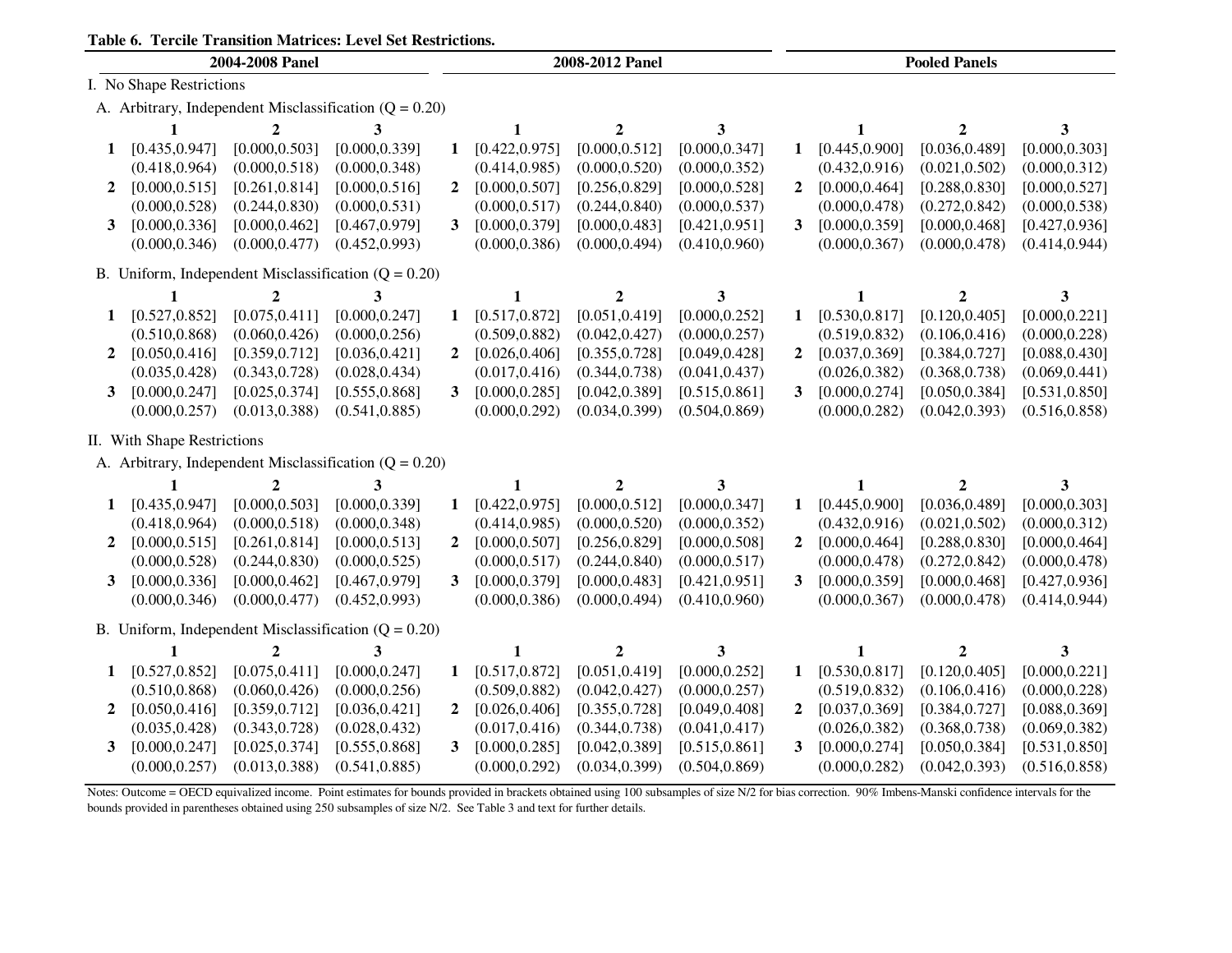| Table 7. Tercile Transition Matrices: Monotonicity + Level Set Restrictions. |                             |                 |                                                            |                |                |                  |                         |              |                |                      |                |  |
|------------------------------------------------------------------------------|-----------------------------|-----------------|------------------------------------------------------------|----------------|----------------|------------------|-------------------------|--------------|----------------|----------------------|----------------|--|
|                                                                              |                             | 2004-2008 Panel |                                                            |                |                | 2008-2012 Panel  |                         |              |                | <b>Pooled Panels</b> |                |  |
|                                                                              | I. No Shape Restrictions    |                 |                                                            |                |                |                  |                         |              |                |                      |                |  |
|                                                                              |                             |                 | A. Arbitrary, Independent Misclassification ( $Q = 0.20$ ) |                |                |                  |                         |              |                |                      |                |  |
|                                                                              |                             |                 | 3                                                          |                |                |                  | 3                       |              |                | $\mathbf 2$          | 3              |  |
| $\mathbf 1$                                                                  | [0.435, 0.919]              | [0.053, 0.503]  | [0.000, 0.281]                                             | 1              | [0.422, 0.937] | [0.018, 0.512]   | [0.000, 0.317]          | 1            | [0.445, 0.893] | [0.073, 0.489]       | [0.000, 0.264] |  |
|                                                                              | (0.418, 0.936)              | (0.034, 0.518)  | (0.000, 0.308)                                             |                | (0.414, 0.951) | (0.006, 0.520)   | (0.000, 0.327)          |              | (0.432, 0.909) | (0.055, 0.502)       | (0.000, 0.290) |  |
| $\mathbf{2}$                                                                 | [0.000, 0.405]              | [0.270, 0.805]  | [0.008, 0.360]                                             | $\overline{2}$ | [0.000, 0.393] | [0.262, 0.818]   | [0.001, 0.403]          | $\mathbf{2}$ | [0.004, 0.382] | [0.299, 0.791]       | [0.039, 0.374] |  |
|                                                                              | (0.000, 0.424)              | (0.254, 0.820)  | (0.000, 0.381)                                             |                | (0.000, 0.405) | (0.251, 0.829)   | (0.000, 0.417)          |              | (0.000, 0.395) | (0.285, 0.804)       | (0.025, 0.393) |  |
| 3                                                                            | [0.000, 0.336]              | [0.006, 0.462]  | [0.467, 0.928]                                             | $3^{\circ}$    | [0.000, 0.344] | [0.010, 0.483]   | [0.421, 0.922]          | 3            | [0.000, 0.329] | [0.006, 0.468]       | [0.427, 0.927] |  |
|                                                                              | (0.000, 0.346)              | (0.000, 0.477)  | (0.452, 0.949)                                             |                | (0.000, 0.357) | (0.000, 0.494)   | (0.410, 0.934)          |              | (0.000, 0.345) | (0.000, 0.478)       | (0.414, 0.944) |  |
|                                                                              |                             |                 | B. Uniform, Independent Misclassification $(Q = 0.20)$     |                |                |                  |                         |              |                |                      |                |  |
|                                                                              | $\mathbf{1}$                | $\mathbf{2}$    | 3                                                          |                | 1              | $\mathbf{2}$     | $\overline{\mathbf{3}}$ |              | 1              | $\mathbf{2}$         | 3              |  |
| 1                                                                            | [0.527, 0.842]              | [0.113, 0.411]  | [0.000, 0.152]                                             | $\mathbf{1}$   | [0.517, 0.869] | [0.083, 0.419]   | [0.000, 0.195]          | 1            | [0.530, 0.817] | [0.123, 0.405]       | [0.000, 0.130] |  |
|                                                                              | (0.510, 0.858)              | (0.096, 0.426)  | (0.000, 0.187)                                             |                | (0.509, 0.882) | (0.071, 0.427)   | (0.000, 0.213)          |              | (0.519, 0.832) | (0.107, 0.416)       | (0.000, 0.164) |  |
| $\mathbf{2}$                                                                 | [0.065, 0.346]              | [0.368, 0.705]  | [0.074, 0.306]                                             | $\overline{2}$ | [0.050, 0.336] | [0.361, 0.715]   | [0.073, 0.342]          | $\mathbf{2}$ | [0.071, 0.327] | [0.394, 0.695]       | [0.102, 0.312] |  |
|                                                                              | (0.050, 0.364)              | (0.352, 0.720)  | (0.062, 0.326)                                             |                | (0.042, 0.347) | (0.350, 0.726)   | (0.064, 0.355)          |              | (0.060, 0.338) | (0.381, 0.707)       | (0.088, 0.332) |  |
| 3                                                                            | [0.000, 0.241]              | [0.064, 0.374]  | [0.555, 0.839]                                             | $\mathbf{3}$   | [0.000, 0.222] | [0.070, 0.389]   | [0.515, 0.834]          | 3            | [0.000, 0.201] | [0.078, 0.384]       | [0.531, 0.820] |  |
|                                                                              | (0.000, 0.257)              | (0.046, 0.388)  | (0.541, 0.864)                                             |                | (0.000, 0.239) | (0.059, 0.399)   | (0.504, 0.848)          |              | (0.000, 0.217) | (0.067, 0.393)       | (0.516, 0.845) |  |
|                                                                              | II. With Shape Restrictions |                 |                                                            |                |                |                  |                         |              |                |                      |                |  |
|                                                                              |                             |                 | A. Arbitrary, Independent Misclassification $(Q = 0.20)$   |                |                |                  |                         |              |                |                      |                |  |
|                                                                              |                             | 2               | 3                                                          |                |                |                  | 3                       |              |                | 2                    | 3              |  |
| 1                                                                            | [0.435, 0.919]              | [0.053, 0.503]  | [0.000, 0.281]                                             | $\mathbf{1}$   | [0.422, 0.937] | [0.018, 0.512]   | [0.000, 0.317]          | 1            | [0.445, 0.893] | [0.073, 0.489]       | [0.000, 0.264] |  |
|                                                                              | (0.418, 0.936)              | (0.034, 0.518)  | (0.000, 0.308)                                             |                | (0.414, 0.951) | (0.006, 0.520)   | (0.000, 0.327)          |              | (0.432, 0.909) | (0.055, 0.502)       | (0.000, 0.290) |  |
| $\mathbf{2}$                                                                 | [0.000, 0.405]              | [0.270, 0.805]  | [0.008, 0.360]                                             | $\overline{2}$ | [0.000, 0.393] | [0.262, 0.818]   | [0.001, 0.402]          | $\mathbf{2}$ | [0.004, 0.382] | [0.299, 0.791]       | [0.039, 0.374] |  |
|                                                                              | (0.000, 0.424)              | (0.254, 0.820)  | (0.000, 0.381)                                             |                | (0.000, 0.405) | (0.251, 0.829)   | (0.000, 0.414)          |              | (0.000, 0.395) | (0.285, 0.804)       | (0.025, 0.393) |  |
| 3                                                                            | [0.000, 0.336]              | [0.006, 0.462]  | [0.467, 0.928]                                             | 3              | [0.000, 0.344] | [0.010, 0.483]   | [0.421, 0.922]          | 3            | [0.000, 0.329] | [0.006, 0.468]       | [0.427, 0.927] |  |
|                                                                              | (0.000, 0.346)              | (0.000, 0.477)  | (0.452, 0.949)                                             |                | (0.000, 0.357) | (0.000, 0.494)   | (0.410, 0.934)          |              | (0.000, 0.345) | (0.000, 0.478)       | (0.414, 0.944) |  |
|                                                                              |                             |                 | B. Uniform, Independent Misclassification $(Q = 0.20)$     |                |                |                  |                         |              |                |                      |                |  |
|                                                                              | $\mathbf{1}$                | $\overline{2}$  | 3                                                          |                | 1              | $\boldsymbol{2}$ | 3                       |              | $\mathbf{1}$   | $\mathbf{2}$         | 3              |  |
| 1                                                                            | [0.527, 0.842]              | [0.113, 0.411]  | [0.000, 0.152]                                             | 1              | [0.517, 0.869] | [0.083, 0.419]   | [0.000, 0.195]          | 1            | [0.530, 0.817] | [0.123, 0.405]       | [0.000, 0.129] |  |
|                                                                              | (0.510, 0.858)              | (0.096, 0.426)  | (0.000, 0.187)                                             |                | (0.509, 0.882) | (0.071, 0.427)   | (0.000, 0.213)          |              | (0.519, 0.832) | (0.107, 0.416)       | (0.000, 0.163) |  |
| $\mathbf{2}$                                                                 | [0.065, 0.346]              | [0.368, 0.705]  | [0.074, 0.306]                                             | $\mathbf{2}$   | [0.050, 0.336] | [0.361, 0.715]   | [0.073, 0.342]          | 2            | [0.071, 0.327] | [0.394, 0.695]       | [0.103, 0.312] |  |
|                                                                              | (0.050, 0.364)              | (0.352, 0.720)  | (0.062, 0.326)                                             |                | (0.042, 0.347) | (0.350, 0.726)   | (0.064, 0.355)          |              | (0.060, 0.338) | (0.381, 0.707)       | (0.089, 0.332) |  |
| 3                                                                            | [0.000, 0.241]              | [0.064, 0.374]  | [0.555, 0.839]                                             | 3              | [0.000, 0.222] | [0.070, 0.389]   | [0.515, 0.834]          | 3            | [0.000, 0.201] | [0.078, 0.384]       | [0.531, 0.820] |  |

**Table 7. Tercile Transition Matrices: Monotonicity + Level Set Restrictions.**

Notes: Outcome = OECD equivalized income. Point estimates for bounds provided in brackets obtained using 100 subsamples of size N/2 for bias correction. 90% Imbens-Manski confidence intervals for the bounds provided in parentheses obtained using 250 subsamples of size N/2. See Table 4 and text for further details.

 $(0.000, 0.257)$   $(0.046, 0.388)$   $(0.541, 0.864)$   $(0.000, 0.239)$   $(0.059, 0.399)$   $(0.504, 0.848)$   $(0.000, 0.217)$   $(0.067, 0.393)$   $(0.516, 0.845)$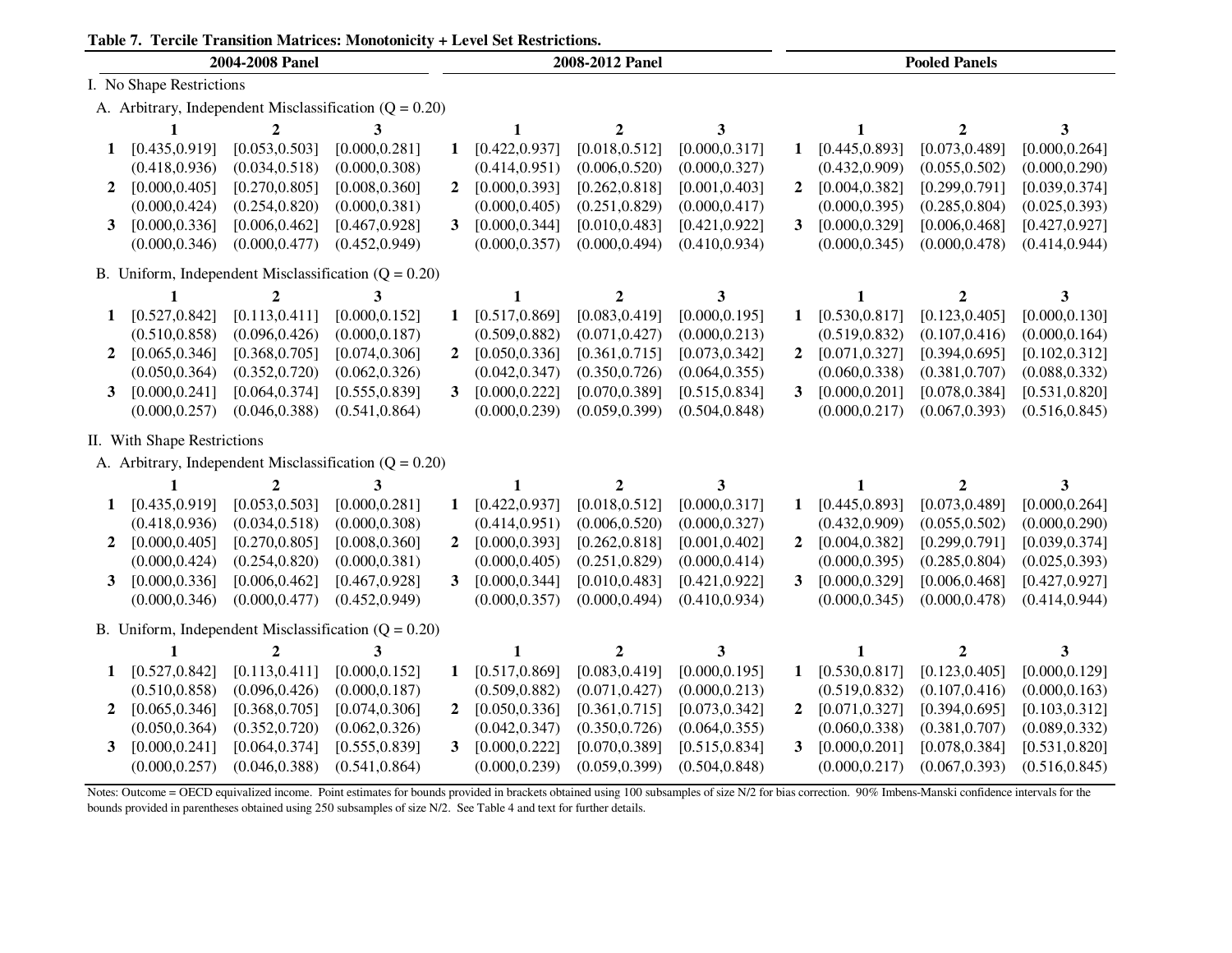| 2004-2008 Panel            |                   | 2008-2012 Panel            |                  |  |  |  |
|----------------------------|-------------------|----------------------------|------------------|--|--|--|
| I. Expected Exit Time: Q1  |                   | I. Expected Exit Time: Q1  |                  |  |  |  |
| <b>CPME</b>                | (3.037, 3.278)    | <b>CPME</b>                | (3.105, 3.257)   |  |  |  |
| AM                         | (1.596, 125.971)  | AM                         | (1.612, 114.694) |  |  |  |
| UM                         | (1.899, 9.279)    | $\text{UM}{}$              | (1.922, 9.198)   |  |  |  |
| $LSR + Shape + AIM$        | (1.724, 27.805)   | $LSR + Shape + AIM$        | (1.711, 66.741)  |  |  |  |
| $LSR + Shape + UIM$        | (2.048, 7.641)    | $LSR + Shape + UIM$        | (2.042, 8.469)   |  |  |  |
| $M + LSR + Shape + AIM$    | (1.724, 15.482)   | $M + LSR + Shape + AIM$    | (1.711, 20.295)  |  |  |  |
| $M + LSR + Shape + UIM$    | (2.048, 6.980)    | $M + LSR + Shape + UIM$    | (2.042, 8.402)   |  |  |  |
| II. Expected Exit Time: Q3 |                   | II. Expected Exit Time: Q3 |                  |  |  |  |
| <b>CPME</b>                | (3.146, 3.362)    | <b>CPME</b>                | (3.091, 3.260)   |  |  |  |
| $\mathbf{A}\mathbf{M}$     | (1.624, 2258.500) | $\mathbf{A}\mathbf{M}$     | (1.609, 116.592) |  |  |  |
| $\mathbf{U}\mathbf{M}$     | (1.939, 10.033)   | $\text{UM}{}$              | (1.917, 9.210)   |  |  |  |
| $LSR + Shape + AIM$        | (1.823, 210.038)  | $LSR + Shape + AIM$        | (1.698, 24.599)  |  |  |  |
| $LSR + Shape + UIM$        | (2.174, 8.873)    | $LSR + Shape + UIM$        | (2.020, 7.615)   |  |  |  |
| $M + LSR + Shape + AIM$    | (1.823, 19.228)   | $M + LSR + Shape + AIM$    | (1.698, 14.765)  |  |  |  |
| $M + LSR + Shape + UIM$    | (2.174, 7.328)    | $M + LSR + Shape + UIM$    | (2.020, 6.449)   |  |  |  |
| III. Upward Mobility       |                   | III. Upward Mobility       |                  |  |  |  |
| <b>CPME</b>                | (0.458, 0.494)    | <b>CPME</b>                | (0.461, 0.483)   |  |  |  |
| ${\rm AM}$                 | (0.012, 0.940)    | ${\rm AM}$                 | (0.013, 0.931)   |  |  |  |
| $\mathbf{U}\mathbf{M}$     | (0.162, 0.790)    | $\mathbf{U}\mathbf{M}$     | (0.163, 0.781)   |  |  |  |
| $LSR + Shape + AIM$        | (0.054, 0.870)    | $LSR + Shape + AIM$        | (0.022, 0.877)   |  |  |  |
| $LSR + Shape + UIM$        | (0.196, 0.732)    | $LSR + Shape + UIM$        | (0.177, 0.735)   |  |  |  |
| $M + LSR + Shape + AIM$    | (0.097, 0.870)    | $M + LSR + Shape + AIM$    | (0.074, 0.877)   |  |  |  |
| $M + LSR + Shape + UIM$    | (0.215, 0.732)    | $M + LSR + Shape + UIM$    | (0.179, 0.735)   |  |  |  |
| IV. Downward Mobility      |                   | IV. Downward Mobility      |                  |  |  |  |
| <b>CPME</b>                | (0.446, 0.477)    | <b>CPME</b>                | (0.460, 0.485)   |  |  |  |
| $\mathbf{A}\mathbf{M}$     | (0.001, 0.923)    | ${\rm AM}$                 | (0.013, 0.933)   |  |  |  |
| $\mathbf{U}\mathbf{M}$     | (0.150, 0.773)    | $\text{UM}{}$              | (0.163, 0.783)   |  |  |  |
| $LSR + Shape + AIM$        | (0.007, 0.823)    | $LSR + Shape + AIM$        | (0.061, 0.883)   |  |  |  |
| $LSR + Shape + UIM$        | (0.169, 0.690)    | $LSR + Shape + UIM$        | (0.197, 0.743)   |  |  |  |
| $M + LSR + Shape + AIM$    | (0.078, 0.823)    | $M + LSR + Shape + AIM$    | (0.102, 0.883)   |  |  |  |
| $M + LSR + Shape + UIM$    | (0.205, 0.690)    | $M + LSR + Shape + UIM$    | (0.233, 0.743)   |  |  |  |

**Table 8. Tercile Transition Matrices: Summary Mobility Measures.**

Notes: Outcome = OECD equivalized income. CPME = classification-preserving measurement error. AM = arbitrary misclassification. UM = uniform misclassification. I = independence. LSR = level set restrictions. M = monotonicity. 90% confidence intervals for bounds provided in parentheses based on estimates in Tables 5-7. See text for further details.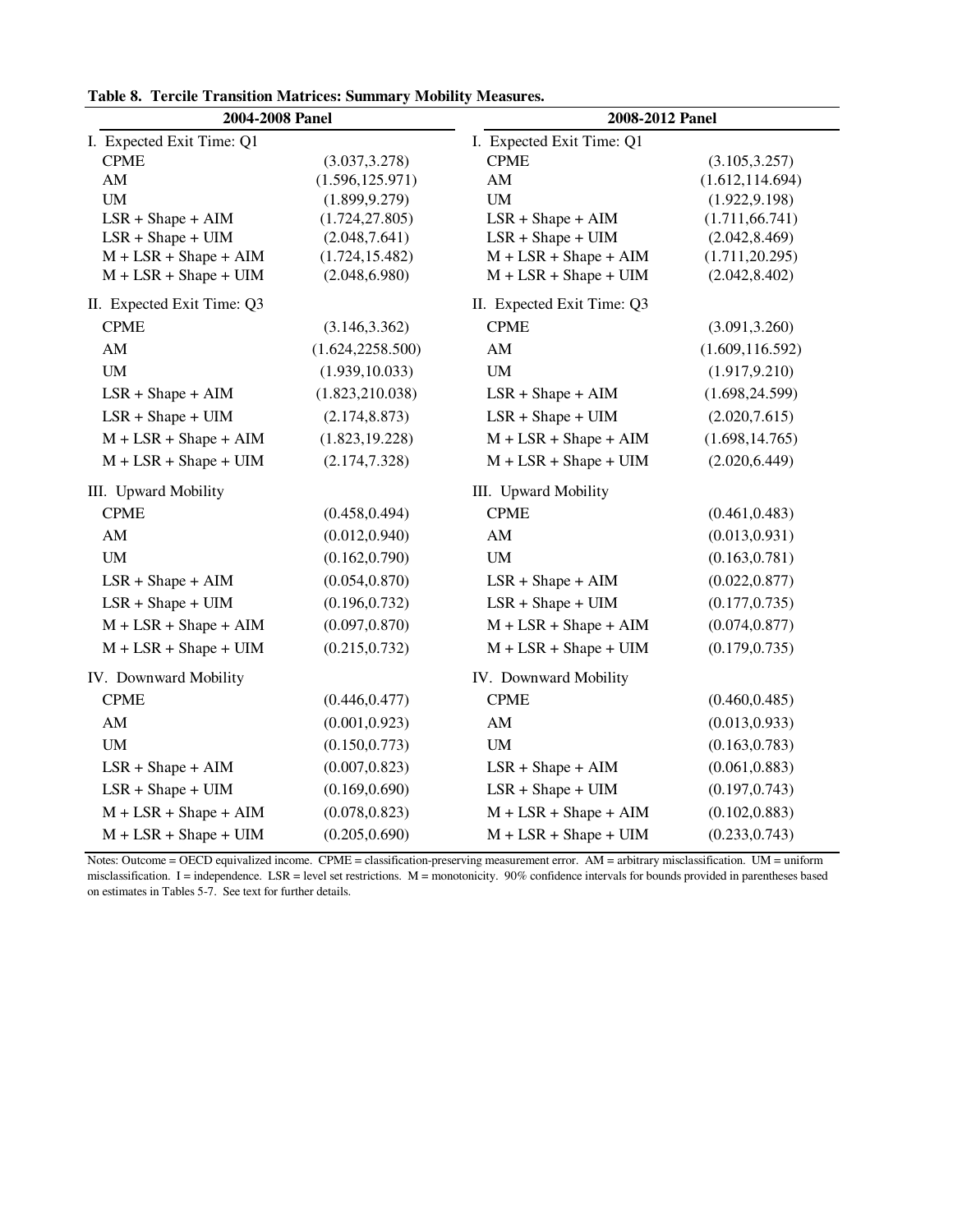# Partial Identification of Economic Mobility: With an Application to the United States

Supplemental Appendix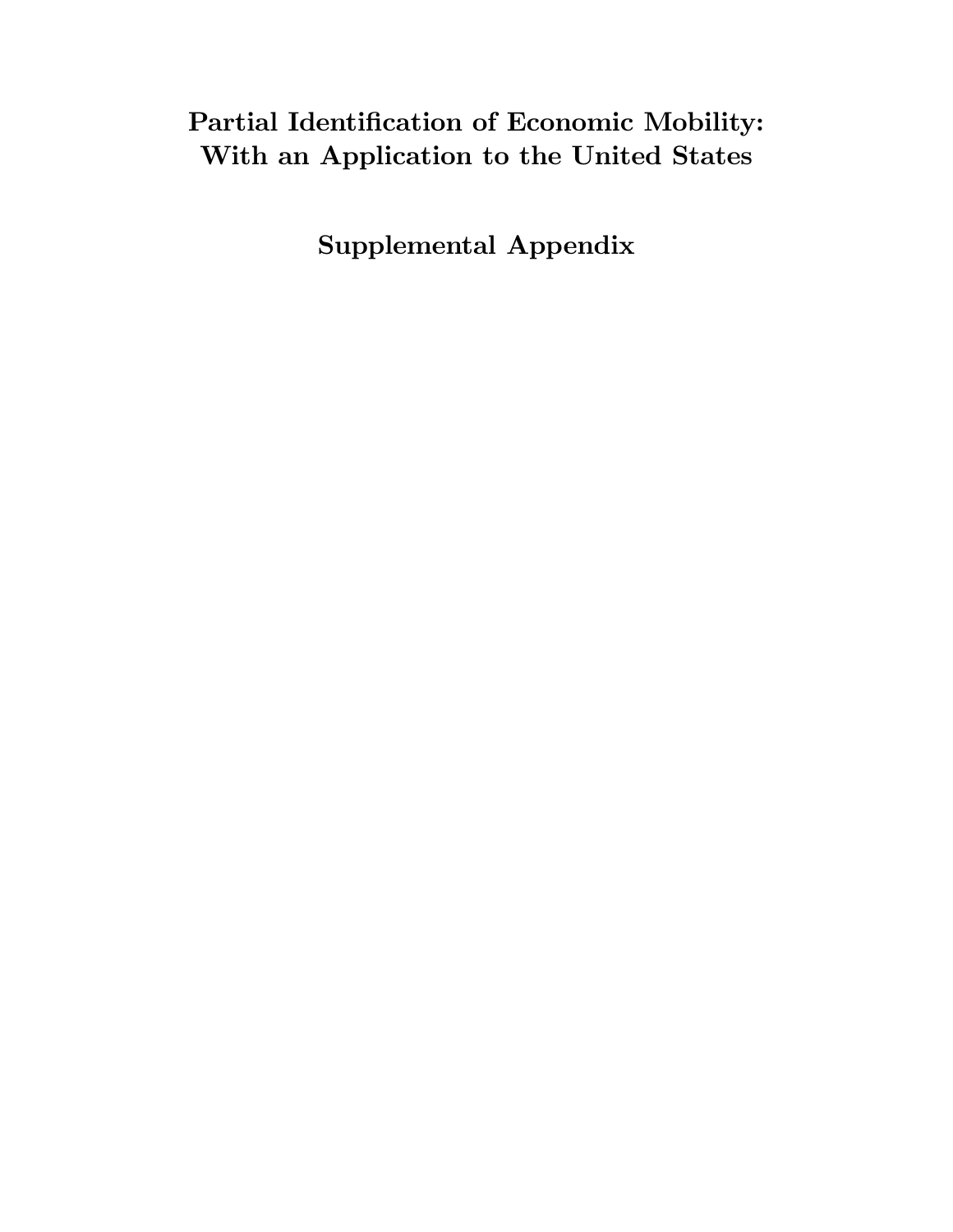# A Literature Review

We identify three general approaches to handling measurement error in the study of mobility in the existing literature: (i) ignore it, (ii) ad hoc data approaches, and (iii) structural approaches. The Örst, and most common, approach is to note the problem and then ignore it. Pavlopoulos et al.  $(2012, p. 750)$  state that "despite the enormous bias that measurement error can cause in the estimation of wage dynamics, most relevant studies ignore this phenomenon." Lee et al.  $(2017, p. 37)$  write that "most studies of income and poverty dynamics have ignored potential measurement error biases in the transition matrices, although the presence of measurement error in both income and expenditure survey data has been widely acknowledged."

The second strategy we refer to as ad hoc data approaches. Trimming is one example and refers to the practice of deleting a fraction (say,  $1\%$ ) of the poorest and richest observations in the sample. Jäntti and Jenkins  $(2015, p. 862)$  note that trimming has been "applied in virtually every study cited." The motivation for trimming is the removal of outliers that may represent measurement error (e.g., Maasoumi and Trede 2001). The drawbacks to trimming include the fact that outliers may arise for reasons other than measurement error and that it does not address measurement error outside the tails of the distribution.

A second example of an ad hoc approach is to average income data over several years. Thus, when computing mobility between two points in time, income in the initial (terminal) period is taken as, say, the three-year average around the true initial (terminal) period. Such a strategy was popularized in Solon (1992); see Bhattacharya and Mazumder (2011) and Bradbury (2016) for more recent examples. The motivation for averaging income over several periods is to smooth away measurement error. However, there are several drawbacks to this procedure. First, averaging smooths away all time-varying idiosyncratic sources of income variation, regardless of whether the variation arises from measurement error or legitimate shocks to income. Second, averaging will not remove measurement error that is persistent over time. Finally, averaging requires data from more than two time periods, a requirement that may be prohibitive.

A third example of an ad hoc approach is the pseudo-panel estimator in Antman and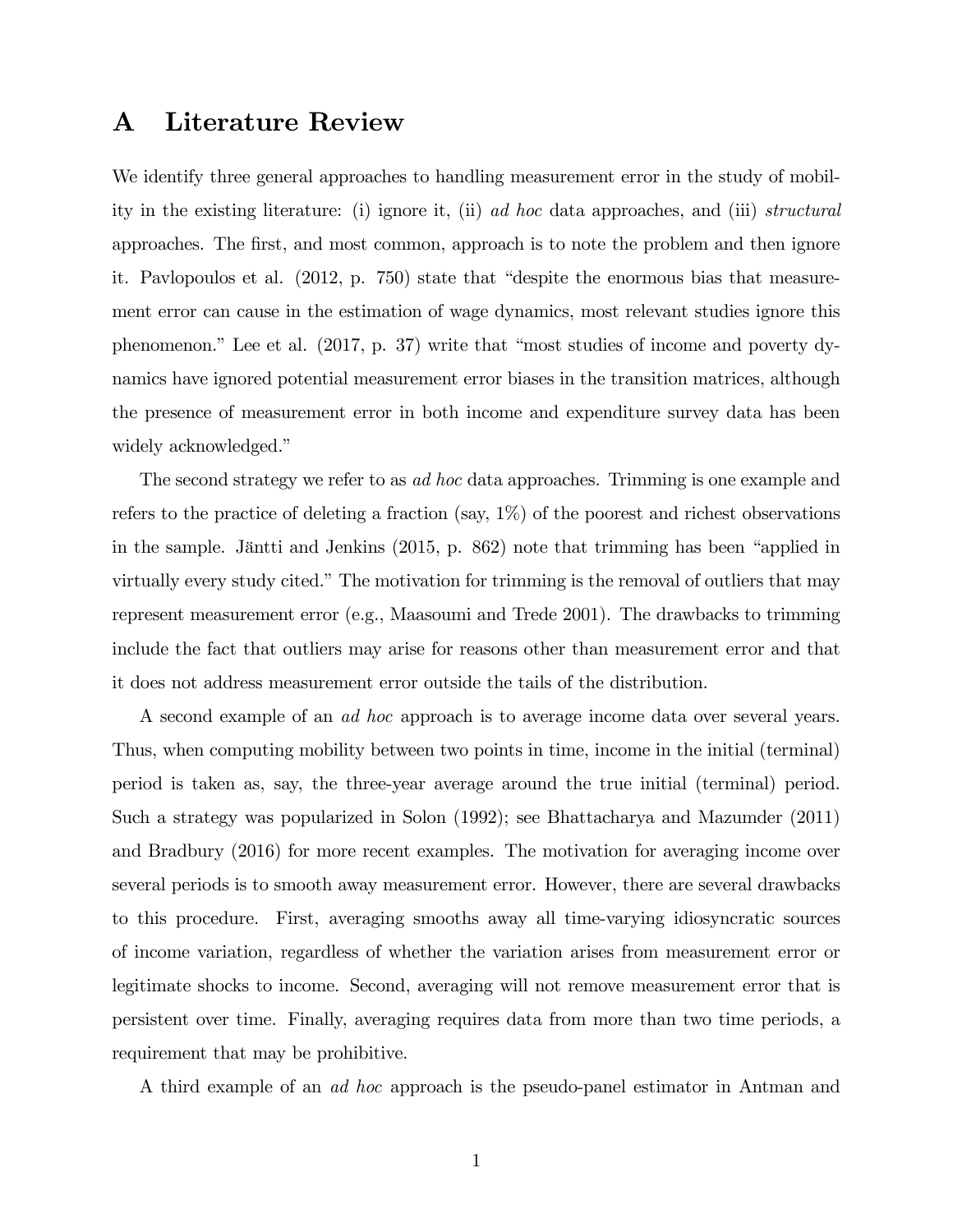McKenzie (2007), although the approach can also be applied with genuine panel data. Here, rather than averaging income over several periods for each observation, income is averaged over individuals assigned to the same cohort within each time period. Measures of mobility are then computed using panel data at the cohort level. As in the preceding case, the motivation for averaging income within cohorts and time periods is to smooth away measurement error. Again, though, there are several drawbacks. First, averaging smooths away all time-varying idiosyncratic sources of income variation. Second, cohorts must remain stable over time, which is not assured when using pseudo-panel data, and cohorts must be large. Finally, the definition of cohorts is arbitrary and shrinks the effective sample size.

The final general strategy used in the extant literature we refer to as *structural* approaches. Approaches falling under this category represent the forefront of the literature and can be sub-divided into two groups. The first group seeks to estimate a scalar measure of mobility: either the correlation coefficient between (true) log incomes in the initial and terminal periods, denoted by  $\rho$ , or the elasticity of (true) terminal period income with respect to (true) initial period income, denoted by  $\beta$  in the following linear regression model

$$
\ln(y_{1i}^*) = \alpha + \beta \ln(y_{0i}^*) + \varepsilon_i,
$$
\n(A.1)

where  $y_{0i}^*$   $(y_{1i}^*)$  is income in the true initial (terminal) period for observation i. Glewwe (2012) notes that if we define  $\beta_R$  as the coefficient in the reverse regression, given by

$$
\ln(y_{0i}^*) = \alpha_R + \beta_R \ln(y_{1i}^*) + \eta_i,\tag{A.2}
$$

then

$$
\text{plim}\,\sqrt{\hat{\beta}\cdot\hat{\beta}_R} = \rho,\tag{A.3}
$$

where  $\beta$  and  $\beta_R$  denote the ordinary least squares (OLS) estimates of the corresponding population parameters.

With measurement error, the researcher observes  $y_{0i}$  and  $y_{1i}$ . As such,  $\beta$  and  $\beta_R$  are inconsistent and the square root of their product provides a consistent estimate of the correlation between the logs of *observed* income, not *true* income. The solution proffered in the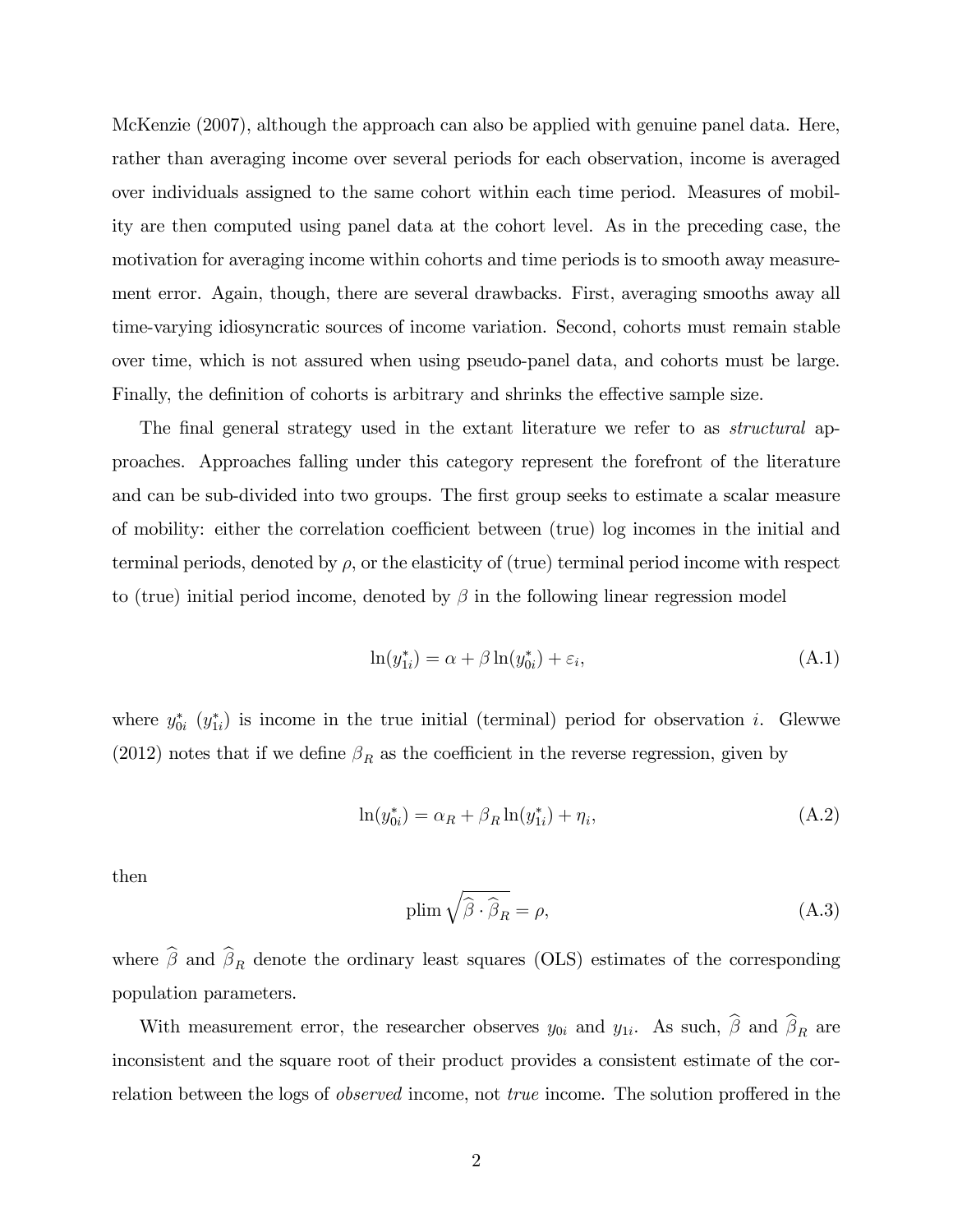literature is to recover consistent estimates of  $\beta$ ,  $\beta_R$ , and  $\rho$  via instrumental variables (IV). There are two drawbacks to this approach. First, obtaining credible instruments is extremely difficult (if not impossible). Antman and McKenzie  $(2007)$  and Glewwe  $(2012)$  offer detailed examinations of this issue. Second, the scalar nature of  $\rho$  and  $\beta$  precludes examination of mobility at different parts of the distribution.

The second group of structural approaches are discussed in the main text.

#### References

- [1] Antman, F. and D. McKenzie (2007), "Earnings Mobility and Measurement Error: A Pseudo-Panel Approach," Economic Development and Cultural Change, 56, 125-162.
- [2] Bhattacharya, D. and B. Mazumder (2011), "A Nonparametric Analysis of Black-White Differences in Intergenerational Income Mobility in the United States," Quantitative Economics, 2, 335-379.
- [3] Maasoumi, E. and M. Trede (2001), "Comparing Income Mobility in Germany and the United States Using Generalized Entropy Mobility Measures," Review of Economics and Statistics, 83, 551-559.
- [4] Solon, G. (1992), "Intergenerational Income Mobility in the United States," American Economic Review, 82, 393-408.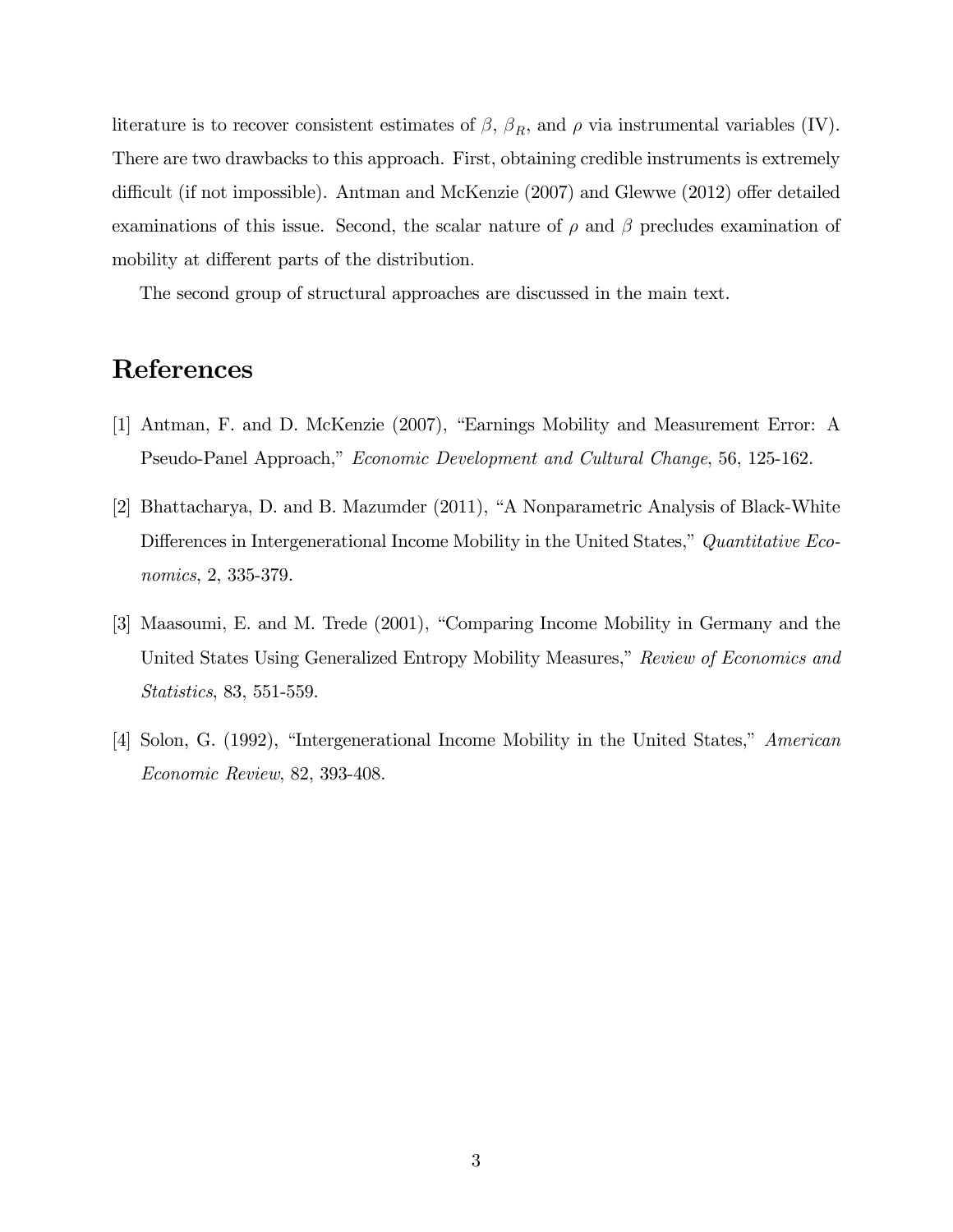# **B** Misclassification Probabilities

We can write the elements of  $P_{0,1}^*$  as

$$
p_{kl}^{*} = \frac{\Pr(y_0^* \in k, y_1^* \in l)}{\Pr(y_0 \in k, y_1 \in l) + \sum_{\substack{k', l' = 1, 2, ..., K \\ (k', l') \neq (k, l)}} \theta_{(k, l)}^{(k' - k, l' - l)} - \sum_{\substack{\tilde{k}, \tilde{l} = 1, 2, ..., K \\ (\tilde{k}, \tilde{l}) \neq (k, l)}} \theta_{(\tilde{k}, \tilde{l})}^{(k - \tilde{k}, l - \tilde{l})} \n= \frac{\Pr(y_0 \in k) + \sum_{\substack{k', l' = 1, 2, ..., K \\ k' \neq k}} \theta_{(k, \tilde{l})}^{(k' - k, l' - \tilde{l})} - \sum_{\substack{\tilde{k}, l' = 1, 2, ..., K \\ (\tilde{k}, \tilde{l}) \neq (k, l)}} \theta_{(\tilde{k}, \tilde{l})}^{(k - \tilde{k}, l' - \tilde{l})} \n= \frac{\sum_{\substack{k', l' = 1, 2, ..., K \\ (k', l') \neq (k, l)}} \theta_{(k, l)}^{(k' - k, l' - l)} - \sum_{\substack{\tilde{k}, \tilde{l} = 1, 2, ..., K \\ (\tilde{k}, \tilde{l}) \neq (k, l)}} \theta_{(\tilde{k}, \tilde{l})}^{(k - \tilde{k}, l - \tilde{l})} \n= \frac{\sum_{\substack{k', l' = 1, 2, ..., K \\ (k', l') \neq (k, l)}} \theta_{(\tilde{k}, \tilde{l})}^{(k' - k, l' - \tilde{l})} - \sum_{\substack{\tilde{k}, l', \tilde{l} = 1, 2, ..., K \\ (\tilde{k}, \tilde{l}) \neq (k, l)}} \theta_{(\tilde{k}, \tilde{l})}^{(k - \tilde{k}, l - \tilde{l})}}{(\tilde{k}, \tilde{l})} \n= K \left[ \Pr(y_0 \in k, y_1 \in l) + \sum_{\substack{k', l' = 1, 2, ..., K \\ (\tilde{k}', l') \neq (k, l)}} \theta_{(\tilde{k}, l)}^{(k' - k, l' - l)} - \sum_{\substack{\tilde{k}, \tilde{l} = 1, 2, ..., K \\ (\tilde{k}, \tilde{l}) \neq (k, l)}} \theta_{(\tilde{k}, \tilde{l
$$

where the final line holds only in the case of equal-sized partitions. The transition probabilities are not identified from the data alone. The data identify  $Pr(y_0 \in k, y_1 \in l)$  and  $Pr(y_0 \in k)$ , but not the misclassification parameters,  $\theta$ . In principal, one can compute sharp bounds by searching across the unknown misclassification parameters. There are  $K^2(K^2-1)$ misclassification parameters in  $P_{0,1}^*$ . However, the following constraints must hold.

;

(i) 
$$
0 \le \sum_{\substack{\widetilde{k}, \widetilde{l}=1,2,\ldots,K \\ (\widetilde{k},\widetilde{l}) \neq (k,l)}} \theta_{(\widetilde{k},\widetilde{l})}^{(k-\widetilde{k},l-\widetilde{l})} \le r_{kl}, \quad k, l = 1, ..., K
$$
  
\n(ii)  $0 \le \sum_{\substack{\widetilde{k},l',\widetilde{l}=1,2,\ldots,K \\ \widetilde{k} \neq k}} \theta_{(\widetilde{k},\widetilde{l})}^{(k-\widetilde{k},l'-\widetilde{l})} \le p_k, \quad k = 1, ..., K$   
\n(iii)  $0 \le \sum_{\substack{k',\widetilde{k},\widetilde{l}=1,2,\ldots,K \\ \widetilde{l} \neq l}} \theta_{(\widetilde{k},\widetilde{l})}^{(k-\widetilde{k},l'-\widetilde{l})} \le p_l, \quad l = 1, ..., K$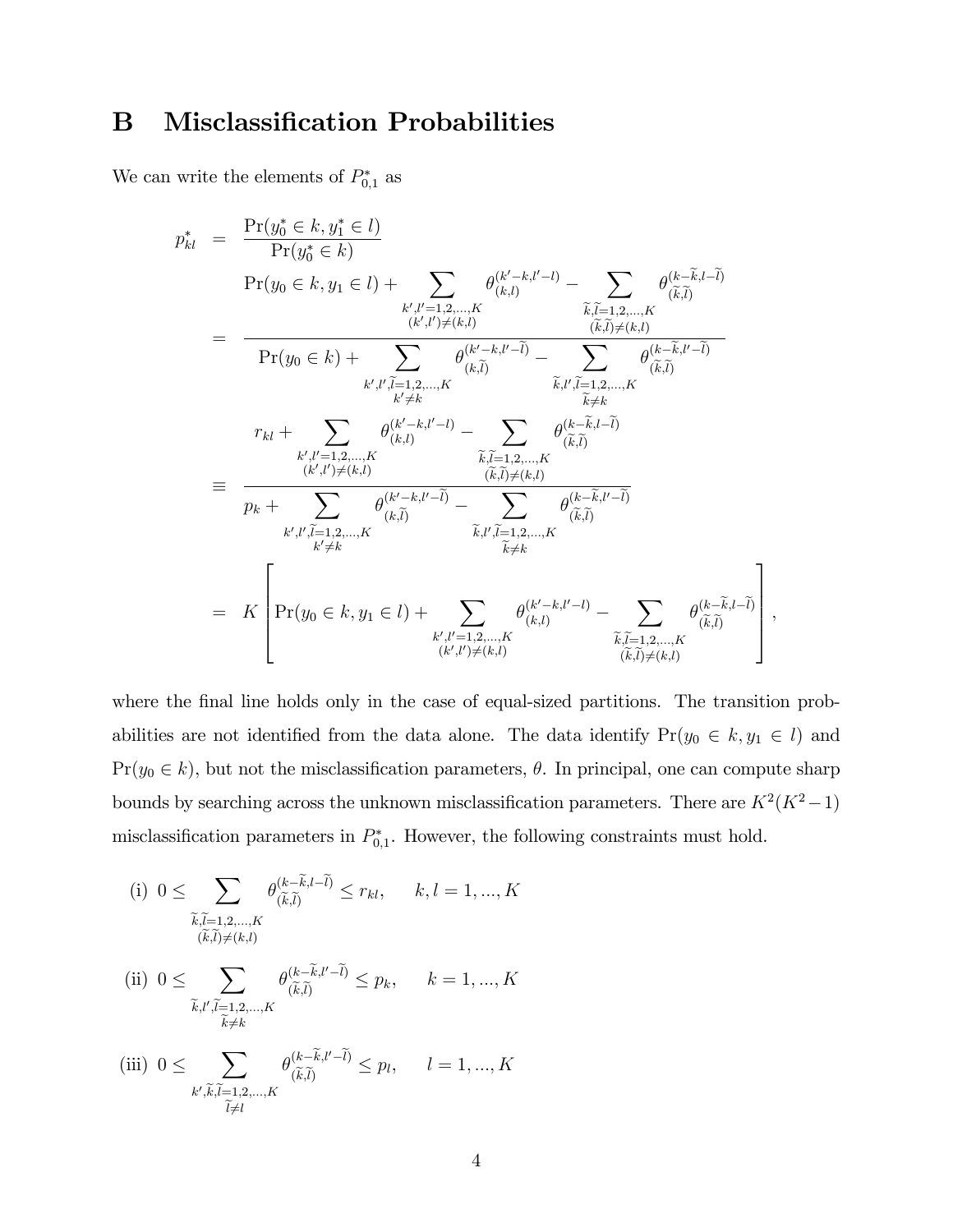The  $K^2$  inequality constraints in (i) must hold since the fraction of observations incorrectly classified as belonging to partition  $(k, l)$  cannot exceed the fraction of observations classified as belonging to this partition. The  $K$  inequality constraints in (ii) and (iii) must hold since the fraction of observations incorrectly classified as belonging to partition  $k$  in period 0 or partition  $l$  in period 1 cannot exceed the fraction of observations classified as belonging to these partitions.

In addition, the following constraints must hold in the case of equal-sized partitions:

$$
\begin{aligned}\n\text{(iv.a)} \quad & \sum_{k',l',\widetilde{l}=1,2,\ldots,K} \theta^{(k'-k,l'-\widetilde{l})}_{(k,\widetilde{l})} - \sum_{\widetilde{k},l',\widetilde{l}=1,2,\ldots,K} \theta^{(k-\widetilde{k},l'-\widetilde{l})}_{(\widetilde{k},\widetilde{l})} &= 0, \qquad k = 1,\ldots,K \\
\text{(v.a)} \quad & \sum_{k',\widetilde{k},l'=1,2,\ldots,K} \theta^{(k'-\widetilde{k},l'-l)}_{(\widetilde{k},l)} - \sum_{k',\widetilde{k},\widetilde{l}=1,2,\ldots,K} \theta^{(k'-\widetilde{k},l-\widetilde{l})}_{(\widetilde{k},\widetilde{l})} &= 0, \qquad l = 1,\ldots,K \\
\text{(vi.a)} \quad & -r_{kl} \leq \sum_{\substack{k',l'=1,2,\ldots,K\\(k',l')\neq(k,l)}} \theta^{(k'-k,l'-l)}_{(k,l)} - \sum_{\widetilde{k},\widetilde{l}=1,2,\ldots,K} \theta^{(k-\widetilde{k},l-\widetilde{l})}_{(\widetilde{k},\widetilde{l})} &\leq \frac{1}{K} - r_{kl}, \qquad k,l = 1,\ldots,K \\
\text{(vi.a)} \quad & \sum_{k',l'=1,2,\ldots,K} \theta^{(k'-k,l'-l)}_{(\widetilde{k},l)} - \sum_{\widetilde{k},\widetilde{l}=1,2,\ldots,K} \theta^{(k-\widetilde{k},l-\widetilde{l})}_{(\widetilde{k},\widetilde{l})} &\leq \frac{1}{K} - r_{kl}, \qquad k,l = 1,\ldots,K \\
\end{aligned}
$$

The constraints in (iv.a) and (v.a) follow from the fact that  $Pr(y_0 \in k) = Pr(y_1 \in l) = 1/K$ . The constraints in (vi.a) follow from the fact that  $r_{kl}^* \equiv Pr(y_0^* \in k, y_1^* \in l) \in [0, 1/K]$ .

If the partitions are of unequal size, then the following constraints must hold:

$$
\begin{split}\n(\text{iv.b}) \ -p_{k} &\leq \sum_{k',l',\tilde{l}=1,2,\ldots,K} \theta_{(k,\tilde{l})}^{(k'-k,l'-\tilde{l})} - \sum_{\tilde{k},l',\tilde{l}=1,2,\ldots,K} \theta_{(\tilde{k},\tilde{l})}^{(k-\tilde{k},l'-\tilde{l})} \leq 1-p_{k}, \quad k=1,\ldots,K \\
(\text{v.b}) \ -p_{l} &\leq \sum_{k',\tilde{k},l'=1,2,\ldots,K} \theta_{(\tilde{k},l)}^{(k'-\tilde{k},l'-l)} - \sum_{k',\tilde{k},\tilde{l}=1,2,\ldots,K} \theta_{(\tilde{k},\tilde{l})}^{(k'-\tilde{k},l-\tilde{l})} \leq 1-p_{l}, \quad l=1,\ldots,K \\
(\text{vi.b}) \ -r_{kl} &\leq \sum_{k',l'=1,2,\ldots,K} \theta_{(k,l)}^{(k'-k,l'-l)} - \sum_{\tilde{k},\tilde{l}=1,2,\ldots,K} \theta_{(\tilde{k},\tilde{l})}^{(k-\tilde{k},l-\tilde{l})} \leq 1-r_{kl}, \quad k,l=1,\ldots,K\n\end{split}
$$

 $(\widetilde{k},\widetilde{l})\neq(k,l)$ 

 $(k',l')\neq (k,l)$ 

The constraints in (iv.b) and (v.b) follow from the fact that  $p_k^* \equiv Pr(y_0^* \in k) \in [0,1]$ and  $p_l^* \equiv Pr(y_1^* \in l) \in [0, 1]$ . Finally, the constraints in (vi.b) follow from the fact that  $r_{kl}^* \equiv \Pr(y_0^* \in k, y_1^* \in l) \in [0, 1].$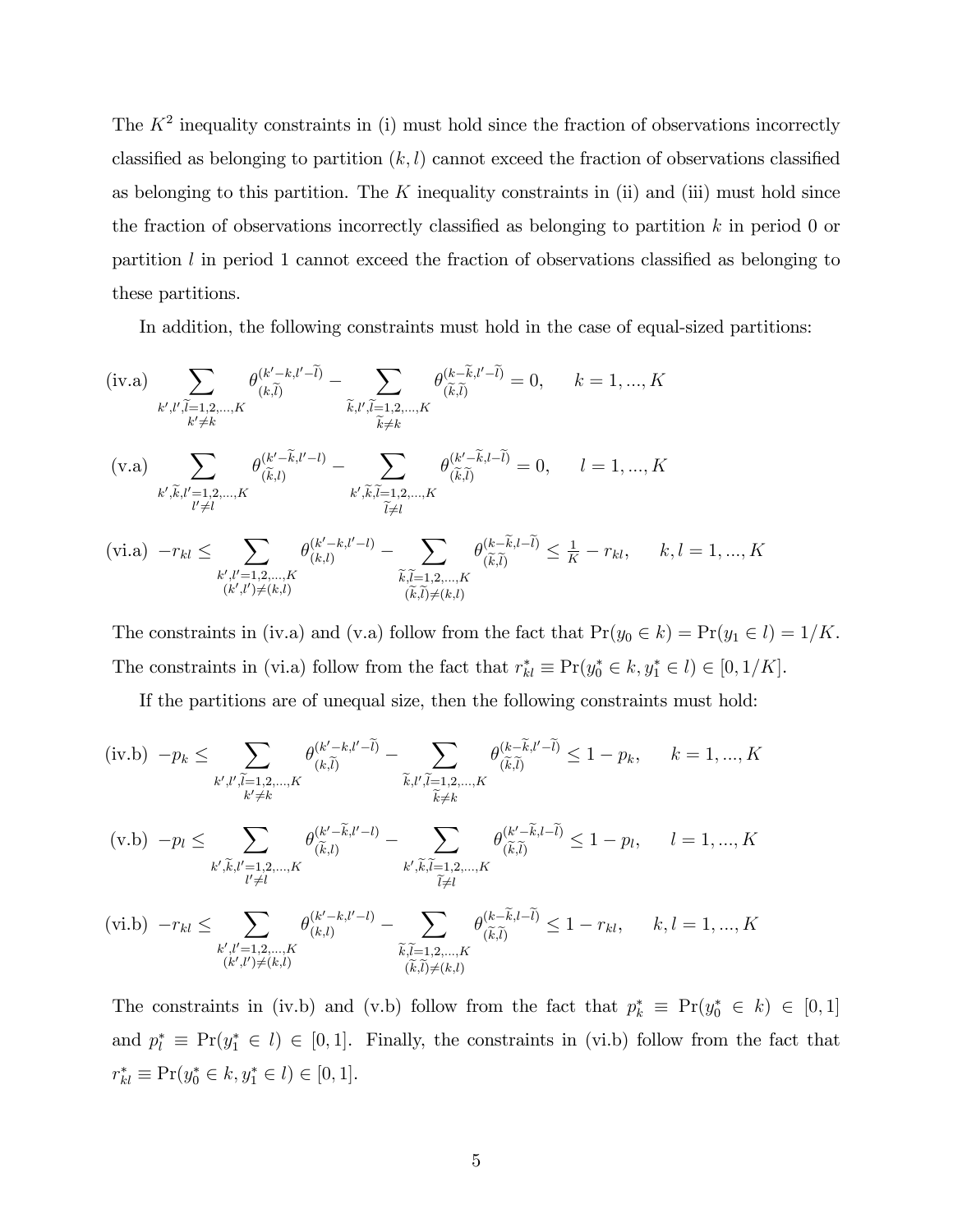### C Proofs of Propositions

**Proposition 1.** Under Assumption 1, the transition probabilities are nonparametrically identified by

$$
p_{kl}^* = \frac{\Pr(y_0 \in k, y_1 \in l)}{\Pr(y_0 \in k)} = \frac{\operatorname{E}[\text{I}(y_0 \in k, y_1 \in l)]}{\operatorname{E}[\text{I}(y_0 \in k)]},
$$

where  $E[\cdot]$  is the expectation operator and  $I(\cdot)$  is the indicator function.

**Proof** Assumption 1 implies  $Q_{1,kl} = Q_{2,kl} = Q_{3,k} = Q_{4,k} = 0, \forall k, l$ . Therefore,

$$
p_{kl}^{*} = \frac{\Pr(y_0 \in k, y_1 \in l) + Q_{1,kl} - Q_{2,kl}}{\Pr(y_0 \in k) + Q_{3,k} - Q_{4,k}}
$$
  
= 
$$
\frac{\Pr(y_0 \in k, y_1 \in l)}{\Pr(y_0 \in k)}
$$
  
= 
$$
\frac{\mathbb{E} [\mathbb{I}(y_0 \in k, y_1 \in l)]}{\mathbb{E} [\mathbb{I}(y_0 \in k)]}
$$
  
= 
$$
K \cdot \mathbb{E} [\mathbb{I}(y_0 \in k, y_1 \in l)],
$$

where the last line holds in the case of equal-sized partitions. The sample analog of  $p_{kl}^*$ , denoted by  $\widehat{p}_{kl}$ , is given by

$$
\widehat{p}_{kl} = \frac{\frac{1}{N} \sum_{i} \text{I}(y_{0i} \in k, y_{1i} \in l)}{\frac{1}{N} \sum_{i} \text{I}(y_{0i} \in k)} \n= \frac{\sum_{i} \text{I}(y_{0i} \in k, y_{1i} \in l)}{N/K} \n= \frac{K}{N} \sum_{i} \text{I}(y_{0i} \in k, y_{1i} \in l),
$$

where the last two lines hold in the case of equal-sized partitions.

Q.E.D.

**Proposition 2.** Consider a transition matrix,  $P_{0,1}^*$ , with equal-sized partitions. The transi-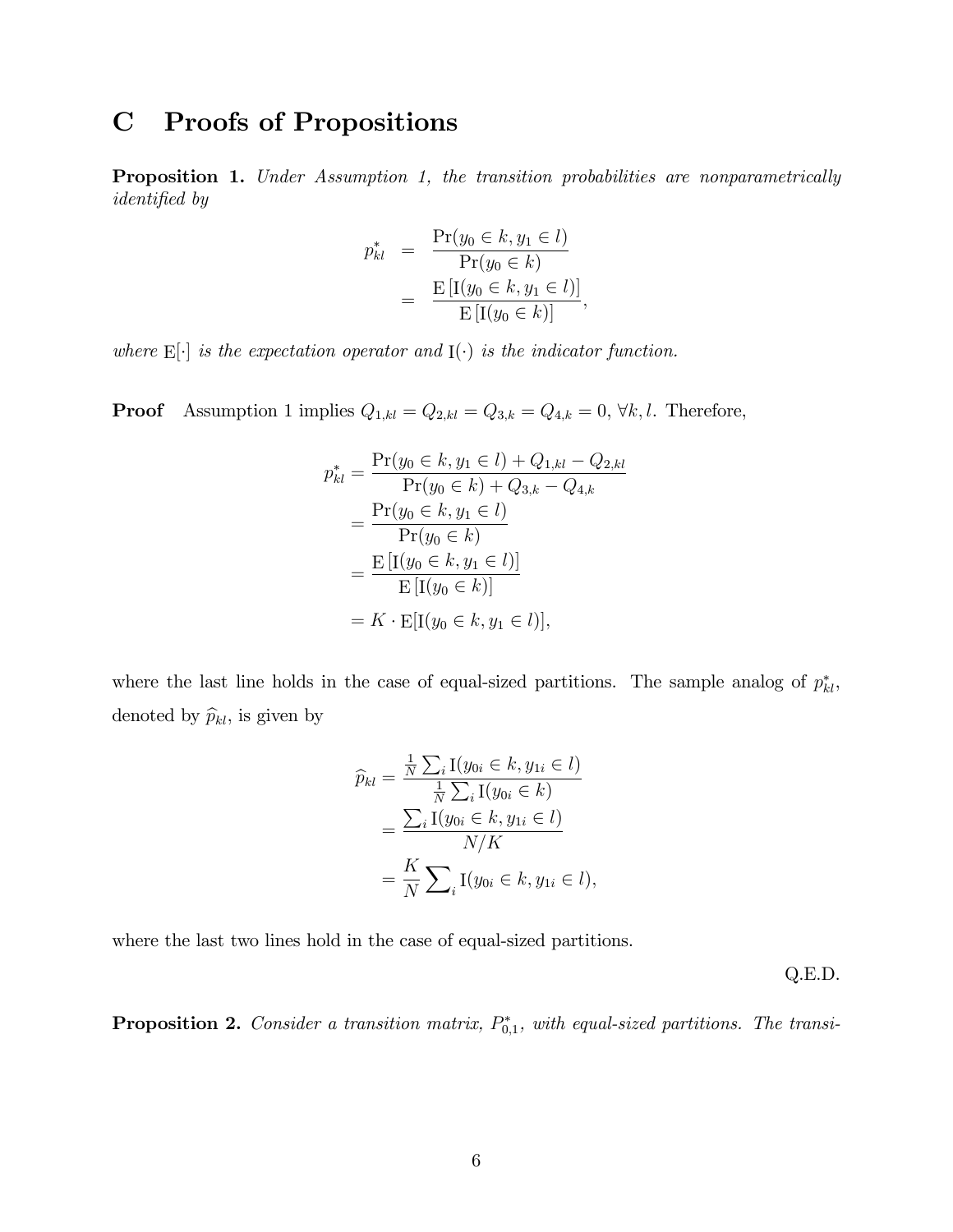tion probabilities are bounded sharply by

$$
p_{kl}^{*} \in \left[\max\left\{K(r_{kl} - \widetilde{Q}), 1 - \sum_{\substack{l'=1,2,\ldots,K \\ l'\neq l}}UB_{kl'}, 1 - \sum_{\substack{k'=1,2,\ldots,K \\ k'\neq k}}UB_{k'l}, 0\right\},\newline \min\left\{K(r_{kl} + \widetilde{Q}), 1 - \sum_{\substack{l'=1,2,\ldots,K \\ l'\neq l}}LB_{kl'}, 1 - \sum_{\substack{k'=1,2,\ldots,K \\ k'\neq k}}LB_{k'l}, 1\right\}\right],
$$

where  $LB_{kl} \equiv \max \Big\{ K(r_{kl} - \widetilde{Q}), 0 \Big\}, \ UB_{kl} \equiv \min \Big\{ K(r_{kl} + \widetilde{Q}), 1 \Big\}, \ and \ \widetilde{Q} = Q/2 \ under$ Assumption 2(i) and  $\widetilde{Q}=Q/K$  under Assumption 2(ii).

Proof Proof under Assumption 2(ii) follows from Kreider and Pepper (2008, p. 335) and Horowitz and Manski (1995, Corollary 1.2), with the additional use of the fact that  $P_{0,1}^*$  is bistochastic (i.e., each row and column must sum to one). The bistochastic property implies that the lower bound on a given element must be at least as great as one minus the sum of the upper bounds for all other elements in the same row or column. Similarly, the property implies that the upper bound on a given element must be no greater than one minus the sum of the lower bounds for all other elements in the same row or column. Assumption 2(i) is identical with the exception that the bidirectionality of misclassification requires offsetting misclassification and thus the maximum value of any  $\theta$  is  $Q/2$ , not Q. No such adjustment is necessary under Assumption 2(ii) since the maximum value of any  $\theta$  is already ensured to be less than or equal to  $Q/2$ .

To explore the bounds under Assumption 2(i) in more detail, consider a  $2 \times 2$  transition matrix and focus on  $k = l = 1$ . Following equation (5) in the main text,  $p_{11}^*$  is given by

$$
p_{11}^{*} = \frac{r_{11} + Q_{1,11} - Q_{2,11}}{p_1 + Q_{3,1} - Q_{4,1}}
$$
  
= 
$$
\frac{r_{11} + (\theta_{11}^{10} + \theta_{11}^{01} + \theta_{11}^{11}) - (\theta_{12}^{0-1} + \theta_{21}^{-10} + \theta_{22}^{-1})}{p_1 + (\theta_{11}^{10} + \theta_{11}^{11} + \theta_{12}^{10} + \theta_{12}^{1-1}) - (\theta_{21}^{-10} + \theta_{21}^{-11} + \theta_{22}^{-10} + \theta_{22}^{-1-1})}.
$$

To obtain the lower bound,  $Q_{2,11}$  and  $Q_{3,1}$  must be maximized, while  $Q_{1,11}$  and  $Q_{4,1}$  must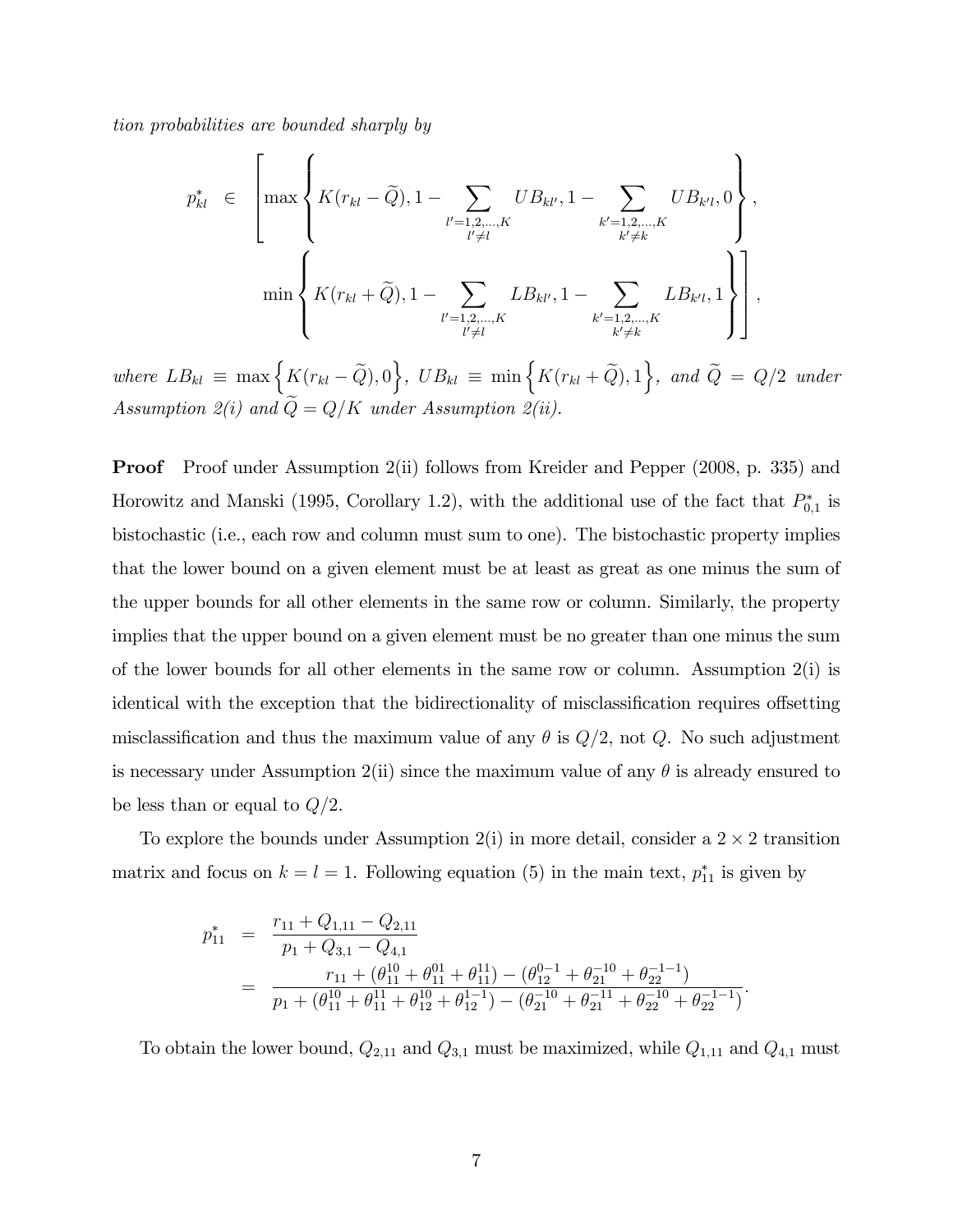be minimized. However,  $p_1 = p_1^* = 1/K$  with equal-sized partitions, implying

$$
(\theta_{11}^{10} + \theta_{11}^{11} + \theta_{12}^{10} + \theta_{12}^{1-1}) - (\theta_{21}^{-10} + \theta_{21}^{-11} + \theta_{22}^{-10} + \theta_{22}^{-1-1}) = 0.
$$

Since  $Q_{3,1}$  must equal  $Q_{4,1}$ , the lower bound is obtained by maximizing  $Q_{2,11}$  and setting  $Q_{1,11} = Q_{3,1} = Q_{4,1} = 0$ . As  $Q_{2,11}$  has one unique element,  $\theta_{12}^{0-1}$ , this is feasible.

To proceed, we must determine the largest feasible value of  $\theta_{12}^{0-1}$ . While  $1 - \sum_{k,l} \theta_{kl}^{00} \leq Q$ , the maximum value of  $\theta_{12}^{0-1}$  is  $Q/2$  under Assumption 2(i). To see this, suppose  $\theta_{12}^{0-1} = \widehat{Q} > 0$ so that  $\widehat{Q}$  are misclassified from partition 12 to 11. It follows then that  $\widehat{Q}$  must also be misclassified from some combination of partition 11 into 12 and/or 21 into 22. Thus, it must hold that

$$
\theta_{11}^{01} + \theta_{21}^{01} = \widehat{Q}.
$$

Since  $\theta_{11}^{01}$  appears in  $Q_{1,11}$  and  $Q_{1,11} = 0$  at the lower bound, it follows that  $\theta_{21}^{01} = \widehat{Q}$ . This implies

$$
\theta_{12}^{0-1} + \theta_{21}^{01} = 2\widehat{Q} = Q,
$$

and thus  $\widehat{Q}=Q/2$ .

To obtain the upper bound,  $Q_{1,11}$  and  $Q_{4,1}$  must be maximized, while  $Q_{2,11}$  and  $Q_{3,1}$  must be minimized. Again,  $p_1 = p_1^* = 1/K$  with equal-sized partitions, implying

$$
(\theta_{11}^{10} + \theta_{11}^{11} + \theta_{12}^{10} + \theta_{12}^{1-1}) - (\theta_{21}^{-10} + \theta_{21}^{-11} + \theta_{22}^{-10} + \theta_{22}^{-1-1}) = 0.
$$

Since  $Q_{3,1}$  must equal  $Q_{4,1}$ , the upper bound is obtained by maximizing  $Q_{1,11}$  and setting  $Q_{2,11} = Q_{3,1} = Q_{4,1} = 0$ . As  $Q_{1,11}$  has one unique element,  $\theta_{11}^{01}$ , this is feasible.

To proceed, we must determine the largest feasible value of  $\theta_{11}^{01}$ . Again, the maximum value of  $\theta_{11}^{01}$  is  $Q/2$  under Assumption 2(i). To see this, suppose  $\theta_{11}^{01} = \widehat{Q} > 0$  so that  $\widehat{Q}$  are misclassified from partition 11 to 12. It follows then that  $\widehat{Q}$  must also be misclassified from some combination of partition 12 into 11 and/or 22 into 21. Thus, it must hold that

$$
\theta_{12}^{0-1} + \theta_{22}^{0-1} = \hat{Q}.
$$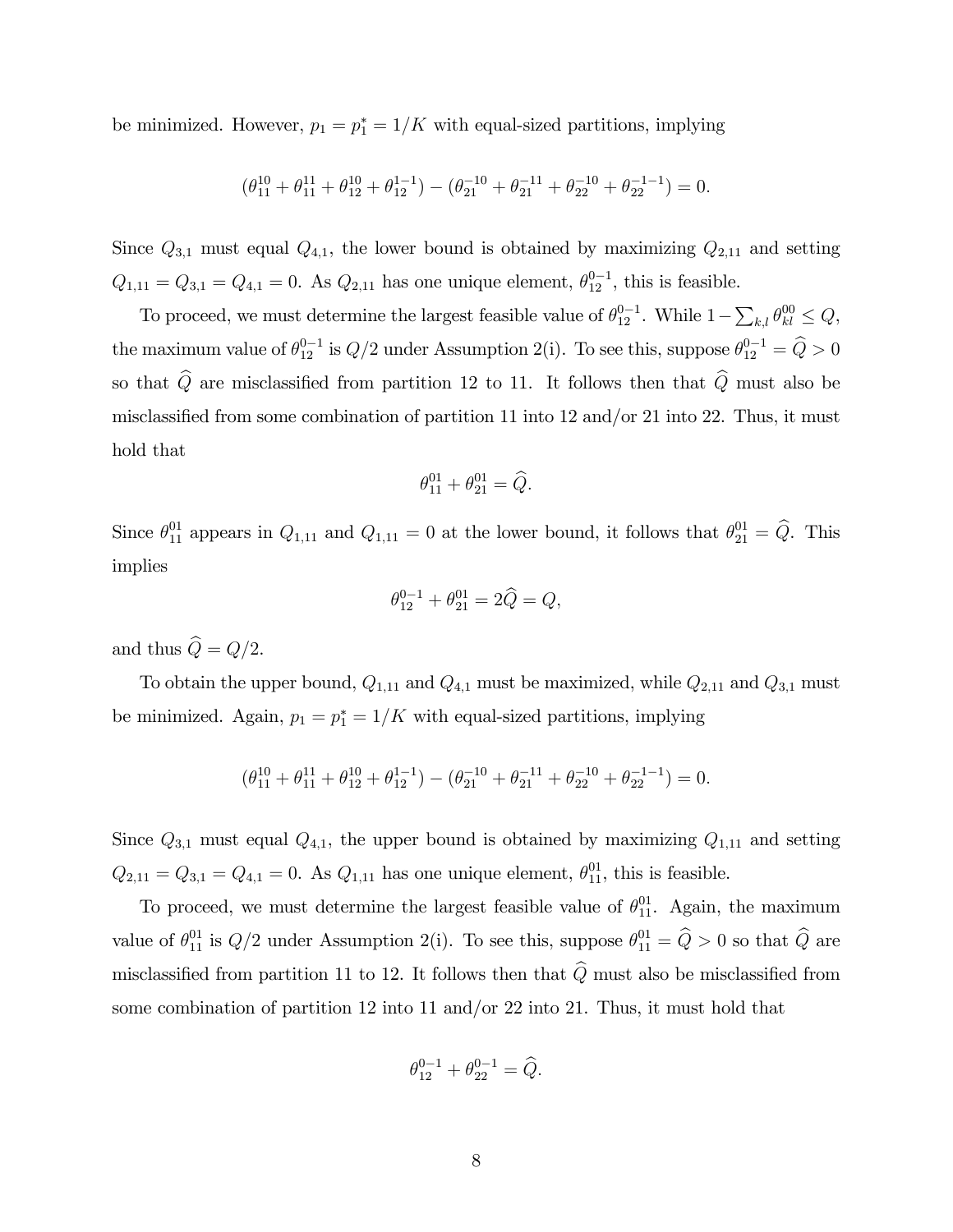Since  $\theta_{12}^{0-1}$  appears in  $Q_{2,11}$  and  $Q_{2,11} = 0$  at the lower bound, it follows that  $\theta_{22}^{0-1} = \widehat{Q}$ . This implies

$$
\theta_{11}^{01} + \theta_{22}^{0-1} = 2\widehat{Q} = Q,
$$

and thus  $\widehat{Q}=Q/2$ .

This argument holds for all  $p_{kl}^*$  in any  $K \times K$  equal-sized transition matrix under Assumption 2(i).

The proof of sharpness follows from Kreider and Pepper (2008, p. 335) and Horowitz and Manski (1995, Corollary 1.2) with the maximum value of  $\theta$ , Q, replaced by  $Q/2$ .

Q.E.D.

**Proposition 3.** Consider a transition matrix,  $P_{0,1}^*$ , with unequal-sized partitions. Under Assumption  $2(i)$ , the transition probabilities are bounded sharply by

$$
p_{kl}^* \in \left[\max\left\{\frac{r_{kl}-Q}{p_k},1-\sum_{\substack{l'=1,2,\ldots,K \\ l'\neq l}}UB_{kl'},0\right\},\min\left\{\frac{r_{kl}+Q}{p_k},1-\sum_{\substack{l'=1,2,\ldots,K \\ l'\neq l}}LB_{kl'},1\right\}\right],
$$

where  $LB_{kl} \equiv (r_{kl} - Q)/p_k$  and  $UB_{kl} \equiv (r_{kl} + Q)/p_k$ . Under Assumption 2(ii), the transition probabilities are bounded sharply by

$$
p_{kl}^{*} \in \left[\max\left\{\frac{r_{kl} - Q/K}{p_k}, 1 - \sum_{\substack{l'=1,2,\ldots,K \\ l'\neq l}} UB_{kl'}, 0\right\},\newline \min\left\{\frac{r_{kl} + Q/K}{p_k - \min\{Q/K, p_k\}}, 1 - \sum_{\substack{l'=1,2,\ldots,K \\ l'\neq l}} LB_{kl'}, 1\right\}\right],
$$

where  $LB_{kl} \equiv \max \{(r_{kl} - Q/K)/p_k\}$  and  $UB_{kl} \equiv \min \{(r_{kl} + Q/K)/(p_k - \min \{Q/K, p_k\}), 1\}.$ Proof: See Appendix C.

**Proof** We are interested in bounding  $p_{kl}^*$ , which, following equation (5) in the main text, is given by

$$
p_{kl}^* = \frac{r_{kl} + Q_{1,kl} - Q_{2,kl}}{p_k + Q_{3,k} - Q_{4,k}}.
$$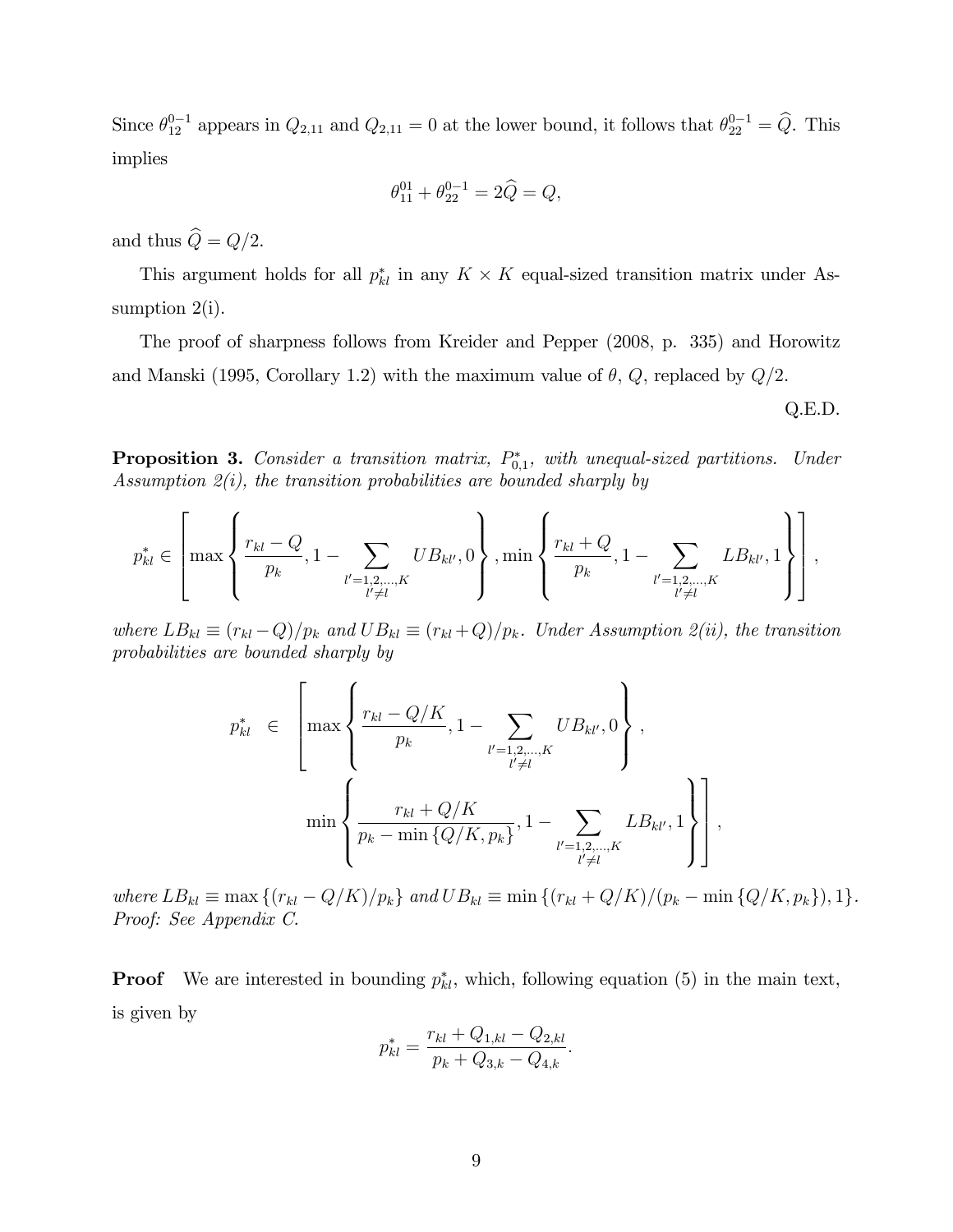$Q_{1,kl}$  and  $Q_{4,k}$  share no elements in common; however, they do contain elements corresponding to misclassification in entirely different rows and columns. As such,  $Q_{1,kl} + Q_{4,k} \leq Q$ under Assumptions 2(i) and 2(ii). Moreover, under Assumption 2(i)  $Q_{1,kl}, Q_{4,k} \leq Q$ , while under Assumption 2(ii)  $Q_{1,kl}, Q_{4,k} \leq Q/K$ . Thus, under Assumption 2(ii), it is feasible that  $Q_{1,kl} = Q_{4,k} = Q/K$ .  $Q_{2,kl}$  and  $Q_{3,k}$  also share no elements in common; however, they only contain elements corresponding to misclassification in the same row or column. As such,  $Q_{2,kl} + Q_{3,k} \leq Q$  and  $Q_{2,kl}, Q_{3,k} \leq Q$  under Assumptions 2(i). However,  $Q_{2,kl} + Q_{3,k} \leq Q/K$ and  $Q_{2,kl}, Q_{3,k} \leq Q/K$  under Assumption 2(ii). Thus, under Assumption 2(ii), it is not feasible that  $Q_{2,kl} = Q_{3,k} = Q/K$ .

Since  $r_{kl} \leq p_k$ , it then follows  $p_{kl}^*$  must lie in the interval

$$
p_{kl}^* \in [0,1] \cap \left[ \frac{r_{kl} - Q}{p_k}, \frac{r_{kl} + Q}{p_k} \right]
$$

under Assumption 2(i), and

$$
p_{kl}^* \in [0,1] \cap \left[ \frac{r_{kl} - Q/K}{p_k}, \frac{r_{kl} + Q/K}{p_k - \min\{Q/K, p_k\}} \right]
$$

under Assumption 2(ii). Henceforth, for ease of exposition, we note that if values imply division by zero throughout Appendix C and we fail to discuss this, in practice one need only reduce the relevant misclassification probability to a marginally lower value. This will produce a large, positive value, allowing the upper limit of one to bind.

The component before the intersection sign follows from the definition of  $p_{kl}^*$  as a probability. The lower bound in the second component is obtained by setting  $Q_{1,kl} = Q_{3,k} = Q_{4,k} = 0$ and  $Q_{2,kl} = Q$  under Assumption 2(i) or  $Q_{2,kl} = Q/K$  under Assumption 2(ii). The upper bound in the second component is obtained by setting  $Q_{2,kl} = Q_{3,k} = Q_{4,k} = 0$  and  $Q_{1,kl} = Q_{4,kl}$ under Assumption 2(i) or  $Q_{2,kl} = Q_{4,k} = 0$  and  $Q_{1,kl} = Q_{3,k} = Q/K$  under Assumption 2(ii). Note that subtracting/adding Q to the numerator will always give us a smaller/larger number since Q is a larger percentage of the smaller numerator given  $r_{kl} \leq p_k$ . Equivalently, the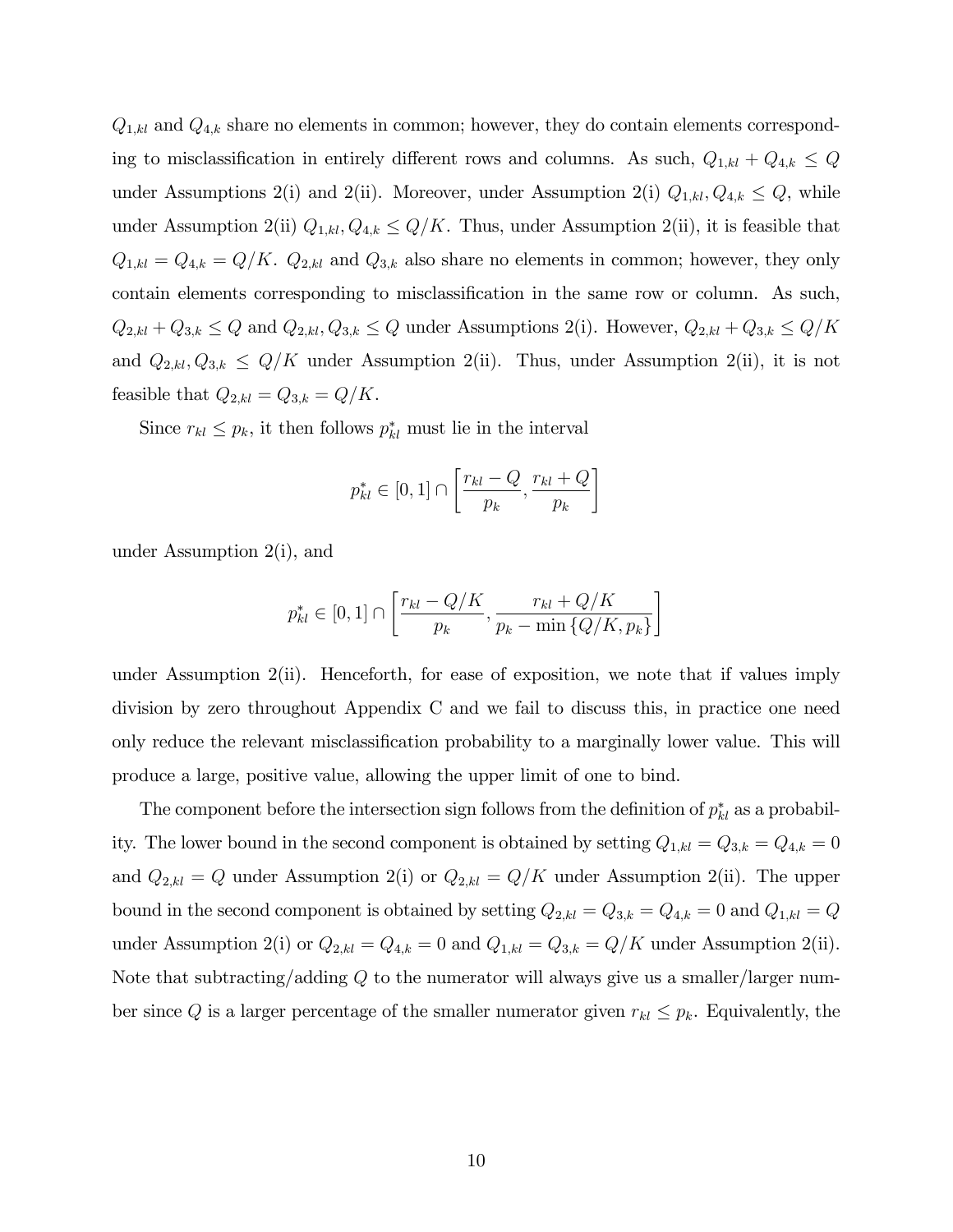bounds can be written as

$$
p_{kl}^* \in \left[\max\left\{\frac{r_{kl}-Q}{p_k}, 0\right\}, \min\left\{\frac{r_{kl}+Q}{p_k}, 1\right\}\right]
$$

under Assumption 2(i) and,

$$
p_{kl}^* \in \left[ \max\left\{ \frac{r_{kl} - Q/K}{p_k}, 0 \right\}, \min\left\{ \frac{r_{kl} + Q/K}{p_k - \min\left\{Q/K\right\}}, 1 \right\} \right]
$$

under Assumption 2(ii).

The additional restrictions come from the fact that the transition probabilities in each row must sum to one. Thus, the lower bound of  $p_{kl}^*$  is bounded by 1 minus the sum of the upper bounds of all other elements in the same row; the upper bound is necessarily bounded by 1 minus the sum of the lower bounds of all other elements in the same row. Formally,

$$
p_{kl}^* \ge 1 - \sum_{\substack{l'=1,2,\dots,K \\ l'\ne l}} U B_{kl'}
$$

and

$$
p_{kl}^* \le 1 - \sum_{\substack{l'=1,2,\dots,K \\ l'\ne l}} LB_{kl'}
$$

Next, we show that the bounds in Proposition 3 are sharp. Sharp bounds must exhaust the information about the parameters that is available from the sampling process and the maintained assumptions (Horowitz and Manski 1995). To show the lower bound is sharp is to show that  $LB_{kl} = \max\left\{\frac{r_{kl}-Q}{n_k}\right\}$  $\left\{\frac{n-Q}{p_k},0\right\} \leq p_{kl}^*$  for all  $p_{kl}^*$  consistent with Assumption 2 and the data and that there exists a  $p_{kl}^{*}$  consistent with Assumption 2 and the data such that

$$
p_{kl}^{\ast\prime}=\min\left\{\frac{r_{kl}+Q}{p_k},1-\sum_{\substack{l'=1,2,\ldots,K\\l'\neq l}}LB_{kl'},1\right\},
$$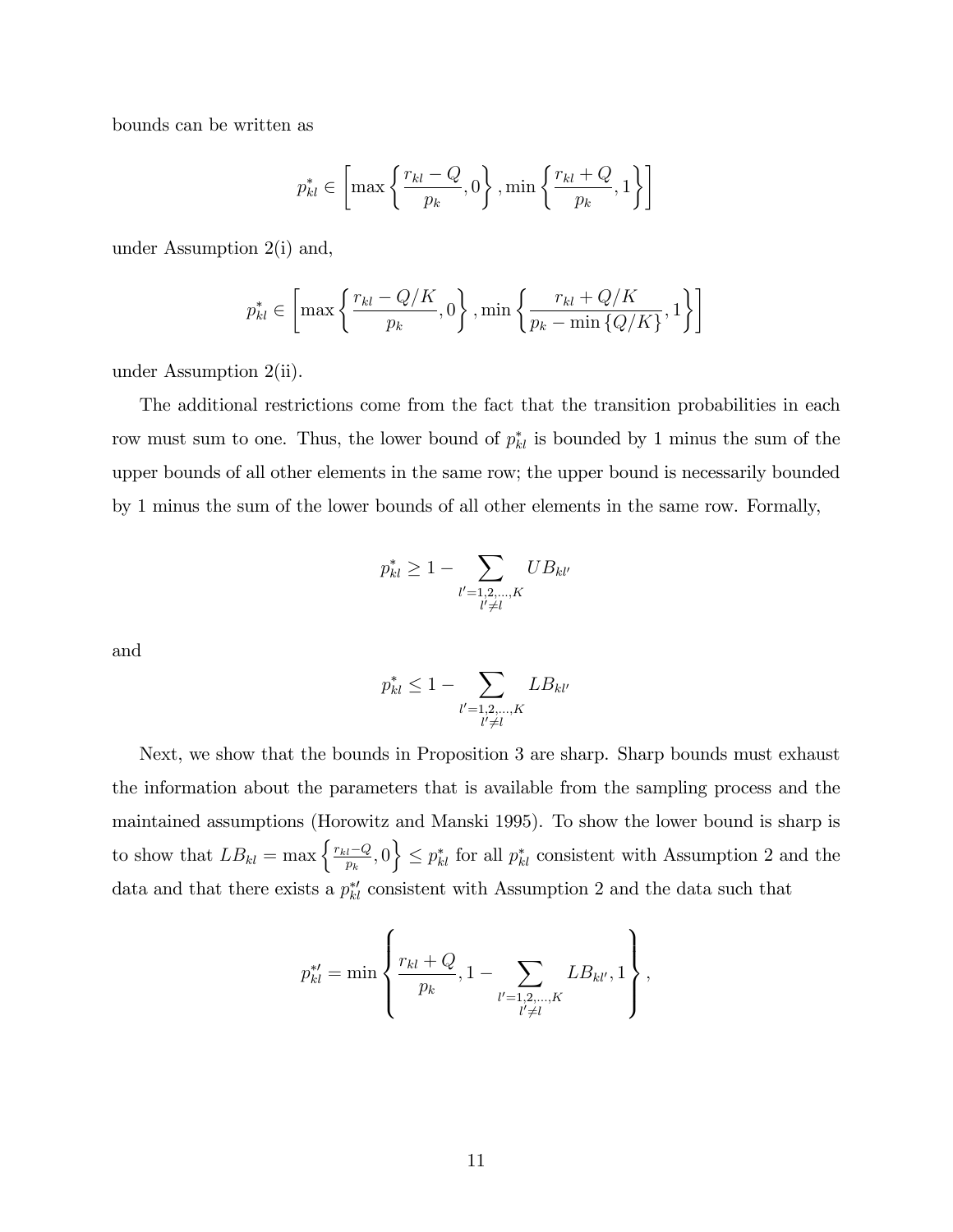implying that the endpoint of lower bound may be attained. Define

$$
LB_{kl} = \begin{cases} 0 & \text{if } r_{kl} \le Q \le 1\\ \frac{r_{kl} - Q}{p_k} & \text{if } 0 \le Q < r_{kl} \end{cases}
$$

under Assumption 2(i). In this proof, we focus on Assumption 2(i); the proof under Assumption 2(ii) follows a similar argument, but replaces Q with  $Q/K$  as well as uses the correct representation of the upper bound.

#### Case 1:  $r_{kl} \leq Q \leq 1$ .

Here,  $r_{kl} - Q < 0$ , implying that  $LB_{kl} = 0$ . As such, all  $p_{kl}^* \geq 0$  are contained in the bounds and thus any  $p_{kl}^*$  consistent with Assumption 2(i) and the data must be greater than or equal to the lower bound following the property of probabilities. Moreover, since the the values  $p_{kl}^*$  consistent with Assumption 2(i), the data, and the properties of probabilities include  $(r_{kl} - Q)/p_k$ , then  $p_{kl}^{*'} = 0$  is a feasible value of  $p_{kl}^{*}$  and hence the lower bound may be attained.

**Case 2:**  $0 \leq Q < r_{kl}$ .

Following Equation (5) from the main text,

$$
p_{kl}^* = \frac{r_{kl} + Q_{1,kl} - Q_{2,kl}}{p_k + Q_{3,k} - Q_{4,k}} \ge \frac{r_{kl} - Q_{2,kl}}{p_k + Q_{3,k}}
$$

Since  $Q_{2,kl} + Q_{3,k} \leq Q$  under Assumption 2(i), the smallest value of  $p_{kl}^*$  consistent with the maintained assumptions and the data is either  $(r_{kl}-Q)/p_k$  or  $r_{kl}/(p_k + Q)$ . Moreover, since  $r_{kl} \leq p_k$  due to the fact that an event  $E\{y_0 \in k, y_1 \in l\} \subseteq E\{y_0 \in k\}$ , we have

$$
\frac{r_{kl} - Q}{p_k} \le \frac{r_{kl}}{p_k + Q}
$$

as long as  $r_{kl} - Q \leq p_k$ . Note that  $r_{kl} - Q \leq p_k$  must hold since  $p_{kl}^* \in [0,1]$  and  $p_{kl}^* \geq$  $(r_{kl} - Q)/p_k$ . Therefore, all values of  $p_{kl}^*$  consistent with the maintained assumptions and the data are at least as great as the lower bound, and the lower bound is attained at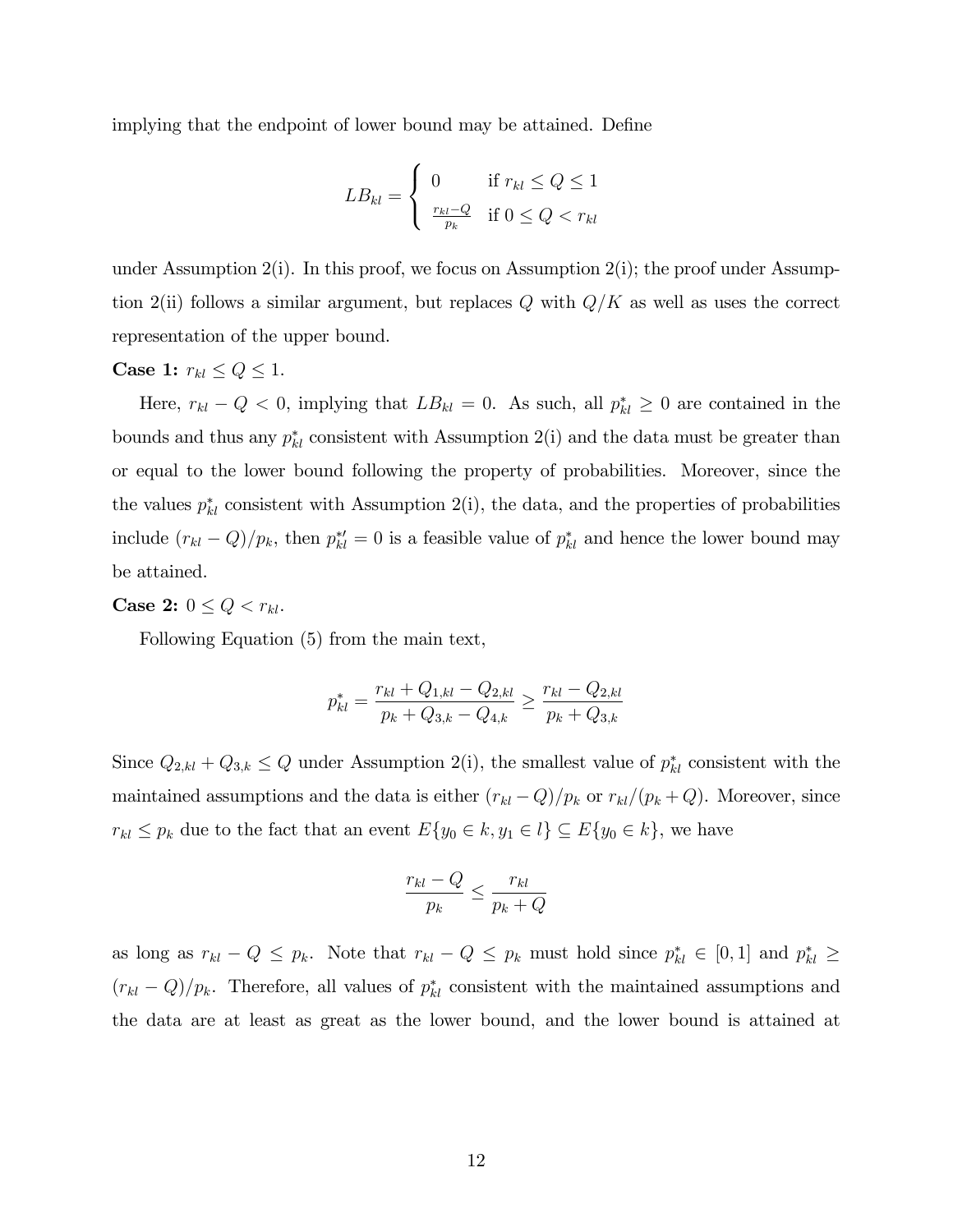$p_{kl}^{*} = (r_{kl} - Q)/p_k$ . If

$$
\frac{r_{kl} - Q}{p_K} < 1 - \sum_{\substack{l'=1,2,\dots,K\\l'\neq l}} U B_{kl'},
$$

since the row transition probabilities must sum to 1, then the lower bound of  $p_{kl}^*$  is obtained at

$$
p_{kl}^{*'} = 1 - \sum_{\substack{l'=1,2,\ldots,K\\l'\neq l}} U B_{kl'},
$$

which must be a feasible value given the maintained assumptions and the data if

$$
\frac{r_{kl} - Q}{p_K} < 1 - \sum_{\substack{l'=1,2,\dots,K \\ l'\neq l}} U B_{kl'}
$$

and  $p_{kl}^{*} = (r_{kl} - Q)/p_k$  is feasible. Thus, we have show that the smallest possible value of  $p_{kl}^{*}$ that is consistent with Assumption 2(i) and the data is exactly attained at

$$
p_{kl}^{*'} = \min \left\{ \frac{r_{kl} + Q}{p_k}, 1 - \sum_{\substack{l'=1,2,\ldots,K \\ l'\neq l}} UB_{kl'}, 1 \right\}.
$$

Similarly, to show that  $UB_{kl}$  is the sharp upper bound is to show that  $UB_{kl} = \max\left\{\frac{r_{kl}+Q}{r_{kl}}\right\}$  $\left\{\frac{v+Q}{p_k},0\right\} \geq$  $p_{kl}^*$  for all  $p_{kl}^*$  consistent with Assumption 2(i) and the data and that there exists a  $p_{kl}^{*}$  consistent with Assumption 2 and the data such that

$$
p_{kl}^{*\prime} = \min \left\{ \frac{r_{kl} + Q}{p_k}, 1 - \sum_{\substack{l'=1,2,\ldots,K \\ l'\neq l}} LB_{kl'}, 1 \right\},\,
$$

implying that the endpoint of lower bound may be attained. Define

$$
UB_{kl} = \begin{cases} 1 & \text{if } Q \ge p_k - r_{kl} \\ \frac{r_{kl} + Q}{p_k} & \text{if } 0 \le Q < p_k - r_{kl} \end{cases}
$$

Case 1:  $Q \geq p_k - r_{kl}$ .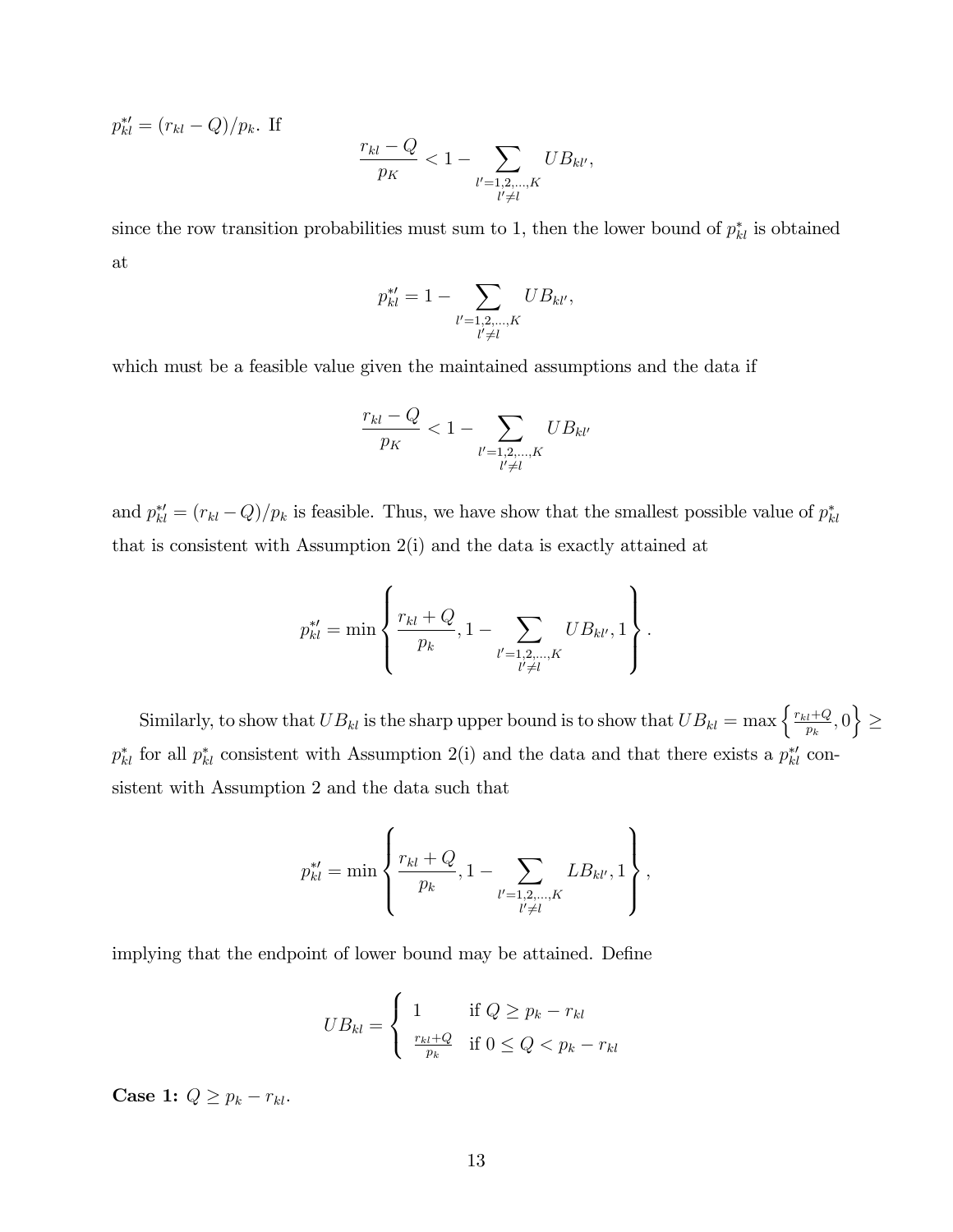Here,  $r_{kl} + Q \geq p_k$ , implying that  $UB_{kl} = 1$ . As such, all  $p_{kl}^* \leq 0$  are contained in the bounds and thus any  $p_{kl}^*$  consistent with Assumption 2(i) and the data must be less than or equal to the upper bound following the property of probabilities. Moreover, since the the values  $p_{kl}^*$  consistent with Assumption 2(i), the data, and the properties of probabilities include  $(r_{kl} + Q)/p_k$ , then  $p_{kl}^{*'} = 1$  is a feasible value of  $p_{kl}^{*}$  and hence the upper bound may be attained.

#### **Case 2:**  $0 \leq Q < p_k - r_{kl}$ .

Again, following Equation (5) from the main text,

$$
p_{kl}^* = \frac{r_{kl} + Q_{1,kl} - Q_{2,kl}}{p_k + Q_{3,k} - Q_{4,k}} \le \frac{r_{kl} + Q_{1,kl}}{p_k - Q_{4,k}}
$$

Since  $Q_{1,kl} + Q_{4,k} \leq Q$  under Assumption 2(i), the largest value of  $p_{kl}^*$  consistent with the maintained assumptions and the data is either  $(r_{kl}+Q)/p_k$  or  $r_{kl}/(p_k-Q)$ . Moreover, since  $r_{kl} + Q \leq p_k$ , we have

$$
\frac{r_{kl}}{p_k - Q} \le \frac{r_{kl} + Q}{p_k}
$$

and  $p_{kl}^* \le (r_{kl}+Q)/p_k$ . Therefore, all values of  $p_{kl}^*$  consistent with the maintained assumptions and the data are no greater than the upper bound, and the upper bound is attained at  $p_{kl}^{*} = (r_{kl} + Q)/p_k$ . If

$$
\frac{r_{kl} + Q}{p_K} > 1 - \sum_{\substack{l'=1,2,\dots,K\\l'\neq l}} LB_{kl'},
$$

since the row transition probabilities must sum to 1, then the upper bound of  $p_{kl}^*$  is obtained at

$$
p_{kl}^{*'} = 1 - \sum_{\substack{l'=1,2,\ldots,K \\ l'\neq l}} L B_{kl'},
$$

which must be a feasible value given the maintained assumptions and the data if

$$
\frac{r_{kl} + Q}{p_K} > 1 - \sum_{\substack{l'=1,2,\dots,K \\ l'\neq l}} L B_{kl'}
$$

and  $p_{kl}^{*} = (r_{kl} + Q)/p_k$  is feasible. Thus, we have show that the largest possible value of  $p_{kl}^{*}$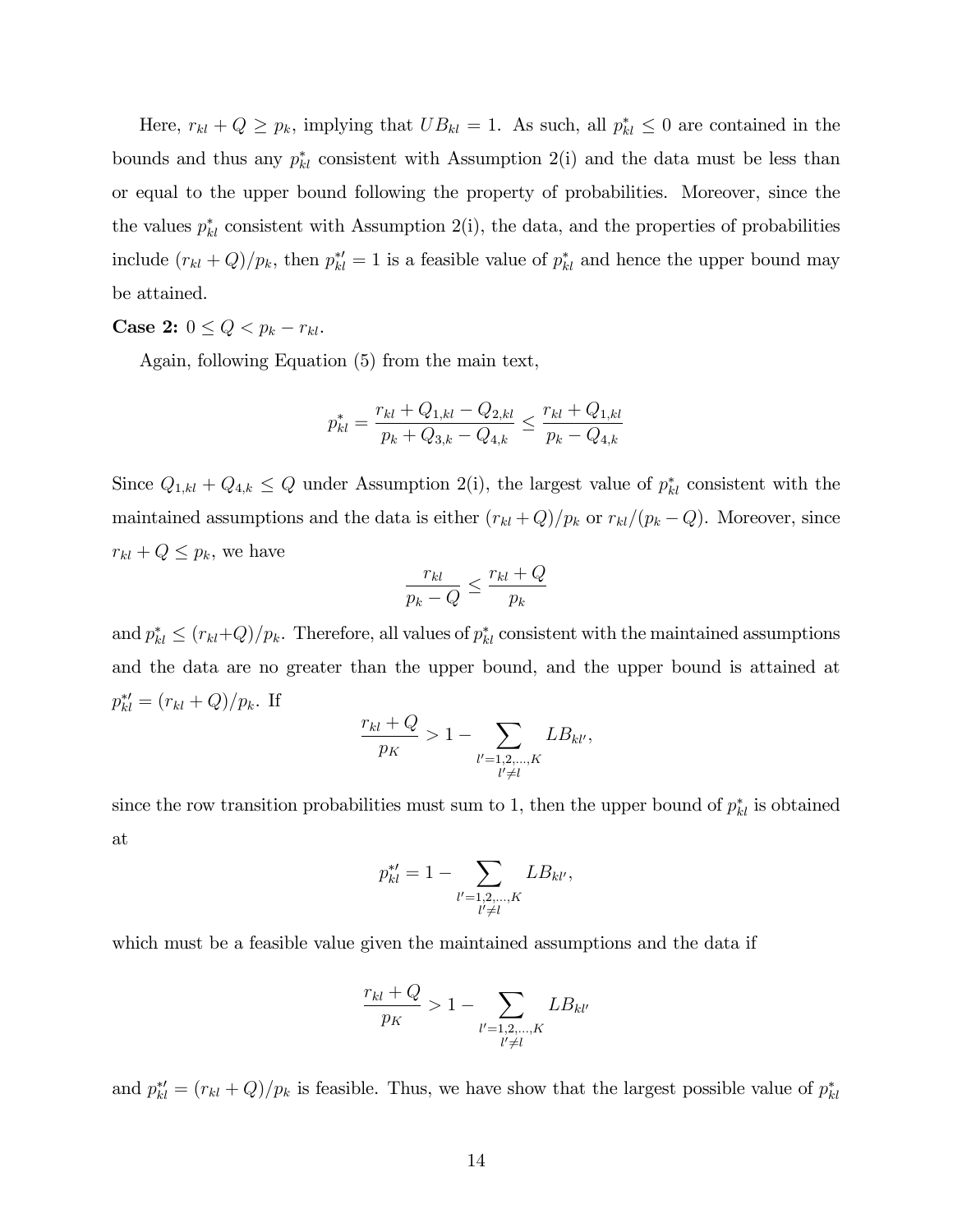that is consistent with Assumption 2(i) and the data is exactly attained at

$$
p_{kl}^{*'} = \min \left\{ \frac{r_{kl} + Q}{p_k}, 1 - \sum_{\substack{l'=1,2,\dots,K \\ l'\neq l}} LB_{kl'}, 1 \right\}.
$$
 Q.E.D.

**Proposition 4.** Under Assumption 3, the four elements of a  $2 \times 2$  transition matrix with unequal-sized partitions are bounded sharply by

$$
p_{11}^{*} \in \left[\max\left\{\frac{r_{11}}{p_1 + \min\{\tilde{Q}, 1 - p_1\}}, 1 - UB_{12}, 0\right\}, \min\left\{\frac{r_{11} + \tilde{Q}}{p_1}, 1 - LB_{12}, 1\right\}\right]
$$
  
\n
$$
p_{12}^{*} \in \left[\max\left\{\frac{r_{12} - \tilde{Q}}{p_1}, 1 - UB_{11}, 0\right\}, \min\left\{\frac{r_{12} + \min\{\tilde{Q}, 1 - p_1\}}{p_1 + \min\{\tilde{Q}, 1 - p_1\}}, 1 - LB_{11}, 1\right\}\right]
$$
  
\n
$$
p_{21}^{*} \in \left[\max\left\{\frac{r_{21} - \min\{\tilde{Q}, p_2\}}{p_2 - \min\{\tilde{Q}, p_2\}}, 1 - UB_{22}, 0\right\}, \min\left\{\frac{r_{21} + \tilde{Q}}{p_2 - \tilde{Q}}, 1 - LB_{22}, 1\right\}\right]
$$
  
\n
$$
p_{22}^{*} \in \left[\max\left\{\frac{r_{22} - \tilde{Q}}{p_2}, 1 - UB_{21}, 0\right\}, \min\left\{\frac{r_{22}}{p_2 - \min\{\tilde{Q}, p_2\}}, 1 - LB_{11}, 1\right\}\right],
$$

where  $LB_{kl}$  and  $UB_{kl}$  denote the lower and upper bounds of  $p_{kl}^*$ , respectively. Under Assumption 2(i),  $\widetilde{Q} = Q$  and  $\widetilde{\widetilde{Q}} = 0$ . Under Assumption 2(ii),  $\widetilde{Q} = Q/2$  and  $\widetilde{\widetilde{Q}} = \min \{ \widetilde{Q}, p_2 \}.$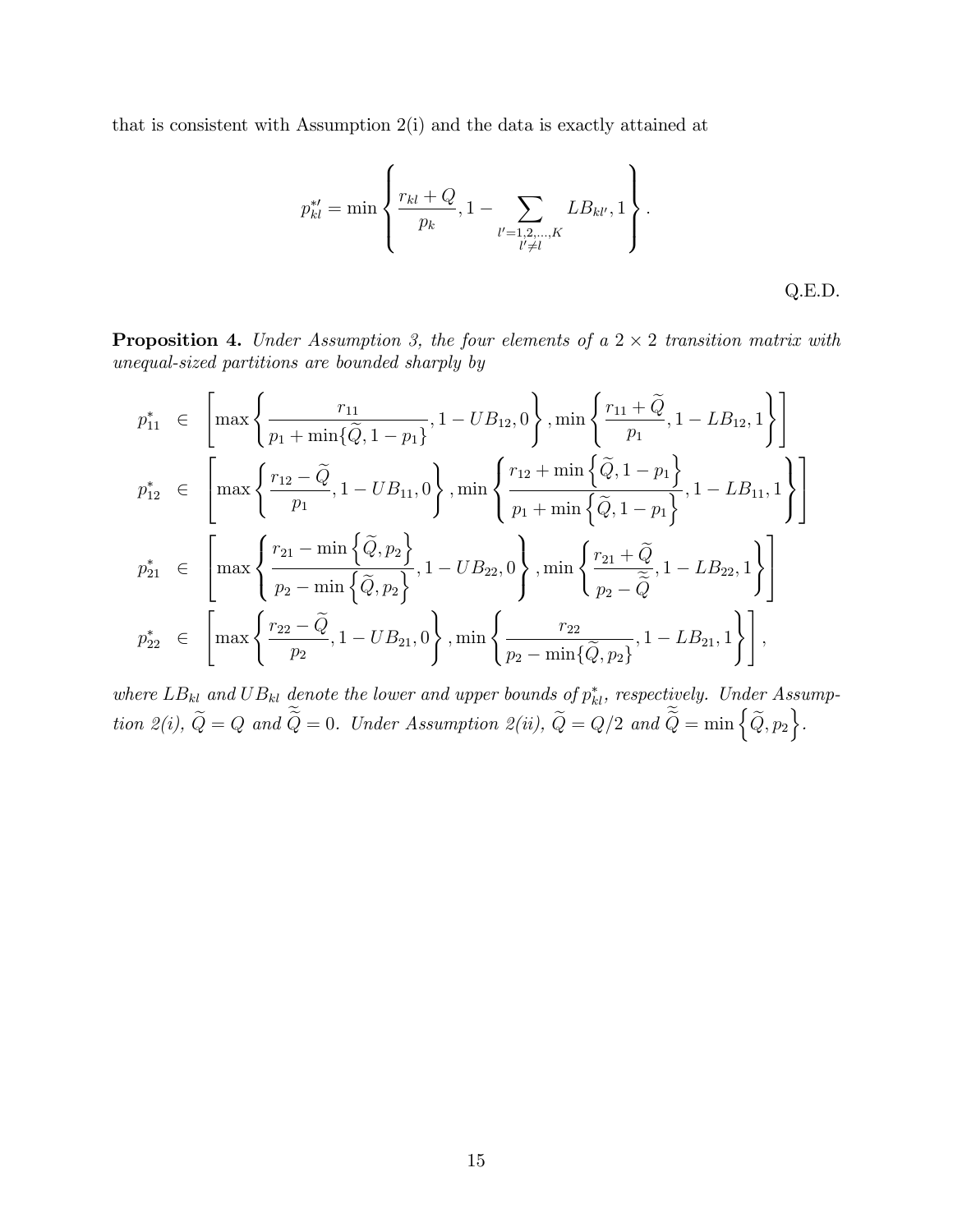**Proof** Consider a  $2 \times 2$  transition matrix with unequal-sized partitions. Following equation (5) in the main text, the elements of the matrix are given by

$$
p_{11}^{*} = \frac{r_{11} + Q_{1,11} - Q_{2,11}}{p_1 + Q_{3,1} - Q_{4,1}} \\
= \frac{r_{11} + (\theta_{11}^{10} + \theta_{11}^{01} + \theta_{11}^{11}) - (\theta_{12}^{0-1} + \theta_{21}^{-10} + \theta_{22}^{-1-1})}{p_1 + (\theta_{11}^{10} + \theta_{11}^{11} + \theta_{12}^{10} + \theta_{12}^{1-1}) - (\theta_{21}^{-10} + \theta_{21}^{-11} + \theta_{22}^{-10} + \theta_{22}^{-1-1})} \\
p_{12}^{*} = \frac{r_{12} + Q_{1,12} - Q_{2,12}}{p_1 + Q_{3,1} - Q_{4,1}} \\
= \frac{r_{12} + (\theta_{12}^{10} + \theta_{12}^{0-1} + \theta_{12}^{1-1}) - (\theta_{11}^{01} + \theta_{21}^{-11} + \theta_{22}^{-10})}{p_1 + (\theta_{11}^{10} + \theta_{11}^{11} + \theta_{12}^{10} + \theta_{12}^{1-1}) - (\theta_{21}^{-10} + \theta_{21}^{-11} + \theta_{22}^{-10} + \theta_{22}^{-1-1})} \\
p_{21}^{*} = \frac{r_{21} + Q_{1,21} - Q_{2,21}}{p_2 + Q_{3,2} - Q_{4,2}} \\
= \frac{r_{21} + (\theta_{21}^{-10} + \theta_{21}^{01} + \theta_{21}^{-11}) - (\theta_{11}^{10} + \theta_{12}^{1-1} + \theta_{22}^{0-1})}{p_2 + (\theta_{21}^{-10} + \theta_{22}^{-10} + \theta_{21}^{-11} + \theta_{22}^{-1}) - (\theta_{11}^{10} + \theta_{11}^{1-1} + \theta_{12}^{1-1} + \theta_{12}^{1-1})} \\
p_{22}^{*} = \frac{r_{22} + Q_{1,22} - Q_{2,22}}{p_2 + Q_{3,2} - Q_{4,2}} \\
= \frac{r_{22} + (Q_{21}^{-10} + \theta_{21}^{-10} +
$$

Under Assumption 3, all  $\theta$ s with at least one negative superscript are zero as incorrectly being classified into a lower partition is not allowed. Therefore, the transition probabilities simplify to

$$
p_{11}^{*} = \frac{r_{11} + (\theta_{11}^{10} + \theta_{11}^{01} + \theta_{11}^{11})}{p_1 + (\theta_{11}^{10} + \theta_{11}^{11} + \theta_{12}^{10})}
$$

$$
p_{12}^{*} = \frac{r_{12} + \theta_{12}^{10} - \theta_{11}^{01}}{p_1 + (\theta_{11}^{10} + \theta_{11}^{11} + \theta_{12}^{10})}
$$

$$
p_{21}^{*} = \frac{r_{21} + \theta_{21}^{01} - \theta_{11}^{10}}{p_2 - (\theta_{11}^{10} + \theta_{11}^{11} + \theta_{12}^{10})}
$$

$$
p_{22}^{*} = \frac{r_{22} - (\theta_{11}^{10} + \theta_{11}^{10} + \theta_{21}^{01})}{p_2 - (\theta_{11}^{10} + \theta_{11}^{10} + \theta_{12}^{10})}
$$

For  $p_{11}^*$ , the lower bound is obtained when  $\theta_{11}^{10} = \theta_{11}^{01} = \theta_{11}^{11} = 0$  and  $\theta_{12}^{10} = Q$  or, equivalently,  $Q_{1,11} = 0$  and  $Q_{3,1} = Q$ . Moreover, since  $p_1 + Q_{3,1} = p_1^* \in [0,1]$ , we have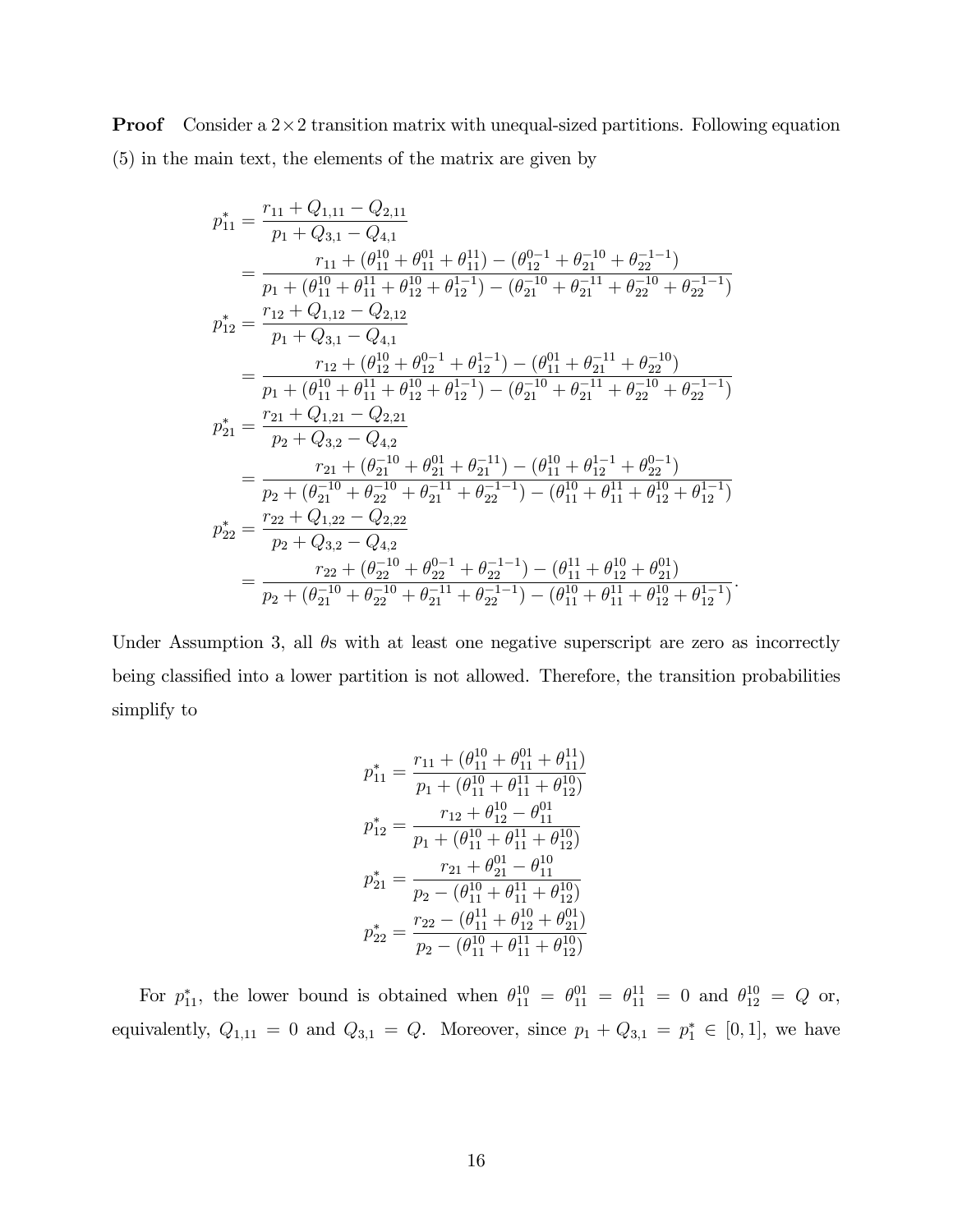$0 \leq p_1 + Q_{3,1} \leq 1$ . Therefore,

$$
p_{11}^* \ge \frac{r_{11}}{p_1 + \min\{Q, 1 - p_1\}},
$$

which is guaranteed to be nonnegative since all individual terms are nonnegative. The upper bound for  $p_{11}^*$  is obtained when  $\theta_{11}^{10} = \theta_{12}^{10} = \theta_{11}^{11} = 0$  and  $\theta_{11}^{01} = Q$  or, equivalently,  $Q_{1,11} = Q$ and  $Q_{3,1} = 0$ . Moreover, since  $p_{11}^* \in [0,1]$ , we have

$$
p_{11}^* \le \min\left\{\frac{r_{11} + Q}{p_1}, 1\right\}.
$$

For  $p_{12}^*$ , the lower bound is obtained when  $\theta_{12}^{10} = \theta_{11}^{10} = \theta_{11}^{11} = 0$  and  $\theta_{11}^{01} = Q$  or, equivalently,  $Q_{1,12} = Q_{3,1} = 0$  and  $Q_{2,12} = Q$ . Moreover, since  $p_{12}^* \in [0,1]$ , we have

$$
p_{12}^* \ge \max\left\{\frac{r_{12} - Q}{p_1}, 0\right\}.
$$

If  $p_1 + Q \le 1$ , then  $r_{12} + Q \le 1$  as well since  $r_{12} \le p_1$ . In this case, the upper bound for  $p_{12}^*$ is obtained when  $\theta_{11}^{10} = \theta_{11}^{01} = \theta_{11}^{11} = 0$  and  $\theta_{12}^{10} = Q$  or, equivalently,  $Q_{1,12} = Q_{3,1} = Q$  and  $Q_{2,12} = 0$ , so that

$$
p_{12}^* \le \frac{r_{12} + Q}{p_1 + Q}.
$$

If  $p_1 + Q \ge 1$ , the upper bound for  $p_{12}^*$  is obtained when  $\theta_{11}^{10} = \theta_{11}^{01} = \theta_{11}^{11} = 0$  and  $\theta_{12}^{10} = 1 - p_1$ since  $p_1 + Q_{3,1} = p_1^* \in [0,1]$ . Therefore,

$$
p_{12}^* \le \min\left\{\frac{r_{12} + \min\{Q, 1 - p_1\}}{p_1 + \min\{Q, 1 - p_1\}}, 1\right\}.
$$

For  $p_{21}^*$ , the lower bound is obtained when  $\theta_{21}^{10} = \theta_{12}^{10} = \theta_{11}^{11} = 0$  and  $\theta_{11}^{10} = Q$  or, equivalently,  $Q_{1,21} = Q_{4,2} = Q$  and  $Q_{2,21} = 0$ . This yields the lower bound since  $r_{21} \leq p_2$ . Moreover, since  $r_{21}^*, p_2^* \in [0, 1]$ , we have

$$
p_{21}^{*} \geq \begin{cases} 0 & \text{if } p_2 = r_{21} \text{ and } r_{21} \leq Q \\ \frac{r_{21} - \min\{r_{21}, Q\}}{p_2 - \min\{r_{21}, Q\}} & \text{otherwise} \end{cases}
$$

;

where the two cases are necessary to explicitly handle the possibility that the bound entails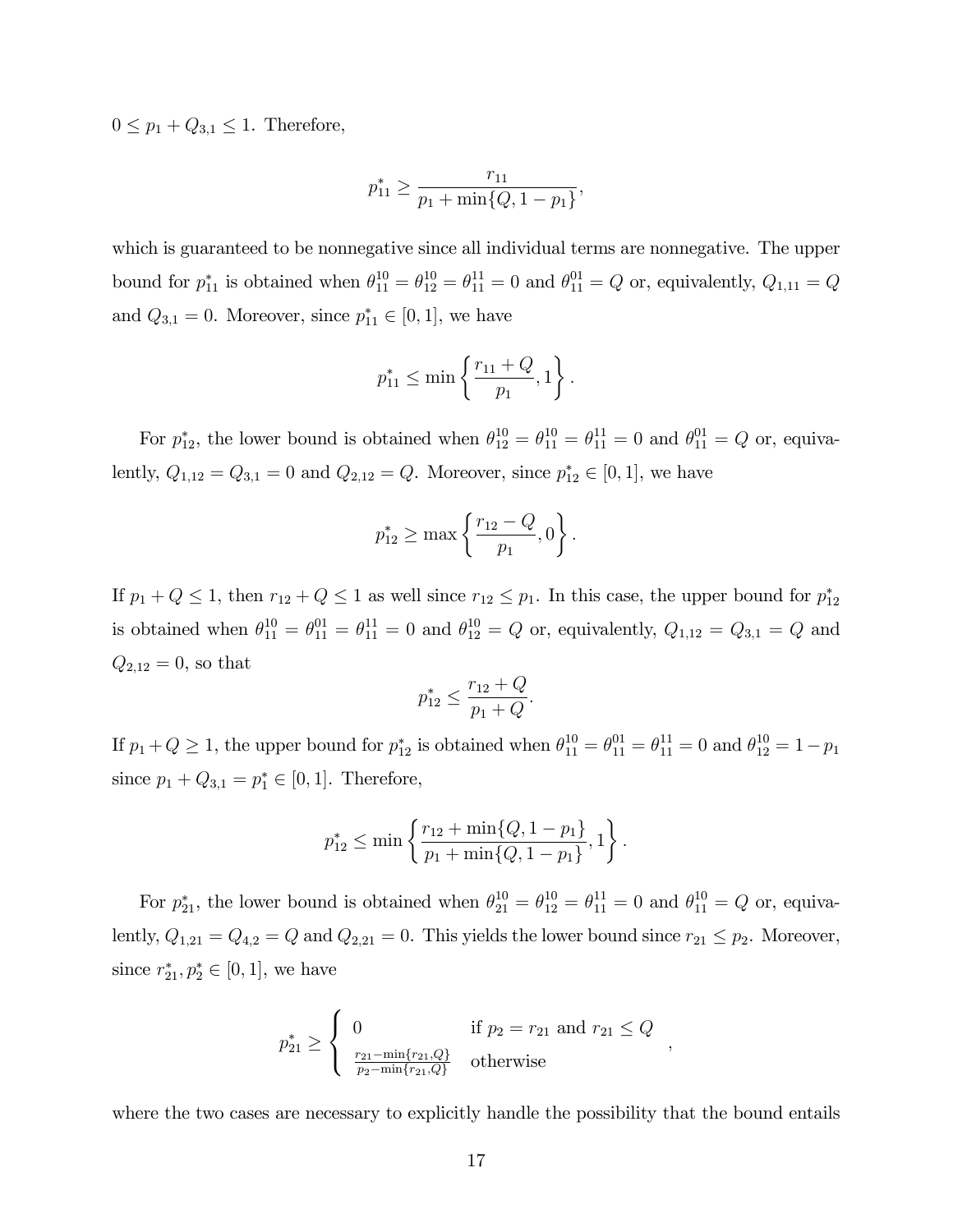division by zero. The upper bound is obtained when  $\theta_{21}^{01} = Q$  and  $\theta_{11}^{10} = \theta_{12}^{10} = \theta_{11}^{11} = 0$  or, equivalently,  $Q_{1,21} = Q$  and  $Q_{2,21} = Q_{3,2} = Q_{4,2} = 0$ . Moreover, since  $p_{21}^* \in [0,1]$ , we have  $r_{21}+Q$  $\frac{1+Q}{p_2} \leq 1$ , yielding

$$
p_{21}^* \le \min\left\{\frac{r_{21} + Q}{p_2}, 1\right\}.
$$

For  $p_{22}^*$ , the lower bound is obtained when  $\theta_{12}^{10} = \theta_{11}^{10} = \theta_{11}^{11} = 0$  and  $\theta_{21}^{01} = Q$  or, equivalently,  $Q_{4,2} = 0$  and  $Q_{2,22} = Q$ . Moreover, since  $p_{22}^* \in [0,1]$ , we have

$$
p_{22}^* \ge \max\left\{\frac{r_{22} - Q}{p_2}, 0\right\}.
$$

The upper bound is obtained when  $\theta_{11}^{11} = \theta_{12}^{10} = \theta_{21}^{01} = 0$  and  $\theta_{11}^{10} = Q$  or, equivalently,  $Q_{4,2} = Q$  and  $Q_{2,22} = 0$ . However, since  $p_2 - Q_{4,2} = p_2^* \in [0,1]$ , we have

$$
p_{22}^* \le \min\left\{\frac{r_{22}}{p_2 - \min\{Q, p_2\}}, 1\right\}.
$$

Finally, note that the additional constraints on the bounds arise from the fact that each row must sum to one. For example, for  $p_{11}^*$ , we have  $p_{11}^* \geq 1 - UB_{12}$  and  $p_{11}^* \leq 1 - LB_{12}$ .

Now, we show that the bounds in Proposition 4 are sharp. Following the proof of Proposition 3, we will show that, given  $Q$ ,  $LB_{kl} \leq p_{kl}^*$ ,  $k, l = 1, 2$ , for all  $p_{kl}^*$  consistent with Assumptions 2 and 3 and the data, and that there exists a  $p_{kl}^{*}$  such that  $p_{kl}^{*} = LB_{kl}$ . To show the upper bounds are sharp, we will show that, given  $Q, p_{kl}^* \leq UB_{kl}, k, l = 1, 2$ , for all  $p_{kl}^*$  given Assumptions 2 and 3 and the data, and that there exists a  $p_{kl}^{*'}$  such that  $p_{kl}^{*'} = UB_{kl}$ .

Begin with the lower bound for  $p_{11}^*$ . Define

$$
LB_{11} = \begin{cases} \max\left\{r_{11}, 1 - UB_{12}\right\} & \text{if } Q \ge 1 - p_1\\ \max\left\{\frac{r_{11}}{p_1 + Q}, 1 - UB_{12}\right\} & \text{if } 0 \le Q < 1 - p_1 \end{cases}
$$

under Assumption 2(i). In this proof, we focus on Assumption 2(i); the proof under Assumption 2(ii) follows a similar argument, but replaces Q with  $Q/K$  as well as uses the correct representation of the upper bound for  $p_{21}^*$ .

**Case 1:**  $Q \ge 1 - p_1$ .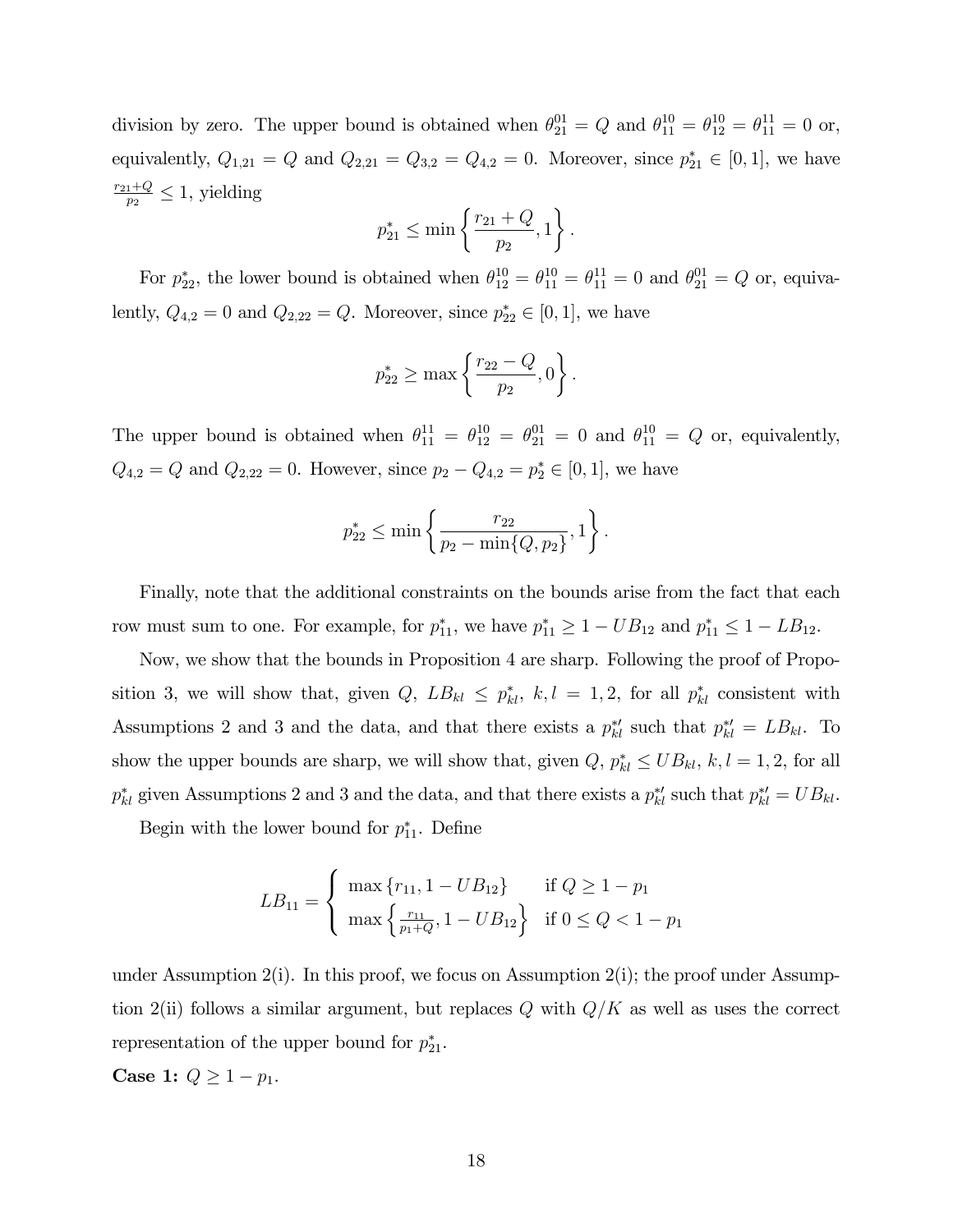Under Assumption 3,  $p_{11}^*$  is given by

$$
p_{11}^* = \frac{r_{11} + (\theta_{11}^{10} + \theta_{11}^{01} + \theta_{11}^{11})}{p_1 + (\theta_{11}^{10} + \theta_{11}^{11} + \theta_{12}^{10})}
$$

:

Since  $\sum_{kl} \theta_{kl}^{k'-k,l'-l} \leq Q, k, l = 1, 2$ , we have

$$
p_{11}^* = \frac{r_{11} + (\theta_{11}^{10} + \theta_{11}^{01} + \theta_{11}^{11})}{p_1 + (\theta_{11}^{10} + \theta_{11}^{11} + \theta_{12}^{10})} = \frac{r_{11}}{p_1 + \theta_{12}^{10}} \ge \frac{r_{11}}{p_1 + Q}.
$$

If  $p_1 + Q > 1$ , then  $p_1^* = p_1 + Q > 1$ , which violates the property of probabilities. In this case,  $\theta_{12}^{10}$  must be restricted to  $1 - p_1 < Q$  and, hence,  $p_1 + \theta_{12}^{10} = 1$ . Therefore,  $p_{11}^* \ge r_{11}$ and all values of  $p_{11}^*$  consistent with the maintained assumptions and the data are at least as great as the lower bound. Furthermore, the lower bound is attained at  $p_{11}^{*} = r_{11}$ . If  $r_{11}$  <  $1-UB_{12}$ , the lower bound is obtained at  $p_{kl}^{*'} = 1-UB_{12}$  since the row elements of the transition matrix has to sum to 1.  $p_{kl}^{*'} = 1 - UB_{12}$  must be consistent with the maintained assumptions and the data since  $p_{11}^{*} = r_{11}$  is feasible and  $r_{11} < 1 - UB_{12}$  in this event.

**Case 2:**  $0 \leq Q < 1 - p_1$ .

Here, we have

$$
p_{11}^* = \frac{r_{11} + (\theta_{11}^{10} + \theta_{11}^{01} + \theta_{11}^{11})}{p_1 + (\theta_{11}^{10} + \theta_{11}^{11} + \theta_{12}^{10})} = \frac{r_{11}}{p_1 + \theta_{12}^{10}} \ge \frac{r_{11}}{p_1 + Q}.
$$

Therefore, all values of  $p_{11}^*$  consistent with the maintained assumptions and the data are at least as great as the lower bound, and the lower bound is attained at  $p_{11}^{*} = r_{11}/(p_k + Q)$ . If  $r_{11}/(p_k + Q) < 1 - UB_{12}$ , the lower bound is obtained at  $p_{kl}^{*'} = 1 - UB_{12}$  since the row elements of the transition matrix has to sum to 1.  $p_{kl}^{*'} = 1 - UB_{12}$  must be consistent with the maintained assumptions and the data since  $p_{11}^{*} = r_{11}/(p_k + Q)$  is feasible and  $/(p_k + Q) < 1 - UB_{12}$  in this event.

The proofs for the sharpness of all other lower and upper bounds in Proposition 4 follow similar arguments..

Q.E.D.

**Proposition 5.** Denote the bounds on  $p_{kl}^*$  under some combination of Assumptions 2 and 3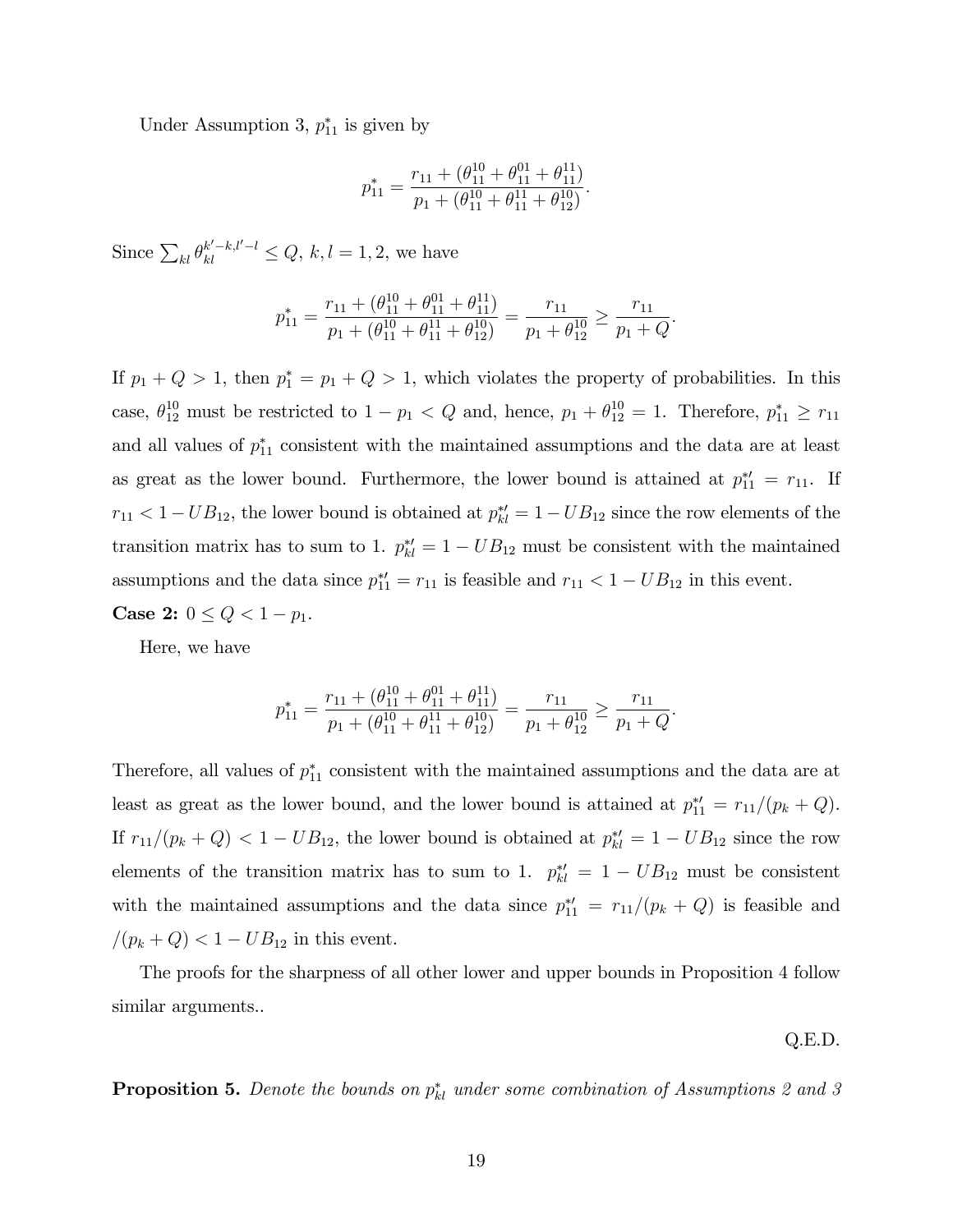$$
p_{kl}^* \in [LB_{kl}, UB_{kl}].
$$

Adding Assumption 4 implies the following sharp bounds:

$$
p_{kl}^{*} \in \left[\max\left\{\sup_{l'=1,\ldots,K}LB_{kl'},\sup_{k'=1,\ldots,K}LB_{k'l}\right\},UB_{kl}\right] \text{ if } k=l
$$
  

$$
p_{kl}^{*} \in \left[\max\left\{\sup_{l'\geq l}LB_{kl'},\sup_{k'\leq k}LB_{k'l}\right\},\min\left\{\inf_{k\leq l'\leq l}UB_{kl'},\inf_{k\leq k'\leq l}UB_{k'l}\right\}\right] \text{ if } k  

$$
p_{kl}^{*} \in \left[\max\left\{\sup_{l'\leq l}LB_{kl'},\sup_{k'\geq k}LB_{k'l}\right\},\min\left\{\inf_{l\leq l'\leq k}UB_{kl'},\inf_{l\leq k'\leq k}UB_{k'l}\right\}\right] \text{ if } k>l
$$
$$

**Proof** Denote the bounds on  $p_{kl}^*$  under some combination of Assumptions 2-3 as

$$
p_{kl}^* \in [LB_{kl}, UB_{kl}].
$$

Under Assumption 4,  $p_{kl}^*$  is weakly decreasing in  $|k-l|$ . First, consider  $p_{kl}^*$  when  $k=l$ . Since  $|k - l| = 0$ ,  $p_{kl}^*$  must be at least as large as all other elements in the same row or column. Consequently,

$$
p_{kl}^* \geq LB_{kl'} \;\; \forall l'=1,...,K \iff p_{kl}^* \geq \sup_{l'=1,\ldots,K} LB_{kl'}
$$

and

$$
p_{kl}^* \geq LB_{k'l} \ \forall k'=1,...,K \iff p_{kl}^* \geq \sup_{k'=1,\ldots,K} LB_{k'l}.
$$

Since assumption 4 provides no additional information regarding the upper bound for  $p_{kl}^*$ when  $k = l$ , the bounds become

$$
p_{kl}^* \in \left[\max\left\{\sup_{l'=1,\dots,K} LB_{kl'}, \sup_{k'=1,\dots,K} LB_{k'l}\right\}, UB_{kl}\right] \text{ if } k=l.
$$

Second, consider  $p_{kl}^*$  when  $k < l$ . For all  $l' \geq l$ , so that  $k < l \leq l'$ , we have  $|k - l| \leq |k - l'|$ . Since  $p_{kl}^*$  is weakly decreasing in  $|k - l|$  under Assumption 4, it follows that

$$
p_{kl}^* \geq LB_{kl'} \ \forall l' \geq l \iff p_{kl}^* \geq \sup_{l' \geq l} LB_{kl'}.
$$

For all  $k \leq l' \leq l$ , we have  $|k - l'| \leq |k - l|$ . Under Assumption 4, since  $p_{kl}^*$  is weakly

 $\mathfrak{a}s$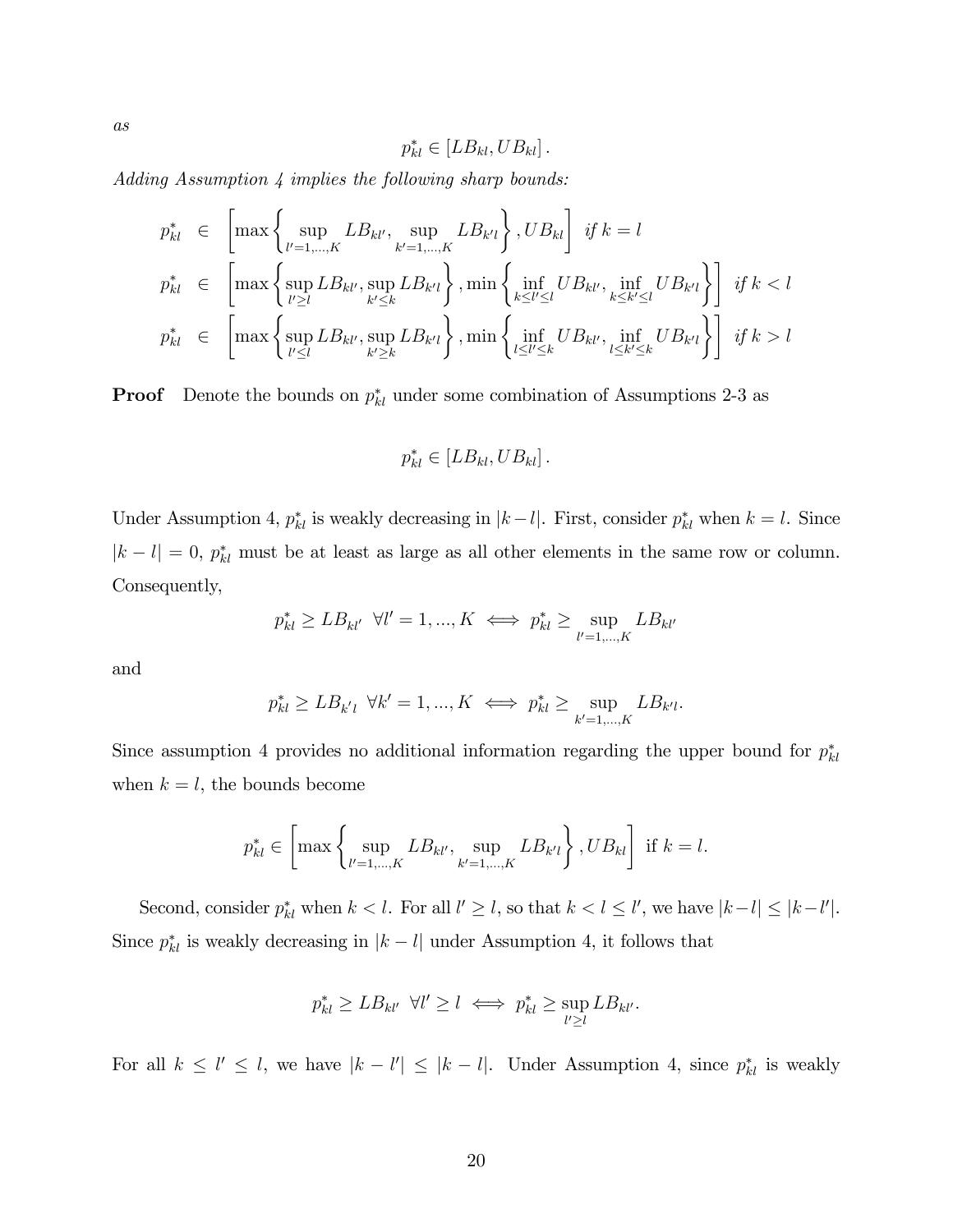decreasing in  $|k - l|$ , we have

$$
p_{kl}^* \leq UB_{kl'} \ \forall k \leq l' \leq l \iff p_{kl}^* \leq \inf_{k \leq l' \leq l} UB_{kl'}.
$$

For all  $k' \leq k$ , so that  $k' \leq k < l$ , we have  $|k'-l| \geq |k-l|$ . Since  $p_{kl}^*$  is weakly decreasing in  $|k - l|$  under Assumption 4, it follows that

$$
p_{kl}^* \geq LB_{k'l} \ \forall k' \leq k \iff p_{kl}^* \geq \sup_{k' \leq k} LB_{k'l}.
$$

For all  $k \leq k' \leq l$ , we have  $|k'-l| \leq |k-l|$ . Since  $p_{kl}^*$  is weakly decreasing in  $|k-l|$ under Assumption 4, it follows that

$$
p_{kl}^* \leq UB_{k'l} \ \forall k \leq k' \leq l \iff p_{kl}^* \leq \inf_{k \leq k' \leq l} UB_{k'l}.
$$

Thus, the bounds are given by

$$
p_{kl}^* \in \left[\max\left\{\sup_{l'\geq l} LB_{kl'}, \sup_{k'\leq k} LB_{k'l}\right\}, \min\left\{\inf_{k\leq l'\leq l} UB_{kl'}, \inf_{k\leq k'\leq l} UB_{k'l}\right\}\right] \text{ if } k
$$

Third, consider  $p_{kl}^*$  when  $k > l$ . For all  $k' \geq k$ , so that  $l < k \leq k'$ , then  $|k - l| \leq |k - l'|$ . Since  $p_{kl}^*$  is weakly decreasing in  $|k - l|$  under Assumption 4, it follows that

$$
p_{kl}^* \geq LB_{k'l} \ \forall k' \geq k \iff p_{kl}^* \geq \sup_{k' \geq k} LB_{k'l}.
$$

For all  $l \leq k' \leq k$ , then  $|k'-l| \leq |k-l|$ . Since  $p_{kl}^*$  is weakly decreasing in  $|k-l|$  under Assumption 4, it follows that

$$
p_{kl}^* \leq UB_{k'l} \ \forall l \leq k' \leq k \iff p_{kl}^* \leq \inf_{l \leq k' \leq k} UB_{k'l}.
$$

For all  $l' \leq l$ , so that  $l' \leq l < k$ , then  $|k - l'| \leq |k - l|$ . Since  $p_{kl}^*$  is weakly decreasing in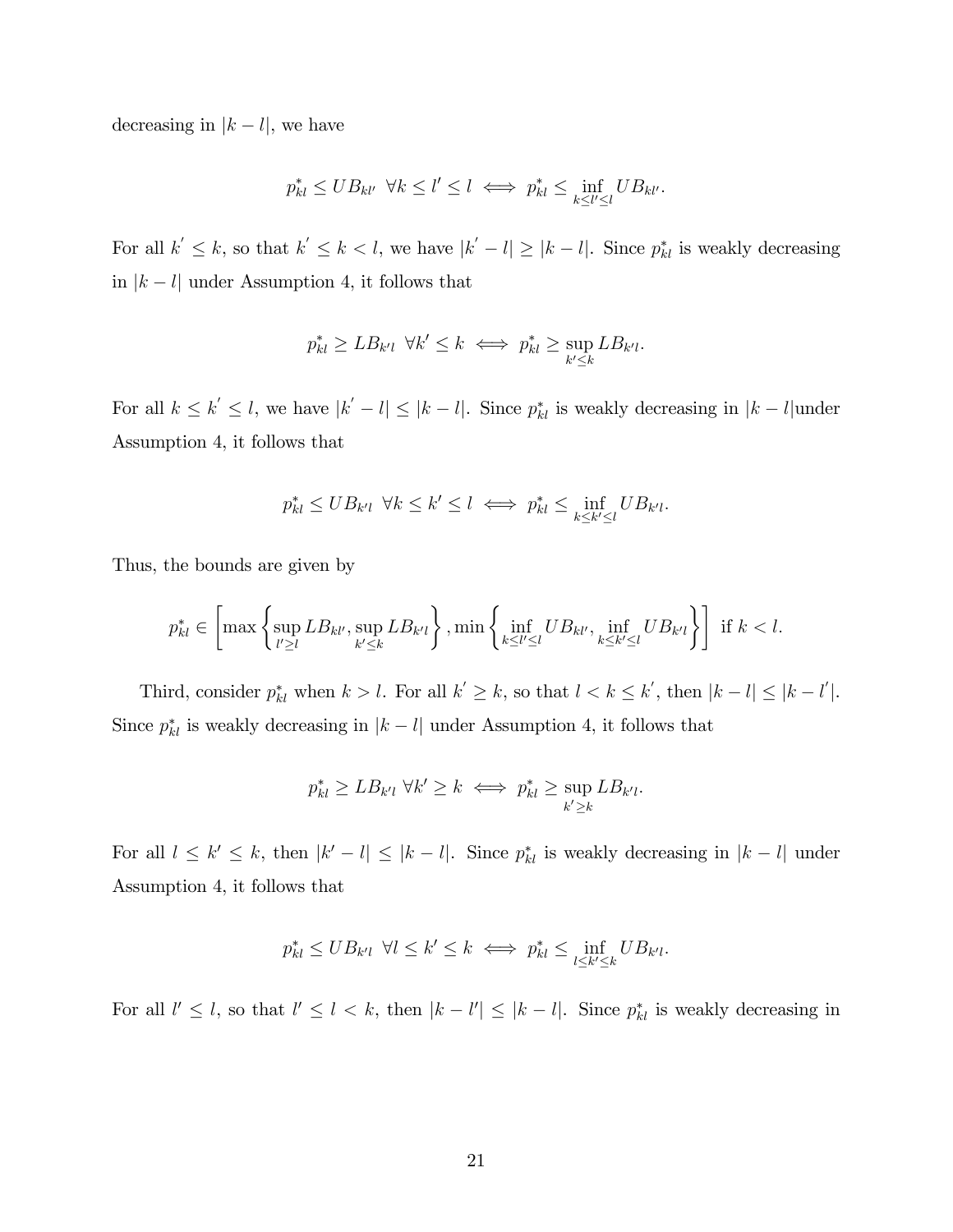$|k - l|$  under Assumption 4, it follows that

$$
p_{kl}^* \geq LB_{kl'} \ \forall l' \leq l \iff p_{kl}^* \geq \sup_{l' \leq l} LB_{kl'}.
$$

For all  $l \leq l' \leq k$ , then  $|k - l| \leq |k - l'|$ . Since  $p_{kl}^*$  is weakly decreasing in  $|k - l|$  under Assumption 4, it follows that

$$
p_{kl}^* \leq UB_{kl'} \ \forall l \leq l' \leq k \iff p_{kl}^* \leq \inf_{l \leq l' \leq k} UB_{kl'}.
$$

Thus, the bounds are given by

$$
p_{kl}^* \in \left[\max\left\{\sup_{l'\leq l} LB_{kl'}, \sup_{k'\geq k} LB_{k'l}\right\}, \min\left\{\inf_{l\leq l'\leq k} UB_{kl'}, \inf_{l\leq k'\leq k} UB_{k'l}\right\}\right] \text{ if } k>l.
$$

To prove the sharpness of the bounds in Proposition 5, it is sufficient to show that the bounds includes all values consistent with Assumptions 2, 3, and 4 and the data and the existence of  $p_{kl}^{*}$  so that the endpoints of the bounds may be attained. To show the bounds in Proposition 5 exhaust the information provided by the assumptions and the data, we use proof by contradiction.

First, if  $k = l$ , we have

$$
LB_{kl} = \max \left\{ \sup_{l'=1,\dots,K} LB_{kl'}, \sup_{k'=1,\dots,K} LB_{k'l} \right\}.
$$

Suppose there exists a sufficiently small number  $\epsilon > 0$  such that  $LB'_{kl} = LB_{kl} - \epsilon$  satisfies Assumptions 2-4. It follows that

$$
LB'_{kl} = \max \left\{ \sup_{l'=1,\dots,K} LB_{kl'}, \sup_{k'=1,\dots,K} LB_{k'l} \right\} - \epsilon
$$
  

$$
< \max \left\{ \sup_{l'=1,\dots,K} LB_{kl'}, \sup_{k'=1,\dots,K} LB_{k'l} \right\}.
$$

However, the inequality implies that  $LB'_{kl}$  is smaller than at least one off-diagonal element in the same row or column. This contradicts Assumption 4;  $LB'_{kl}$  must lie outside the bounds. When  $k = l$ , Assumption 4 adds no new information to the upper bound of  $p_{kl}^*$ ; thus, the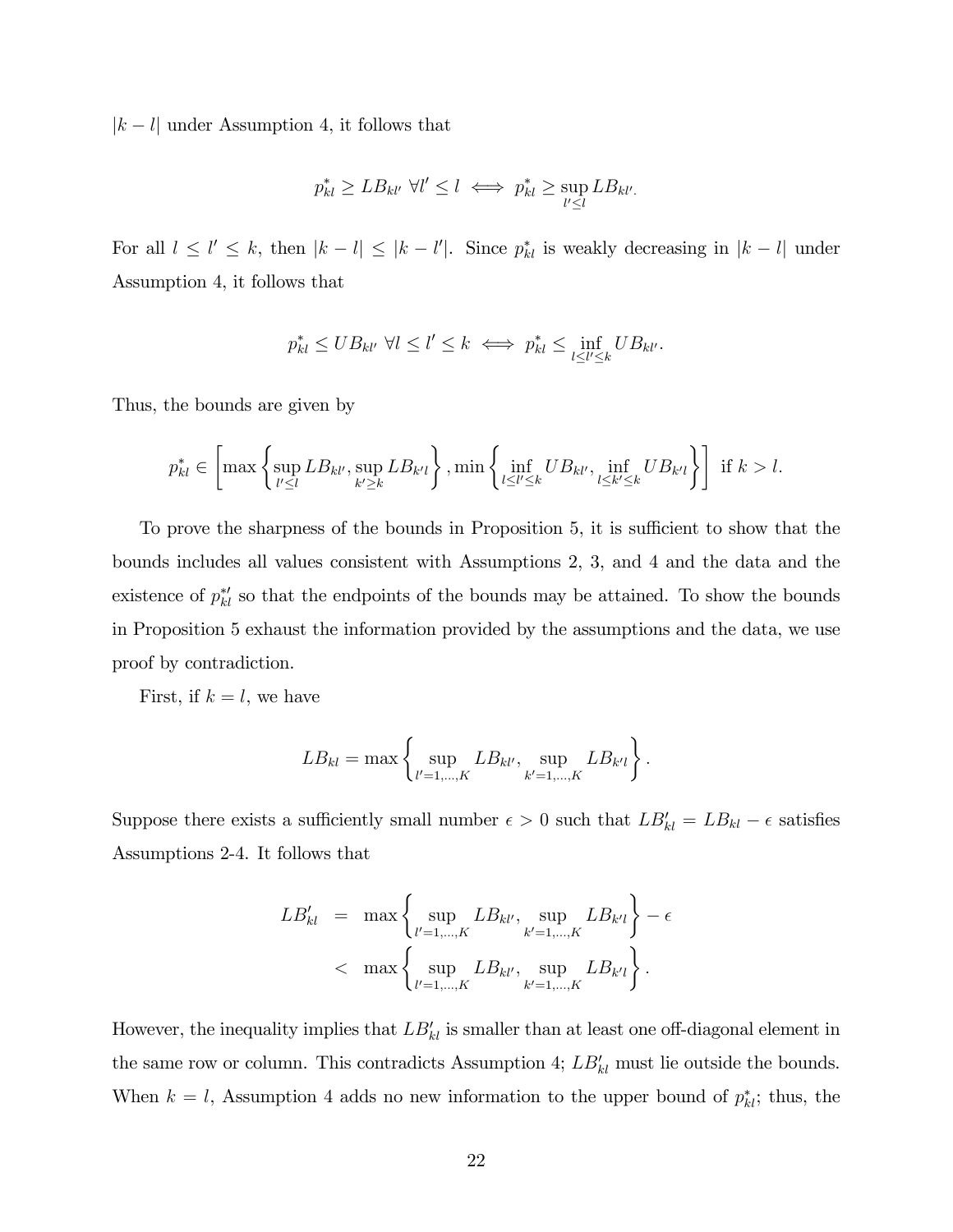proof of sharpness follows the proofs of Propositions 2, 3, and 4.

Second, if  $k < l$ , we have

$$
p_{kl}^* \in [LB_{kl}, UB_{kl}].
$$

where

$$
LB_{kl} = \max \left\{ \sup_{l'\geq l} LB_{kl'}, \sup_{k'\leq k} LB_{k'l} \right\}
$$
  

$$
UB_{kl} = \min \left\{ \inf_{k\leq l'\leq l} UB_{kl'}, \inf_{k\leq k'\leq l} UB_{k'l} \right\}.
$$

For the lower bound, suppose there exists a sufficiently small number  $\epsilon > 0$  so that  $LB'_{kl} =$  $LB_{kl} - \epsilon$  satisfies Assumptions 2-4. It follows that

$$
LB'_{kl} = \max \left\{ \sup_{l'\geq l} LB_{kl'}, \sup_{k'\leq k} LB_{k'l} \right\} - \epsilon
$$
  

$$
< \max \left\{ \sup_{l'\geq l} LB_{kl'}, \sup_{k'\leq k} LB_{k'l} \right\}.
$$

However, the inequality implies that  $LB'_{kl}$  is smaller than at least one element in the same row or column that is further from the diagonal. This contradicts Assumption 4;  $LB'_{kl}$  must lie outside the bounds. For the upper bound, suppose there exists a sufficiently small number  $\epsilon > 0$  so that  $UB'_{kl} = UB_{kl} + \epsilon$  satisfies Assumptions 2-4. It follows that

$$
UB'_{kl} = \min \left\{ \inf_{k \le l' \le l} UB_{kl'}, \inf_{k \le k' \le l} UB_{k'l} \right\} + \epsilon
$$
  
> 
$$
\min \left\{ \inf_{k \le l' \le l} UB_{kl'}, \inf_{k \le k' \le l} UB_{k'l} \right\}.
$$

However, the inequality implies that  $UB'_{kl}$  is larger than at least one element in the same row or column that is closer to the diagonal. This contradicts Assumption 4;  $UB'_{kl}$  must lie outside the bounds.

Third, if  $k > l$ , we have

$$
p_{kl}^* \in [LB_{kl}, UB_{kl}].
$$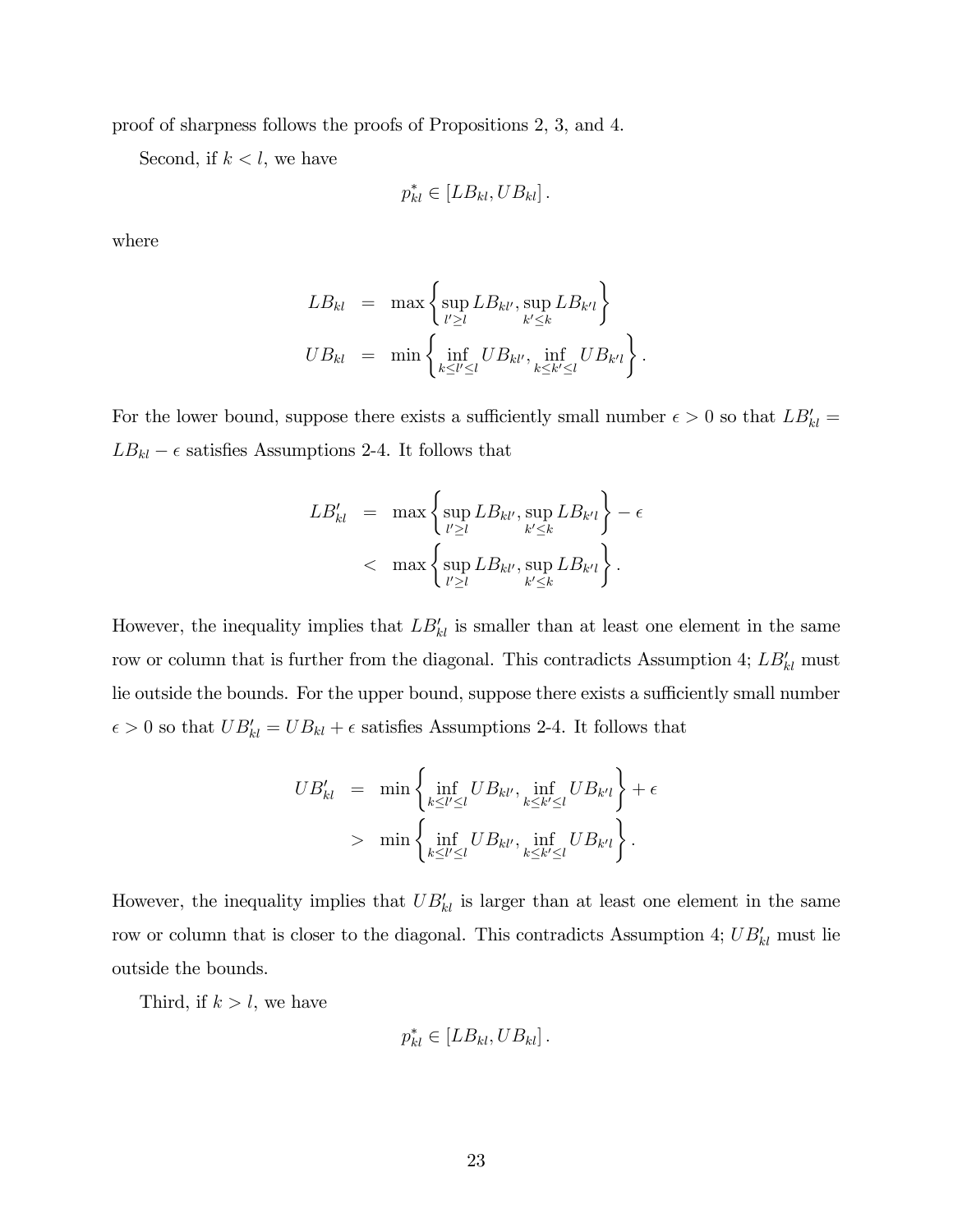where

$$
LB_{kl} = \max \left\{ \sup_{l'\leq l} LB_{kl'}, \sup_{k'\geq k} LB_{k'l} \right\}
$$
  

$$
UB_{kl} = \min \left\{ \inf_{l\leq l'\leq k} UB_{kl'}, \inf_{l\leq k'\leq k} UB_{k'l} \right\}.
$$

For the lower bound, suppose there exists a sufficiently small number  $\epsilon > 0$  so that  $LB'_{kl} =$  $LB_{kl} - \epsilon$  satisfies Assumptions 2-4. It follows that

$$
LB'_{kl} = \max \left\{ \sup_{l'\leq l} LB_{kl'}, \sup_{k'\geq k} LB_{k'l} \right\} - \epsilon
$$
  

$$
< \max \left\{ \sup_{l'\leq l} LB_{kl'}, \sup_{k'\geq k} LB_{k'l} \right\}.
$$

However, the inequality implies that  $LB'_{kl}$  is smaller than at least one element in the same row or column that is further from the diagonal. This contradicts Assumption 4;  $LB'_{kl}$  must lie outside the bounds. For the upper bound, suppose there exists a sufficiently small number  $\epsilon > 0$  so that  $UB'_{kl} = UB_{kl} + \epsilon$  satisfies Assumptions 2-4. It follows that

$$
UB'_{kl} = \min \left\{ \inf_{l \le l' \le k} UB_{kl'}, \inf_{l \le k' \le k} UB_{k'l} \right\} + \epsilon
$$
  
> 
$$
\min \left\{ \inf_{l \le l' \le k} UB_{kl'}, \inf_{l \le k' \le k} UB_{k'l} \right\}.
$$

However, the inequality implies that  $UB'_{kl}$  is larger than at least one element in the same row or column that is closer to the diagonal. This contradicts Assumption 4;  $UB'_{kl}$  must lie outside the bounds.

Now, we show the existence of  $p_{kl}^{*}$  consistent with the maintained assumptions and the data so that the endpoints bounds may be attained. Since we have the following sharp bounds under Assumption 2 and 3,

$$
LB_{kl} \leq p_{kl}^* \leq UB_{kl}
$$
  

$$
LB_{k'l} \leq p_{k'l}^* \leq UB_{k'l}
$$
  

$$
LB_{kl'} \leq p_{kl'}^* \leq UB_{kl'}
$$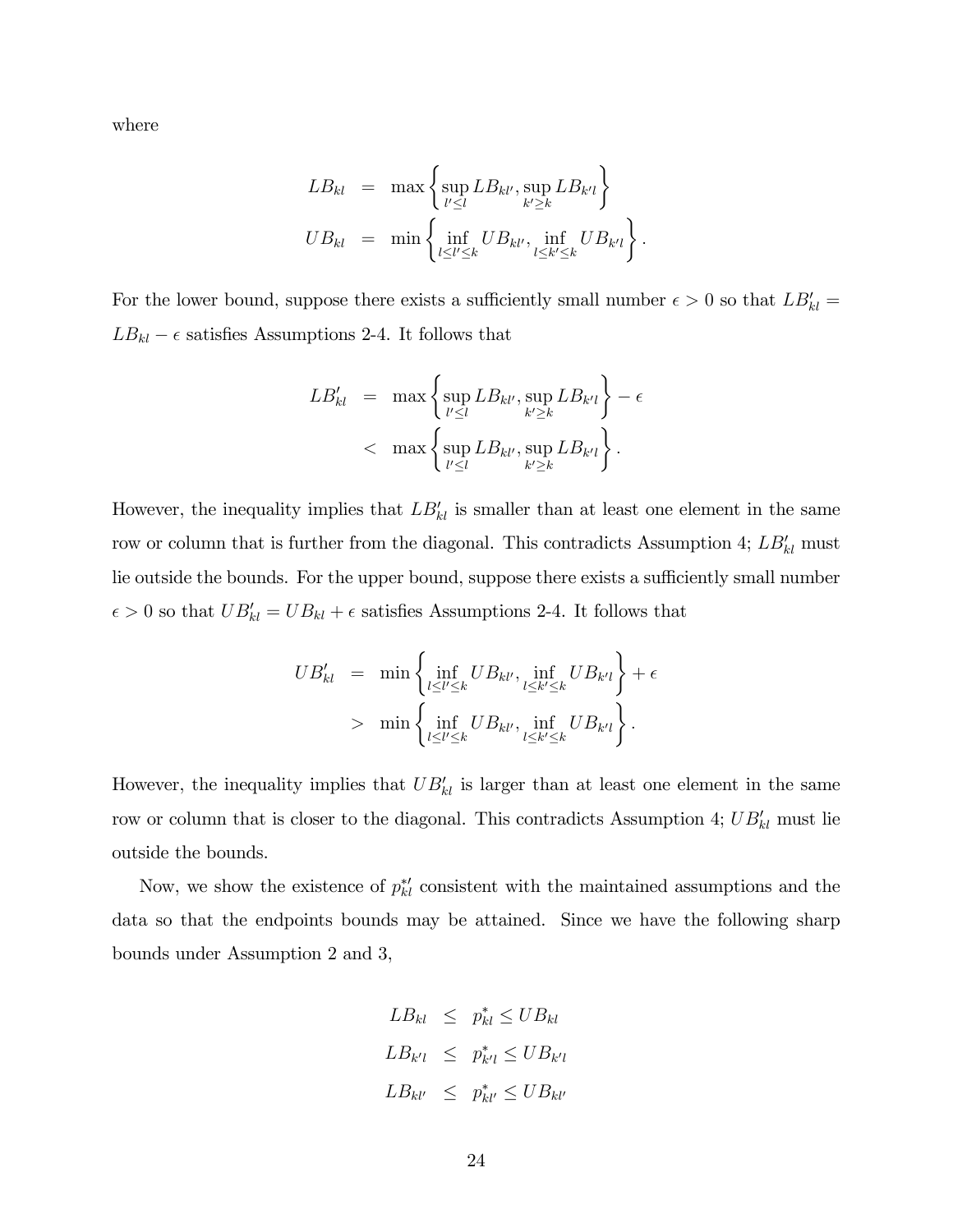$LB_{kl}$ ,  $UB_{kl}$ ,  $LB_{k'l}$ ,  $UB_{kl'}$ ,  $LB_{kl'}$  and  $UB_{kl'}$  are all obtainable values under Assumption 2 and 3. Then there must exist suprema of the lower bounds and infima of the upper bounds that are feasible given Assumptions 2 and 3 and the data. Adding Assumption 4, we simply bound  $p_{kl}^*$  with the infima and suprema of feasible upper and lower bounds in the same row and column with the transition probabilities of interest. Therefore, there exists  $p_{kl}^{*}$  so that the endpoints bounds may be attained.

$$
Q.E.D.
$$

**Corollary 6.1.** Consider a transition matrix,  $P_{0,1}^*$ , with equal- or unequal-sized partitions. Under Assumption 2(i),  $p_{kl}^*(x)$  is bounded sharply by

$$
p_{kl}^{*}(x) \in \left[\max\left\{\frac{r_{kl}(x) - \ddot{Q}}{p_k(x)}, 1 - \sum_{\substack{l'=1,2,\dots,K \\ l'\neq l}} UB_{kl'}(x), 0\right\}, \min\left\{\frac{r_{kl}(x) + \ddot{Q}}{p_k(x)}, 1 - \sum_{\substack{l'=1,2,\dots,K \\ l'\neq l}} LB_{kl'}(x), 1\right\}\right]
$$
  
where  $LB_{kl}(x) \equiv \max\left\{(r_{kl}(x) - \ddot{Q})/p_k(x)\right\}$ ,  $UB_{kl} \equiv \min\left\{(r_{kl}(x) + \ddot{Q})/p_k(x), 1\right\}$ .

where  $LB_{kl}(x) \equiv \max \left\{ (r_{kl}(x) - \ddot{Q})/p_k(x) \right\}$ ,  $UB_{kl} \equiv \min \left\{ (r_{kl}(x) + \ddot{Q})/p_k(x), 1 \right\}$ ,

$$
\ddot{Q} = \begin{cases} \ddot{Q} & under Assumption 6 \\ \ddot{Q}/\Pr(X = x) & otherwise \end{cases}
$$

and

$$
\widetilde{Q} = \left\{ \begin{array}{cl} Q/2 & \textit{for equal-sized partitions} \\ Q & \textit{for unequal-sized partitions} \end{array} \right.
$$

Proof First consider the bounds with equal-sized partitions. With equal-sized partitions, it must be that

$$
p_k^* = p_k + Q_{3,k} - Q_{4,k} = \frac{1}{K},
$$

implying that  $Q_{3,k} = Q_{4,k}$ . However, within the subsample with  $X = x$ , this is no longer the case in general. Now,  $\kappa$ 

$$
p_k^* = \frac{r_{kl}(x) + Q_{1,kl}(x) - Q_{2,kl}(x)}{p_k(x) + Q_{3,k}(x) - Q_{4,k}(x)},
$$

where  $p_k^*(x) = p_k(x) + Q_{3,k}(x) - Q_{4,k}(x)$  need not equal  $1/K$ . Therefore, we must bound

$$
p_k^* = \frac{r_{kl}(x) + Q_{1,kl}(x) - Q_{2,kl}(x)}{p_k(x) + Q_{3,k}(x) - Q_{4,k}(x)}.
$$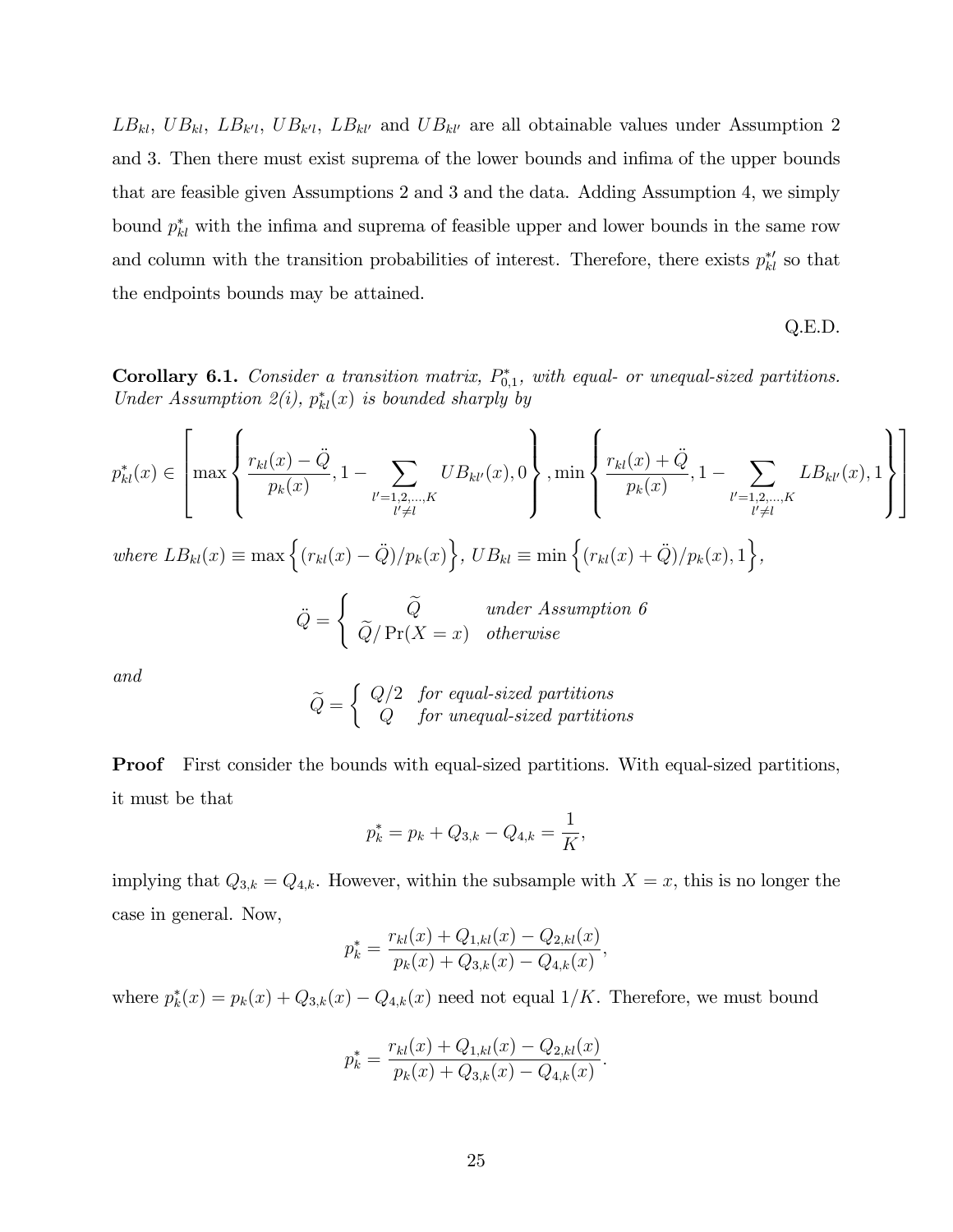With unequal-sized partitions, this turns out to be also be the formula for  $p_k^*$  since it is already the case that the denominator is not in general equal to  $1/K$ .

# Case 1: Bounds with equal-sized partitions under Assumptions 2(i) and 6.

Assumption 6 implies

$$
p_k^* = \frac{r_{kl}(x) + Q_{1,kl}(x) - Q_{2,kl}(x)}{p_k(x) + Q_{3,k}(x) - Q_{4,k}(x)}
$$
  
= 
$$
\frac{r_{kl}(x) + Q_{1,kl} - Q_{2,kl}}{p_k(x) + Q_{3,k} - Q_{4,k}}
$$
  
= 
$$
\frac{r_{kl}(x) + Q_{1,kl} - Q_{2,kl}}{p_k(x)}.
$$

It then follows from Proposition 2 that

$$
\frac{r_{kl}(x) - Q/2}{p_k(x)} \le p_{kl}^*(x) \le \frac{r_{kl}(x) + Q/2}{p_k(x)}.
$$

In addition,  $p_{kl}^*(x) \in [0,1]$  since it is a probability and

$$
p_{kl}^*(x) \in \left[1 - \sum_{\substack{l'=1,2,\ldots,K \\ l'\neq l}} UB_{kl'}(x), 1 - \sum_{\substack{l'=1,2,\ldots,K \\ l'\neq l}} LB_{kl'}(x) \right]
$$

since the rows of  $P_{0,1}^*(x)$  must sum to one.

# Case 2: Bounds with equal-sized partitions under Assumption 2(i).

Under Assumption 2(i),

$$
Q_{j,kl} = \sum_{x} Q_{j,kl}(x) \Pr(X = x) \le \frac{Q}{2}, \ j = 1, 2
$$
  

$$
Q_{j,k} = \sum_{x} Q_{j,k}(x) \Pr(X = x) \le \frac{Q}{2}, \ j = 3, 4.
$$

This implies

$$
Q_{1,kl}(x), Q_{2,kl}(x), Q_{3,k}(x), Q_{4,k}(x) \le \min\left\{\frac{Q}{2\Pr(X=x)}\right\}
$$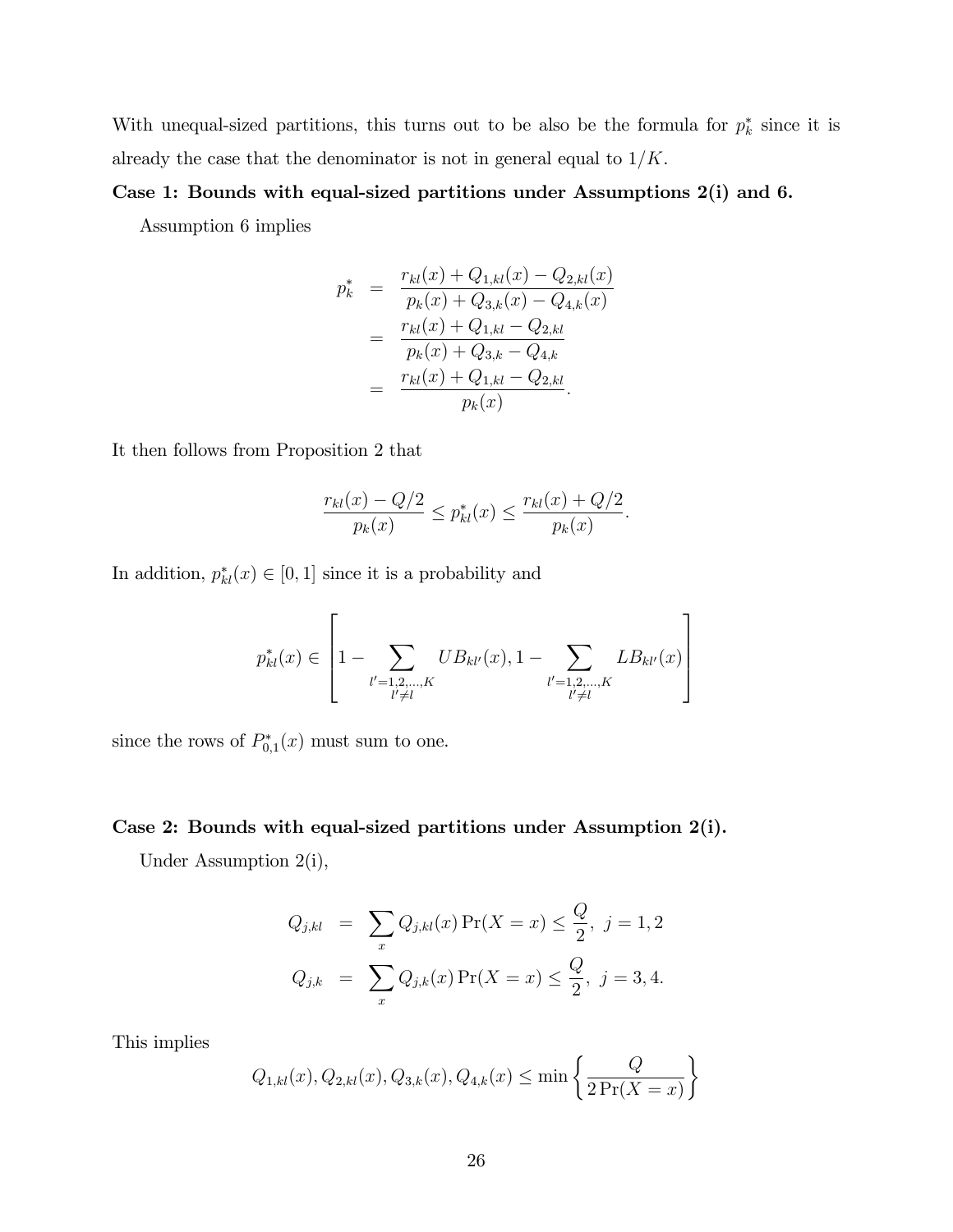It then follows from Proposition 3 that

$$
\frac{r_{kl}(x) - Q/2 \Pr(X = x)}{p_k(x)} \le p_{kl}^*(x) \le \frac{r_{kl}(x) + Q/2 \Pr(X = x)}{p_k(x)}.
$$

In addition,  $p_{kl}^*(x) \in [0,1]$  since it is a probability and

$$
p_{kl}^*(x) \in \left[1 - \sum_{\substack{l'=1,2,\ldots,K \\ l'\neq l}} UB_{kl'}(x), 1 - \sum_{\substack{l'=1,2,\ldots,K \\ l'\neq l}} LB_{kl'}(x) \right]
$$

since the rows of  $P_{0,1}^*(x)$  must sum to one.

# Case 3: Bounds with unequal-sized partitions under Assumptions 2(i) and 6.

This is identical to Case 1, with  $Q/2$  replaced by  $Q$ , since misclassification no longer must be bi-directional.

# Case 4: Bounds with unequal-sized partitions under Assumption 2(i).

This is identical to Case 2, with  $Q/2$  replaced by  $Q$ , since misclassification no longer must be bi-directional.

The proof of sharpness follows from the proof for Proposition 3, replacing the unconditional probabilities with conditional probabilities and utilizing the correct maximum misclassification rate.

Q.E.D.

**Corollary 6.2.** Consider a transition matrix,  $P_{0,1}^*$ , with equal- or unequal-sized partitions.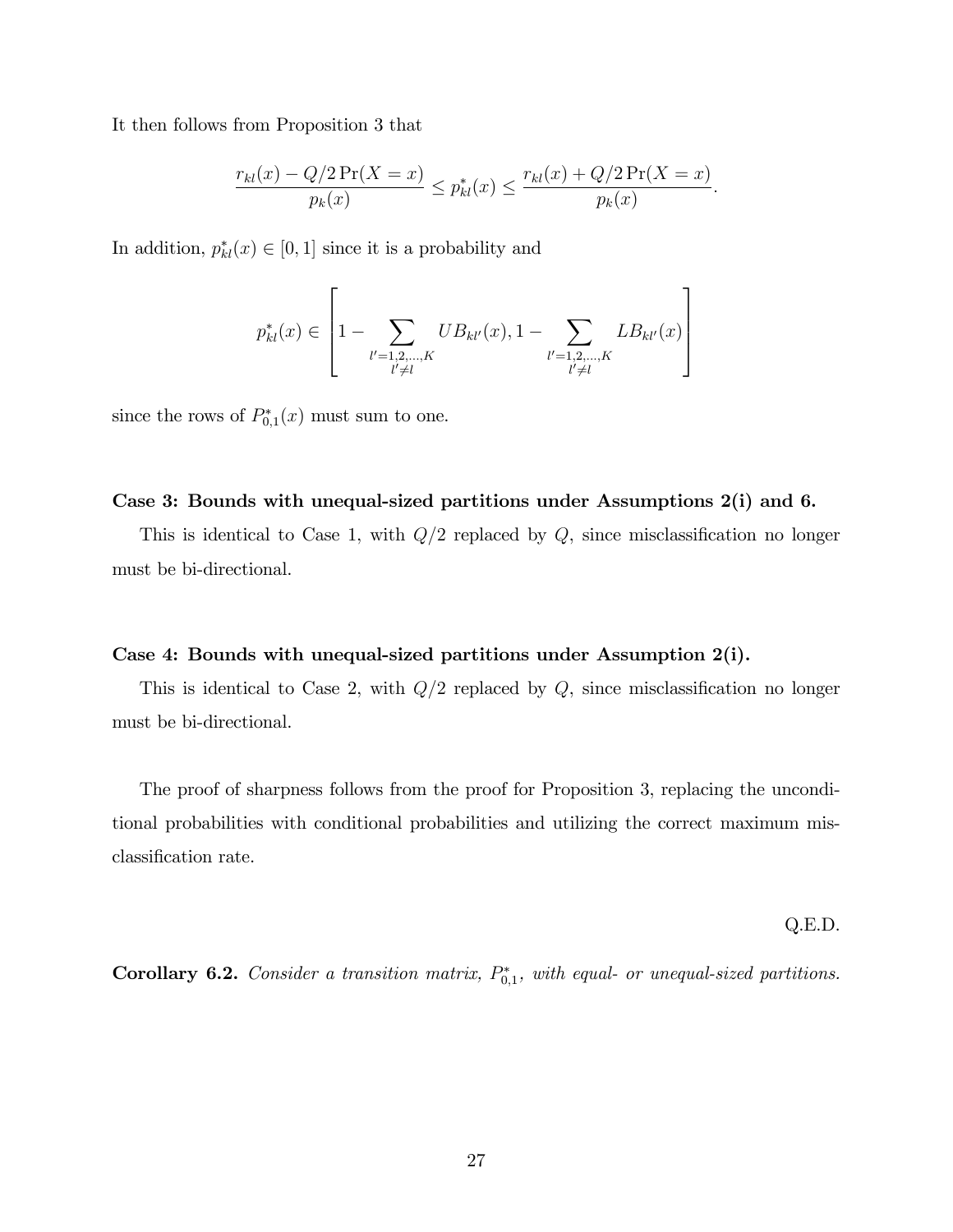Under Assumption 2(ii),  $p_{kl}^*(x)$  is bounded sharply by

$$
p_{kl}^{*}(x) \in \left[\max\left\{\frac{r_{kl}(x) - \widetilde{Q}}{p_k(x)}, 1 - \sum_{\substack{l'=1,2,\ldots,K \\ l'\neq l}} UB_{kl'}(x), 0\right\},\right]
$$

$$
\min\left\{\frac{r_{kl}(x) + \widetilde{Q}}{p_k(x) - \min\left\{\widetilde{Q}, p_k(x)\right\}}, 1 - \sum_{\substack{l'=1,2,\ldots,K \\ l'\neq l}} LB_{kl'}(x), 1\right\}\right]
$$

where  $LB_{kl}(x) \equiv \max \Big\{ (r_{kl}(x) - \widetilde{Q})/p_k(x) \Big\}, UB_{kl} \equiv \min \Big\{ (r_{kl}(x) + \widetilde{Q})/(p_k(x) - \min \Big\{ \widetilde{Q}, p_k(x) \Big\}), 1 \Big\},$ and  $\sqrt{ }$ 

$$
\widetilde{Q} = \begin{cases} Q/K & under Assumption 6 \\ Q/K \Pr(X = x) & otherwise \end{cases}
$$

**Proof** First consider the bounds with equal-sized partitions. As in Corollary 6.1, with equal-sized partitions, it must be that

$$
p_k^* = p_k + Q_{3,k} - Q_{4,k} = \frac{1}{K},
$$

implying that  $Q_{3,k} = Q_{4,k}$ . However, within the subsample with  $X = x$ , this is no longer the case in general. Now,

$$
p_k^* = \frac{r_{kl}(x) + Q_{1,kl}(x) - Q_{2,kl}(x)}{p_k(x) + Q_{3,k}(x) - Q_{4,k}(x)},
$$

where  $p_k^*(x) = p_k(x) + Q_{3,k}(x) - Q_{4,k}(x)$  need not equal  $1/K$ . Therefore, we must bound

$$
p_k^* = \frac{r_{kl}(x) + Q_{1,kl}(x) - Q_{2,kl}(x)}{p_k(x) + Q_{3,k}(x) - Q_{4,k}(x)}.
$$

With unequal-sized partitions, this turns out to be also be the formula for  $p_k^*$  since it is already the case that the denominator is not in general equal to  $1/K$ .

Case 1: Bounds with equal-sized or unequal-sized partitions under Assumptions  $2(ii)$  and 6.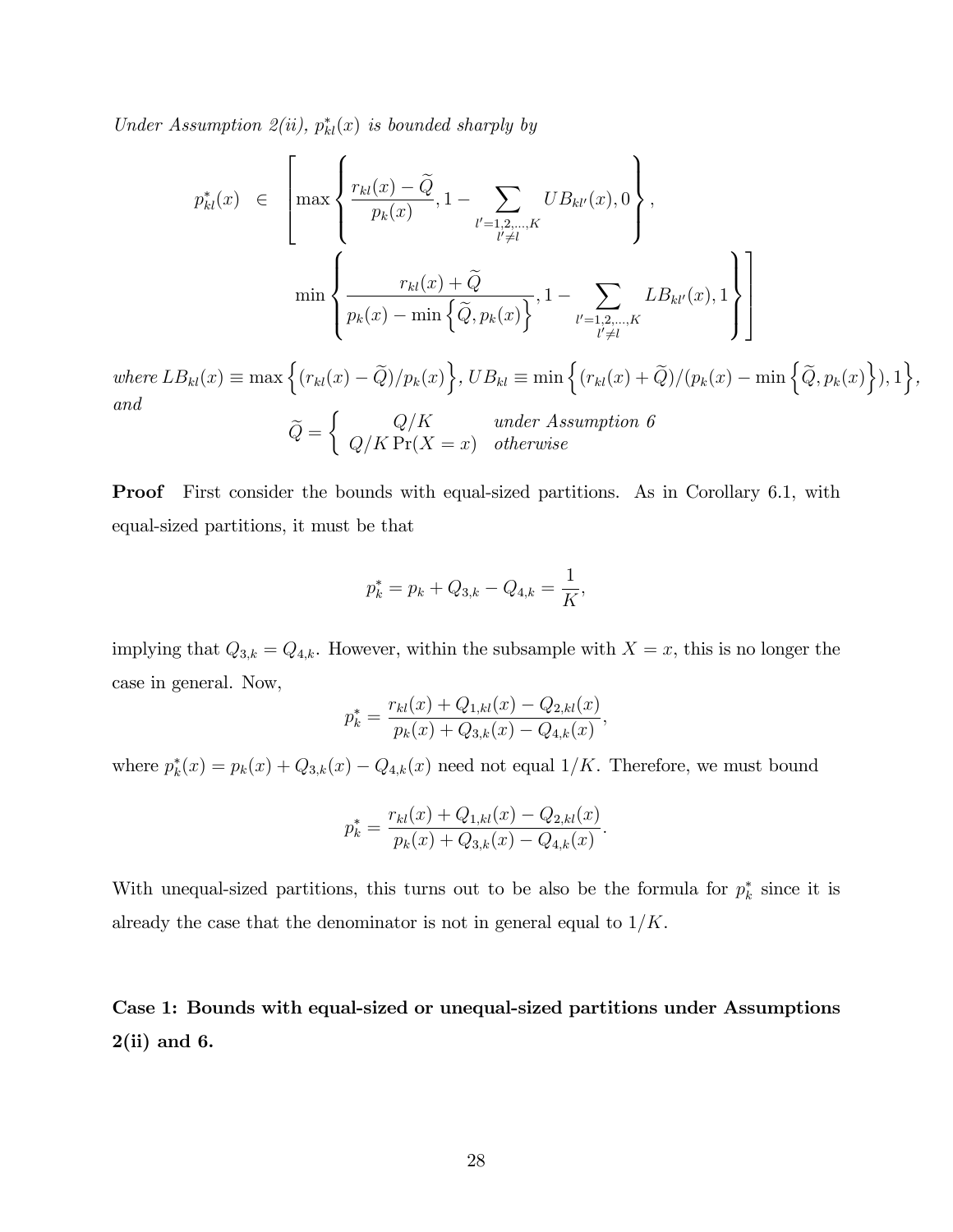Assumption 6 implies

$$
p_k^* = \frac{r_{kl}(x) + Q_{1,kl}(x) - Q_{2,kl}(x)}{p_k(x) + Q_{3,k}(x) - Q_{4,k}(x)}
$$
  
= 
$$
\frac{r_{kl}(x) + Q_{1,kl} - Q_{2,kl}}{p_k(x) + Q_{3,k} - Q_{4,k}}
$$
  
= 
$$
\frac{r_{kl}(x) + Q_{1,kl} - Q_{2,kl}}{p_k(x)}.
$$

It then follows from Proposition 3 that

$$
\frac{r_{kl}(x) - Q/K}{p_k(x)} \le p_{kl}^*(x) \le \frac{r_{kl}(x) + Q/K}{p_k(x) - \min\{Q/K, p_k(x)\}}.
$$

In addition,  $p_{kl}^*(x) \in [0,1]$  since it is a probability and

$$
p_{kl}^*(x) \in \left[1 - \sum_{\substack{l'=1,2,\ldots,K \\ l'\neq l}} UB_{kl'}(x), 1 - \sum_{\substack{l'=1,2,\ldots,K \\ l'\neq l}} LB_{kl'}(x) \right]
$$

since the rows of  $P_{0,1}^*(x)$  must sum to one.

# Case 2: Bounds with equal-sized or unequal-sized partitions under Assumption 2(ii).

Under Assumption 2(ii),

$$
Q_{j,kl} = \sum_{x} Q_{j,kl}(x) \Pr(X = x) \le \frac{Q}{K}, \ j = 1, 2
$$
  

$$
Q_{j,k} = \sum_{x} Q_{j,k}(x) \Pr(X = x) \le \frac{Q}{K}, \ j = 3, 4.
$$

This implies

$$
Q_{1,kl}(x), Q_{2,kl}(x), Q_{3,k}(x), Q_{4,k}(x) \le \min\left\{\frac{Q}{K\Pr(X=x)}\right\}
$$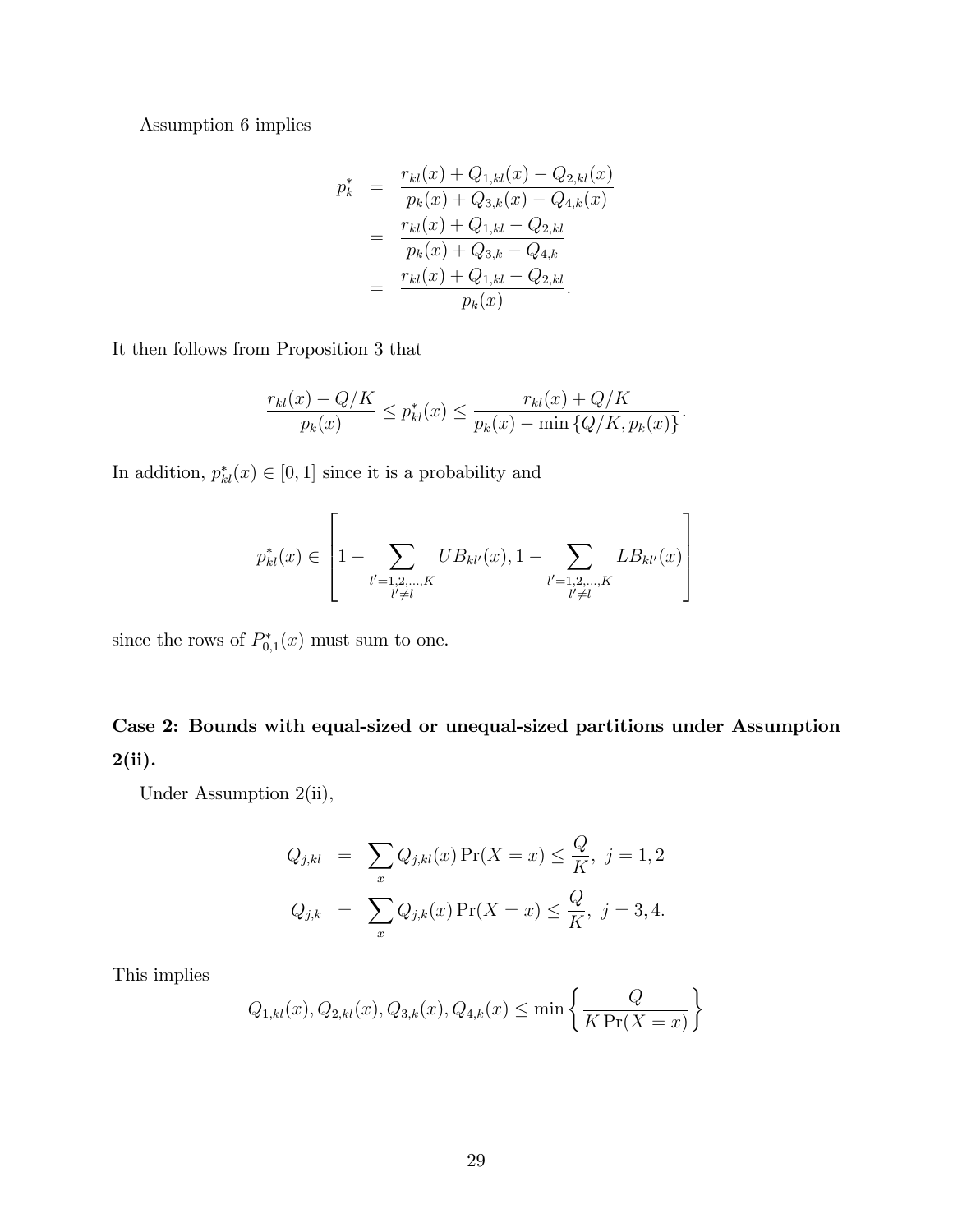It then follows from Proposition 3 that

$$
\frac{r_{kl}(x) - Q/K \Pr(X = x)}{p_k(x)} \le p_{kl}^*(x) \le \frac{r_{kl}(x) + Q/K \Pr(X = x)}{p_k(x) - \min\{Q/K \Pr(X = x), p_k(x)\}}
$$

In addition,  $p_{kl}^*(x) \in [0,1]$  since it is a probability and

$$
p_{kl}^*(x) \in \left[1 - \sum_{\substack{l'=1,2,\ldots,K \\ l'\neq l}} UB_{kl'}(x), 1 - \sum_{\substack{l'=1,2,\ldots,K \\ l'\neq l}} LB_{kl'}(x) \right]
$$

since the rows of  $P_{0,1}^*(x)$  must sum to one.

The proof of sharpness follows from the proof for Proposition 3, replacing the unconditional probabilities with conditional probabilities and utilizing the correct maximum misclassification rate.

Q.E.D.

:

**Corollary 6.3.** Consider a  $2 \times 2$  transition matrix,  $P_{0,1}^*$ , with unequal-sized partitions. Under Assumption 3, the four elements are bounded sharply by

$$
p_{11}^{*}(x) \in \max\left\{\frac{r_{11}(x)}{\min\{p_{1}(x) + \tilde{Q}, 1\}}, 1 - UB_{12}(x), 0\right\}, \min\left\{\frac{r_{11}(x) + \tilde{Q}}{p_{1}(x)}, 1 - LB_{12}(x), 1\right\}
$$
  
\n
$$
p_{12}^{*}(x) \in \max\left\{\frac{r_{12}(x) - \tilde{Q}}{p_{1}(x)}, 1 - UB_{11}(x), 0\right\}, \min\left\{\frac{r_{12}(x) + \min\left\{\tilde{Q}, 1 - p_{1}(x)\right\}}{p_{1}(x) + \min\left\{\tilde{Q}, 1 - p_{1}(x)\right\}}, 1 - LB_{11}(x), 1\right\}
$$
  
\n
$$
p_{21}^{*}(x) \in \max\left\{\frac{r_{21}(x) - \min\left\{\tilde{Q}, p_{2}(x)\right\}}{p_{2}(x) - \min\left\{\tilde{Q}, p_{2}(x)\right\}}, 1 - UB_{22}(x), 0\right\}, \min\left\{\frac{r_{21}(x) + \tilde{Q}}{p_{2}(x) - \tilde{\tilde{Q}}}, 1 - LB_{22}(x), 1\right\}
$$
  
\n
$$
p_{22}^{*}(x) \in \max\left\{\frac{r_{22}(x) - \tilde{Q}}{p_{2}(x)}, 1 - UB_{21}(x), 0\right\}, \min\left\{\frac{r_{22}(x)}{p_{2}(x) - \min\{\tilde{Q}, p_{2}(x)\}}, 1 - LB_{21}(x), 1\right\}
$$

where  $LB_{kl}(x)$  and  $UB_{kl}(x)$  denote the lower and upper bounds of  $p_{kl}^*(x)$ , respectively,

$$
\widetilde{\widetilde{Q}} = \begin{cases}\n0 & under Assumption 2(i) \\
\min \left\{ \widetilde{Q}, p_2(x) \right\} & under Assumption 2(ii)\n\end{cases}
$$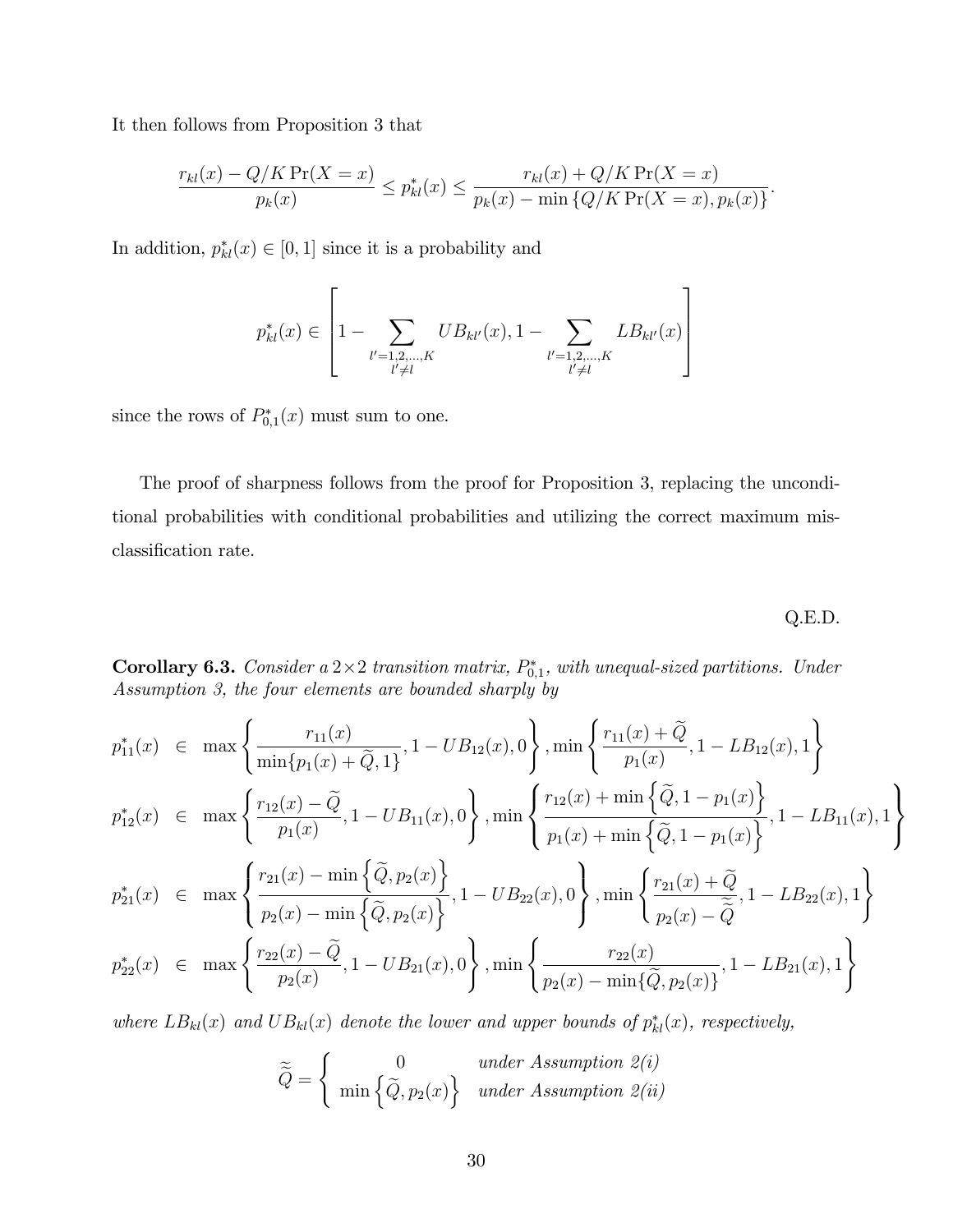and

$$
\widetilde{Q} = \begin{cases}\nQ & under Assumptions 2(i) \text{ and } 6 \\
Q/Pr(X = x) & under Assumption 2(i) \\
Q/2 & under Assumptions 2(ii) \text{ and } 6 \\
Q/2Pr(X = x) & under Assumption 2(ii)\n\end{cases}
$$

**Proof** Following the proof of Proposition 4, we have

$$
p_{11}^{*}(x) = \frac{r_{22}(x) + [\theta_{11}^{10}(x) + \theta_{11}^{01}(x) + \theta_{11}^{11}(x)]}{p_{2}(x) + [\theta_{11}^{10}(x) + \theta_{11}^{11}(x) + \theta_{12}^{10}(x)]}
$$
  
\n
$$
p_{12}^{*}(x) = \frac{r_{12}(x) + \theta_{12}^{10}(x) - \theta_{11}^{01}(x)}{p_{1}(x) + [\theta_{11}^{10}(x) + \theta_{11}^{11}(x) + \theta_{12}^{10}(x)]}
$$
  
\n
$$
p_{21}^{*}(x) = \frac{r_{21}(x) + \theta_{21}^{01}(x) - \theta_{11}^{10}(x)}{p_{2}(x) - [\theta_{11}^{10}(x) + \theta_{11}^{11}(x) + \theta_{12}^{10}(x)]}
$$
  
\n
$$
p_{22}^{*}(x) = \frac{r_{22}(x) - [\theta_{11}^{11}(x) + \theta_{12}^{10}(x) + \theta_{21}^{01}(x)]}{p_{2}(x) - [\theta_{11}^{10}(x) + \theta_{11}^{11}(x) + \theta_{12}^{10}(x)].}
$$

Under Assumption 6,  $\theta_{k,l}^{k'-k,l'-l}(x) = \theta_{k,l}^{k'-k,l'-l} \ \forall k,l,k',l'.$  Thus, we have

$$
p_{11}^{*}(x) = \frac{r_{22}(x) + (\theta_{11}^{10} + \theta_{11}^{01} + \theta_{11}^{11})}{p_2(x) + (\theta_{11}^{10} + \theta_{11}^{11} + \theta_{12}^{10})}
$$
  
\n
$$
p_{12}^{*}(x) = \frac{r_{12}(x) + \theta_{12}^{10} - \theta_{11}^{01}}{p_1(x) + (\theta_{11}^{10} + \theta_{11}^{11} + \theta_{12}^{10})}
$$
  
\n
$$
p_{21}^{*}(x) = \frac{r_{21}(x) + \theta_{21}^{01} - \theta_{11}^{10}}{p_2(x) - (\theta_{11}^{10} + \theta_{11}^{11} + \theta_{12}^{10})}
$$
  
\n
$$
p_{22}^{*}(x) = \frac{r_{22}(x) - (\theta_{11}^{10} + \theta_{11}^{10} + \theta_{21}^{01})}{p_2(x) - (\theta_{11}^{10} + \theta_{11}^{11} + \theta_{12}^{10})}.
$$

# Case 1: Bounds under Assumptions 2(i) and 6.

Following Proposition 4, we have

$$
\frac{r_{11}(x)}{\min\{p_1(x) + Q, 1\}} \leq p_{11}^*(x) \leq \min\left\{\frac{r_{11}(x) + Q}{p_1(x)}, 1\right\}
$$
\n
$$
\max\left\{\frac{r_{12}(x) - Q}{p_1(x)}, 0\right\} \leq p_{12}^*(x) \leq \min\left\{\frac{r_{12}(x) + \min\{Q, 1 - p_1(x)\}}{p_1(x) + \min\{Q, 1 - p_1(x)\}}, 1\right\}
$$
\n
$$
\max\left\{\frac{r_{21}(x) - \min\{Q, p_2(x)\}}{p_2(x) - \min\{Q, p_2(x)\}}, 0\right\} \leq p_{21}^*(x) \leq \min\left\{\frac{r_{21}(x) + Q}{p_2(x)}, 1\right\}
$$
\n
$$
\max\left\{\frac{r_{22}(x) - Q}{p_2(x)}, 0\right\} \leq p_{22}^*(x) \leq \min\left\{\frac{r_{22}(x)}{p_2(x) - \min\{Q, p_2(x)\}}, 1\right\}.
$$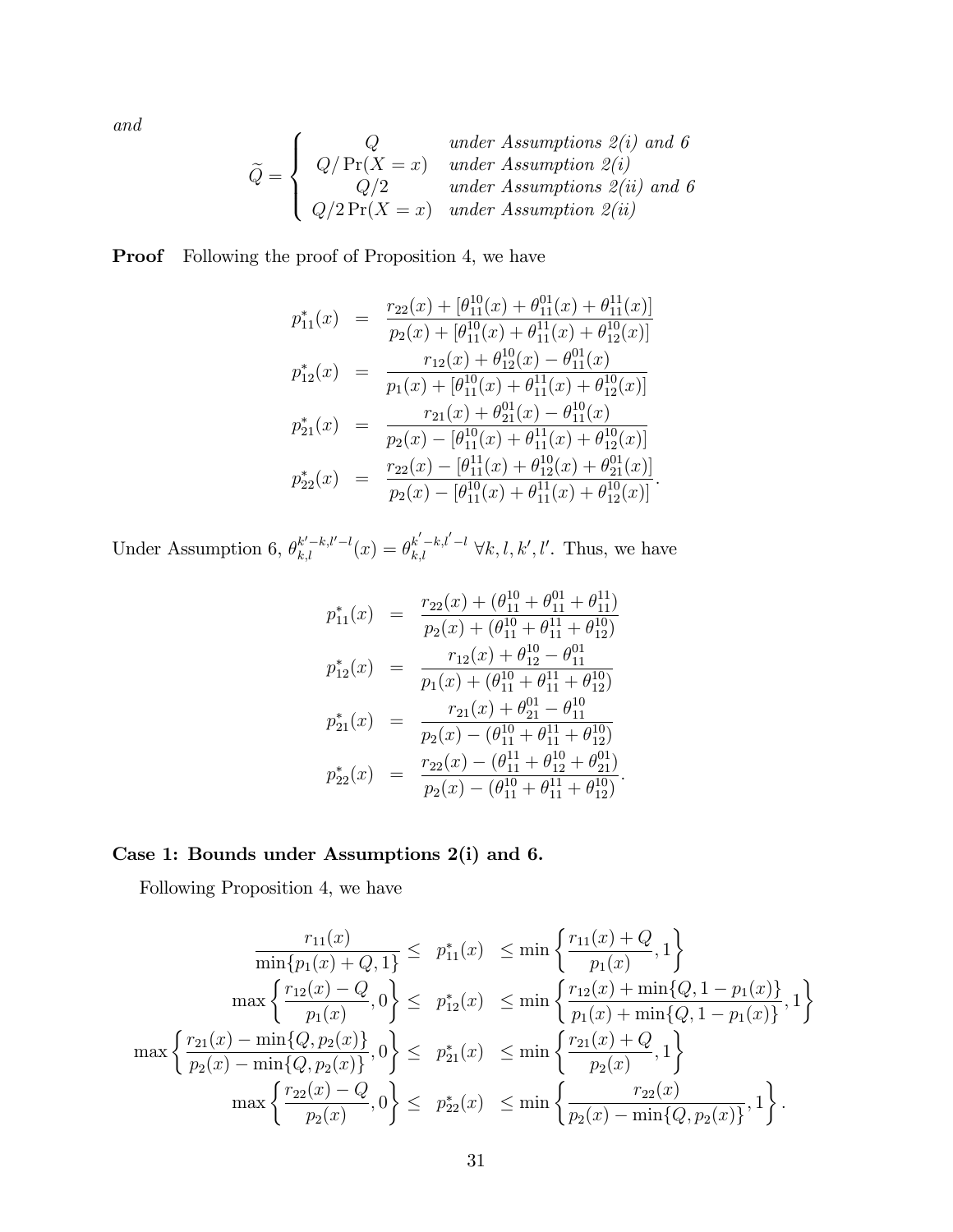# Case 2: Bounds under Assumptions 2(ii) and 6.

Following Proposition 4, we have

$$
\frac{r_{11}(x)}{\min\{p_1(x) + Q/2, 1\}} \leq p_{11}^*(x) \leq \min\left\{\frac{r_{11}(x) + Q/2}{p_1(x)}, 1\right\}
$$
\n
$$
\max\left\{\frac{r_{12}(x) - Q/2}{p_1(x)}, 0\right\} \leq p_{12}^*(x) \leq \min\left\{\frac{r_{12}(x) + \min\{Q/2, 1 - p_1(x)\}}{p_1(x) + \min\{Q/2, 1 - p_1(x)\}}, 1\right\}
$$
\n
$$
\max\left\{\frac{r_{21}(x) - \min\{Q/2, p_2(x)\}}{p_2(x) - \min\{Q/2, p_2(x)\}}, 0\right\} \leq p_{21}^*(x) \leq \min\left\{\frac{r_{21}(x) + Q/2}{p_2(x) - \min\{Q/2, p_2(x)\}}, 1\right\}
$$
\n
$$
\max\left\{\frac{r_{22}(x) - Q/2}{p_2(x)}, 0\right\} \leq p_{22}^*(x) \leq \min\left\{\frac{r_{22}(x)}{p_2(x) - \min\{Q/2, p_2(x)\}}, 1\right\}.
$$

# Case 3: Bounds under Assumptions 2(i).

This is identical to Case 1, with Q replaced by  $Q/Pr(X = x)$ , following Corollary 6.1 and 6.2.

# Case 4: Bounds under Assumptions 2(ii).

This is identical to Case 1, with  $Q/K$  replaced by  $Q/K$  Pr( $X = x$ ), following Corollary 6.1 and 6.2.

The proof of sharpness follows from the proof for Proposition 4, replacing the unconditional probabilities with conditional probabilities and utilizing the correct maximum misclassification rate.

Q.E.D.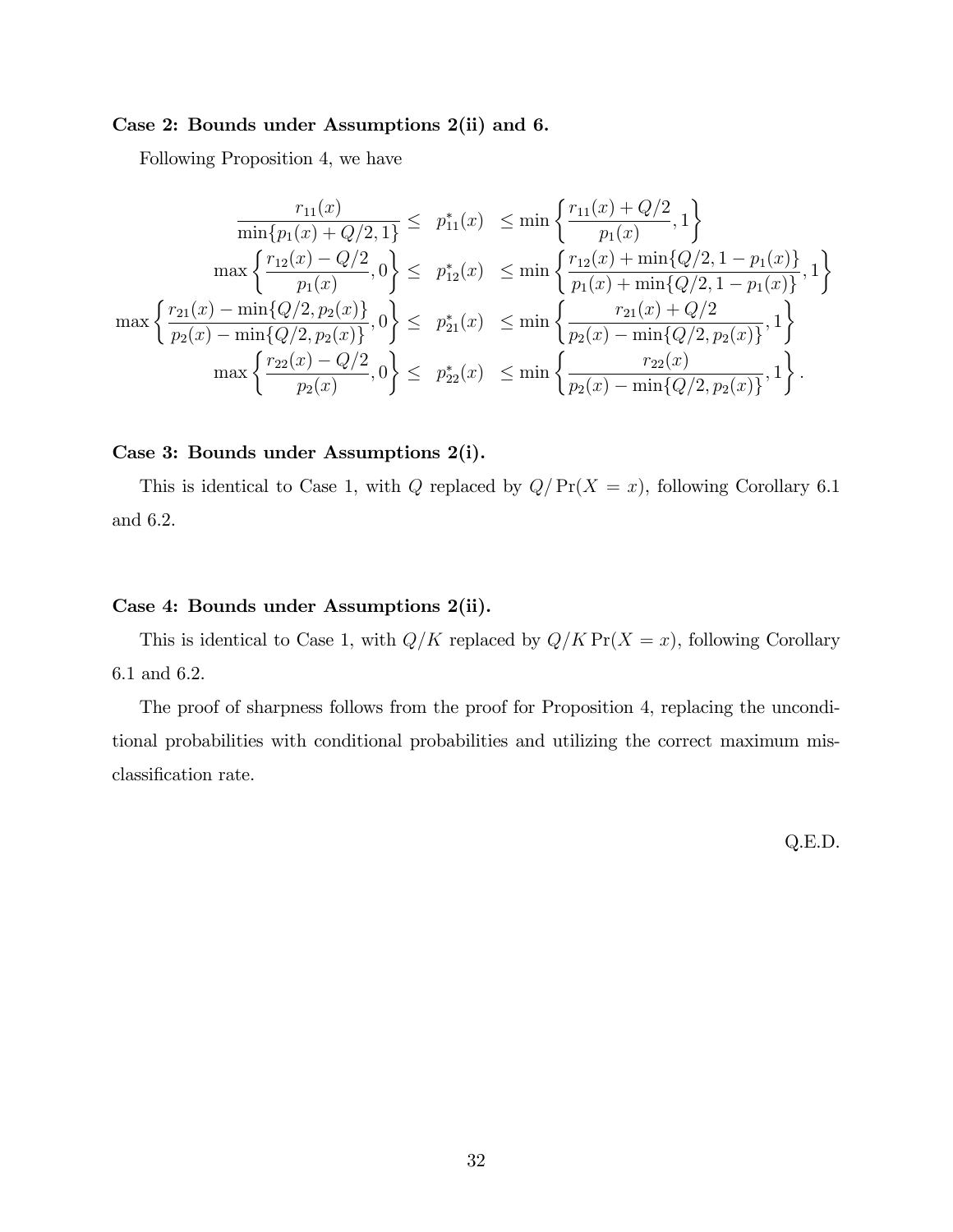# D Simulated Misclassification Rates

The total misclassification rate in income data,  $Q$ , is unknown, but figures prominently in the width of the bounds. While one of the advantages of our approach is that the transition probabilities may be bounded under various assumptions concerning Q, having some prior knowledge concerning plausible values of  $Q$  is important. Here, we discuss one possible way to obtain reasonable choices of Q.

Prior to discussing our approach, it is worth noting that some previous studies have attempted to quantify the measurement error rate in income data by matching self-reported income to administrative data. For example, Pedace and Bates (2000) compare self-reported earnings for over 50,000 respondents in the 1992 SIPP longitudinal file to respondents' earnings documented in the Social Security Administration's Summary Earnings Record (SER). The authors find that  $3.6\%$  (6.4%) of the final sample report no (positive) earnings in the SIPP despite having positive (no) earnings in the SER. A similar exercise in Kapteyn and Ypma (2007) using Swedish data on older individuals finds that  $18.2\%$  (4.6%) report no (positive) earnings in the survey data despite having positive (no) earnings in the administrative records. While interesting, such results are of limited usefulness in the current context of estimating transition probabilities since rates of *measurement error* in self-reported earnings do not directly translate into *misclassification* rates when examining transition matrices. Moreover, the amount of misclassification generated by a given amount of measurement error will depend on the dimensionality of the transition matrix.

In light of this, we employ a simulation-based approach to quantify Q when the data is discretized into a different number of equal-sized partitions. To proceed, we utilize a structural model for income dynamics and measurement error based on an  $AR(1)$  model as in Lee et al. (2017). Note, while Lee et al. (2017) rely on the model to assess mobility, we only rely on the model to suggest plausible values of the misclassification rate,  $Q$ .

The model for income dynamics is given by

$$
\ln(y_{it}^*) = \gamma \ln(y_{i,t-1}^*) + \alpha_i + \varepsilon_{it}, \ \ t = 1, ..., T \tag{D.1}
$$

where  $y_{it}^*$  is the true income of household i at time t,  $y_{i,t-1}^*$  is the true income at time  $t-1$ ,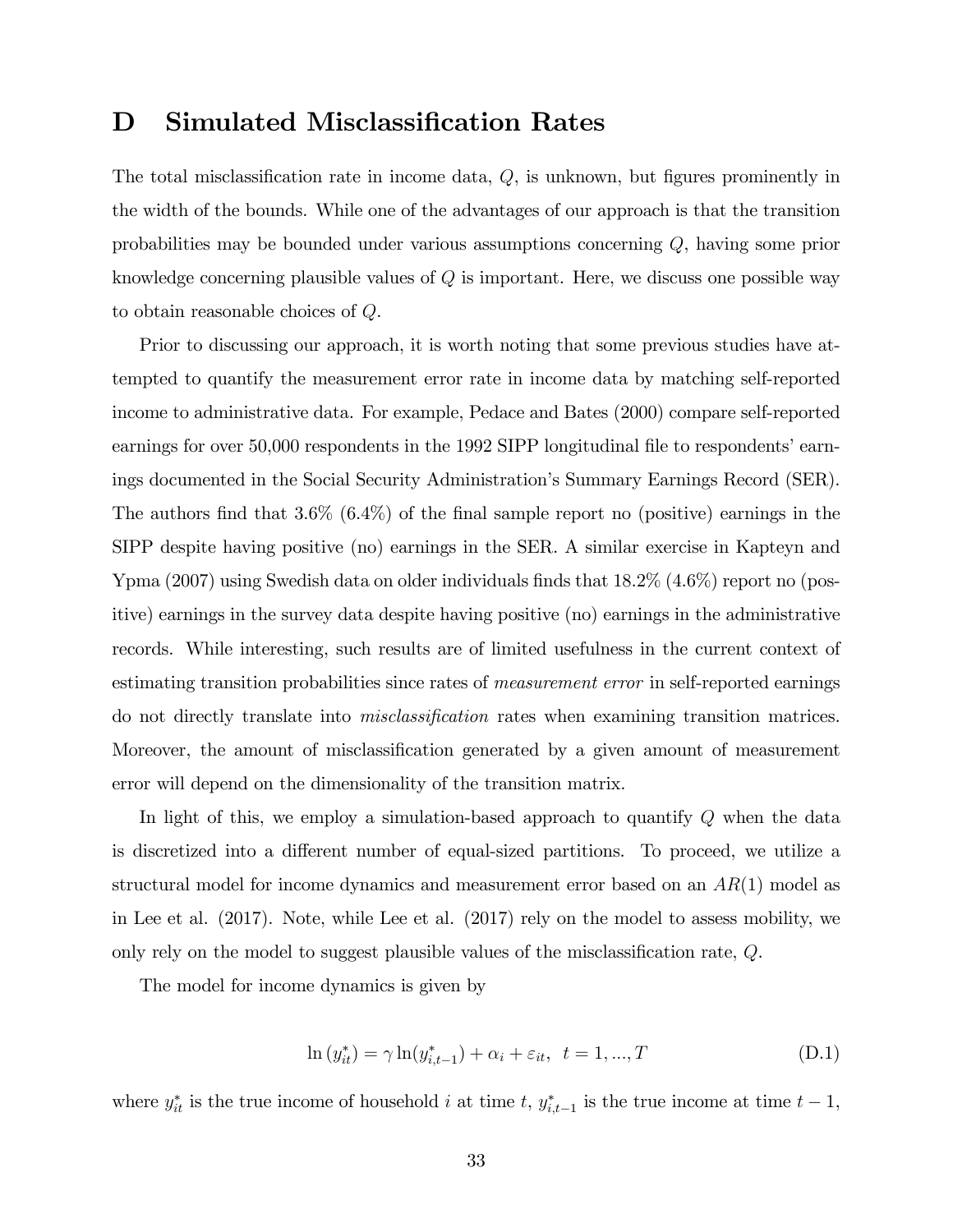$\alpha_i$  is a time invariant household-specific intercept, and  $\varepsilon_{it}$  is an idiosyncratic error term.

The initial condition is drawn from the stationary distribution of  $y$ , given by

$$
\ln(y_{i0}^*) \stackrel{\text{iid}}{\sim} \mathbb{N}\left(\frac{\alpha_i}{1-\gamma}, \frac{\sigma_\alpha^2}{(1-\gamma)^2} + \frac{\sigma_\varepsilon^2}{1-\gamma^2}\right),\tag{D.2}
$$

where  $\sigma_{\alpha}^2$  and  $\sigma_{\varepsilon}^2$  are the variances of  $\alpha$  and  $\varepsilon$ , respectively. The fixed effect,  $\alpha$ , is drawn from a uniform distribution, given by

$$
\alpha_i \stackrel{\text{iid}}{\sim} \mathbb{U}(\alpha_l, \alpha_u). \tag{D.3}
$$

The mean of  $\alpha$ ,  $\overline{\alpha} = 0.5(\alpha_l + \alpha_u)$ , is chosen to pin down the expected value of  $\ln(y^*)$  for a given choice of  $\gamma$  as

$$
\mathrm{E}[\ln(y^*)]=\frac{\overline{\alpha}}{1-\gamma}
$$

assuming  $E[\varepsilon_{it}] = 0$ . The bounds on  $\alpha$  are given by

$$
\alpha_l = \overline{\alpha} - \kappa
$$
  

$$
\alpha_u = \overline{\alpha} + \kappa.
$$

implying that  $\sigma_{\alpha}^2 = \kappa^2/3$ . The idiosyncratic error,  $\varepsilon$ , is drawn from a normal distribution, given by

$$
\varepsilon_{it} \stackrel{\text{iid}}{\sim} \mathbb{N}\left(0, \sigma_{\varepsilon}^2\right).
$$

The variance of  $\varepsilon$  is chosen to pin down the variance of  $\ln(y^*)$  for a given choice of  $\gamma$  as given in (D.2).

We do not observe true income,  $y_{it}^*$ , but rather mismeasured income,  $y_{it}$ . Given that there is substantial evidence that measurement error is mean-reverting and serially correlated (Bound and Krueger 1991; Bound et al. 1994; Bollinger and Chandra 2005; Kim and Solon 2005), we express observed income as

$$
\ln(y_{it}) = \rho \ln(y_{it}^*) + \eta_{it},\tag{D.4}
$$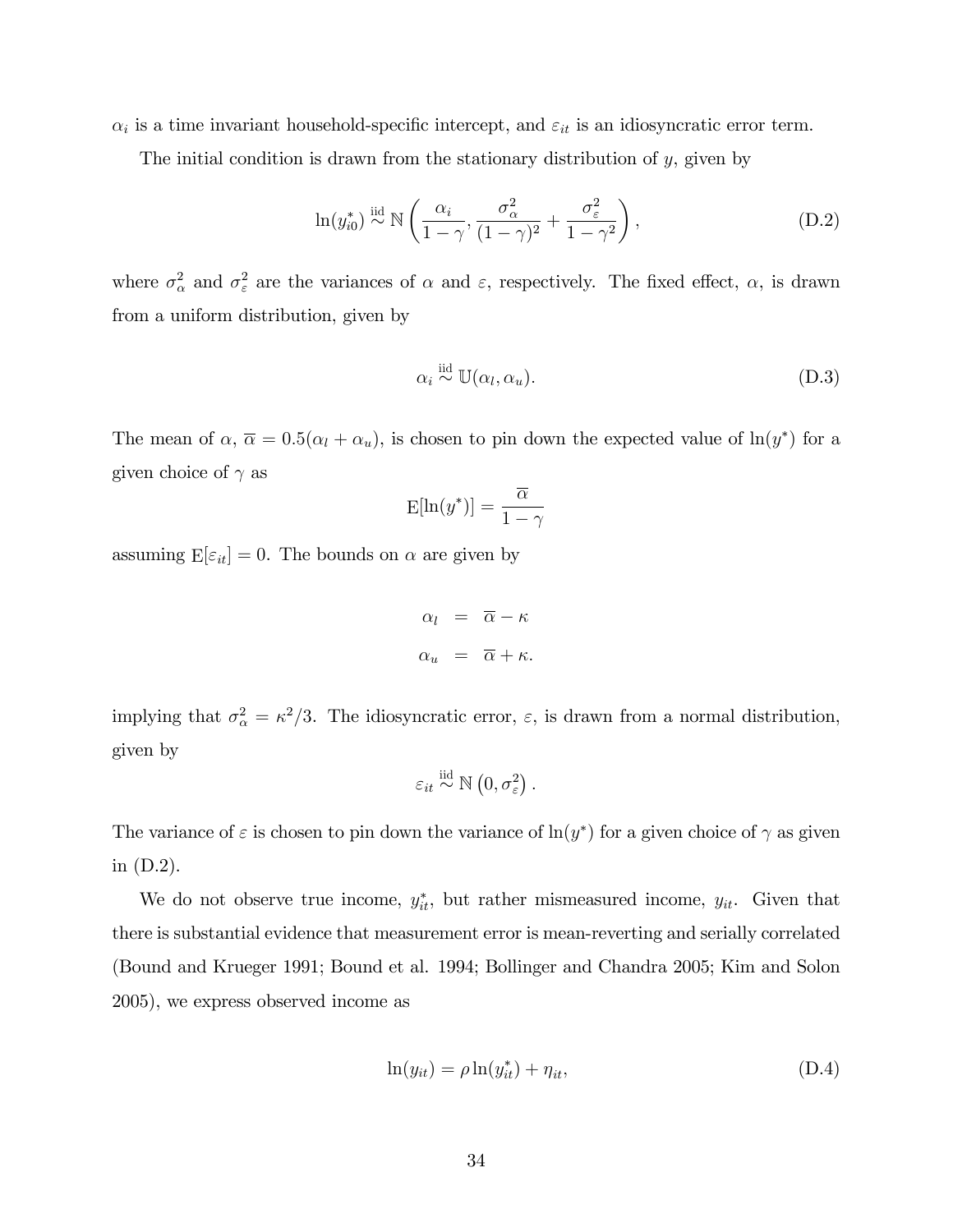where  $\rho$  denotes the mean reversion parameter,  $\rho \in (0, 1)$ . The error,  $\eta_{it}$ , is assumed to be indepedent of  $y^*$  and is decomposed into a time invariant and time-varying component as follows

$$
\eta_{it} = e_i + v_{it},\tag{D.5}
$$

where  $Cov(e_i, v_{it}) = 0$  and e and v are each normally distributed.

DeÖne the realized measurement error as

$$
\mu_{it} = \ln(y_{it}) - \ln(y_{it}^*)
$$
\n
$$
= (\rho - 1) \ln(y_{it}^*) + \eta_{it},
$$
\n(D.6)

where

$$
E[\mu_{it}] = (\rho - 1) E[\ln(y^*)] + E[\eta_{it}]
$$
  
 
$$
Var(\mu_{it}) = (\rho - 1)^2 Var[\ln(y^*)] + Var[\eta_{it}]
$$

The mean and variance of  $\eta$  are chosen to pin down the mean and the variance of  $\mu$  for a given choice of  $\rho$ . Finally, we set

$$
\mathbf{E}[e_i] = 0 \tag{D.7}
$$

$$
E[v_{it}] = E[\mu_{it}] - (\rho - 1) E[\ln(y^*)]
$$
 (D.8)

$$
\sigma_e^2 = \zeta \left( \text{Var}(\mu_{it}) - (\rho - 1)^2 \text{Var}[\ln(y^*)] \right) \tag{D.9}
$$

$$
\sigma_v^2 = (1 - \zeta) \left( \text{Var}(\mu_{it}) - (\rho - 1)^2 \text{Var}[\ln(y^*)] \right)
$$
 (D.10)

where  $\sigma_e^2$  and  $\sigma_v^2$  are the variances of e and v, respectively.

In sum, we need to choose values for  $\gamma$  (auto-regressive parameter in (D.1)),  $\rho$  (meanreverting parameter in  $(D.4)$ ),  $\kappa$  (variance of fixed effect in  $(D.3)$ ),  $\zeta$  (share of measurement error variance due to time invariant component in  $(D.9)$ ), and  $E[\mu_{it}]$  and  $Var(\mu_{it})$  (mean and variance of measurement error in (D.6)). However, instead of directly choosing values for  $Var(\mu_{it})$ , we instead choose values for the reliability statistic (Gottschalk and Huynh 2010;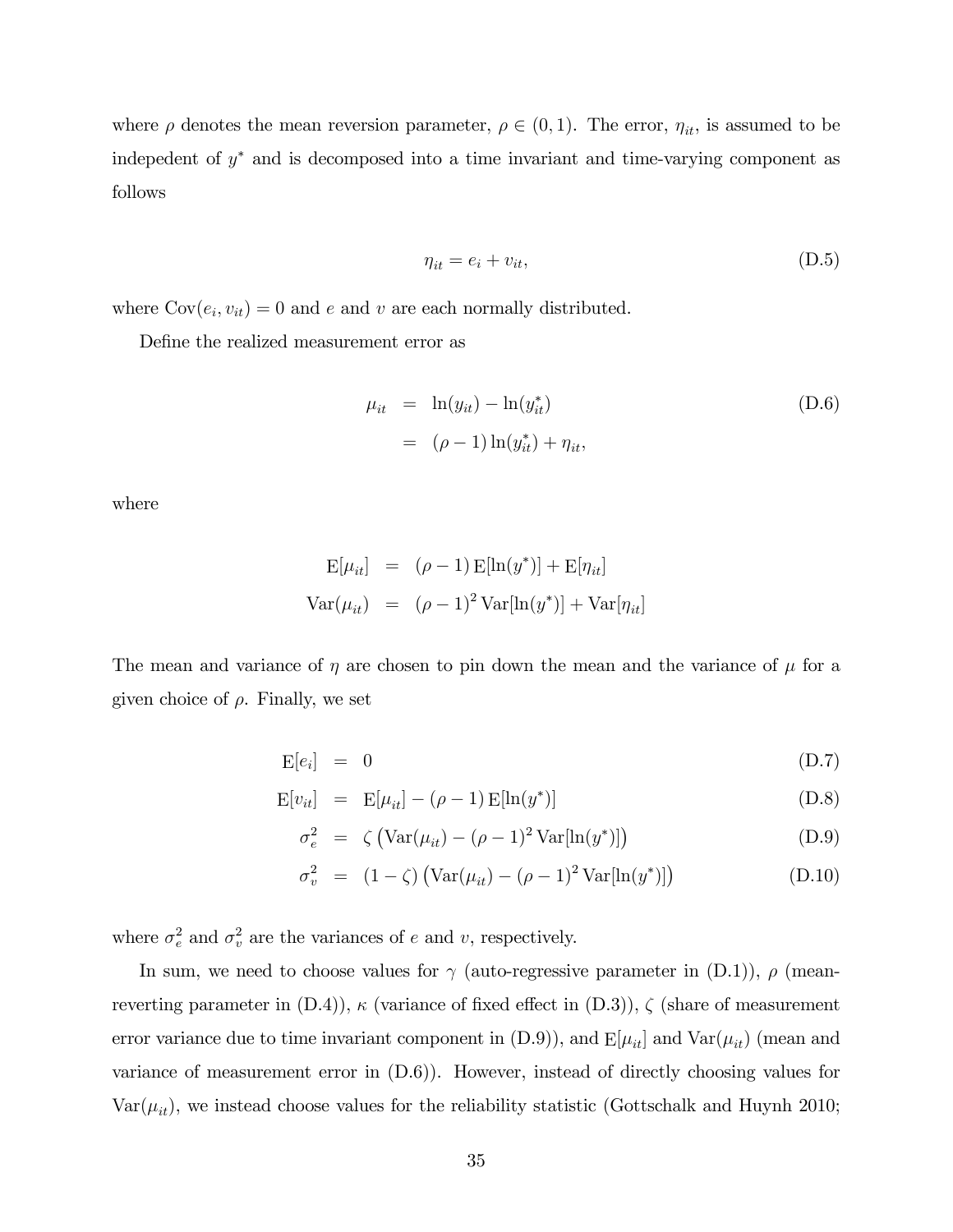Abowd and Stinson 2013), given as

$$
R = \frac{\text{Var}[\ln(y^*)]}{\text{Var}[\ln(y^*)] + \text{Var}(\mu_{it})}.
$$
\n(D.11)

The remaining parameters are chosen to pin down  $E[\ln(y^*)]$  and  $Var[\ln(y^*)]$  (mean and variance of true income in (D.2)).

We consider the following cases

$$
E[\ln(y^*)] = 10
$$
  
\n
$$
Var[\ln(y^*)] = 2
$$
  
\n
$$
E[\mu_{it}] = -0.15
$$
  
\n
$$
(\gamma, \kappa) = \{(0.9, 0.2), (0.8, 0.45), (0.7, 0.7), (0.6, 0.95)\}
$$
  
\n
$$
(R, \rho) = \{(0.95, 0.8), (0.9, 0.7), (0.85, 0.6), (0.8, 0.55)\}
$$
  
\n
$$
\zeta = \{0.25, 0.50, 0.75\}
$$

Note,  $\gamma$  and  $\kappa$  are chosen together to enure that  $\sigma_{\varepsilon}^2 > 0$  and R and  $\rho$  are chosen together to ensure that  $\sigma_e^2, \sigma_v^2 > 0$ .

The mean and the variance of  $ln(y^*)$  are set at values a bit above those observed in our self-reported income data. The mean measurement error,  $E[\mu_{it}] = -0.15$ , is from Gottschalk and Huynh (2010) and is based on annual earnings of males in the 1996 SIPP panel matched to tax records and assumes the tax records are correct. In contrast, Gibson and Kim (2010) use the Panel Study of Income Dynamics Validation Study (PSIDVS) based on 1981–1986 data and find the mean measurement error to range from  $-0.22$  to  $0.22$  across the different years. However, in results not shown, Q is not particularly sensitive to this value.

For the reliability statistic, R, Gottschalk and Huynh (2010) and Abowd and Stinson (2013) both report values around 0.7 when assuming the adminstrative data are correct. However, when Abowd and Stinson (2013) give equal probability to the SIPP and administrative data being correct, the reliability statistic of the SIPP data rises to above 0.9. Hyslop and Townsend (2016) perform a similar analysis using survey and administrative data from New Zealand and report reliability statistics between 0.83 and 0.85. Thus, we consider values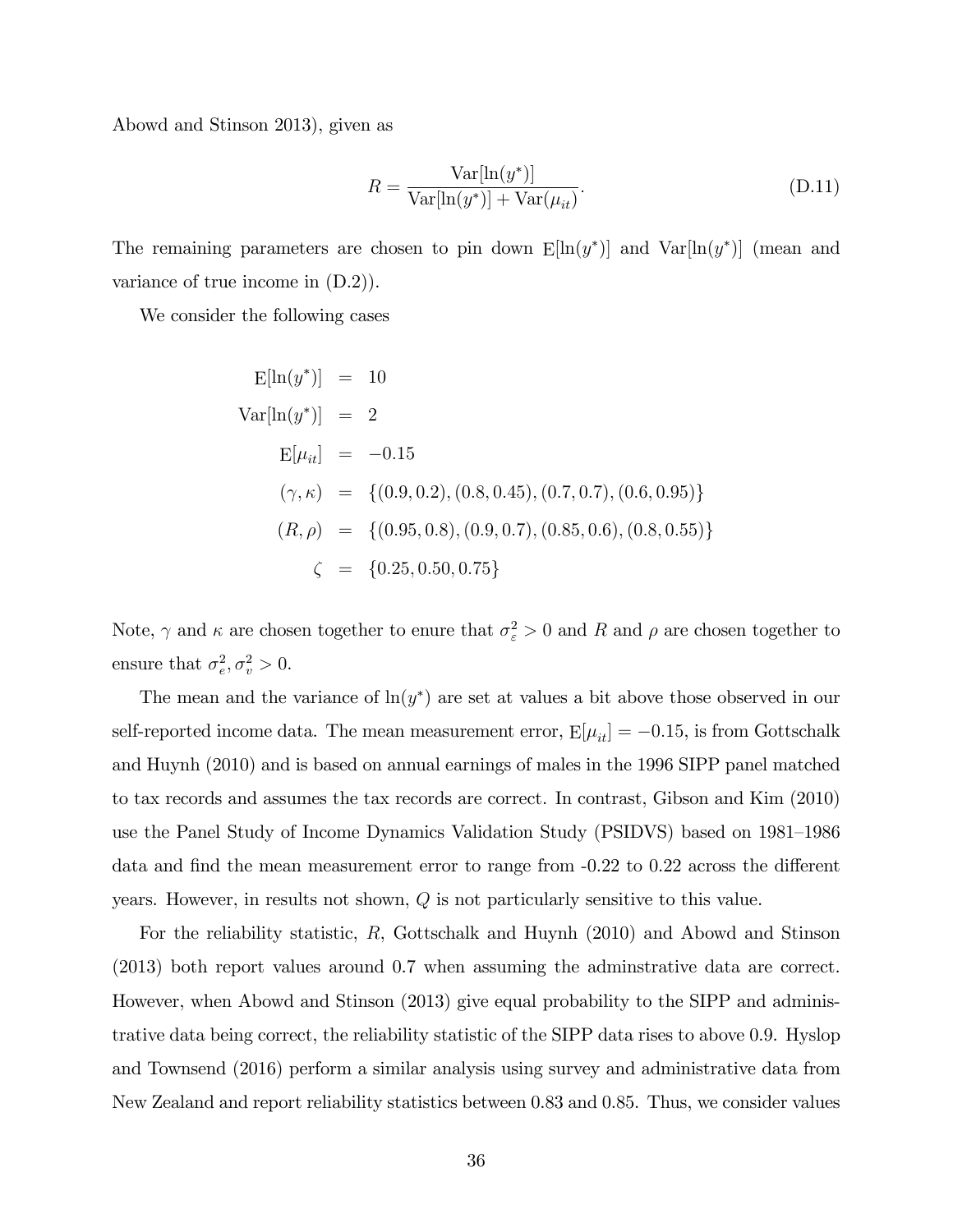of R from 0.8 to 0.95. These values for R then allow us to consider values of  $\rho$  from 0.55 to 0.8. This is a reasonable range based on the literature. Specifically, Bound and Krueger (1991) and Bollinger (1998) examine the structure of response error when income is the natural log of annual labor market earnings using the Social Security income data matched to the 1977 and 1978 Current Population Survey. The authors obtain estimates of  $\rho$  roughly equal to 0.90. However, using the PSIDVS, Gibson and Kim (2010) find much lower values, with  $\rho$  ranging from 0.3 to 0.7. Kim and Solon (2005) discuss a number of estimates from prior studies, citing values between roughly 0.6 and 0.8.

For the autoregressive parameter,  $\gamma$ , we consider a range from 0.6 to 0.9. Gustavsson and Osterholm  $(2014)$  use Swedish longitudinal data on males observed from 1968-2005 to estimate individual-level time series models of income dynamics. The authors obtain median values of  $\gamma$  ranging from 0.6 to 0.8 across samples and specifications. Finally, without any prior information, we consider a range of values of  $\zeta$  from 0.25 to 0.75.

With four values of  $(\gamma, \kappa)$ , four values of  $(R, \rho)$ , and three values of  $\zeta$ , we end up with 48 total cases. For each case, we simulate 1000 data sets with  $N = 10,000$  and  $T = 100$ . We then retain periods  $t = 97,100$  in order compute transition matrices over four periods. The choice of N is comparable to the data in our application. The choice of T ensures that initial conditions play a limited role. The choice of a four-year transition matrix follows from our application. Finally, we compute the misclassification rate in each of the 1000 data sets for different dimensions of the transition matrix,  $K = 2, ..., 5$ . Denote this misclassification rate as  $Q(K)$ .

Table D1 reports the mean misclassification rates. The following findings stand out. First, for any value of the parameters,  $Q(K)$  unsurprisingly increases significantly with K. Second, for any given combination of  $\gamma$ ,  $\kappa$ , and  $\zeta$ ,  $Q(K)$  increases significantly as R and  $\rho$ decrease. This is not surprising since  $R$  directly controls the salience of the measurement error. Howvever, the misclassification rate does not increase linearly across the columns (for a given  $\zeta$ ). In particular, the misclassification rate increases by roughly 50% as R falls from 0.95 to 0.9, but then only rises marginally as  $R$  falls from 0.9 to 0.85. The misclassification rate then increases by roughly  $70\%$  as R falls from 0.85 to 0.80. Third, for any given K,  $Q(K)$  is marginally decreasing with  $\zeta$ . This holds for all values of  $\gamma$  and  $\rho$ . This implies that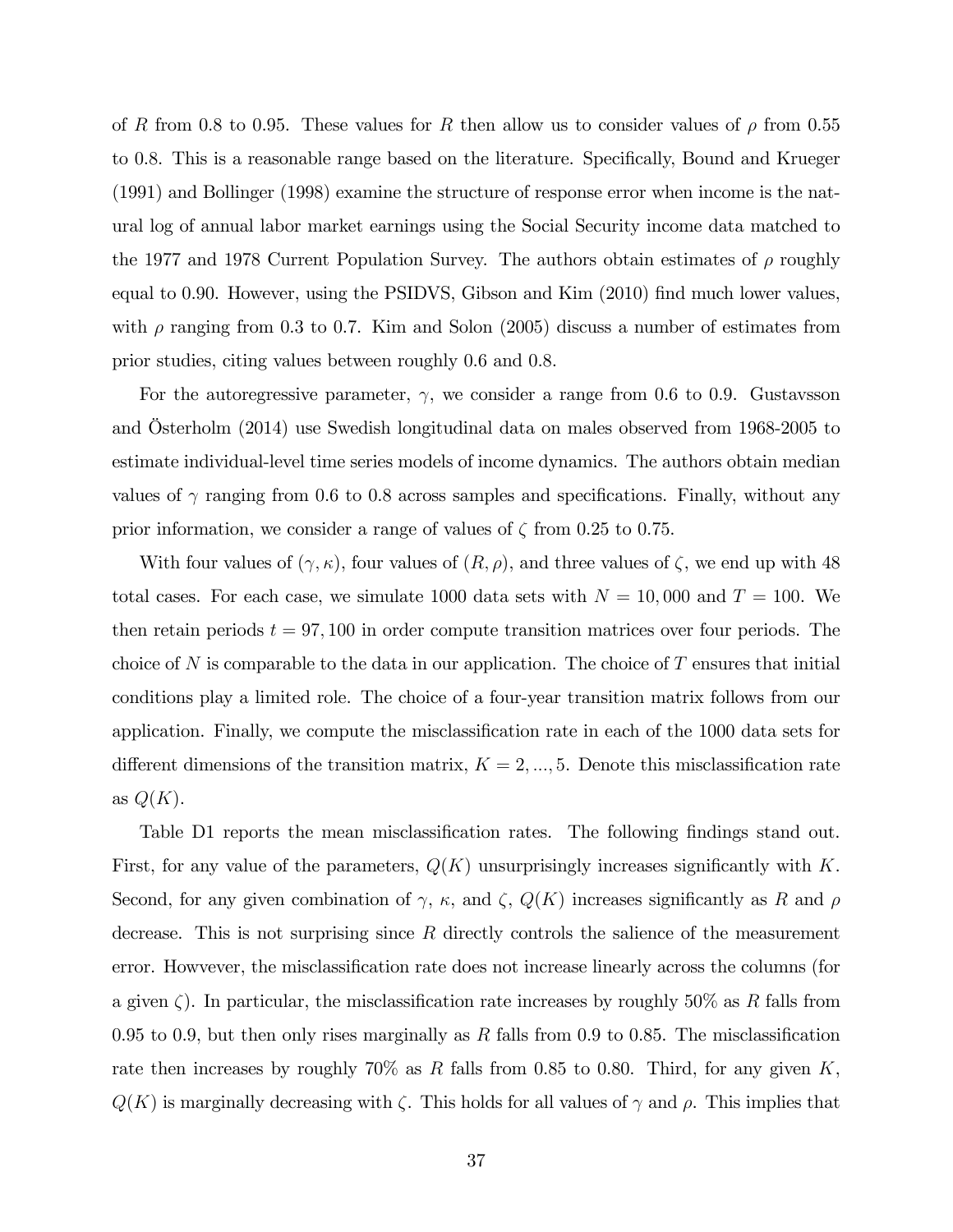misclassification is less likely to occur when the time invariant component of the measurement error,  $\eta$ , is more salient. Finally, for any given combination of R,  $\rho$ , and  $\zeta$ ,  $Q(K)$  decreases as one moves from Panel A to D. As one moves from Panel A to D,  $\gamma$  declines and  $\kappa$  increases. As  $\gamma$  declines,  $Var[ln(y^*)]$  declines as shown in (D.2). Because we wish to hold  $Var[ln(y^*)]$ constant (and equal to two),  $\sigma_{\alpha}^2$  and/or  $\sigma_{\varepsilon}^2$  must increase. The corresponding rise in  $\kappa$  ensures that some of the increase is due to the fixed effect,  $\alpha$ . The fall in the misclassification rate across the panels of the table implies that misclassification is less likely to occur when income shocks are less permanent.

As it relates to our application, the assumption of  $Q = 0.20$  seems reasonable in the case of tercile transition matrices. The corresponds to roughly the maximum misclassification rate when  $K = 3$  and the reliability statistic is at least 0.85. In the case of poverty transition matrices, we use  $Q = 0.10$ . This corresponds to roughly the maximum misclassification rate when  $K = 2$  and the reliability statistic is at least 0.85.

# References

- [1] Abowd, J.M. and M.H. Stinson (2013), "Estimating Measurement Error in Annual Job Earnings: A Comparison of Survey and Administrative Data," Review of Economics and Statistics, 95, 1451-1467.
- [2] Bollinger, C.R.  $(1998)$ , "Measurement error in the current population survey: A nonparametric look," Journal of Labor Economics, 16, 57–71.
- [3] Bollinger, C.R. and A. Chandra (2005), "Iatrogenic Specification Error: A Cautionary Tale of Cleaning Data," Journal of Labor Economics, 23, 235-257.
- [4] Bound, J., C. Brown, G.J. Duncan, and W.L. Rodgers (1994), "Evidence on the Validity of Cross-Sectional and Longitudinal Labor Market Data,î Journal of Labor Economics, 12, 345-368.
- [5] Bound, J. and A.B. Krueger (1991), "The Extent of Measurement Error in Longitudinal Earnings data: Do Two Wrongs Make a Right?," Journal of Labor Economics, 9, 1-24.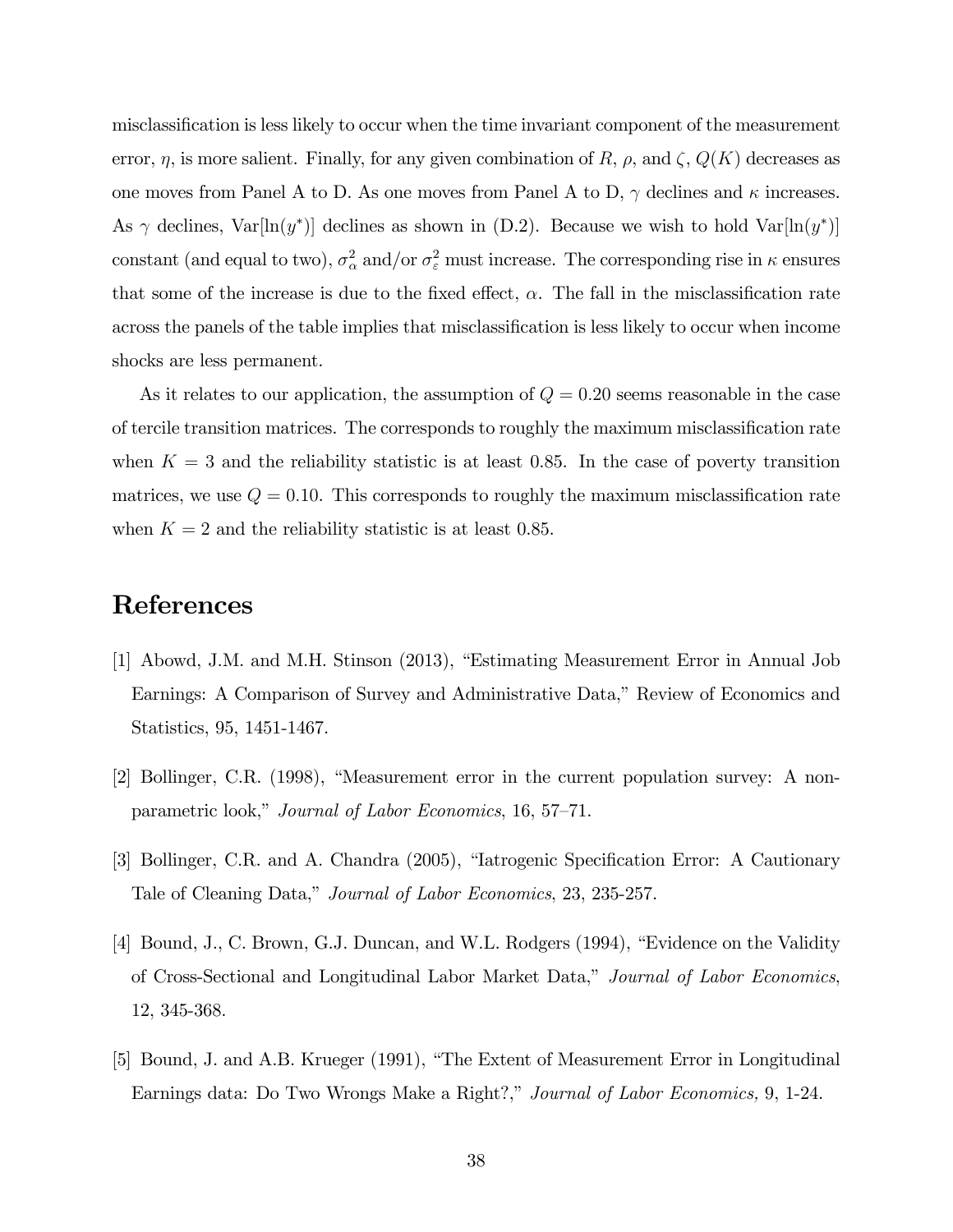- [6] Gibson, J. and B. Kim  $(2010)$ , "Non-Classical Measurement Error in Long-Term Retrospective Recall Surveys," Oxford Bulletin of Economics and Statistics, 72, 687-695.
- [7] Gottschalk, P. and M. Huynh (2010), "Are Earnings Inequality and Mobility Overstated? The Impact of Nonclassical Measurement Error," Review of Economics and Statistics, 92, 302-315.
- [8] Hyslop, D. and W. Townsend (2016), "Earnings Dynamics and Measurement Error in Matched Survey and Administrative Data," Motu Working Paper 16-18, October.
- [9] Kapteyn, A. and J.Y. Ypma  $(2007)$ , "Measurement Error and Misclassification: A Comparison of Survey and Administrative Data," Journal of Labor Economics, 25, 513-551.
- [10] Kim, B. and G. Solon (2005), "Implications of Mean-Reverting Measurement Error for Longitudinal Studies of Wages and Employment," Review of Economics and Statistics, 87, 193-196.
- [11] Lee, N., G. Ridder, and J. Strauss (2017), "Estimation of Poverty Transition Matrices with Noisy Data," Journal of Applied Econometrics, 32, 37-55.
- [12] Pedace, R. and N. Bates (2000), "Using Administrative Records to Assess Earnings Reporting Error in the Survey of Income and Program Participation," Journal of Economic and Social Measurement, 26, 173-192.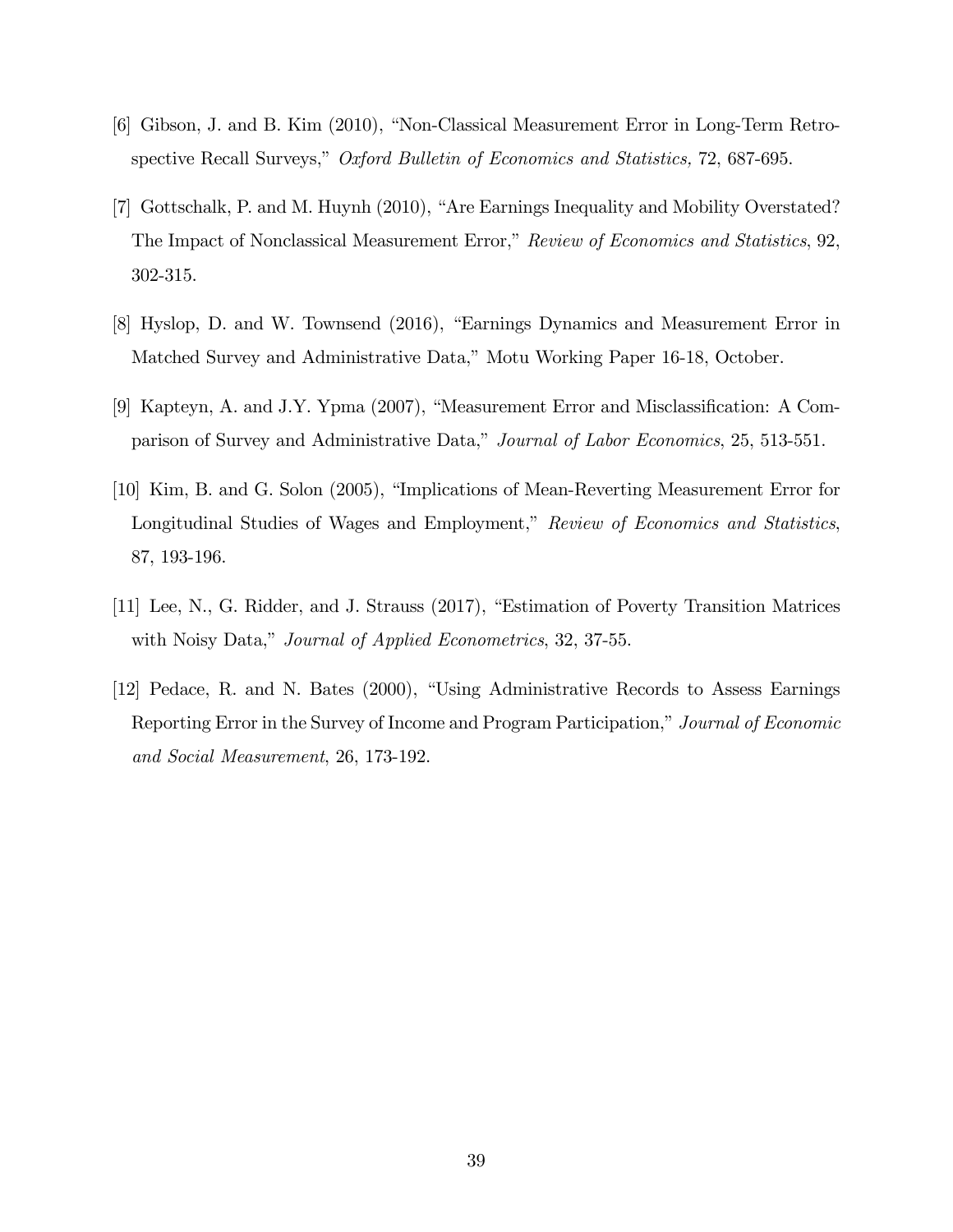**Table D1. Simulated Misclassification Rates Based on a Model for Income Dynamics and Measurement Error**

| Panel A. $(\gamma,\kappa) = (0.90,0.20)$ |
|------------------------------------------|
|------------------------------------------|

|      | $(R, \rho) = (0.95, 0.80)$ |       |                                             | $(R, \rho) = (0.90, 0.70)$ |       |                              | $(R, \rho) = (0.85, 0.60)$                  |       |       | $(R, \rho) = (0.80, 0.55)$                  |       |       |
|------|----------------------------|-------|---------------------------------------------|----------------------------|-------|------------------------------|---------------------------------------------|-------|-------|---------------------------------------------|-------|-------|
|      |                            |       | $\zeta = 0.25$ $\zeta = 0.5$ $\zeta = 0.75$ | $\zeta = 0.25$             |       | $\zeta = 0.5$ $\zeta = 0.75$ | $\zeta = 0.25$ $\zeta = 0.5$ $\zeta = 0.75$ |       |       | $\zeta = 0.25$ $\zeta = 0.5$ $\zeta = 0.75$ |       |       |
| Q(2) | 0.074                      | 0.073 | 0.073                                       | 0.106                      | 0.105 | 0.104                        | 0.109                                       | 0.108 | 0.107 | 0.191                                       | 0.187 | 0.182 |
| Q(3) | 0.141                      | 0.140 | 0.138                                       | 0.201                      | 0.199 | 0.196                        | 0.207                                       | 0.205 | 0.201 | 0.350                                       | 0.343 | 0.332 |
| Q(4) | 0.201                      | 0.200 | 0.197                                       | 0.285                      | 0.282 | 0.276                        | 0.293                                       | 0.289 | 0.283 | 0.474                                       | 0.464 | 0.448 |
| Q(5) | 0.257                      | 0.254 | 0.250                                       | 0.360                      | 0.355 | 0.346                        | 0.369                                       | 0.364 | 0.355 | 0.570                                       | 0.559 | 0.538 |

#### **Panel B.** (γ,κ) = (0.80,0.45)

|      |                | $(R, \rho) = (0.95, 0.80)$ |                |          | $(R, \rho) = (0.90, 0.70)$ |                                  |                | $(R, \rho) = (0.85, 0.60)$ |                |                | $(R, \rho) = (0.80, 0.55)$ |                              |  |
|------|----------------|----------------------------|----------------|----------|----------------------------|----------------------------------|----------------|----------------------------|----------------|----------------|----------------------------|------------------------------|--|
|      | $\zeta = 0.25$ | $\zeta = 0.5$              | $\zeta = 0.75$ | $= 0.25$ |                            | $\zeta = 0.5 \quad \zeta = 0.75$ | $\zeta = 0.25$ | $\zeta = 0.5$              | $\zeta = 0.75$ | $\zeta = 0.25$ |                            | $\zeta = 0.5$ $\zeta = 0.75$ |  |
| Q(2) | 0.067          | 0.066                      | 0.065          | 0.096    | 0.095                      | 0.094                            | 0.099          | 0.098                      | 0.096          | 0.174          | 0.170                      | 0.165                        |  |
| Q(3) | 0.132          | 0.131                      | 0.130          | 0.190    | 0.188                      | 0.185                            | 0.195          | 0.193                      | 0.190          | 0.335          | 0.328                      | 0.317                        |  |
| Q(4) | 0.194          | 0.192                      | 0.190          | 0.275    | 0.272                      | 0.267                            | 0.283          | 0.280                      | 0.274          | 0.465          | 0.455                      | 0.439                        |  |
| Q(5) | 0.250          | 0.248                      | 0.244          | 0.352    | 0.347                      | 0.339                            | 0.361          | 0.356                      | 0.348          | 0.566          | 0.554                      | 0.534                        |  |

### **Panel C.**  $(\gamma,\kappa) = (0.70,0.70)$

|      | $(R, \rho) = (0.95, 0.80)$ |               |                | $(R, \rho) = (0.90, 0.70)$ |       |                              | $(R, \rho) = (0.85, 0.60)$   |       |                | $(R, \rho) = (0.80, 0.55)$ |       |                              |
|------|----------------------------|---------------|----------------|----------------------------|-------|------------------------------|------------------------------|-------|----------------|----------------------------|-------|------------------------------|
|      | $\zeta = 0.25$             | $\zeta = 0.5$ | $\zeta = 0.75$ | $\zeta = 0.25$             |       | $\zeta = 0.5$ $\zeta = 0.75$ | $\zeta = 0.25$ $\zeta = 0.5$ |       | $\zeta = 0.75$ | $\zeta = 0.25$             |       | $\zeta = 0.5$ $\zeta = 0.75$ |
| Q(2) | 0.064                      | 0.063         | 0.063          | 0.092                      | 0.091 | 0.089                        | 0.095                        | 0.093 | 0.092          | 0.167                      | 0.163 | 0.157                        |
| Q(3) | 0.127                      | 0.126         | 0.125          | 0.183                      | 0.181 | 0.178                        | 0.188                        | 0.186 | 0.183          | 0.326                      | 0.319 | 0.308                        |
| Q(4) | 0.189                      | 0.188         | 0.185          | 0.270                      | 0.267 | 0.261                        | 0.277                        | 0.274 | 0.268          | 0.460                      | 0.450 | 0.433                        |
| Q(5) | 0.247                      | 0.245         | 0.241          | 0.349                      | 0.344 | 0.336                        | 0.358                        | 0.352 | 0.344          | 0.564                      | 0.552 | 0.531                        |

# Panel D.  $(\gamma,\kappa) = (0.60,0.95)$

|      | $(R, \rho) = (0.95, 0.80)$ |               |                | $(R, \rho) = (0.90, 0.70)$ |               |                | $(R, \rho) = (0.85, 0.60)$ |               |                | $(R, \rho) = (0.80, 0.55)$ |       |                              |
|------|----------------------------|---------------|----------------|----------------------------|---------------|----------------|----------------------------|---------------|----------------|----------------------------|-------|------------------------------|
|      | $\zeta = 0.25$             | $\zeta = 0.5$ | $\zeta = 0.75$ | $\zeta = 0.25$             | $\zeta = 0.5$ | $\zeta = 0.75$ | $\zeta = 0.25$             | $\zeta = 0.5$ | $\zeta = 0.75$ | $\zeta = 0.25$             |       | $\zeta = 0.5$ $\zeta = 0.75$ |
| Q(2) | 0.062                      | 0.062         | 0.061          | 0.089                      | 0.088         | 0.086          | 0.092                      | 0.091         | 0.089          | 0.163                      | 0.158 | 0.152                        |
| Q(3) | 0.124                      | 0.123         | 0.122          | 0.179                      | 0.176         | 0.173          | 0.184                      | 0.181         | 0.177          | 0.320                      | 0.312 | 0.300                        |
| Q(4) | 0.186                      | 0.184         | 0.182          | 0.265                      | 0.262         | 0.256          | 0.272                      | 0.269         | 0.263          | 0.455                      | 0.445 | 0.427                        |
| Q(5) | 0.244                      | 0.242         | 0.238          | 0.345                      | 0.340         | 0.332          | 0.354                      | 0.349         | 0.340          | 0.562                      | 0.549 | 0.528                        |

Notes: Each cell gives the mean misclassification rate, Q(·), across 1000 simulations with N=10,000 for different combinations of γ (autoregressive parameter), κ (variance of fixed effect), R (reliability ratio), ρ (mean reversion parameter), ζ (share of measurement error variance due to time invariant component), and dimension of the transition matrix. See Appendix D for further details.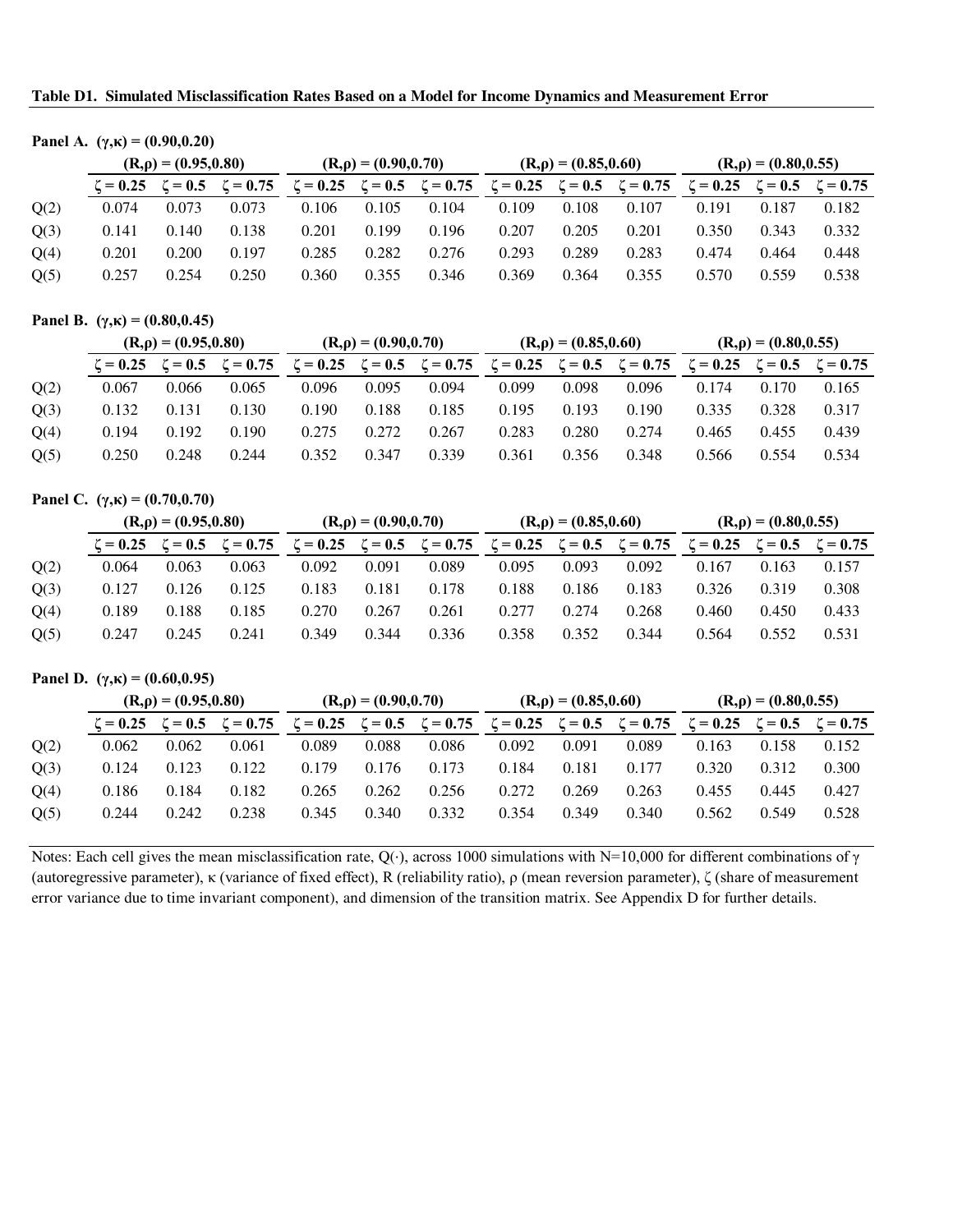# E Supplemental Tables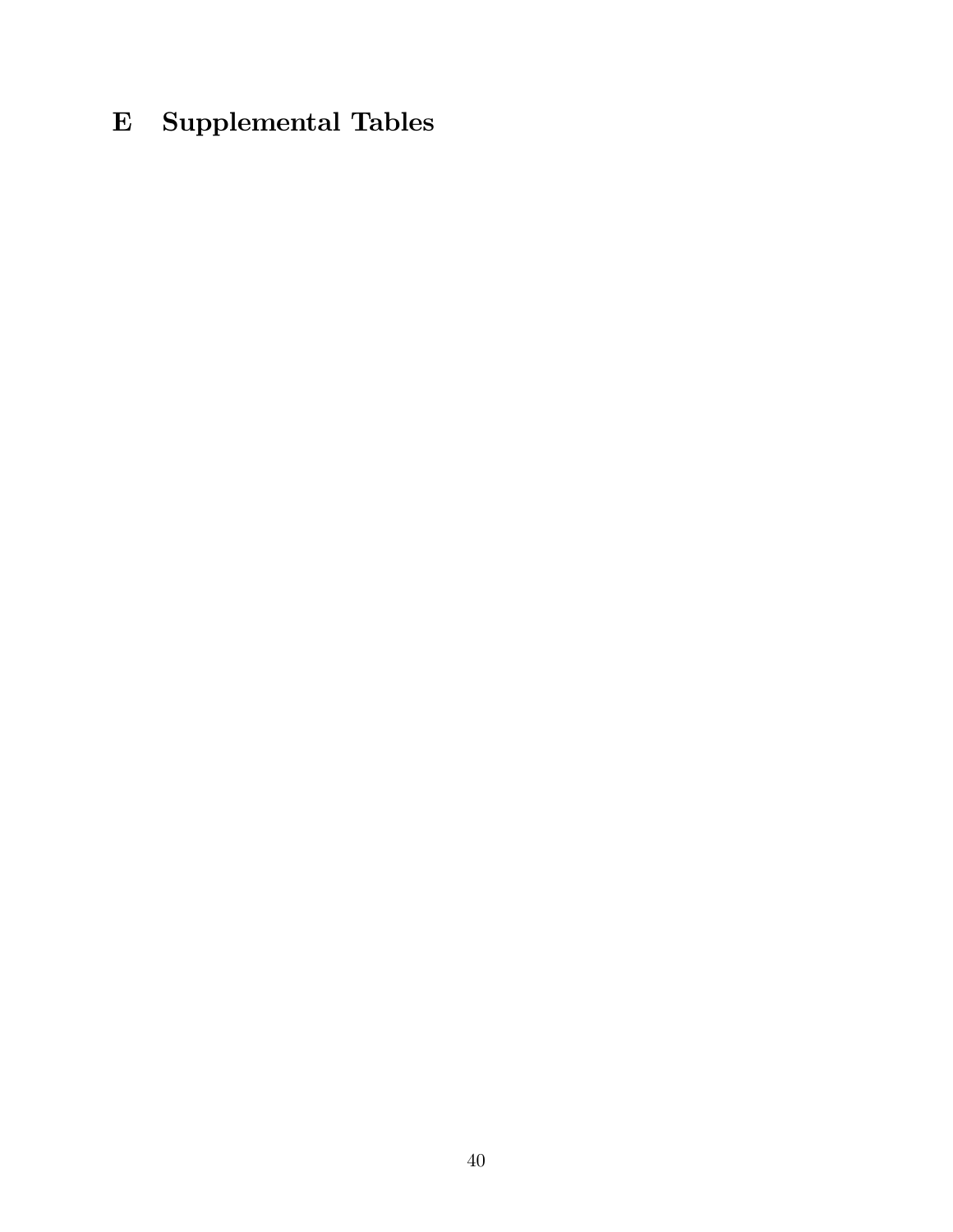

**Figure E1. Poverty Transition Matrices Bounds: Sensitivity to** *Q***.**  Notes: Sample based on pooled 2004-2008 and 2008-2012 panels. See text for further details.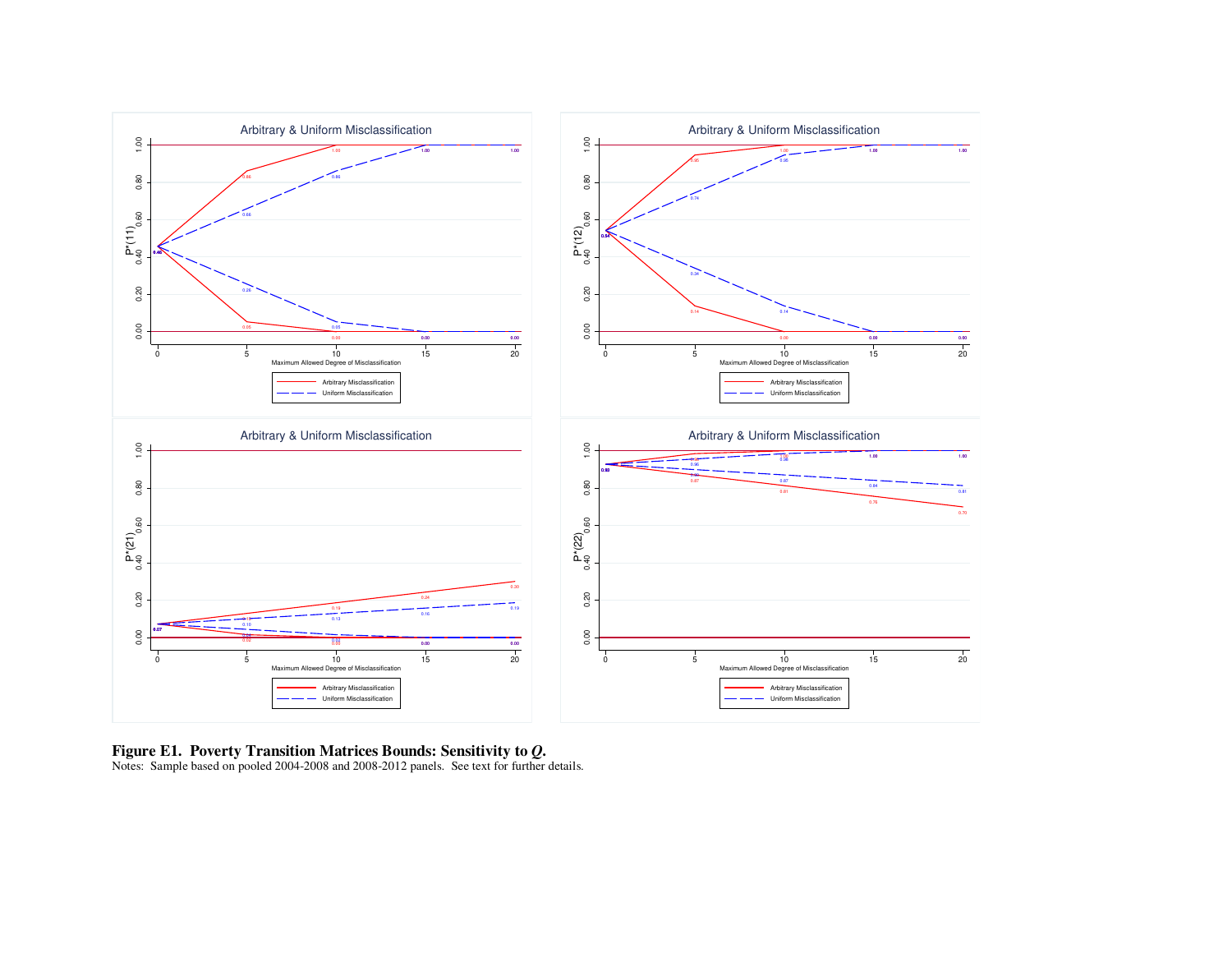

#### **Figure E2. Poverty Transition Matrices Bounds: Sensitivity to** *Q***.**

Notes: Sample based on pooled 2004-2008 and 2008-2012 panels. Point estimates for bounds obtained using 100 subsamples of size N/2 for bias correction. See text for further details.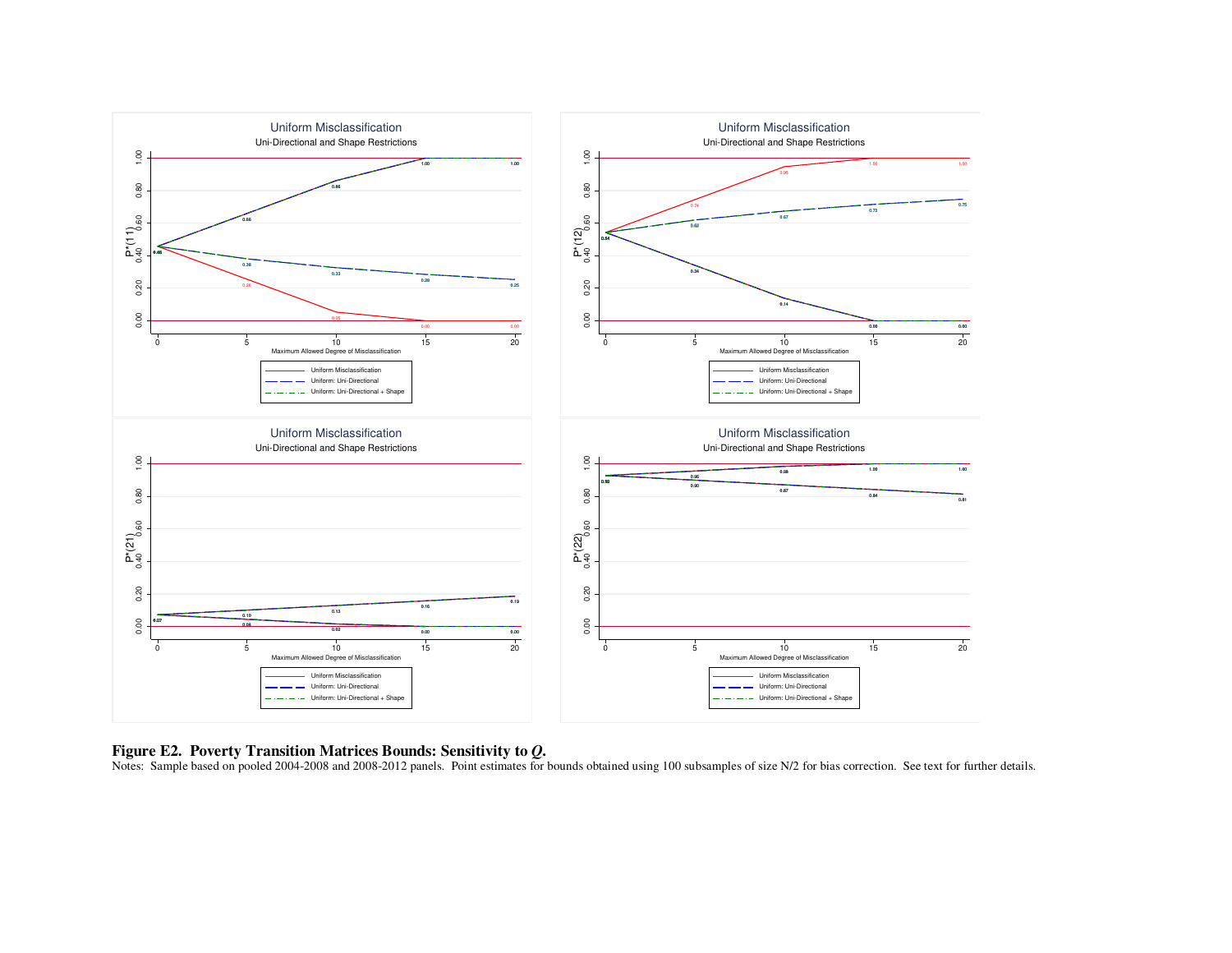

# **Figure E3. Poverty Transition Matrices Bounds: Sensitivity to** *Q***.**

Notes: Sample based on pooled 2004-2008 and 2008-2012 panels. Point estimates for bounds obtained using 100 subsamples of size N/2 for bias correction. Level set restrictions based on age of household held using 10-year age intervals and rolling windows of plus/minus one interval both within and across panels. Monotonicity restrictions based on education level of household held using three categories (high school degree and below, some college, and four-year college degree or more). See text for further details.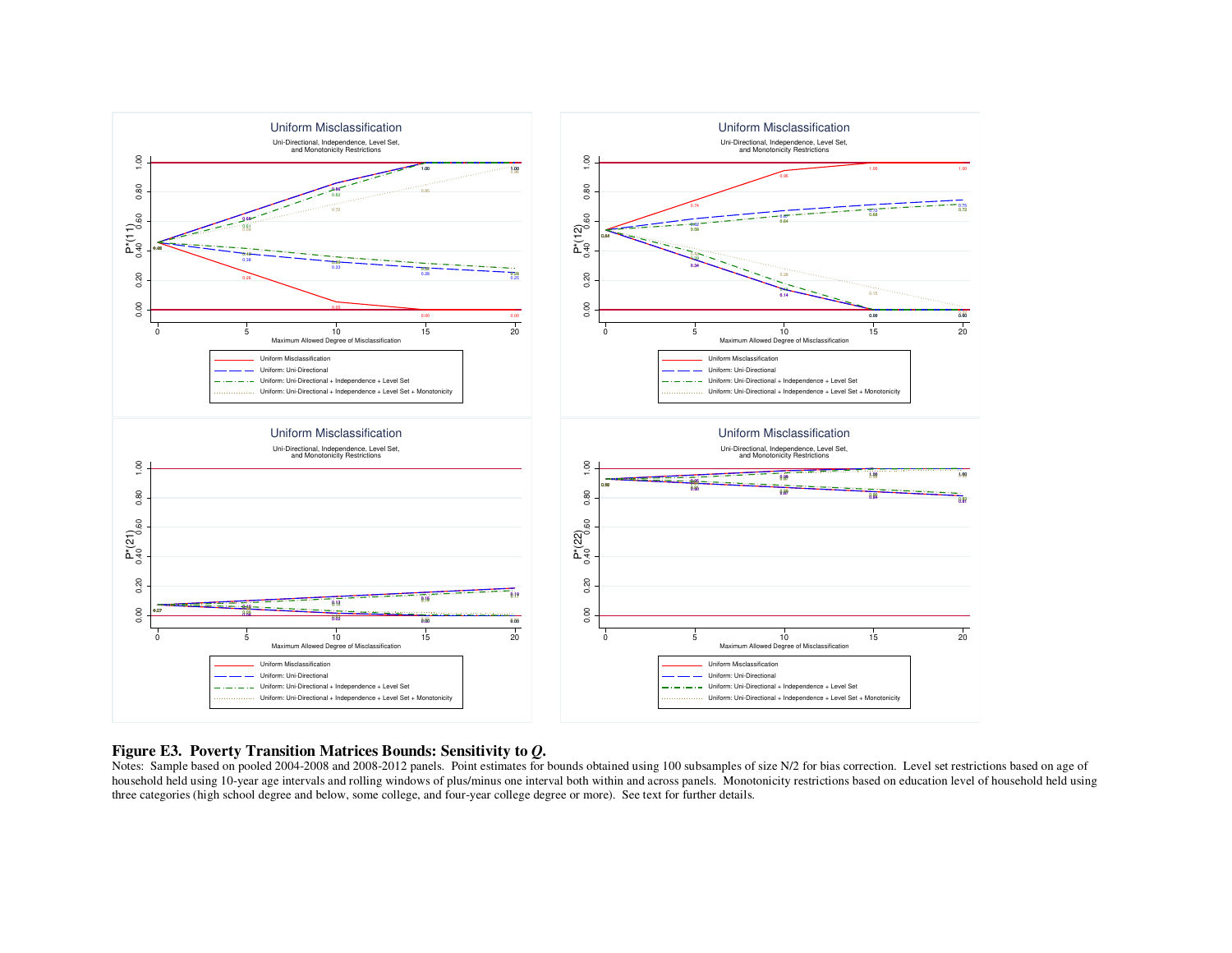

#### **Figure E4. Tercile Transition Matrices Bounds: Sensitivity to** *Q***.**

Notes: Sample based on pooled 2004-2008 and 2008-2012 panels. Point estimates for bounds obtained using 100 subsamples of size N/2 for bias correction. See text for further details.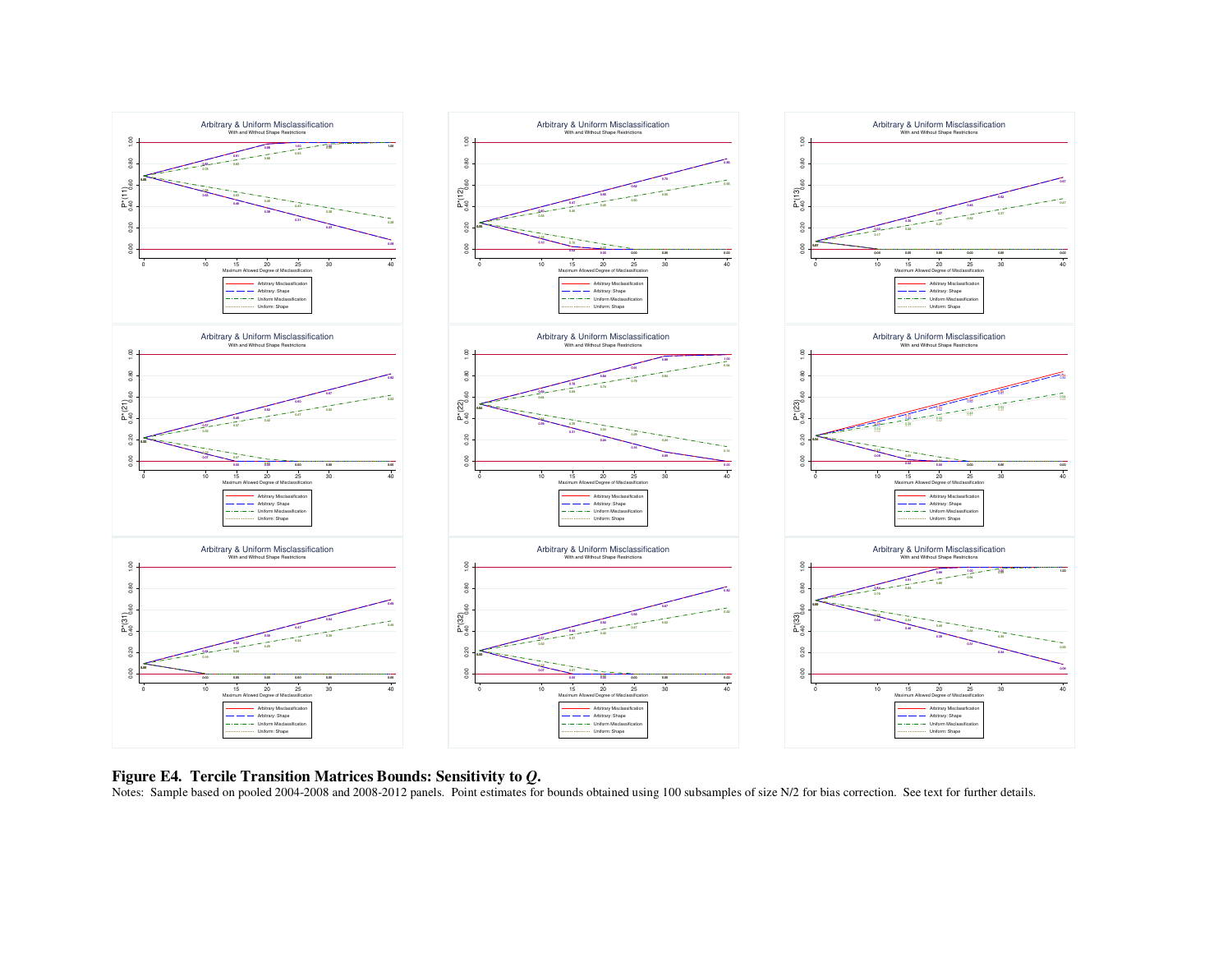

#### **Figure E5. Tercile Transition Matrices Bounds: Sensitivity to** *Q***.**

Notes: Sample based on pooled 2004-2008 and 2008-2012 panels. Point estimates for bounds obtained using 100 subsamples of size N/2 for bias correction. Level set restrictions based on age of household held using 10-year age intervals and rolling windows of plus/minus one interval both within and across panels. Monotonicity restrictions based on education level of household held using three categories (high school degree and below, some college, and four-year college degree or more). See text for further details.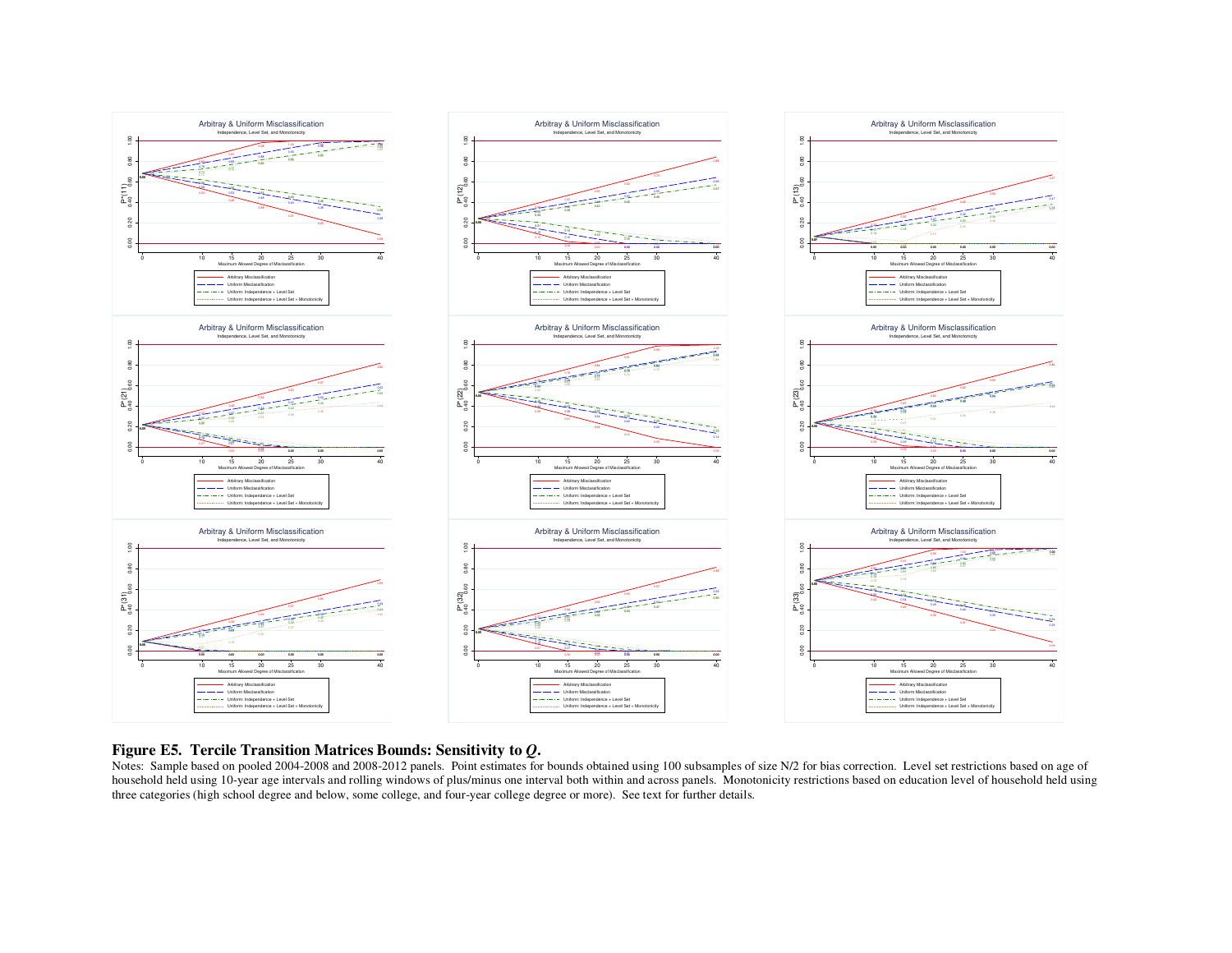| Table E1. Tercile Transition Matrices: Misclassification Assumptions. |  |
|-----------------------------------------------------------------------|--|
|-----------------------------------------------------------------------|--|

|   |                                                | 2004-2008 Panel |                |                |                | 2008-2012 Panel |                |   |                | <b>Pooled Panels</b> |                |
|---|------------------------------------------------|-----------------|----------------|----------------|----------------|-----------------|----------------|---|----------------|----------------------|----------------|
|   | I. Classification-Preserving Measurement Error |                 |                |                |                |                 |                |   |                |                      |                |
|   |                                                |                 | 3              |                |                |                 | 3              |   |                | $\mathbf{2}$         |                |
|   | [0.688, 0.688]                                 | [0.243, 0.243]  | [0.070, 0.070] |                | [0.687, 0.687] | [0.241, 0.241]  | [0.076, 0.076] | 1 | [0.685, 0.685] | [0.243, 0.243]       | [0.073, 0.073] |
|   | (0.676, 0.700)                                 | (0.231, 0.255)  | (0.061, 0.078) |                | (0.679, 0.695) | (0.234, 0.249)  | (0.070, 0.082) |   | (0.677, 0.692) | (0.236, 0.250)       | (0.068, 0.077) |
|   | [0.221, 0.221]                                 | [0.540, 0.540]  | [0.239, 0.239] | $\overline{2}$ | [0.218, 0.218] | [0.536, 0.536]  | [0.242, 0.242] |   | [0.221, 0.221] | [0.539, 0.539]       | [0.240, 0.240] |
|   | (0.210, 0.233)                                 | (0.527, 0.552)  | (0.227, 0.250) |                | (0.210, 0.225) | (0.528, 0.545)  | (0.234, 0.250) |   | (0.214, 0.227) | (0.532, 0.546)       | (0.234, 0.246) |
| 3 | [0.091, 0.091]                                 | [0.218, 0.218]  | [0.692, 0.692] | 3              | [0.095, 0.095] | [0.222, 0.222]  | [0.682, 0.682] | 3 | [0.095, 0.095] | [0.218, 0.218]       | [0.687, 0.687] |
|   | (0.082, 0.100)                                 | (0.207, 0.228)  | (0.680, 0.703) |                | (0.089, 0.102) | (0.215, 0.230)  | (0.674, 0.691) |   | (0.090, 0.100) | (0.211, 0.224)       | (0.681, 0.694) |
|   | II. Arbitrary Misclassification $(Q = 0.20)$   |                 |                |                |                |                 |                |   |                |                      |                |
|   |                                                |                 |                |                |                |                 |                |   |                |                      |                |
|   | [0.388, 0.988]                                 | [0.000, 0.543]  | [0.000, 0.370] |                | [0.387, 0.987] | [0.000, 0.541]  | [0.000, 0.376] |   | [0.385, 0.985] | [0.000, 0.543]       | [0.000, 0.373] |
|   | (0.379, 0.997)                                 | (0.000, 0.552)  | (0.000, 0.376) |                | (0.381, 0.993) | (0.000, 0.547)  | (0.000, 0.380) |   | (0.379, 0.990) | (0.000, 0.548)       | (0.000, 0.376) |
| 2 | [0.000, 0.521]                                 | [0.240, 0.840]  | [0.000, 0.539] | $\overline{2}$ | [0.000, 0.518] | [0.236, 0.836]  | [0.000, 0.542] |   | [0.000, 0.521] | [0.239, 0.839]       | [0.000, 0.540] |
|   | (0.000, 0.530)                                 | (0.230, 0.849)  | (0.000, 0.548) |                | (0.000, 0.524) | (0.229, 0.843)  | (0.000, 0.548) |   | (0.000, 0.526) | (0.234, 0.845)       | (0.000, 0.545) |
| 3 | [0.000, 0.391]                                 | [0.000, 0.518]  | [0.392, 0.992] | 3              | [0.000, 0.395] | [0.000, 0.522]  | [0.382, 0.982] | 3 | [0.000, 0.395] | [0.000, 0.518]       | [0.387, 0.987] |
|   | (0.000, 0.398)                                 | (0.000, 0.526)  | (0.383, 1.000) |                | (0.000, 0.400) | (0.000, 0.528)  | (0.376, 0.989) |   | (0.000, 0.399) | (0.000, 0.523)       | (0.382, 0.992) |
|   | III. Uniform Misclassification $(Q = 0.20)$    |                 |                |                |                |                 |                |   |                |                      |                |
|   |                                                |                 |                |                |                |                 | 3              |   |                |                      |                |
|   | [0.488, 0.888]                                 | [0.043, 0.443]  | [0.000, 0.270] | 1              | [0.487, 0.887] | [0.041, 0.441]  | [0.000, 0.276] | 1 | [0.485, 0.885] | [0.043, 0.443]       | [0.000, 0.273] |
|   | (0.479, 0.898)                                 | (0.034, 0.452)  | (0.000, 0.276) |                | (0.481, 0.893) | (0.036, 0.447)  | (0.000, 0.280) |   | (0.479, 0.890) | (0.037, 0.448)       | (0.000, 0.276) |
|   | [0.021, 0.421]                                 | [0.340, 0.740]  | [0.039, 0.439] | 2              | [0.018, 0.418] | [0.336, 0.736]  | [0.042, 0.442] |   | [0.021, 0.421] | [0.339, 0.739]       | [0.040, 0.440] |
|   | (0.012, 0.430)                                 | (0.330, 0.749)  | (0.030, 0.448) |                | (0.012, 0.424) | (0.329, 0.743)  | (0.036, 0.448) |   | (0.016, 0.426) | (0.334, 0.745)       | (0.035, 0.445) |
| 3 | [0.000, 0.291]                                 | [0.018, 0.418]  | [0.492, 0.892] | 3              | [0.000, 0.295] | [0.022, 0.422]  | [0.482, 0.882] | 3 | [0.000, 0.295] | [0.018, 0.418]       | [0.487, 0.887] |
|   | (0.000, 0.298)                                 | (0.009, 0.426)  | (0.483, 0.900) |                | (0.000, 0.300) | (0.016, 0.428)  | (0.476, 0.889) |   | (0.000, 0.299) | (0.013, 0.423)       | (0.482, 0.892) |

Notes: Outcome = modified OECD equivalized income. Point estimates for bounds provided in brackets obtained using 100 subsamples of size N/2 for bias correction. 90% Imbens-Manski confidence intervals for the bounds provided in parentheses underneath point estimates obtained using 250 subsamples of size N/2. See text for further details.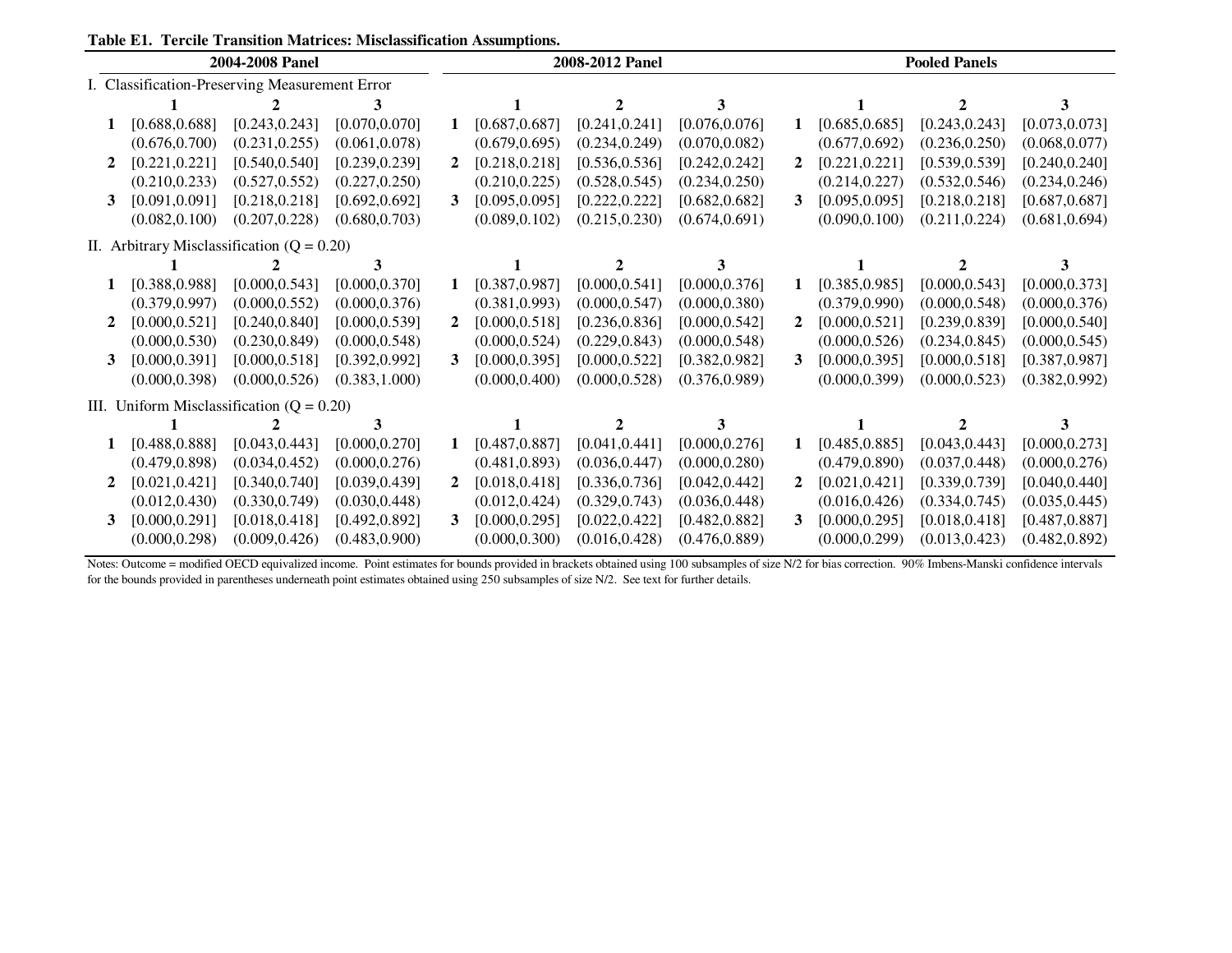# **Table E2. Tercile Transition Matrices: Level Set Restrictions.**

|              | 2004-2008 Panel             |                |                                                            |                |                | 2008-2012 Panel  |                |              | <b>Pooled Panels</b> |                  |                |  |
|--------------|-----------------------------|----------------|------------------------------------------------------------|----------------|----------------|------------------|----------------|--------------|----------------------|------------------|----------------|--|
|              | I. No Shape Restrictions    |                |                                                            |                |                |                  |                |              |                      |                  |                |  |
|              |                             |                | A. Arbitrary, Independent Misclassification $(Q = 0.20)$   |                |                |                  |                |              |                      |                  |                |  |
|              | 1                           | 2              | 3                                                          |                | 1              | $\boldsymbol{2}$ | 3              |              | 1                    | $\boldsymbol{2}$ | 3              |  |
| 1            | [0.449, 0.968]              | [0.000, 0.490] | [0.000, 0.331]                                             | 1              | [0.413, 0.971] | [0.000, 0.512]   | [0.000, 0.350] | 1            | [0.454, 0.913]       | [0.019, 0.478]   | [0.000, 0.310] |  |
|              | (0.433, 0.984)              | (0.000, 0.506) | (0.000, 0.342)                                             |                | (0.405, 0.981) | (0.000, 0.521)   | (0.000, 0.356) |              | (0.437, 0.928)       | (0.007, 0.493)   | (0.000, 0.319) |  |
| 2            | [0.000, 0.503]              | [0.273, 0.831] | [0.000, 0.505]                                             | $\mathbf{2}$   | [0.000, 0.512] | [0.256, 0.825]   | [0.000, 0.534] | 2            | [0.000, 0.478]       | [0.266, 0.832]   | [0.000, 0.518] |  |
|              | (0.000, 0.516)              | (0.257, 0.847) | (0.000, 0.520)                                             |                | (0.000, 0.521) | (0.245, 0.833)   | (0.000, 0.543) |              | (0.000, 0.489)       | (0.254, 0.841)   | (0.000, 0.528) |  |
| $\mathbf{3}$ | [0.000, 0.340]              | [0.000, 0.460] | [0.462, 0.977]                                             | $\mathbf{3}$   | [0.000, 0.369] | [0.000, 0.491]   | [0.414, 0.944] | 3            | [0.000, 0.359]       | [0.000, 0.478]   | [0.435, 0.940] |  |
|              | (0.000, 0.351)              | (0.000, 0.473) | (0.448, 0.989)                                             |                | (0.000, 0.377) | (0.000, 0.501)   | (0.404, 0.953) |              | (0.000, 0.366)       | (0.000, 0.486)   | (0.425, 0.948) |  |
|              |                             |                | B. Uniform, Independent Misclassification $(Q = 0.20)$     |                |                |                  |                |              |                      |                  |                |  |
|              | 1                           | $\mathbf{2}$   | 3                                                          |                | 1              | $\boldsymbol{2}$ | 3              |              | $\mathbf{1}$         | $\boldsymbol{2}$ | 3              |  |
| 1            | [0.539, 0.870]              | [0.060, 0.400] | [0.000, 0.241]                                             | 1              | [0.506, 0.872] | [0.056, 0.419]   | [0.000, 0.257] | 1            | [0.538, 0.829]       | [0.105, 0.394]   | [0.000, 0.228] |  |
|              | (0.524, 0.886)              | (0.046, 0.415) | (0.000, 0.250)                                             |                | (0.498, 0.882) | (0.046, 0.427)   | (0.000, 0.262) |              | (0.522, 0.842)       | (0.092, 0.408)   | (0.000, 0.236) |  |
| $\mathbf{2}$ | [0.036, 0.406]              | [0.370, 0.731] | [0.067, 0.408]                                             | $\overline{2}$ | [0.021, 0.411] | [0.356, 0.723]   | [0.052, 0.433] | 2            | [0.029, 0.381]       | [0.363, 0.730]   | [0.072, 0.419] |  |
|              | (0.023, 0.418)              | (0.354, 0.747) | (0.051, 0.422)                                             |                | (0.013, 0.420) | (0.346, 0.732)   | (0.044, 0.442) |              | (0.021, 0.392)       | (0.350, 0.739)   | (0.060, 0.429) |  |
| 3            | [0.000, 0.253]              | [0.018, 0.373] | [0.549, 0.879]                                             | $\mathbf{3}$   | [0.000, 0.277] | [0.047, 0.399]   | [0.515, 0.851] | 3            | [0.000, 0.272]       | [0.046, 0.389]   | [0.533, 0.853] |  |
|              | (0.000, 0.263)              | (0.009, 0.385) | (0.536, 0.893)                                             |                | (0.000, 0.284) | (0.039, 0.409)   | (0.505, 0.860) |              | (0.000, 0.279)       | (0.039, 0.398)   | (0.522, 0.862) |  |
|              | II. With Shape Restrictions |                |                                                            |                |                |                  |                |              |                      |                  |                |  |
|              |                             |                | A. Arbitrary, Independent Misclassification ( $Q = 0.20$ ) |                |                |                  |                |              |                      |                  |                |  |
|              |                             | $\mathbf{2}$   | 3                                                          |                | 1              | $\boldsymbol{2}$ | 3              |              | 1                    | 2                | 3              |  |
| 1            | [0.449, 0.968]              | [0.000, 0.490] | [0.000, 0.331]                                             | 1              | [0.413, 0.971] | [0.000, 0.512]   | [0.000, 0.350] | 1            | [0.454, 0.913]       | [0.019, 0.478]   | [0.000, 0.310] |  |
|              | [0.433, 0.984]              | [0.000, 0.506] | [0.000, 0.342]                                             |                | [0.405, 0.981] | [0.000, 0.521]   | [0.000, 0.356] |              | [0.437, 0.928]       | [0.007, 0.493]   | [0.000, 0.319] |  |
| 2            | [0.000, 0.503]              | [0.273, 0.831] | [0.000, 0.505]                                             | $\overline{2}$ | [0.000, 0.512] | [0.256, 0.825]   | [0.000, 0.513] | $\mathbf{2}$ | [0.000, 0.478]       | [0.266, 0.832]   | [0.000, 0.476] |  |
|              | [0.000, 0.516]              | [0.257, 0.847] | [0.000, 0.520]                                             |                | [0.000, 0.521] | [0.245, 0.833]   | [0.000, 0.522] |              | [0.000, 0.489]       | [0.254, 0.841]   | [0.000, 0.487] |  |
| $3^{\circ}$  | [0.000, 0.340]              | [0.000, 0.460] | [0.462, 0.977]                                             | $\mathbf{3}$   | [0.000, 0.369] | [0.000, 0.491]   | [0.414, 0.944] | 3            | [0.000, 0.359]       | [0.000, 0.478]   | [0.435, 0.940] |  |
|              | [0.000, 0.351]              | [0.000, 0.473] | [0.448, 0.989]                                             |                | [0.000, 0.377] | [0.000, 0.501]   | [0.404, 0.953] |              | [0.000, 0.366]       | [0.000, 0.486]   | [0.425, 0.948] |  |
|              |                             |                | B. Uniform, Independent Misclassification $(Q = 0.20)$     |                |                |                  |                |              |                      |                  |                |  |
|              | 1                           | $\overline{2}$ | 3                                                          |                | 1              | $\overline{2}$   | 3              |              | 1                    | 2                | 3              |  |
| 1            | [0.539, 0.870]              | [0.060, 0.400] | [0.000, 0.241]                                             | 1              | [0.506, 0.872] | [0.056, 0.419]   | [0.000, 0.257] | 1            | [0.538, 0.829]       | [0.105, 0.394]   | [0.000, 0.228] |  |
|              | (0.524, 0.886)              | (0.046, 0.415) | (0.000, 0.250)                                             |                | (0.498, 0.882) | (0.046, 0.427)   | (0.000, 0.262) |              | (0.522, 0.842)       | (0.092, 0.408)   | (0.000, 0.236) |  |
| 2            | [0.036, 0.406]              | [0.370, 0.731] | [0.067, 0.408]                                             | $\mathbf{2}$   | [0.021, 0.411] | [0.356, 0.723]   | [0.052, 0.412] | 2            | [0.029, 0.381]       | [0.363, 0.730]   | [0.072, 0.379] |  |
|              | (0.023, 0.418)              | (0.354, 0.747) | (0.051, 0.422)                                             |                | (0.013, 0.420) | (0.346, 0.732)   | (0.044, 0.420) |              | (0.021, 0.392)       | (0.350, 0.739)   | (0.060, 0.390) |  |
| 3            | [0.000, 0.253]              | [0.018, 0.373] | [0.549, 0.879]                                             | 3              | [0.000, 0.277] | [0.047, 0.399]   | [0.515, 0.851] | 3            | [0.000, 0.272]       | [0.046, 0.389]   | [0.533, 0.853] |  |
|              | (0.000, 0.263)              | (0.009, 0.385) | (0.536, 0.893)                                             |                | (0.000, 0.284) | (0.039, 0.409)   | (0.505, 0.860) |              | (0.000, 0.279)       | (0.039, 0.398)   | (0.522, 0.862) |  |

Notes: Outcome = modified OECD equivalized income. Point estimates for bounds provided in brackets obtained using 100 subsamples of size N/2 for bias correction. 90% Imbens-Manski confidence intervals for the bounds provided in parentheses underneath point estimates obtained using 250 subsamples of size N/2. See Table 3 and text for further details.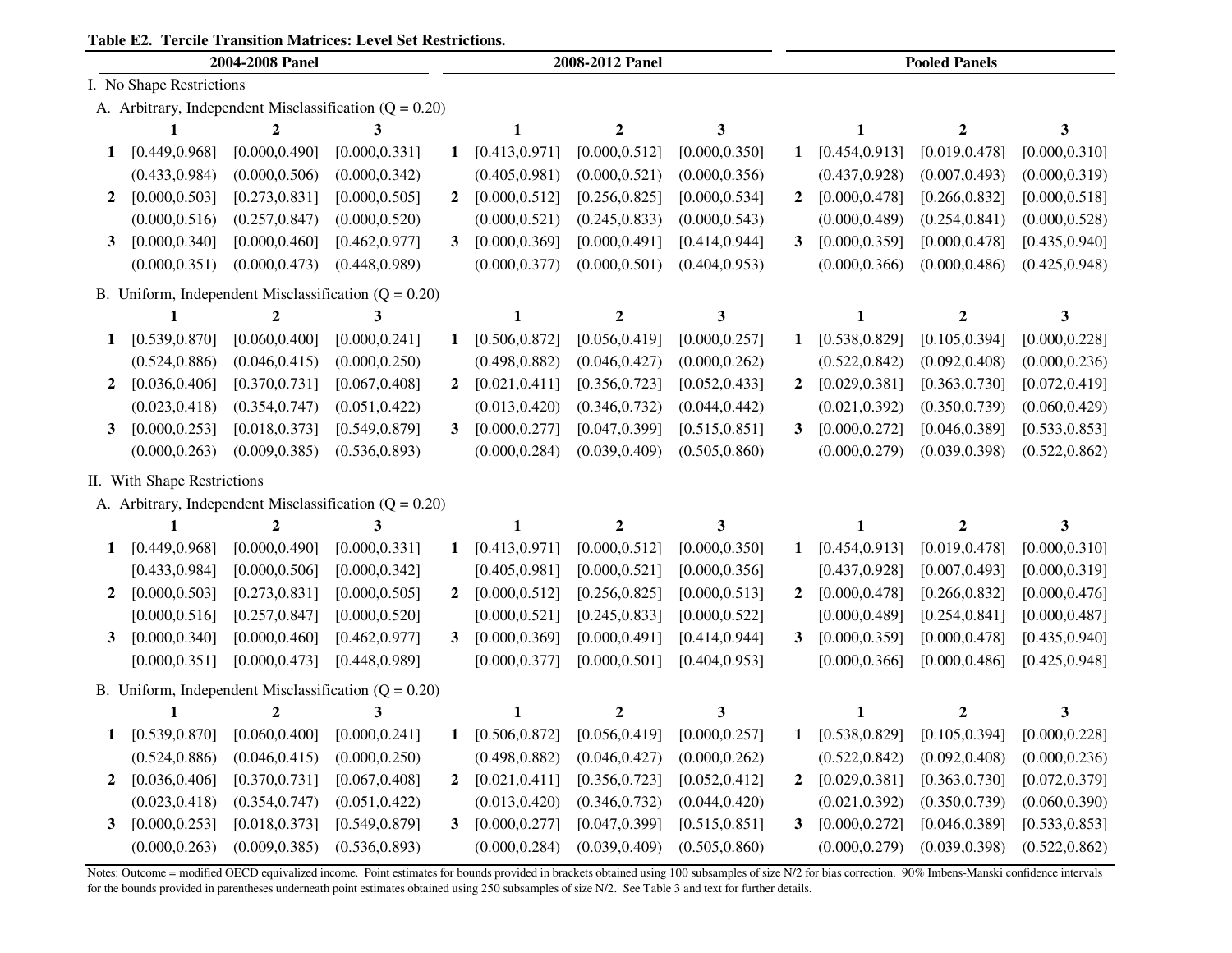|  |  |  |  |  | Table E3. Tercile Transition Matrices: Monotonicity + Level Set Restrictions. |
|--|--|--|--|--|-------------------------------------------------------------------------------|
|--|--|--|--|--|-------------------------------------------------------------------------------|

|              | 2004-2008 Panel             |                |                                                            |                |                | 2008-2012 Panel  |                |   | <b>Pooled Panels</b> |                  |                |  |
|--------------|-----------------------------|----------------|------------------------------------------------------------|----------------|----------------|------------------|----------------|---|----------------------|------------------|----------------|--|
|              | I. No Shape Restrictions    |                |                                                            |                |                |                  |                |   |                      |                  |                |  |
|              |                             |                | A. Arbitrary, Independent Misclassification $(Q = 0.20)$   |                |                |                  |                |   |                      |                  |                |  |
|              | 1                           | 2              | 3                                                          |                | 1              | $\boldsymbol{2}$ | 3              |   | 1                    | 2                | 3              |  |
| 1            | [0.449, 0.948]              | [0.021, 0.490] | [0.000, 0.283]                                             | $\mathbf 1$    | [0.413, 0.933] | [0.037, 0.512]   | [0.000, 0.313] | 1 | [0.454, 0.890]       | [0.063, 0.478]   | [0.000, 0.287] |  |
|              | (0.433, 0.963)              | (0.003, 0.506) | (0.000, 0.306)                                             |                | (0.405, 0.946) | (0.022, 0.521)   | (0.000, 0.324) |   | (0.437, 0.907)       | (0.048, 0.493)   | (0.000, 0.308) |  |
| $\mathbf{2}$ | [0.000, 0.390]              | [0.273, 0.815] | [0.009, 0.362]                                             | $\overline{2}$ | [0.000, 0.400] | [0.256, 0.824]   | [0.001, 0.380] | 2 | [0.000, 0.394]       | [0.283, 0.808]   | [0.024, 0.372] |  |
|              | (0.000, 0.409)              | (0.257, 0.831) | (0.000, 0.381)                                             |                | (0.000, 0.412) | (0.245, 0.833)   | (0.000, 0.393) |   | (0.000, 0.407)       | (0.271, 0.820)   | (0.013, 0.386) |  |
| 3            | [0.000, 0.340]              | [0.001, 0.460] | [0.462, 0.889]                                             | 3              | [0.000, 0.354] | [0.013, 0.491]   | [0.414, 0.913] | 3 | [0.000, 0.340]       | [0.007, 0.478]   | [0.435, 0.917] |  |
|              | (0.000, 0.351)              | (0.000, 0.473) | (0.448, 0.914)                                             |                | (0.000, 0.365) | (0.003, 0.501)   | (0.404, 0.926) |   | (0.000, 0.356)       | (0.000, 0.486)   | (0.425, 0.932) |  |
|              |                             |                | B. Uniform, Independent Misclassification $(Q = 0.20)$     |                |                |                  |                |   |                      |                  |                |  |
|              | $\mathbf{1}$                | $\overline{2}$ | 3                                                          |                | $\mathbf{1}$   | $\mathbf{2}$     | $\mathbf{3}$   |   | $\mathbf{1}$         | $\boldsymbol{2}$ | 3              |  |
| 1            | [0.539, 0.855]              | [0.080, 0.400] | [0.000, 0.152]                                             | 1              | [0.506, 0.872] | [0.096, 0.419]   | [0.000, 0.180] | 1 | [0.538, 0.810]       | [0.126, 0.394]   | [0.000, 0.164] |  |
|              | (0.524, 0.871)              | (0.064, 0.415) | (0.000, 0.184)                                             |                | (0.498, 0.882) | (0.082, 0.427)   | (0.000, 0.196) |   | (0.522, 0.828)       | (0.111, 0.408)   | (0.000, 0.194) |  |
| $\mathbf{2}$ | [0.058, 0.333]              | [0.370, 0.715] | [0.075, 0.309]                                             | $\mathbf{2}$   | [0.041, 0.342] | [0.356, 0.722]   | [0.067, 0.322] | 2 | [0.061, 0.336]       | [0.379, 0.708]   | [0.092, 0.315] |  |
|              | (0.045, 0.350)              | (0.354, 0.730) | (0.062, 0.327)                                             |                | (0.034, 0.354) | (0.346, 0.732)   | (0.057, 0.335) |   | (0.051, 0.346)       | (0.367, 0.718)   | (0.080, 0.328) |  |
| 3            | [0.000, 0.223]              | [0.056, 0.373] | [0.549, 0.832]                                             | 3              | [0.000, 0.239] | [0.075, 0.399]   | [0.515, 0.822] | 3 | [0.000, 0.213]       | [0.080, 0.389]   | [0.533, 0.821] |  |
|              | (0.000, 0.244)              | (0.040, 0.385) | (0.536, 0.857)                                             |                | (0.000, 0.254) | (0.063, 0.409)   | (0.505, 0.837) |   | (0.000, 0.230)       | (0.068, 0.398)   | (0.522, 0.838) |  |
|              | II. With Shape Restrictions |                |                                                            |                |                |                  |                |   |                      |                  |                |  |
|              |                             |                | A. Arbitrary, Independent Misclassification ( $Q = 0.20$ ) |                |                |                  |                |   |                      |                  |                |  |
|              |                             | $\mathbf{2}$   | 3                                                          |                | 1              | $\boldsymbol{2}$ | 3              |   | 1                    | $\mathbf{2}$     | 3              |  |
| 1            | [0.449, 0.948]              | [0.021, 0.490] | [0.000, 0.283]                                             | $\mathbf 1$    | [0.413, 0.933] | [0.037, 0.512]   | [0.000, 0.313] | 1 | [0.454, 0.890]       | [0.063, 0.478]   | [0.000, 0.287] |  |
|              | (0.433, 0.963)              | (0.003, 0.506) | (0.000, 0.306)                                             |                | (0.405, 0.946) | (0.022, 0.521)   | (0.000, 0.324) |   | (0.437, 0.907)       | (0.048, 0.493)   | (0.000, 0.308) |  |
| $\mathbf{2}$ | [0.000, 0.390]              | [0.273, 0.815] | [0.009, 0.362]                                             | $\mathbf{2}$   | [0.000, 0.400] | [0.256, 0.824]   | [0.001, 0.380] | 2 | [0.000, 0.394]       | [0.283, 0.808]   | [0.024, 0.372] |  |
|              | (0.000, 0.409)              | (0.257, 0.831) | (0.000, 0.381)                                             |                | (0.000, 0.412) | (0.245, 0.833)   | (0.000, 0.393) |   | (0.000, 0.407)       | (0.271, 0.820)   | (0.013, 0.385) |  |
| 3            | [0.000, 0.340]              | [0.001, 0.460] | [0.462, 0.889]                                             | $\mathbf{3}$   | [0.000, 0.354] | [0.013, 0.491]   | [0.414, 0.913] | 3 | [0.000, 0.340]       | [0.007, 0.478]   | [0.435, 0.917] |  |
|              | (0.000, 0.351)              | (0.000, 0.473) | (0.448, 0.914)                                             |                | (0.000, 0.365) | (0.003, 0.501)   | (0.404, 0.926) |   | (0.000, 0.355)       | (0.000, 0.486)   | (0.425, 0.932) |  |
|              |                             |                | B. Uniform, Independent Misclassification $(Q = 0.20)$     |                |                |                  |                |   |                      |                  |                |  |
|              | 1                           | $\mathbf{2}$   | 3                                                          |                | 1              | $\overline{2}$   | 3              |   | 1                    | 2                | 3              |  |
| 1            | [0.539, 0.855]              | [0.080, 0.400] | [0.000, 0.152]                                             | 1              | [0.506, 0.872] | [0.096, 0.419]   | [0.000, 0.180] | 1 | [0.538, 0.810]       | [0.126, 0.394]   | [0.000, 0.164] |  |
|              | (0.524, 0.871)              | (0.064, 0.415) | (0.000, 0.184)                                             |                | (0.498, 0.882) | (0.082, 0.427)   | (0.000, 0.196) |   | (0.522, 0.828)       | (0.111, 0.408)   | (0.000, 0.194) |  |
| $\mathbf{2}$ | [0.058, 0.333]              | [0.370, 0.715] | [0.075, 0.305]                                             | $\mathbf{2}$   | [0.041, 0.342] | [0.356, 0.722]   | [0.067, 0.322] | 2 | [0.061, 0.336]       | [0.379, 0.708]   | [0.092, 0.311] |  |
|              | (0.045, 0.350)              | (0.354, 0.730) | (0.062, 0.322)                                             |                | (0.034, 0.354) | (0.346, 0.732)   | (0.057, 0.335) |   | (0.051, 0.346)       | (0.367, 0.718)   | (0.080, 0.324) |  |
| 3            | [0.000, 0.223]              | [0.056, 0.373] | [0.549, 0.832]                                             | 3              | [0.000, 0.239] | [0.075, 0.399]   | [0.515, 0.822] | 3 | [0.000, 0.213]       | [0.080, 0.389]   | [0.533, 0.821] |  |
|              | (0.000, 0.244)              | (0.040, 0.385) | (0.536, 0.857)                                             |                | (0.000, 0.254) | (0.063, 0.409)   | (0.505, 0.837) |   | (0.000, 0.230)       | (0.068, 0.398)   | (0.522, 0.838) |  |

Notes: Outcome = modified OECD equivalized income. Point estimates for bounds provided in brackets obtained using 100 subsamples of size N/2 for bias correction. 90% Imbens-Manski confidence intervals for the bounds provided in parentheses underneath point estimates obtained using 250 subsamples of size N/2. See Table 4 and text for further details.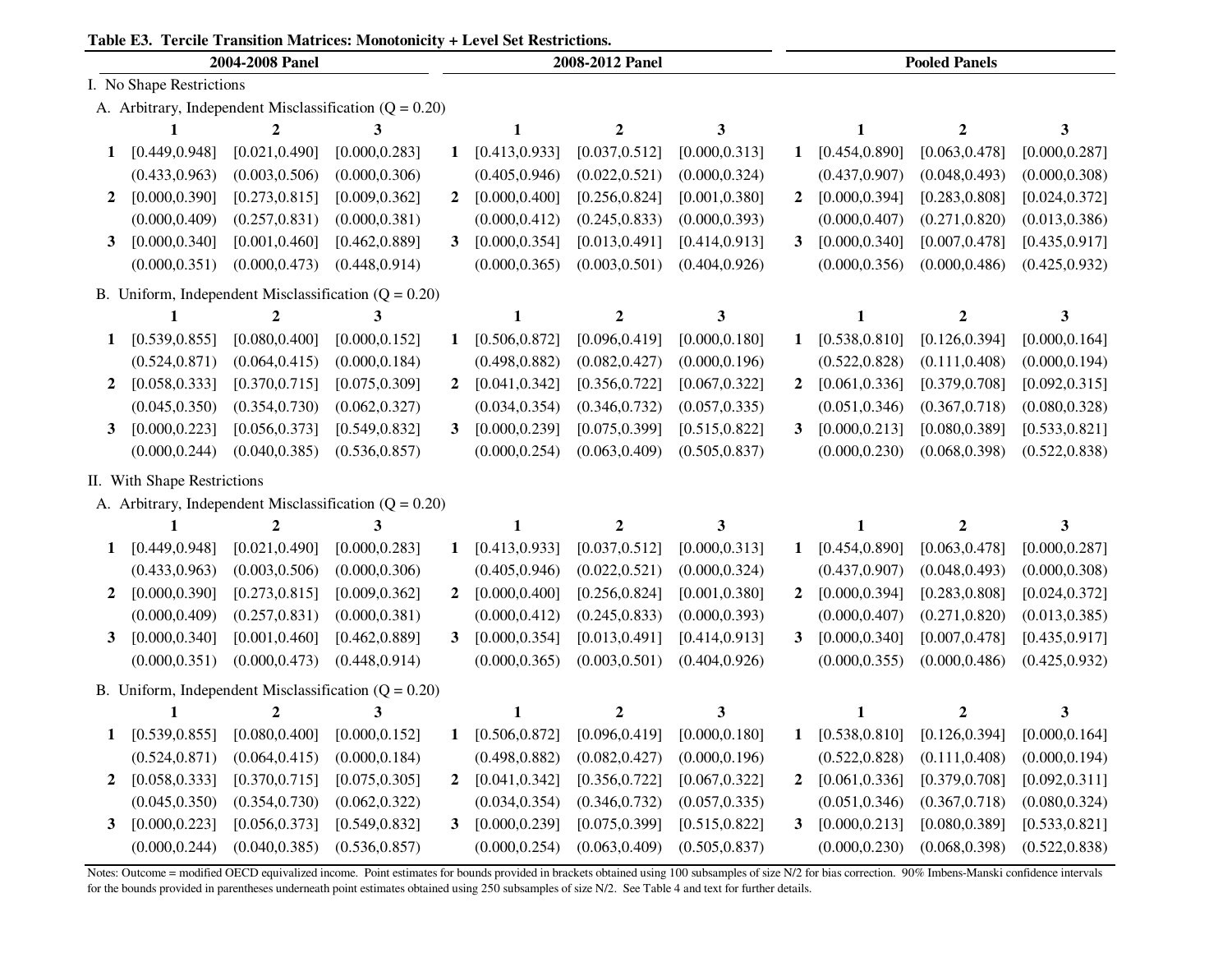| 2004-2008 Panel            |                   | 2008-2012 Panel            |                  |  |  |  |  |  |
|----------------------------|-------------------|----------------------------|------------------|--|--|--|--|--|
| I. Expected Exit Time: Q1  |                   | I. Expected Exit Time: Q1  |                  |  |  |  |  |  |
| <b>CPME</b>                | [3.085, 3.339]    | <b>CPME</b>                | [3.117, 3.275]   |  |  |  |  |  |
| AM                         | [1.609, 396.539]  | $\mathbf{A}\mathbf{M}$     | [1.615, 141.850] |  |  |  |  |  |
| $\mathbf{U}\mathbf{M}$     | [1.918, 9.781]    | <b>UM</b>                  | [1.926, 9.341]   |  |  |  |  |  |
| $LSR + Shape + AIM$        | [1.764, 63.573]   | $LSR + Shape + AIM$        | [1.680, 53.118]  |  |  |  |  |  |
| $LSR + Shape + UIM$        | [2.100, 8.758]    | $LSR + Shape + UIM$        | [1.991, 8.469]   |  |  |  |  |  |
| $M + LSR + Shape + AIM$    | [1.764, 26.880]   | $M + LSR + Shape + AIM$    | [1.680, 18.456]  |  |  |  |  |  |
| $M + LSR + Shape + UIM$    | [2.100, 7.750]    | $M + LSR + Shape + UIM$    | [1.991, 8.469]   |  |  |  |  |  |
| II. Expected Exit Time: Q3 |                   | II. Expected Exit Time: Q3 |                  |  |  |  |  |  |
| <b>CPME</b>                | [3.128, 3.366]    | <b>CPME</b>                | [3.064, 3.234]   |  |  |  |  |  |
| $\mathbf{A}\mathbf{M}$     | [1.620, 2783.745] | ${\rm AM}$                 | [1.601, 90.336]  |  |  |  |  |  |
| $\mathbf{U}\mathbf{M}$     | [1.933, 10.041]   | $\mathbf{U}\mathbf{M}$     | [1.907, 9.003]   |  |  |  |  |  |
| $LSR + Shape + AIM$        | [1.811, 95.001]   | $LSR + Shape + AIM$        | [1.677, 21.409]  |  |  |  |  |  |
| $LSR + Shape + UIM$        | [2.154, 9.371]    | $LSR + Shape + UIM$        | [2.019, 7.143]   |  |  |  |  |  |
| $M + LSR + Shape + AIM$    | [1.811, 11.690]   | $M + LSR + Shape + AIM$    | [1.677, 13.438]  |  |  |  |  |  |
| $M + LSR + Shape + UIM$    | [2.154, 6.988]    | $M + LSR + Shape + UIM$    | [2.019, 6.119]   |  |  |  |  |  |
| III. Upward Mobility       |                   | III. Upward Mobility       |                  |  |  |  |  |  |
| <b>CPME</b>                | [0.449, 0.486]    | <b>CPME</b>                | [0.458, 0.481]   |  |  |  |  |  |
| $\mathbf{A}\mathbf{M}$     | [0.004, 0.932]    | ${\rm AM}$                 | [0.011, 0.929]   |  |  |  |  |  |
| UM                         | [0.153, 0.782]    | $\text{UM}{}$              | [0.161, 0.779]   |  |  |  |  |  |
| $LSR + Shape + AIM$        | [0.024, 0.851]    | $LSR + Shape + AIM$        | [0.028, 0.893]   |  |  |  |  |  |
| $LSR + Shape + UIM$        | [0.171, 0.714]    | $LSR + Shape + UIM$        | [0.177, 0.753]   |  |  |  |  |  |
| $M + LSR + Shape + AIM$    | [0.056, 0.851]    | $M + LSR + Shape + AIM$    | [0.081, 0.893]   |  |  |  |  |  |
| $M + LSR + Shape + UIM$    | [0.194, 0.714]    | $M + LSR + Shape + UIM$    | [0.177, 0.753]   |  |  |  |  |  |
| IV. Downward Mobility      |                   | IV. Downward Mobility      |                  |  |  |  |  |  |
| <b>CPME</b>                | [0.446, 0.480]    | <b>CPME</b>                | [0.464, 0.490]   |  |  |  |  |  |
| $\mathbf{A}\mathbf{M}$     | [0.001, 0.926]    | AM                         | [0.017, 0.937]   |  |  |  |  |  |
| $\mathbf{U}\mathbf{M}$     | [0.149, 0.776]    | <b>UM</b>                  | [0.167, 0.787]   |  |  |  |  |  |
| $LSR + Shape + AIM$        | [0.016, 0.828]    | $LSR + Shape + AIM$        | [0.070, 0.894]   |  |  |  |  |  |
| $LSR + Shape + UIM$        | [0.160, 0.696]    | $LSR + Shape + UIM$        | [0.210, 0.743]   |  |  |  |  |  |
| $M + LSR + Shape + AIM$    | [0.128, 0.828]    | $M + LSR + Shape + AIM$    | [0.112, 0.894]   |  |  |  |  |  |
| $M + LSR + Shape + UIM$    | [0.215, 0.696]    | $M + LSR + Shape + UIM$    | [0.245, 0.743]   |  |  |  |  |  |

**Table E4. Tercile Transition Matrices: Summary Mobility Measures.**

Notes: Outcome = modified OECD equivalized income. CPME = classification-preserving measurement error. AM = arbitrary misclassification. UM = uniform misclassification. I = independence. LSR = level set restrictions.  $M =$  monotonicity. 90% confidence intervals for bounds provided in brackets based on estimates in Tables E1-E3. See text for further details.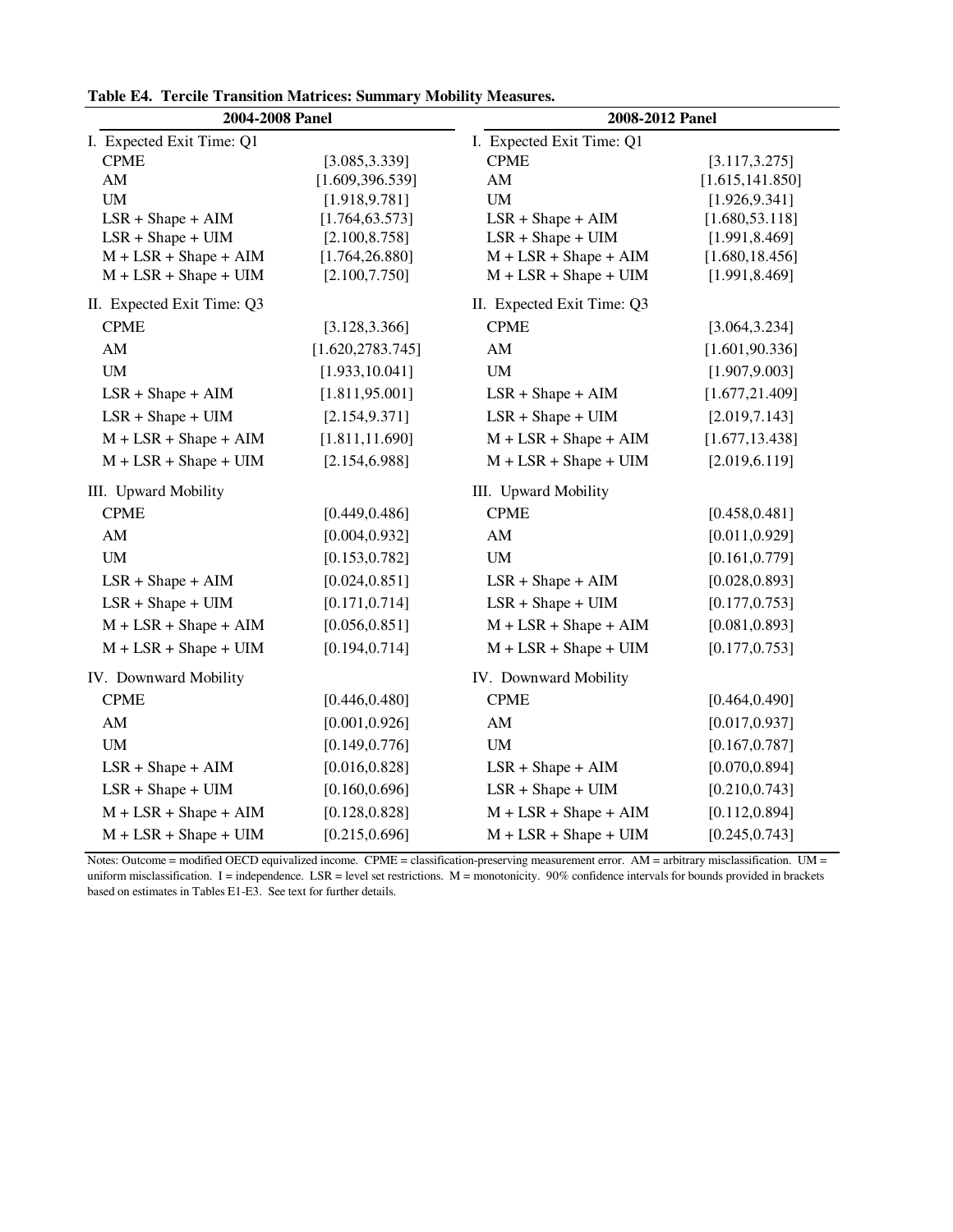| Table E5. Tercile Transition Matrices: Misclassification Assumptions. |  |
|-----------------------------------------------------------------------|--|
|-----------------------------------------------------------------------|--|

| 2004-2008 Panel                                |                                              |                |                | 2008-2012 Panel |                |                |                | <b>Pooled Panels</b> |                |                             |                |
|------------------------------------------------|----------------------------------------------|----------------|----------------|-----------------|----------------|----------------|----------------|----------------------|----------------|-----------------------------|----------------|
| I. Classification-Preserving Measurement Error |                                              |                |                |                 |                |                |                |                      |                |                             |                |
|                                                |                                              |                | 3              |                 |                |                | 3              |                      |                | $\mathcal{D}_{\mathcal{L}}$ |                |
|                                                | [0.689, 0.689]                               | [0.244, 0.244] | [0.068, 0.068] |                 | [0.685, 0.685] | [0.242, 0.242] | [0.073, 0.073] | 1                    | [0.689, 0.689] | [0.241, 0.241]              | [0.070, 0.070] |
|                                                | (0.677, 0.701)                               | (0.232, 0.255) | (0.061, 0.075) |                 | (0.678, 0.692) | (0.235, 0.250) | (0.067, 0.078) |                      | (0.682, 0.696) | (0.235, 0.248)              | (0.065, 0.075) |
|                                                | [0.221, 0.221]                               | [0.550, 0.550] | [0.229, 0.229] | $\mathbf{2}$    | [0.216, 0.216] | [0.535, 0.535] | [0.248, 0.248] |                      | [0.217, 0.217] | [0.540, 0.540]              | [0.243, 0.243] |
|                                                | (0.209, 0.233)                               | (0.536, 0.563) | (0.218, 0.240) |                 | (0.210, 0.223) | (0.526, 0.544) | (0.240, 0.257) |                      | (0.211, 0.224) | (0.532, 0.547)              | (0.237, 0.248) |
| 3                                              | [0.090, 0.090]                               | [0.207, 0.207] | [0.703, 0.703] | 3               | [0.099, 0.099] | [0.222, 0.222] | [0.679, 0.679] | 3                    | [0.094, 0.094] | [0.219, 0.219]              | [0.687, 0.687] |
|                                                | (0.082, 0.099)                               | (0.196, 0.218) | (0.692, 0.714) |                 | (0.093, 0.104) | (0.214, 0.231) | (0.670, 0.688) |                      | (0.089, 0.098) | (0.213, 0.225)              | (0.681, 0.693) |
|                                                | II. Arbitrary Misclassification $(Q = 0.20)$ |                |                |                 |                |                |                |                      |                |                             |                |
|                                                |                                              |                |                |                 |                |                | 3              |                      |                |                             |                |
|                                                | [0.389, 0.989]                               | [0.000, 0.544] | [0.000, 0.368] |                 | [0.385, 0.985] | [0.000, 0.542] | [0.000, 0.373] | 1                    | [0.389, 0.989] | [0.000, 0.541]              | [0.000, 0.370] |
|                                                | (0.379, 0.997)                               | (0.000, 0.553) | (0.000, 0.374) |                 | (0.380, 0.990) | (0.000, 0.548) | (0.000, 0.377) |                      | (0.384, 0.994) | (0.000, 0.546)              | (0.000, 0.374) |
|                                                | [0.000, 0.521]                               | [0.250, 0.850] | [0.000, 0.529] | $\overline{2}$  | [0.000, 0.516] | [0.235, 0.835] | [0.000, 0.548] |                      | [0.000, 0.517] | [0.240, 0.840]              | [0.000, 0.543] |
|                                                | (0.000, 0.531)                               | (0.239, 0.860) | (0.000, 0.538) |                 | (0.000, 0.522) | (0.228, 0.842) | (0.000, 0.555) |                      | (0.000, 0.522) | (0.234, 0.846)              | (0.000, 0.547) |
| 3                                              | [0.000, 0.390]                               | [0.000, 0.507] | [0.403, 1.000] | 3               | [0.000, 0.399] | [0.000, 0.522] | [0.379, 0.979] | 3                    | [0.000, 0.394] | [0.000, 0.519]              | [0.387, 0.987] |
|                                                | (0.000, 0.397)                               | (0.000, 0.515) | (0.394, 1.000) |                 | (0.000, 0.403) | (0.000, 0.529) | (0.372, 0.986) |                      | (0.000, 0.397) | (0.000, 0.524)              | (0.382, 0.992) |
|                                                | III. Uniform Misclassification $(Q = 0.20)$  |                |                |                 |                |                |                |                      |                |                             |                |
|                                                |                                              |                |                |                 |                |                |                |                      |                |                             |                |
| 1                                              | [0.489, 0.889]                               | [0.044, 0.444] | [0.000, 0.268] | 1               | [0.485, 0.885] | [0.042, 0.442] | [0.000, 0.273] | 1                    | [0.489, 0.889] | [0.041, 0.441]              | [0.000, 0.270] |
|                                                | (0.479, 0.898)                               | (0.034, 0.453) | (0.000, 0.274) |                 | (0.480, 0.890) | (0.036, 0.448) | (0.000, 0.277) |                      | (0.484, 0.894) | (0.036, 0.446)              | (0.000, 0.274) |
| $\mathbf{2}$                                   | [0.021, 0.421]                               | [0.350, 0.750] | [0.029, 0.429] | $\mathbf{2}$    | [0.016, 0.416] | [0.335, 0.735] | [0.048, 0.448] |                      | [0.017, 0.417] | [0.340, 0.740]              | [0.043, 0.443] |
|                                                | (0.012, 0.431)                               | (0.339, 0.760) | (0.020, 0.438) |                 | (0.011, 0.422) | (0.328, 0.742) | (0.042, 0.455) |                      | (0.012, 0.422) | (0.334, 0.746)              | (0.038, 0.447) |
|                                                | [0.000, 0.290]                               | [0.007, 0.407] | [0.503, 0.903] | 3               | [0.000, 0.299] | [0.022, 0.422] | [0.479, 0.879] | 3                    | [0.000, 0.294] | [0.019, 0.419]              | [0.487, 0.887] |
|                                                | (0.000, 0.297)                               | (0.000, 0.415) | (0.494, 0.911) |                 | (0.000, 0.303) | (0.016, 0.429) | (0.472, 0.886) |                      | (0.000, 0.297) | (0.014, 0.424)              | (0.482, 0.892) |

Notes: Outcome = per capita income. Point estimates for bounds provided in brackets obtained using 100 subsamples of size N/2 for bias correction. 90% Imbens-Manski confidence intervals for the bounds provided in parentheses underneath point estimates obtained using 250 subsamples of size N/2. See text for further details.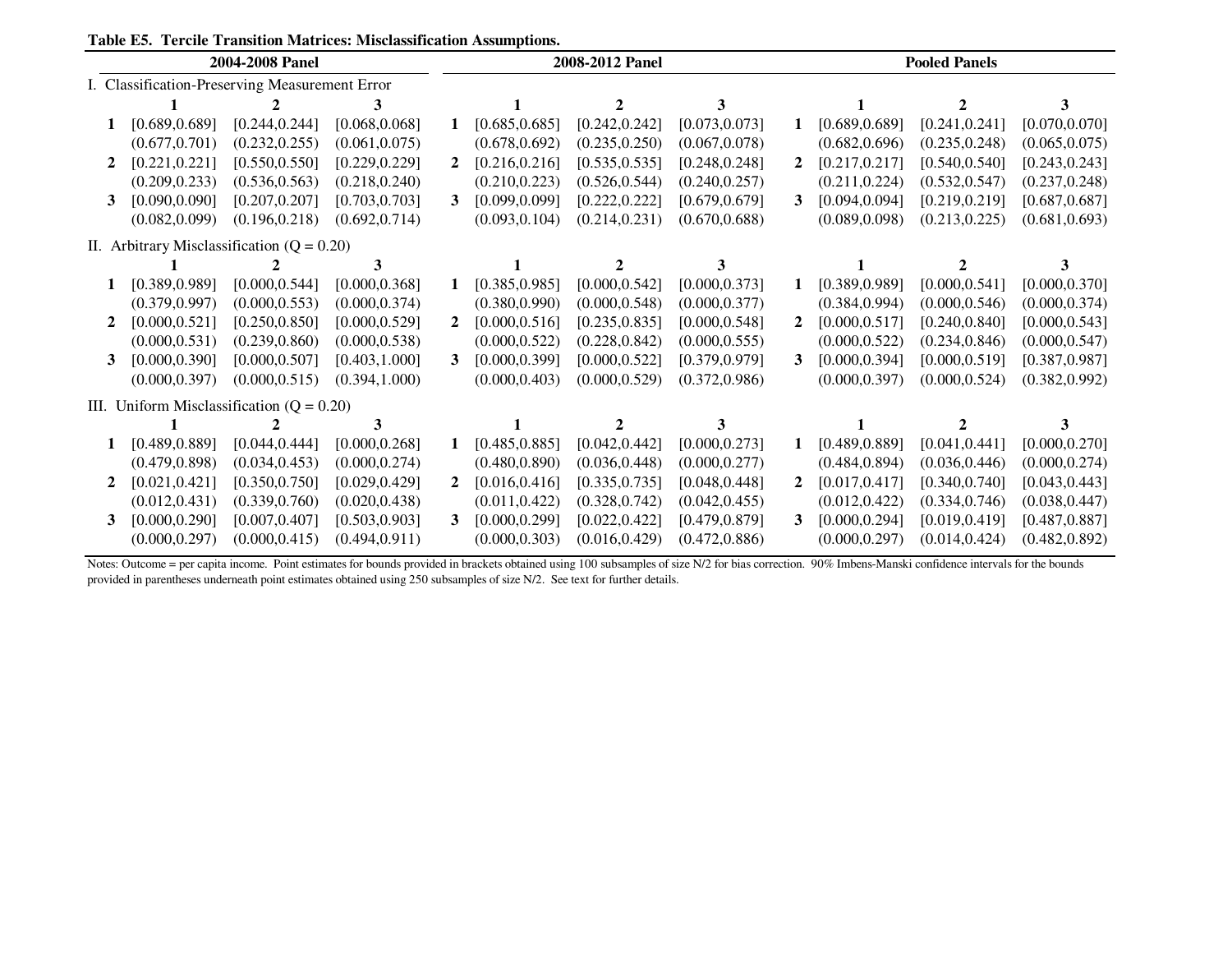# **Table E6. Tercile Transition Matrices: Level Set Restrictions.**

| 2004-2008 Panel |                             |                |                                                            |                | 2008-2012 Panel |                  |                |              | <b>Pooled Panels</b> |                  |                |  |
|-----------------|-----------------------------|----------------|------------------------------------------------------------|----------------|-----------------|------------------|----------------|--------------|----------------------|------------------|----------------|--|
|                 | I. No Shape Restrictions    |                |                                                            |                |                 |                  |                |              |                      |                  |                |  |
|                 |                             |                | A. Arbitrary, Independent Misclassification ( $Q = 0.20$ ) |                |                 |                  |                |              |                      |                  |                |  |
|                 | 1                           | $\mathbf{2}$   | 3                                                          |                | 1               | $\boldsymbol{2}$ | 3              |              | 1                    | 2                | 3              |  |
| 1               | [0.451, 0.958]              | [0.000, 0.495] | [0.000, 0.323]                                             | 1              | [0.453, 0.975]  | [0.000, 0.490]   | [0.000, 0.327] | 1            | [0.467, 0.920]       | [0.021, 0.474]   | [0.000, 0.313] |  |
|                 | (0.440, 0.973)              | (0.000, 0.506) | (0.000, 0.331)                                             |                | (0.445, 0.985)  | (0.000, 0.498)   | (0.000, 0.332) |              | (0.457, 0.934)       | (0.011, 0.484)   | (0.000, 0.320) |  |
| $\mathbf{2}$    | [0.000, 0.489]              | [0.293, 0.833] | [0.000, 0.483]                                             | $\mathbf{2}$   | [0.000, 0.480]  | [0.264, 0.826]   | [0.000, 0.535] | 2            | [0.000, 0.461]       | [0.285, 0.819]   | [0.011, 0.507] |  |
|                 | (0.000, 0.503)              | (0.275, 0.850) | (0.000, 0.498)                                             |                | (0.000, 0.489)  | (0.252, 0.836)   | (0.000, 0.544) |              | (0.000, 0.471)       | (0.272, 0.832)   | (0.000, 0.517) |  |
| $\mathbf{3}$    | [0.000, 0.348]              | [0.000, 0.445] | [0.479, 0.962]                                             | $\mathbf{3}$   | [0.000, 0.375]  | [0.000, 0.482]   | [0.414, 0.946] | 3            | [0.000, 0.362]       | [0.001, 0.464]   | [0.438, 0.938] |  |
|                 | (0.000, 0.359)              | (0.000, 0.459) | (0.464, 0.976)                                             |                | (0.000, 0.382)  | (0.000, 0.493)   | (0.402, 0.955) |              | (0.000, 0.367)       | (0.000, 0.474)   | (0.428, 0.946) |  |
|                 |                             |                | B. Uniform, Independent Misclassification $(Q = 0.20)$     |                |                 |                  |                |              |                      |                  |                |  |
|                 | $\mathbf{1}$                | $\overline{2}$ | 3                                                          |                | $\mathbf{1}$    | $\mathbf{2}$     | $\mathbf{3}$   |              | $\mathbf{1}$         | $\overline{2}$   | 3              |  |
| 1               | [0.541, 0.869]              | [0.069, 0.405] | [0.000, 0.234]                                             | 1              | [0.544, 0.864]  | [0.049, 0.400]   | [0.000, 0.236] | 1            | [0.556, 0.835]       | [0.100, 0.386]   | [0.000, 0.228] |  |
|                 | (0.530, 0.883)              | (0.055, 0.417) | (0.000, 0.241)                                             |                | (0.536, 0.874)  | (0.040, 0.408)   | (0.000, 0.242) |              | (0.546, 0.847)       | (0.088, 0.395)   | (0.000, 0.234) |  |
| $\mathbf{2}$    | [0.033, 0.397]              | [0.392, 0.732] | [0.055, 0.386]                                             | $\mathbf{2}$   | [0.024, 0.390]  | [0.361, 0.727]   | [0.069, 0.430] | $\mathbf{2}$ | [0.037, 0.373]       | [0.381, 0.724]   | [0.090, 0.410] |  |
|                 | (0.020, 0.411)              | (0.375, 0.749) | (0.041, 0.400)                                             |                | (0.014, 0.399)  | (0.349, 0.736)   | (0.060, 0.438) |              | (0.027, 0.383)       | (0.368, 0.735)   | (0.077, 0.420) |  |
| 3               | [0.000, 0.254]              | [0.032, 0.355] | [0.569, 0.867]                                             | $\mathbf{3}$   | [0.000, 0.282]  | [0.044, 0.386]   | [0.509, 0.858] | 3            | [0.000, 0.272]       | [0.053, 0.373]   | [0.530, 0.851] |  |
|                 | (0.000, 0.266)              | (0.019, 0.368) | (0.555, 0.884)                                             |                | (0.000, 0.289)  | (0.035, 0.397)   | (0.498, 0.868) |              | (0.000, 0.278)       | (0.044, 0.383)   | (0.519, 0.860) |  |
|                 | II. With Shape Restrictions |                |                                                            |                |                 |                  |                |              |                      |                  |                |  |
|                 |                             |                | A. Arbitrary, Independent Misclassification ( $Q = 0.20$ ) |                |                 |                  |                |              |                      |                  |                |  |
|                 |                             | $\overline{2}$ | 3                                                          |                | 1               | $\boldsymbol{2}$ | 3              |              | 1                    | $\boldsymbol{2}$ | 3              |  |
| 1               | [0.451, 0.958]              | [0.000, 0.495] | [0.000, 0.323]                                             | 1              | [0.453, 0.975]  | [0.000, 0.490]   | [0.000, 0.327] | 1            | [0.467, 0.920]       | [0.021, 0.474]   | [0.000, 0.313] |  |
|                 | (0.440, 0.973)              | (0.000, 0.506) | (0.000, 0.331)                                             |                | (0.445, 0.985)  | (0.000, 0.498)   | (0.000, 0.332) |              | (0.457, 0.934)       | (0.011, 0.484)   | (0.000, 0.320) |  |
| $\mathbf{2}$    | [0.000, 0.489]              | [0.293, 0.833] | [0.000, 0.483]                                             | $\overline{2}$ | [0.000, 0.480]  | [0.264, 0.826]   | [0.000, 0.480] | $\mathbf{2}$ | [0.000, 0.461]       | [0.285, 0.819]   | [0.011, 0.461] |  |
|                 | (0.000, 0.503)              | (0.275, 0.850) | (0.000, 0.498)                                             |                | (0.000, 0.489)  | (0.252, 0.836)   | (0.000, 0.489) |              | (0.000, 0.471)       | (0.272, 0.832)   | (0.000, 0.471) |  |
| $\mathbf{3}$    | [0.000, 0.348]              | [0.000, 0.445] | [0.479, 0.962]                                             | $\mathbf{3}$   | [0.000, 0.375]  | [0.000, 0.482]   | [0.414, 0.946] | 3            | [0.000, 0.362]       | [0.001, 0.464]   | [0.438, 0.938] |  |
|                 | (0.000, 0.359)              | (0.000, 0.459) | (0.464, 0.976)                                             |                | (0.000, 0.382)  | (0.000, 0.493)   | (0.402, 0.955) |              | (0.000, 0.367)       | (0.000, 0.474)   | (0.428, 0.946) |  |
|                 |                             |                | B. Uniform, Independent Misclassification $(Q = 0.20)$     |                |                 |                  |                |              |                      |                  |                |  |
|                 | 1                           | 2              | 3                                                          |                | 1               | $\overline{2}$   | 3              |              | 1                    | $\mathbf{2}$     | 3              |  |
| 1               | [0.541, 0.869]              | [0.069, 0.405] | [0.000, 0.234]                                             | 1              | [0.544, 0.864]  | [0.049, 0.400]   | [0.000, 0.236] | 1            | [0.556, 0.835]       | [0.100, 0.386]   | [0.000, 0.228] |  |
|                 | (0.530, 0.883)              | (0.055, 0.417) | (0.000, 0.241)                                             |                | (0.536, 0.874)  | (0.040, 0.408)   | (0.000, 0.242) |              | (0.546, 0.847)       | (0.088, 0.395)   | (0.000, 0.234) |  |
| $\mathbf{2}$    | [0.033, 0.397]              | [0.392, 0.732] | [0.055, 0.386]                                             | $\mathbf{2}$   | [0.024, 0.390]  | [0.361, 0.727]   | [0.069, 0.390] | 2            | [0.037, 0.373]       | [0.381, 0.724]   | [0.090, 0.373] |  |
|                 | (0.020, 0.411)              | (0.375, 0.749) | (0.041, 0.400)                                             |                | (0.014, 0.399)  | (0.349, 0.736)   | (0.060, 0.399) |              | (0.027, 0.383)       | (0.368, 0.735)   | (0.077, 0.382) |  |
| 3               | [0.000, 0.254]              | [0.032, 0.355] | [0.569, 0.867]                                             | 3              | [0.000, 0.282]  | [0.044, 0.386]   | [0.509, 0.858] | 3            | [0.000, 0.272]       | [0.053, 0.373]   | [0.530, 0.851] |  |
|                 | (0.000, 0.266)              | (0.019, 0.368) | (0.555, 0.884)                                             |                | (0.000, 0.289)  | (0.035, 0.397)   | (0.498, 0.868) |              | (0.000, 0.278)       | (0.044, 0.383)   | (0.519, 0.860) |  |

Notes: Outcome = per capita income. Point estimates for bounds provided in brackets obtained using 100 subsamples of size N/2 for bias correction. 90% Imbens-Manski confidence intervals for the bounds provided in parentheses underneath point estimates obtained using 250 subsamples of size N/2. See Table 3 and text for further details.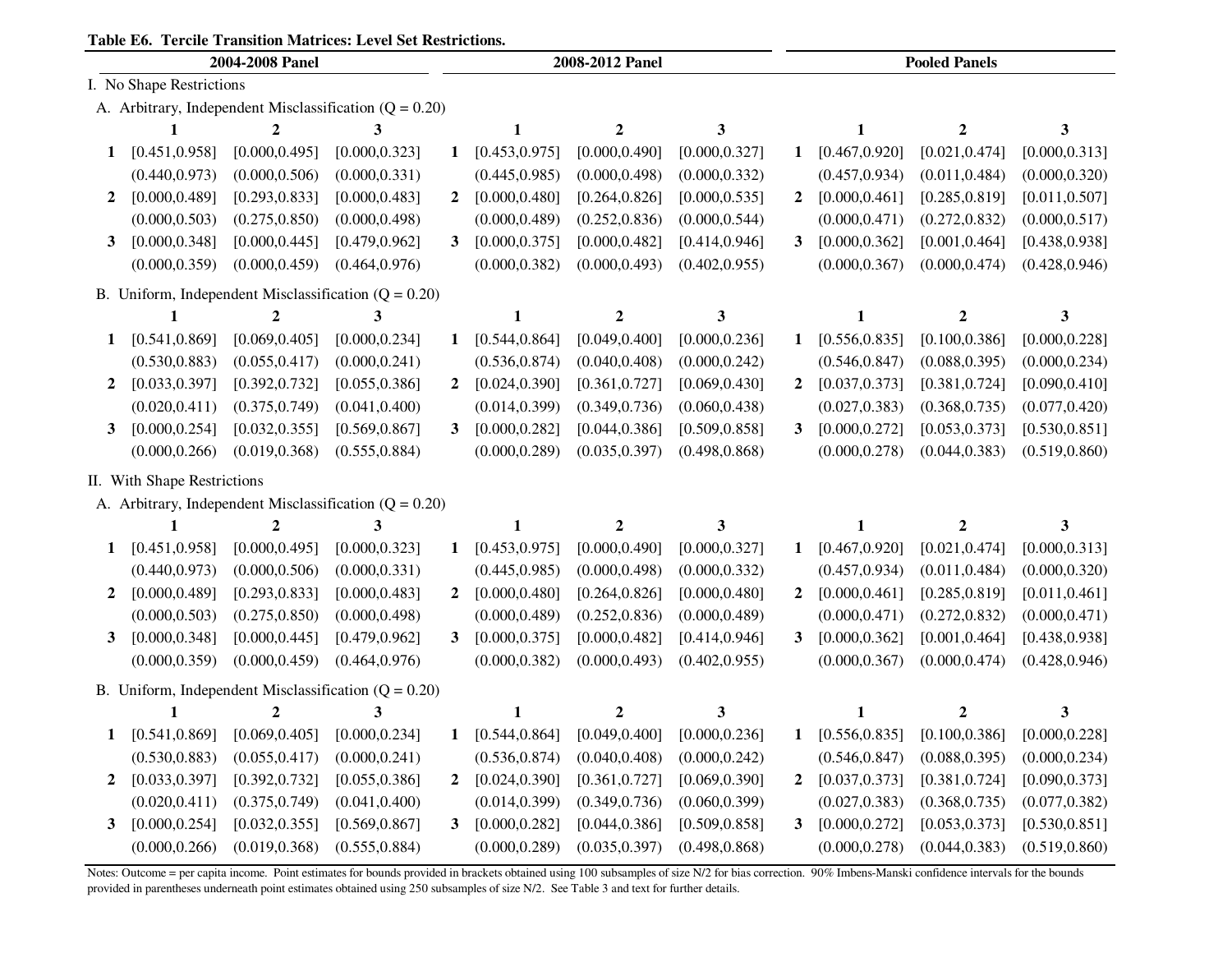|  |  |  |  |  |  | Table E7. Tercile Transition Matrices: Monotonicity + Level Set Restrictions. |
|--|--|--|--|--|--|-------------------------------------------------------------------------------|
|--|--|--|--|--|--|-------------------------------------------------------------------------------|

| 2004-2008 Panel |                                                        |                  |                                                            |              | 2008-2012 Panel |                  |                |              | <b>Pooled Panels</b> |                  |                |  |
|-----------------|--------------------------------------------------------|------------------|------------------------------------------------------------|--------------|-----------------|------------------|----------------|--------------|----------------------|------------------|----------------|--|
|                 | I. No Shape Restrictions                               |                  |                                                            |              |                 |                  |                |              |                      |                  |                |  |
|                 |                                                        |                  | A. Arbitrary, Independent Misclassification $(Q = 0.20)$   |              |                 |                  |                |              |                      |                  |                |  |
|                 | $\mathbf{1}$                                           | 2                | 3                                                          |              | 1               | $\boldsymbol{2}$ | 3              |              | 1                    | 2                | 3              |  |
| $\mathbf 1$     | [0.451, 0.934]                                         | [0.036, 0.495]   | [0.000, 0.311]                                             | $\mathbf 1$  | [0.453, 0.936]  | [0.011, 0.490]   | [0.000, 0.318] | 1            | [0.467, 0.892]       | [0.060, 0.474]   | [0.000, 0.263] |  |
|                 | (0.440, 0.951)                                         | (0.017, 0.506)   | (0.000, 0.330)                                             |              | (0.445, 0.949)  | (0.000, 0.498)   | (0.000, 0.325) |              | (0.457, 0.909)       | (0.044, 0.484)   | (0.000, 0.285) |  |
| $\mathbf{2}$    | [0.003, 0.387]                                         | [0.304, 0.818]   | [0.010, 0.368]                                             | $\mathbf{2}$ | [0.002, 0.370]  | [0.271, 0.823]   | [0.011, 0.426] | 2            | [0.000, 0.362]       | [0.293, 0.789]   | [0.042, 0.397] |  |
|                 | (0.000, 0.402)                                         | (0.288, 0.833)   | (0.000, 0.389)                                             |              | (0.000, 0.381)  | (0.260, 0.833)   | (0.003, 0.439) |              | (0.000, 0.374)       | (0.279, 0.802)   | (0.031, 0.412) |  |
| 3               | [0.000, 0.343]                                         | [0.003, 0.445]   | [0.479, 0.928]                                             | 3            | [0.000, 0.335]  | [0.029, 0.482]   | [0.414, 0.899] | 3            | [0.000, 0.324]       | [0.029, 0.464]   | [0.438, 0.888] |  |
|                 | (0.000, 0.354)                                         | (0.000, 0.459)   | (0.464, 0.949)                                             |              | (0.000, 0.345)  | (0.015, 0.493)   | (0.402, 0.913) |              | (0.000, 0.339)       | (0.014, 0.474)   | (0.428, 0.911) |  |
|                 |                                                        |                  | B. Uniform, Independent Misclassification $(Q = 0.20)$     |              |                 |                  |                |              |                      |                  |                |  |
|                 | $\mathbf{1}$                                           | $\overline{2}$   | 3                                                          |              | $\mathbf{1}$    | $\boldsymbol{2}$ | $\mathbf{3}$   |              | $\mathbf{1}$         | $\boldsymbol{2}$ | 3              |  |
| 1               | [0.541, 0.847]                                         | [0.095, 0.405]   | [0.000, 0.172]                                             | 1            | [0.544, 0.843]  | [0.084, 0.400]   | [0.000, 0.212] | 1            | [0.556, 0.807]       | [0.131, 0.386]   | [0.000, 0.132] |  |
|                 | (0.530, 0.864)                                         | (0.078, 0.417)   | (0.000, 0.200)                                             |              | (0.536, 0.858)  | (0.073, 0.408)   | (0.000, 0.224) |              | (0.546, 0.825)       | (0.114, 0.395)   | (0.000, 0.162) |  |
| $\mathbf{2}$    | [0.054, 0.330]                                         | [0.403, 0.716]   | [0.071, 0.312]                                             | $\mathbf{2}$ | [0.051, 0.313]  | [0.365, 0.719]   | [0.080, 0.365] | 2            | [0.064, 0.304]       | [0.388, 0.691]   | [0.105, 0.333] |  |
|                 | (0.036, 0.345)                                         | (0.387, 0.731)   | (0.058, 0.332)                                             |              | (0.043, 0.324)  | (0.355, 0.729)   | (0.071, 0.377) |              | (0.054, 0.317)       | (0.376, 0.704)   | (0.094, 0.348) |  |
| 3               | [0.000, 0.254]                                         | [0.067, 0.355]   | [0.569, 0.820]                                             | 3            | [0.000, 0.210]  | [0.086, 0.386]   | [0.509, 0.841] | 3            | [0.000, 0.192]       | [0.083, 0.373]   | [0.530, 0.792] |  |
|                 | (0.000, 0.266)                                         | (0.047, 0.368)   | (0.555, 0.846)                                             |              | (0.000, 0.225)  | (0.073, 0.397)   | (0.498, 0.853) |              | (0.000, 0.209)       | (0.068, 0.383)   | (0.519, 0.817) |  |
|                 | II. With Shape Restrictions                            |                  |                                                            |              |                 |                  |                |              |                      |                  |                |  |
|                 |                                                        |                  | A. Arbitrary, Independent Misclassification ( $Q = 0.20$ ) |              |                 |                  |                |              |                      |                  |                |  |
|                 |                                                        | $\mathbf{2}$     | 3                                                          |              | 1               | $\boldsymbol{2}$ | 3              |              | 1                    | $\mathbf{2}$     | 3              |  |
| 1               | [0.451, 0.934]                                         | [0.036, 0.495]   | [0.000, 0.311]                                             | $\mathbf 1$  | [0.453, 0.936]  | [0.011, 0.490]   | [0.000, 0.315] | 1            | [0.467, 0.892]       | [0.060, 0.474]   | [0.000, 0.263] |  |
|                 | (0.440, 0.951)                                         | (0.017, 0.506)   | (0.000, 0.330)                                             |              | (0.445, 0.949)  | (0.000, 0.498)   | (0.000, 0.322) |              | (0.457, 0.909)       | (0.044, 0.484)   | (0.000, 0.285) |  |
| $\mathbf{2}$    | [0.003, 0.387]                                         | [0.304, 0.818]   | [0.010, 0.368]                                             | $\mathbf{2}$ | [0.002, 0.370]  | [0.271, 0.823]   | [0.011, 0.401] | $\mathbf{2}$ | [0.000, 0.362]       | [0.293, 0.789]   | [0.042, 0.382] |  |
|                 | (0.000, 0.402)                                         | (0.288, 0.833)   | (0.000, 0.389)                                             |              | (0.000, 0.381)  | (0.260, 0.833)   | (0.003, 0.411) |              | (0.000, 0.374)       | (0.279, 0.802)   | (0.031, 0.393) |  |
| 3               | [0.000, 0.343]                                         | [0.003, 0.445]   | [0.479, 0.928]                                             | $\mathbf{3}$ | [0.000, 0.335]  | [0.029, 0.482]   | [0.414, 0.899] | 3            | [0.000, 0.324]       | [0.029, 0.464]   | [0.438, 0.888] |  |
|                 | (0.000, 0.354)                                         | (0.000, 0.459)   | (0.464, 0.949)                                             |              | (0.000, 0.345)  | (0.015, 0.493)   | (0.402, 0.913) |              | (0.000, 0.339)       | (0.014, 0.474)   | (0.428, 0.911) |  |
|                 | B. Uniform, Independent Misclassification $(Q = 0.20)$ |                  |                                                            |              |                 |                  |                |              |                      |                  |                |  |
|                 | 1                                                      | $\boldsymbol{2}$ | 3                                                          |              | 1               | $\overline{2}$   | 3              |              | 1                    | 2                | 3              |  |
| 1               | [0.541, 0.847]                                         | [0.095, 0.405]   | [0.000, 0.172]                                             | $\mathbf 1$  | [0.544, 0.843]  | [0.084, 0.400]   | [0.000, 0.212] | 1            | [0.556, 0.807]       | [0.131, 0.386]   | [0.000, 0.132] |  |
|                 | (0.530, 0.864)                                         | (0.078, 0.417)   | (0.000, 0.200)                                             |              | (0.536, 0.858)  | (0.073, 0.408)   | (0.000, 0.224) |              | (0.546, 0.825)       | (0.114, 0.395)   | (0.000, 0.162) |  |
| $\mathbf{2}$    | [0.054, 0.330]                                         | [0.403, 0.716]   | [0.071, 0.311]                                             | $\mathbf{2}$ | [0.051, 0.313]  | [0.365, 0.719]   | [0.080, 0.326] | 2            | [0.064, 0.304]       | [0.388, 0.691]   | [0.105, 0.323] |  |
|                 | (0.036, 0.345)                                         | (0.387, 0.731)   | (0.058, 0.330)                                             |              | (0.043, 0.324)  | (0.355, 0.729)   | (0.071, 0.337) |              | (0.054, 0.317)       | (0.376, 0.704)   | (0.094, 0.335) |  |
| 3               | [0.000, 0.254]                                         | [0.067, 0.355]   | [0.569, 0.820]                                             | 3            | [0.000, 0.210]  | [0.086, 0.386]   | [0.509, 0.841] | 3            | [0.000, 0.192]       | [0.083, 0.373]   | [0.530, 0.792] |  |
|                 | (0.000, 0.266)                                         | (0.047, 0.368)   | (0.555, 0.846)                                             |              | (0.000, 0.225)  | (0.073, 0.397)   | (0.498, 0.853) |              | (0.000, 0.209)       | (0.068, 0.383)   | (0.519, 0.817) |  |

Notes: Outcome = per capita income. Point estimates for bounds provided in brackets obtained using 100 subsamples of size N/2 for bias correction. 90% Imbens-Manski confidence intervals for the bounds provided in parentheses underneath point estimates obtained using 250 subsamples of size N/2. See Table 4 and text for further details.